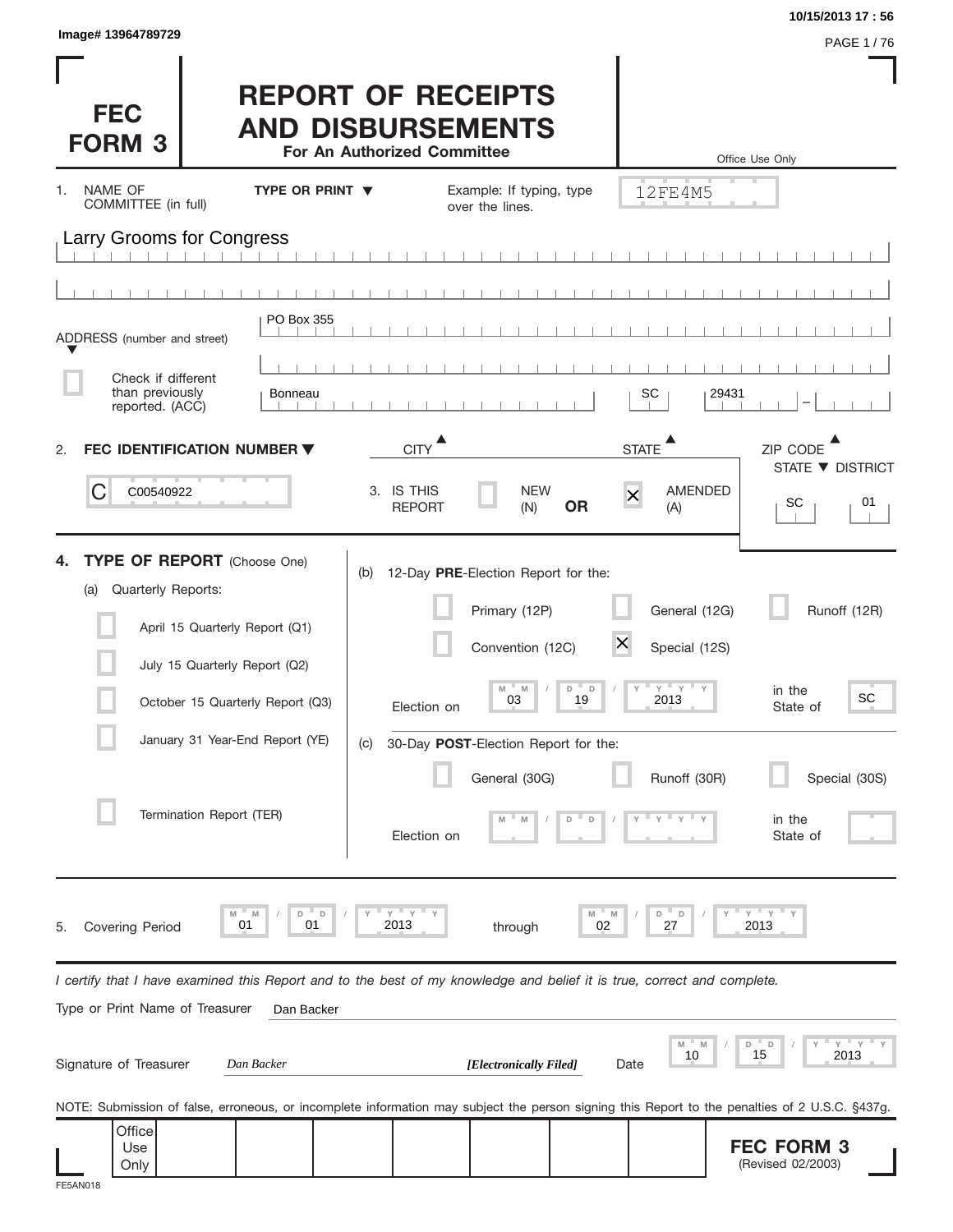|    | Image# 13964789730          |                                                                                                     |                                                      |                                                          |
|----|-----------------------------|-----------------------------------------------------------------------------------------------------|------------------------------------------------------|----------------------------------------------------------|
|    |                             | FEC Form 3 (Revised 02/2003)                                                                        | <b>SUMMARY PAGE</b><br>of Receipts and Disbursements | PAGE 2/76                                                |
|    |                             | Write or Type Committee Name<br><b>Larry Grooms for Congress</b>                                    |                                                      |                                                          |
|    | Report Covering the Period: | From:                                                                                               | Y<br>ΞY.<br>D<br>D<br>M<br>01<br>01<br>2013<br>To:   | $Y - Y$<br>$Y =$<br>M<br>D<br>M<br>D<br>2013<br>27<br>02 |
| 6. |                             | Net Contributions (other than loans)                                                                | <b>COLUMN A</b><br><b>This Period</b>                | <b>COLUMN B</b><br><b>Election Cycle-to-Date</b>         |
|    | (a)                         | <b>Total Contributions</b><br>(other than loans) (from Line 11(e))                                  | 223815.50                                            | 223815.50                                                |
|    | (b)                         | <b>Total Contribution Refunds</b>                                                                   | 0.00                                                 | 0.00                                                     |
|    | (C)                         | Net Contributions (other than loans)<br>(subtract Line 6(b) from Line 6(a))                         | 223815.50                                            | 223815.50                                                |
| 7. |                             | Net Operating Expenditures                                                                          |                                                      |                                                          |
|    | (a)                         | <b>Total Operating Expenditures</b>                                                                 | 111170.11                                            | 111170.11                                                |
|    | (b)                         | Total Offsets to Operating<br>Expenditures (from Line 14)                                           | 0.00                                                 | 0.00                                                     |
|    | (C)                         | Net Operating Expenditures<br>(subtract Line 7(b) from Line 7(a))                                   | 111170.11                                            | 111170.11                                                |
| 8. |                             | Cash on Hand at Close of<br>Reporting Period (from Line 27)                                         | 212645.39                                            |                                                          |
| 9. |                             | Debts and Obligations Owed TO<br>the Committee (Itemize all on<br>Schedule C and/or Schedule D)     | 0.00                                                 |                                                          |
|    |                             | 10. Debts and Obligations Owed BY<br>the Committee (Itemize all on<br>Schedule C and/or Schedule D) | 100000.00                                            |                                                          |

## **For further information contact:**

Federal Election Commission 999 E Street, NW Washington, DC 20463

> Toll Free 800-424-9530 Local 202-694-1100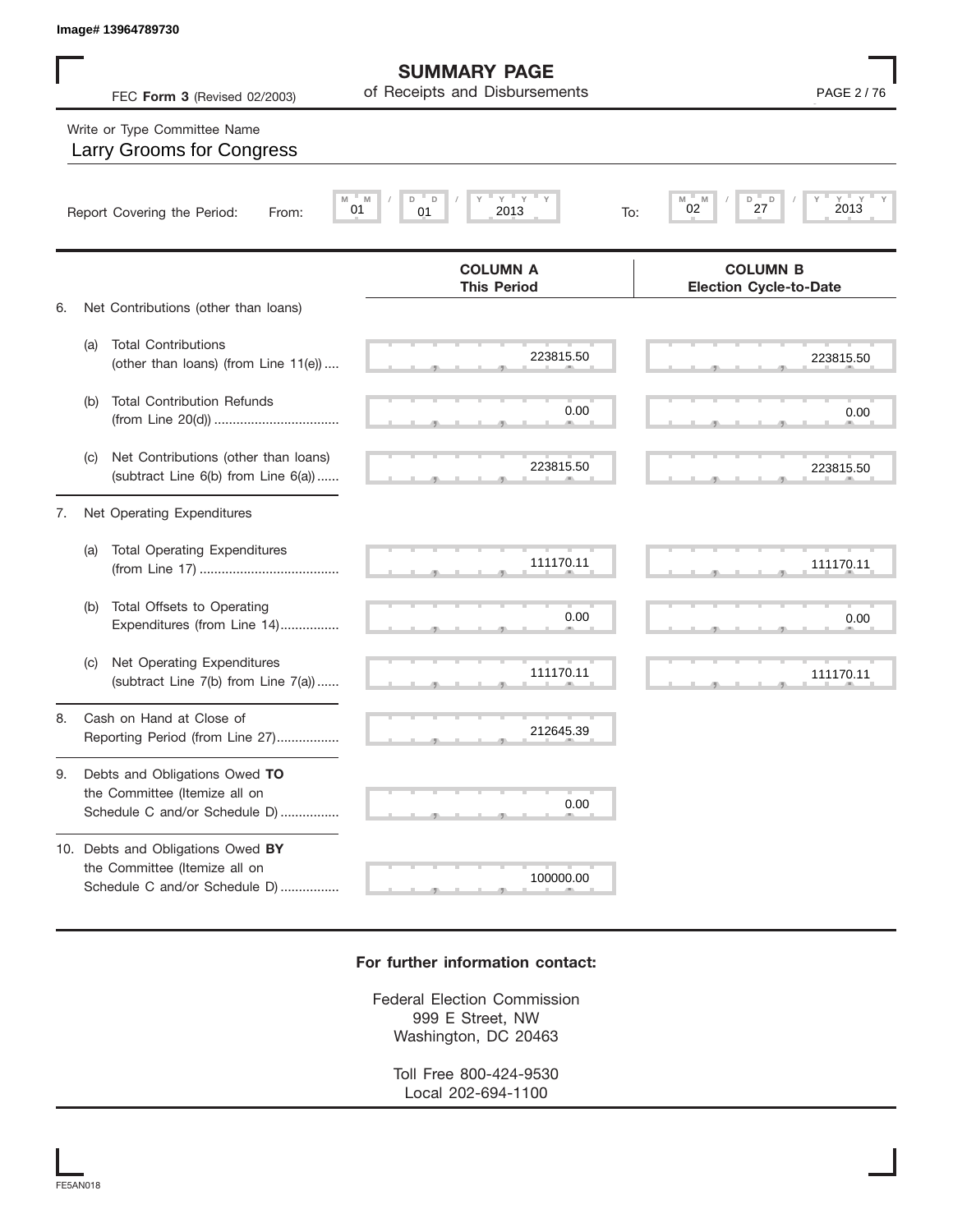| Image# 13964789731                                                   |                                             |                                                  |
|----------------------------------------------------------------------|---------------------------------------------|--------------------------------------------------|
|                                                                      | <b>DETAILED SUMMARY PAGE</b>                |                                                  |
| FEC Form 3 (Revised 12/2003)                                         | of Receipts                                 | PAGE 3/76                                        |
| Write or Type Committee Name                                         |                                             |                                                  |
| Larry Grooms for Congress                                            |                                             |                                                  |
| M                                                                    | $Y$ $Y$ $Y$<br>M<br>D<br>D                  | $Y'$ $Y'$ $Y$<br>M<br>D                          |
| 01<br>Report Covering the Period:<br>From:                           | 01<br>2013<br>To:                           | 27<br>02<br>2013                                 |
| <b>I. RECEIPTS</b>                                                   | <b>COLUMN A</b><br><b>Total This Period</b> | <b>COLUMN B</b><br><b>Election Cycle-to-Date</b> |
| 11. CONTRIBUTIONS (other than loans) FROM:                           |                                             |                                                  |
| Individuals/Persons Other Than<br>(a)<br><b>Political Committees</b> |                                             |                                                  |
| Itemized (use Schedule A)<br>(i)                                     | 149625.00                                   | 149625.00                                        |
| (ii)                                                                 | 45090.50                                    | 45090.50                                         |
| (iii) TOTAL of contributions<br>from individuals                     | 194715.50                                   | 194715.50                                        |
| Political Party Committees<br>(b)                                    | 0.00                                        | 0.00                                             |
| <b>Other Political Committees</b><br>(c)                             | 29100.00                                    | 29100.00                                         |
|                                                                      |                                             |                                                  |
| (d)<br>TOTAL CONTRIBUTIONS<br>(e)                                    | 0.00                                        | 0.00                                             |
| (other than loans)<br>(add Lines 11(a)(iii), (b), (c), and (d))      | 223815.50                                   | 223815.50                                        |
|                                                                      |                                             |                                                  |
| 12. TRANSFERS FROM OTHER<br>AUTHORIZED COMMITTEES                    | 0.00                                        | 0.00                                             |
| 13. LOANS:                                                           |                                             |                                                  |
| Made or Guaranteed by the<br>(a)                                     | 100000.00                                   | 100000.00                                        |
|                                                                      |                                             |                                                  |
| (b)                                                                  | 0.00                                        | 0.00                                             |
| TOTAL LOANS<br>(c)<br>(add Lines 13(a) and (b))                      | 100000.00                                   | 100000.00                                        |
| 14. OFFSETS TO OPERATING                                             |                                             |                                                  |
| <b>EXPENDITURES</b>                                                  |                                             |                                                  |
| (Refunds, Rebates, etc.)                                             | 0.00                                        | 0.00                                             |
| 15. OTHER RECEIPTS                                                   |                                             |                                                  |
|                                                                      | 0.00                                        | 0.00                                             |
| 16. TOTAL RECEIPTS (add Lines<br>11(e), 12, 13(c), 14, and 15)       | 323815.50                                   | 323815.50                                        |
| (Carry Total to Line 24, page 4)                                     |                                             |                                                  |

FE5AN018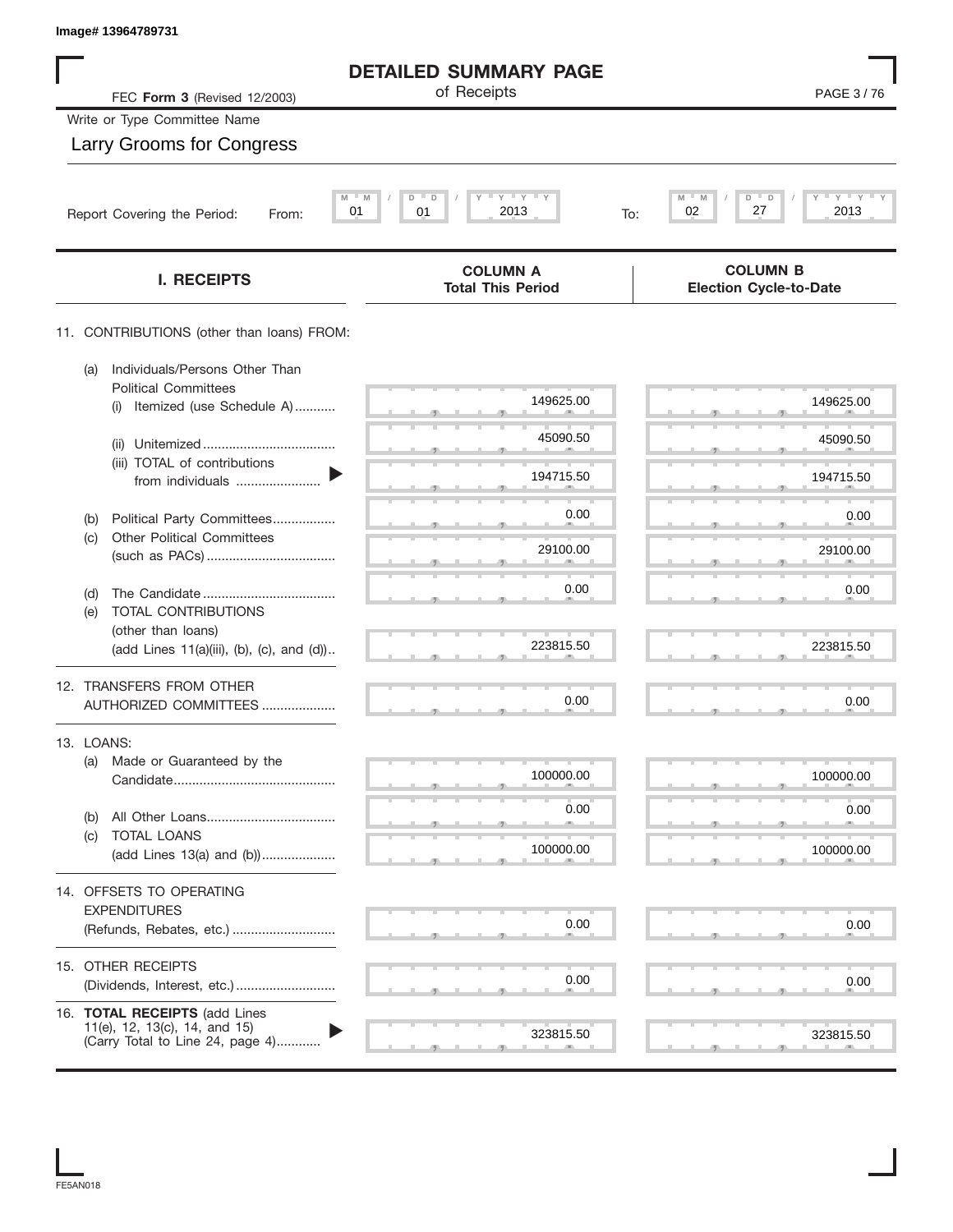S S S , , . S S S , , . S S S , , . S S S , , . S S S , , . S S S , , .  $\overline{S}$  s  $\overline{S}$  ,  $\overline{S}$  ,  $\overline{S}$  ,  $\overline{S}$  ,  $\overline{S}$  ,  $\overline{S}$  ,  $\overline{S}$  ,  $\overline{S}$  ,  $\overline{S}$  ,  $\overline{S}$  ,  $\overline{S}$  ,  $\overline{S}$  ,  $\overline{S}$  ,  $\overline{S}$  ,  $\overline{S}$  ,  $\overline{S}$  ,  $\overline{S}$  ,  $\overline{S}$  ,  $\overline{S}$  , S S S , , . S S S , , . S S S , , . S S S , , . S S S , , . S S S , , . S S S , , . S S S , , . S S S , , . S S S , , . S S S , , . S S S , , . S S S S S S **COLUMN B Election Cycle-to-Date COLUMN A Total This Period** 17. OPERATING EXPENDITURES.................... 18. TRANSFERS TO OTHER AUTHORIZED COMMITTEES ..................... 19. LOAN REPAYMENTS: (a) Of Loans Made or Guaranteed by the Candidate ................................. (b) Of All Other Loans .............................. (c) TOTAL LOAN REPAYMENTS (add Lines 19(a) and (b)) ..................... 20. REFUNDS OF CONTRIBUTIONS TO: (a) Individuals/Persons Other Than Political Committees ................. (b) Political Party Committees.................. (c) Other Political Committees (such as PACs) .................................... (d) TOTAL CONTRIBUTION REFUNDS (add Lines 20(a), (b), and (c)).............. 21. OTHER DISBURSEMENTS ......................... 22. **TOTAL DISBURSEMENTS**   $(add$  Lines 17, 18, 19 $(c)$ , 20 $(d)$ , and 21) **II. DISBURSEMENTS** FEC **Form 3** (Revised 02/2003) **of Disbursements FEC <b>Form 3** (Revised 02/2003) , , . , , . **221 221 DYALED SUMMARY PAGE**<br>
PROFER USE ART 2012 AND ANY PAGE 4 212 COURN 1<br>
11. DISSURSEMENTS<br>
12. DEVICE OF PERTINT RESPONSENTS<br>
21. DEVICE OF PERTING PROPERTY AND COURN COURNER COURNER (201)<br>
21. DEVICE OF PERTING PR

**DETAILED SUMMARY PAGE**

## **III. CASH SUMMARY**

|                                               | 0.00      |
|-----------------------------------------------|-----------|
|                                               | 323815.50 |
|                                               |           |
|                                               | 323815.50 |
|                                               | 111170.11 |
| 27. CASH ON HAND AT CLOSE OF REPORTING PERIOD | 212645.39 |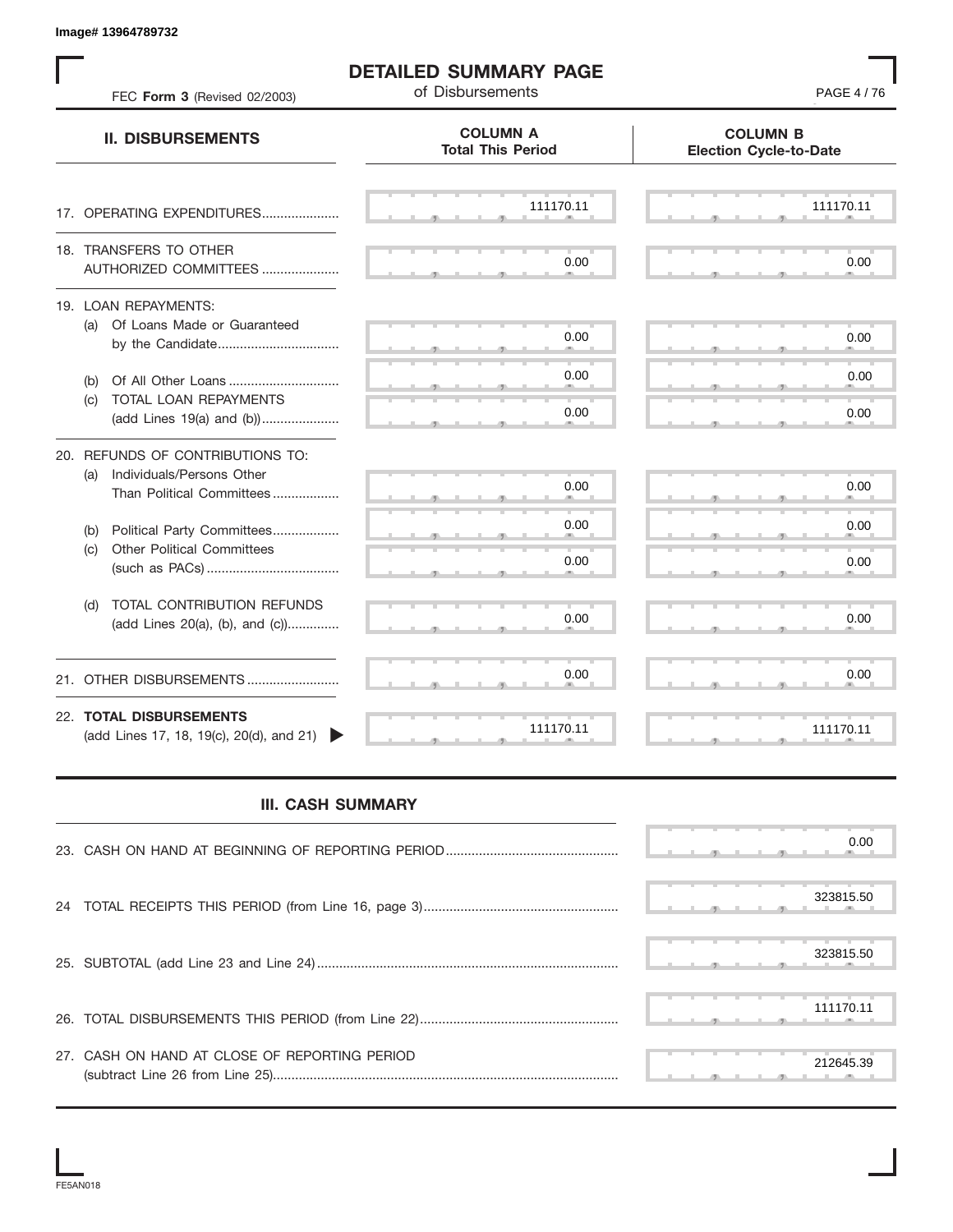## page#13964789733<br>Denge#13964789733<br>**Denge Benedict Computer of High Lines of High Autors of High Autors of High Autors of High Autors of High Autor**

Ī **Form/Schedule: F3ATransaction ID :** 

This amendment corrects a data entry error for an expenditure.

**Form/Schedule: Transaction ID:**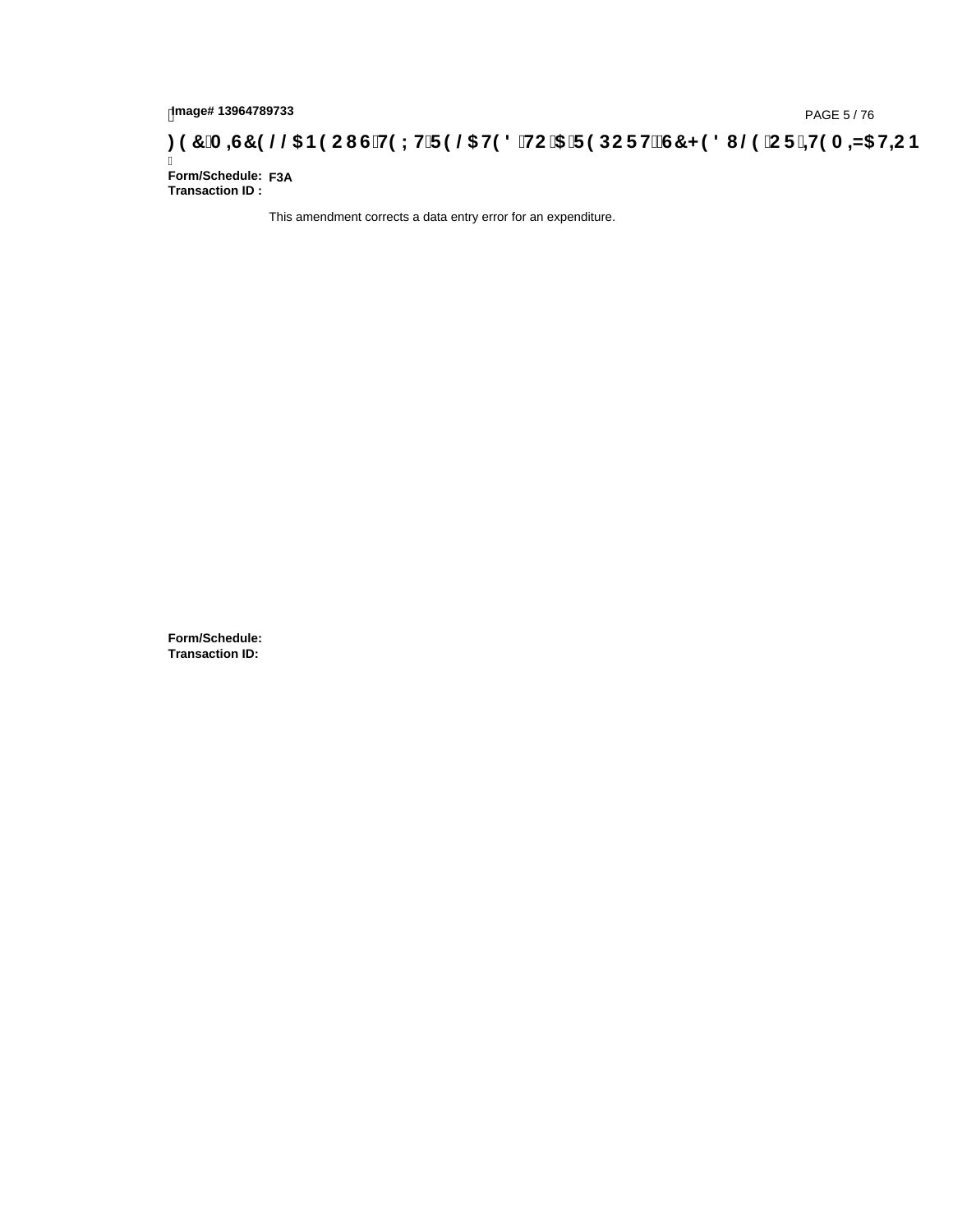|    | Image# 13964789734                                                                                  |                                      |                                                                               |                                                                                                                                                                                                                                                                                                                                     |
|----|-----------------------------------------------------------------------------------------------------|--------------------------------------|-------------------------------------------------------------------------------|-------------------------------------------------------------------------------------------------------------------------------------------------------------------------------------------------------------------------------------------------------------------------------------------------------------------------------------|
|    | <b>SCHEDULE A (FEC Form 3)</b><br><b>ITEMIZED RECEIPTS</b>                                          |                                      | Use separate schedule(s)<br>for each category of the<br>Detailed Summary Page | PAGE<br>OF<br>6<br>76<br>FOR LINE NUMBER:<br>(check only one)<br>×<br>11a<br>11 <sub>b</sub><br>11c<br>11d                                                                                                                                                                                                                          |
|    |                                                                                                     |                                      |                                                                               | 12<br>13a<br>14<br>13 <sub>b</sub><br>15<br>Any information copied from such Reports and Statements may not be sold or used by any person for the purpose of soliciting contributions<br>or for commercial purposes, other than using the name and address of any political committee to solicit contributions from such committee. |
|    | NAME OF COMMITTEE (In Full)<br>Larry Grooms for Congress                                            |                                      |                                                                               |                                                                                                                                                                                                                                                                                                                                     |
| Α. | Full Name (Last, First, Middle Initial)<br><b>Hunter Allen</b>                                      |                                      |                                                                               | Date of Receipt                                                                                                                                                                                                                                                                                                                     |
|    | Mailing Address 1328 Cadence Dr.                                                                    |                                      |                                                                               | $M - M$<br><b>LEY LEY LEY</b><br>$D$ $D$<br>01<br>22<br>2013                                                                                                                                                                                                                                                                        |
|    | City<br><b>Mount Pleasant</b>                                                                       | State<br>SC                          | Zip Code<br>29466                                                             | Transaction ID: SA11AI.4290                                                                                                                                                                                                                                                                                                         |
|    | FEC ID number of contributing<br>federal political committee.                                       | C                                    |                                                                               | Amount of Each Receipt this Period                                                                                                                                                                                                                                                                                                  |
|    | Name of Employer<br><b>GLA Services</b>                                                             | Occupation<br><b>Account Manager</b> |                                                                               | 2500.00                                                                                                                                                                                                                                                                                                                             |
|    | Receipt For: 2013<br>Primary<br>General<br>Other (specify)<br>Special-Primary                       |                                      | Election Cycle-to-Date<br>2500.00                                             |                                                                                                                                                                                                                                                                                                                                     |
| В. | Full Name (Last, First, Middle Initial)<br>Gregory J. Arscott                                       |                                      |                                                                               | Date of Receipt                                                                                                                                                                                                                                                                                                                     |
|    | Mailing Address 204 Hampton Ave.                                                                    |                                      |                                                                               | $M$ M<br><b>LYLYLY</b><br>$D$ $D$<br>01<br>28<br>2013                                                                                                                                                                                                                                                                               |
|    | City<br>Greenville                                                                                  | State<br>SC                          | Zip Code<br>29601                                                             | Transaction ID: SA11AI.4319                                                                                                                                                                                                                                                                                                         |
|    | FEC ID number of contributing                                                                       |                                      |                                                                               |                                                                                                                                                                                                                                                                                                                                     |
|    | federal political committee.                                                                        | C                                    |                                                                               | Amount of Each Receipt this Period                                                                                                                                                                                                                                                                                                  |
|    | Name of Employer                                                                                    | Occupation                           |                                                                               | 250.00                                                                                                                                                                                                                                                                                                                              |
|    | The Pete Store LLC<br>Receipt For: 2013<br>General<br>Primary<br>Other (specify)<br>Special-Primary | Vice President                       | Election Cycle-to-Date<br>250.00                                              |                                                                                                                                                                                                                                                                                                                                     |
|    | Full Name (Last, First, Middle Initial)<br>William D. Ashley                                        |                                      |                                                                               | Date of Receipt                                                                                                                                                                                                                                                                                                                     |
| C. | Mailing Address 8364 Delhi Rd.                                                                      |                                      |                                                                               | <b>LYLYLY</b><br>$M - M$<br>$\overline{D}$<br>$\Box$<br>01<br>2013<br>14                                                                                                                                                                                                                                                            |
|    | City<br>N. Charleston                                                                               | <b>State</b><br><b>SC</b>            | Zip Code<br>29406                                                             | Transaction ID: SA11AI.4200                                                                                                                                                                                                                                                                                                         |
|    | FEC ID number of contributing<br>federal political committee.                                       | C                                    |                                                                               | Amount of Each Receipt this Period                                                                                                                                                                                                                                                                                                  |
|    | Name of Employer<br>Ashley Management Service                                                       | Occupation<br>Business man           |                                                                               | 1000.00                                                                                                                                                                                                                                                                                                                             |
|    | Receipt For: 2013<br>Primary<br>General<br>Other (specify)<br>Special-Primary                       |                                      | Election Cycle-to-Date<br>1000.00                                             |                                                                                                                                                                                                                                                                                                                                     |
|    |                                                                                                     |                                      |                                                                               | 3750.00                                                                                                                                                                                                                                                                                                                             |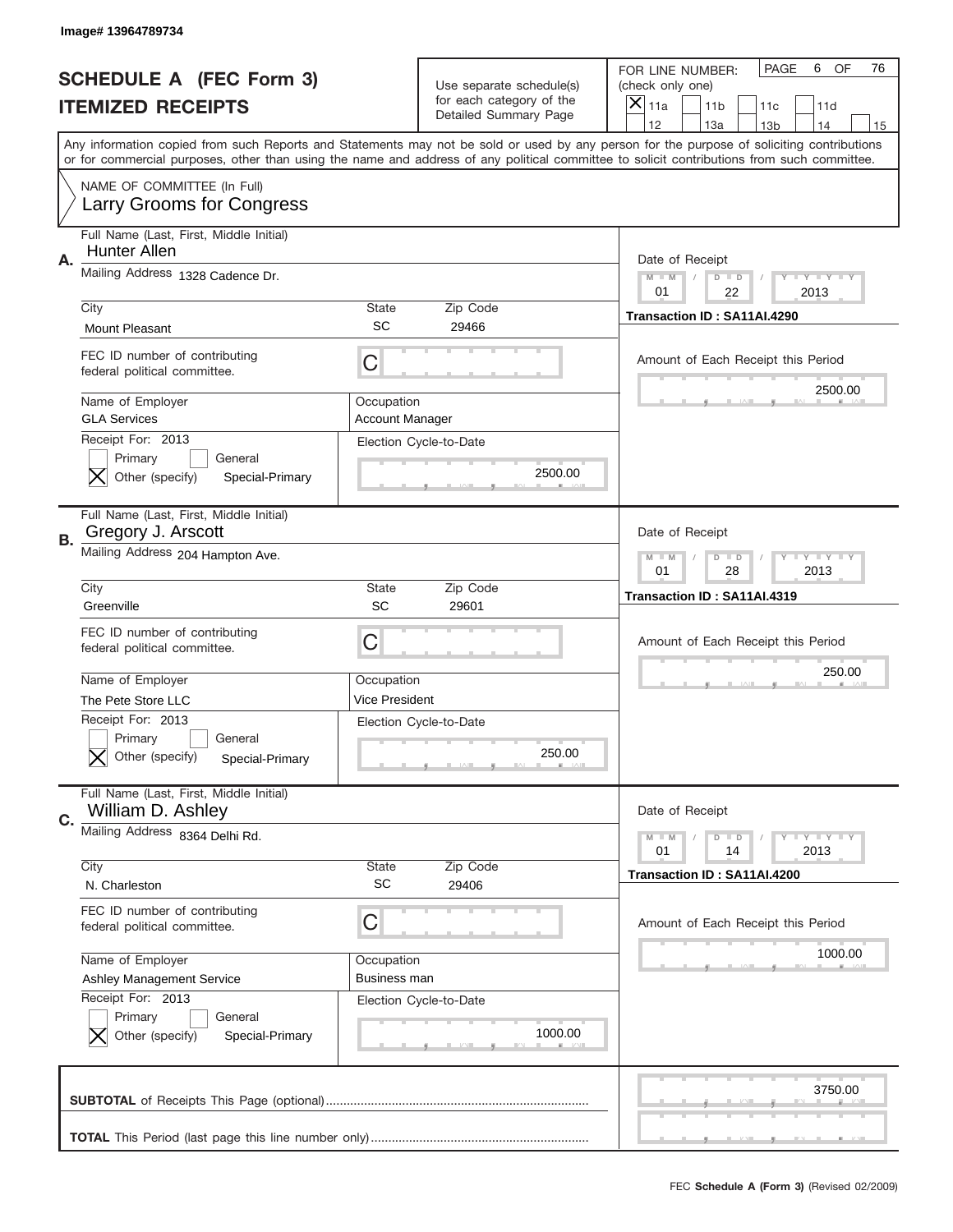|    | Image# 13964789735                                                            |                           |                                                   |                                                                                                                                                                                                                                                                                                                                     |
|----|-------------------------------------------------------------------------------|---------------------------|---------------------------------------------------|-------------------------------------------------------------------------------------------------------------------------------------------------------------------------------------------------------------------------------------------------------------------------------------------------------------------------------------|
|    | <b>SCHEDULE A (FEC Form 3)</b>                                                |                           | Use separate schedule(s)                          | OF<br><b>PAGE</b><br>$7^{\circ}$<br>76<br>FOR LINE NUMBER:<br>(check only one)                                                                                                                                                                                                                                                      |
|    | <b>ITEMIZED RECEIPTS</b>                                                      |                           | for each category of the<br>Detailed Summary Page | ×<br>11a<br>11 <sub>b</sub><br>11c<br>11d                                                                                                                                                                                                                                                                                           |
|    |                                                                               |                           |                                                   | 12<br>13a<br>14<br>13 <sub>b</sub><br>15<br>Any information copied from such Reports and Statements may not be sold or used by any person for the purpose of soliciting contributions<br>or for commercial purposes, other than using the name and address of any political committee to solicit contributions from such committee. |
|    | NAME OF COMMITTEE (In Full)<br>Larry Grooms for Congress                      |                           |                                                   |                                                                                                                                                                                                                                                                                                                                     |
| Α. | Full Name (Last, First, Middle Initial)<br><b>Rex Atkinson</b>                |                           |                                                   | Date of Receipt                                                                                                                                                                                                                                                                                                                     |
|    | Mailing Address 1113 Bowman Road                                              |                           |                                                   | $M - M$<br><b>LEY LEY LEY</b><br>$D$ $D$<br>01<br>2013<br>03                                                                                                                                                                                                                                                                        |
|    | City<br><b>Mount Pleasant</b>                                                 | State<br>SC               | Zip Code<br>29464                                 | Transaction ID: SA11AI.4135                                                                                                                                                                                                                                                                                                         |
|    | FEC ID number of contributing<br>federal political committee.                 | C                         |                                                   | Amount of Each Receipt this Period<br>1000.00                                                                                                                                                                                                                                                                                       |
|    | Name of Employer<br>Atkinson Paul and Spa                                     | Occupation<br>Executive   |                                                   |                                                                                                                                                                                                                                                                                                                                     |
|    | Receipt For: 2013<br>Primary<br>General<br>Other (specify)<br>Special-Primary |                           | Election Cycle-to-Date<br>1000.00                 |                                                                                                                                                                                                                                                                                                                                     |
| В. | Full Name (Last, First, Middle Initial)<br><b>Rex Atkinson</b>                |                           |                                                   | Date of Receipt                                                                                                                                                                                                                                                                                                                     |
|    | Mailing Address 1113 Bowman Road                                              |                           |                                                   | <b>LY LY LY</b><br>$M$ M<br>$D$ $D$<br>01<br>03<br>2013                                                                                                                                                                                                                                                                             |
|    | City<br>Mount Pleasant                                                        | State<br>SC               | Zip Code<br>29464                                 | Transaction ID: SA11AI.4136                                                                                                                                                                                                                                                                                                         |
|    | FEC ID number of contributing<br>federal political committee.                 | C                         |                                                   | Amount of Each Receipt this Period                                                                                                                                                                                                                                                                                                  |
|    | Name of Employer<br>Atkinson Paul and Spa                                     | Occupation<br>Executive   |                                                   | 1000.00                                                                                                                                                                                                                                                                                                                             |
|    | Receipt For: 2013                                                             |                           | Election Cycle-to-Date                            |                                                                                                                                                                                                                                                                                                                                     |
|    | General<br>Primary<br>Other (specify)<br>Special-Primary                      |                           | 2000.00                                           |                                                                                                                                                                                                                                                                                                                                     |
| C. | Full Name (Last, First, Middle Initial)<br>Dallas D. Ball                     |                           |                                                   | Date of Receipt                                                                                                                                                                                                                                                                                                                     |
|    | Mailing Address 1241 Wonder Drive                                             |                           |                                                   | <b>LYLYLY</b><br>$M - M$<br>$D$ $D$<br>02<br>05<br>2013                                                                                                                                                                                                                                                                             |
|    | City<br>Chapin                                                                | <b>State</b><br><b>SC</b> | Zip Code<br>29036                                 | Transaction ID: SA11AI.4429                                                                                                                                                                                                                                                                                                         |
|    | FEC ID number of contributing<br>federal political committee.                 | C                         |                                                   | Amount of Each Receipt this Period                                                                                                                                                                                                                                                                                                  |
|    | Name of Employer<br>Self-employed                                             | Occupation<br>Attorney    |                                                   | 250.00                                                                                                                                                                                                                                                                                                                              |
|    | Receipt For: 2013<br>Primary<br>General<br>Other (specify)<br>Special-Primary |                           | Election Cycle-to-Date<br>250.00                  |                                                                                                                                                                                                                                                                                                                                     |
|    |                                                                               |                           |                                                   | 2250.00                                                                                                                                                                                                                                                                                                                             |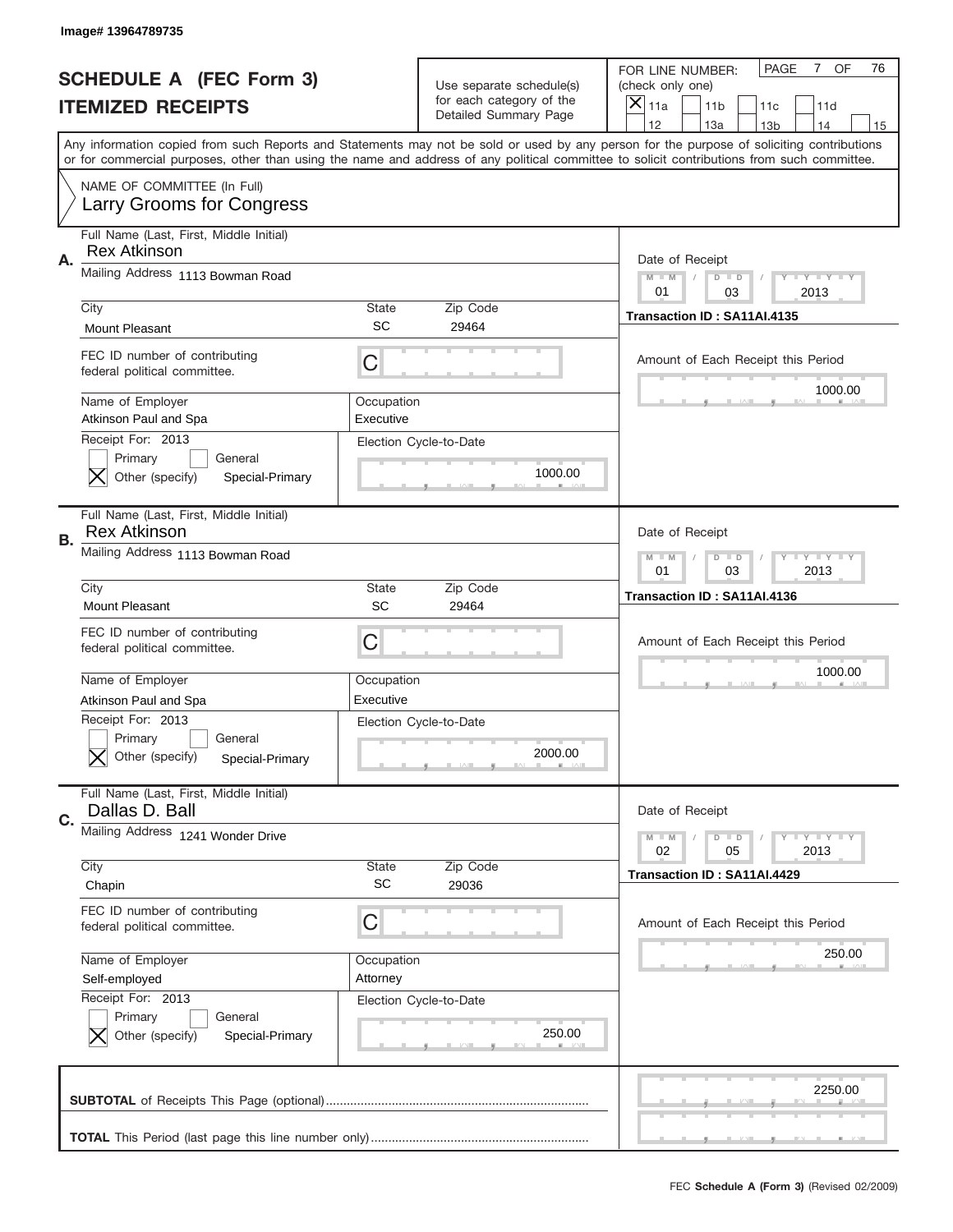|    | Image#13964789736                                                             |                            |                                                                               |                                                                                                                                                                                                                                                                                                                                     |
|----|-------------------------------------------------------------------------------|----------------------------|-------------------------------------------------------------------------------|-------------------------------------------------------------------------------------------------------------------------------------------------------------------------------------------------------------------------------------------------------------------------------------------------------------------------------------|
|    | <b>SCHEDULE A (FEC Form 3)</b><br><b>ITEMIZED RECEIPTS</b>                    |                            | Use separate schedule(s)<br>for each category of the<br>Detailed Summary Page | PAGE<br>OF<br>8<br>76<br>FOR LINE NUMBER:<br>(check only one)<br>×<br>11a<br>11 <sub>b</sub><br>11c<br>11d                                                                                                                                                                                                                          |
|    |                                                                               |                            |                                                                               | 12<br>13a<br>14<br>13 <sub>b</sub><br>15<br>Any information copied from such Reports and Statements may not be sold or used by any person for the purpose of soliciting contributions<br>or for commercial purposes, other than using the name and address of any political committee to solicit contributions from such committee. |
|    | NAME OF COMMITTEE (In Full)<br>Larry Grooms for Congress                      |                            |                                                                               |                                                                                                                                                                                                                                                                                                                                     |
| Α. | Full Name (Last, First, Middle Initial)<br>Gary C. Banks III                  |                            |                                                                               | Date of Receipt                                                                                                                                                                                                                                                                                                                     |
|    | Mailing Address 2836 Stay Sail Way                                            |                            |                                                                               | $M - M$<br><b>LEY LEY LEY</b><br>$D$ $D$<br>02<br>19<br>2013                                                                                                                                                                                                                                                                        |
|    | City<br><b>Mount Pleasant</b>                                                 | State<br>SC                | Zip Code<br>29466                                                             | Transaction ID: SA11AI.4542                                                                                                                                                                                                                                                                                                         |
|    | FEC ID number of contributing<br>federal political committee.                 | C                          |                                                                               | Amount of Each Receipt this Period                                                                                                                                                                                                                                                                                                  |
|    | Name of Employer<br><b>Banks Construction</b>                                 | Occupation<br>Construction |                                                                               | 1000.00                                                                                                                                                                                                                                                                                                                             |
|    | Receipt For: 2013<br>Primary<br>General<br>Other (specify)<br>Special-Primary |                            | Election Cycle-to-Date<br>1000.00                                             |                                                                                                                                                                                                                                                                                                                                     |
| В. | Full Name (Last, First, Middle Initial)<br><b>Reid Banks</b>                  |                            |                                                                               | Date of Receipt                                                                                                                                                                                                                                                                                                                     |
|    | Mailing Address 427 Channel Creek Court                                       |                            | <b>LYLYLY</b><br>$M - M$<br>$D$ $D$<br>01<br>21<br>2013                       |                                                                                                                                                                                                                                                                                                                                     |
|    | City<br>Mt. Pleasant                                                          | State<br>SC                | Zip Code<br>29464                                                             | Transaction ID: SA11AI.4284                                                                                                                                                                                                                                                                                                         |
|    |                                                                               |                            |                                                                               |                                                                                                                                                                                                                                                                                                                                     |
|    | FEC ID number of contributing<br>federal political committee.                 | C                          |                                                                               | Amount of Each Receipt this Period                                                                                                                                                                                                                                                                                                  |
|    | Name of Employer                                                              | Occupation                 |                                                                               | 2500.00                                                                                                                                                                                                                                                                                                                             |
|    | <b>Banks Construction</b>                                                     | Construction               |                                                                               |                                                                                                                                                                                                                                                                                                                                     |
|    | Receipt For: 2013<br>General<br>Primary<br>Other (specify)<br>Special-Primary |                            | Election Cycle-to-Date<br>2500.00                                             |                                                                                                                                                                                                                                                                                                                                     |
|    | Full Name (Last, First, Middle Initial)<br>Ronald S. Banks Jr.                |                            |                                                                               | Date of Receipt                                                                                                                                                                                                                                                                                                                     |
| C. | Mailing Address PO Box 71505                                                  |                            |                                                                               | <b>LYLYLY</b><br>$M - M$<br>$D$ $D$<br>02<br>2013<br>19                                                                                                                                                                                                                                                                             |
|    | City<br>Charleston                                                            | <b>State</b><br><b>SC</b>  | Zip Code<br>29415                                                             | Transaction ID: SA11AI.4544                                                                                                                                                                                                                                                                                                         |
|    | FEC ID number of contributing<br>federal political committee.                 | C                          |                                                                               | Amount of Each Receipt this Period                                                                                                                                                                                                                                                                                                  |
|    | Name of Employer<br><b>Banks Construction</b>                                 | Occupation<br>Construction |                                                                               | 1000.00                                                                                                                                                                                                                                                                                                                             |
|    | Receipt For: 2013<br>Primary<br>General<br>Other (specify)<br>Special-Primary |                            | Election Cycle-to-Date<br>1000.00                                             |                                                                                                                                                                                                                                                                                                                                     |
|    |                                                                               |                            |                                                                               | 4500.00                                                                                                                                                                                                                                                                                                                             |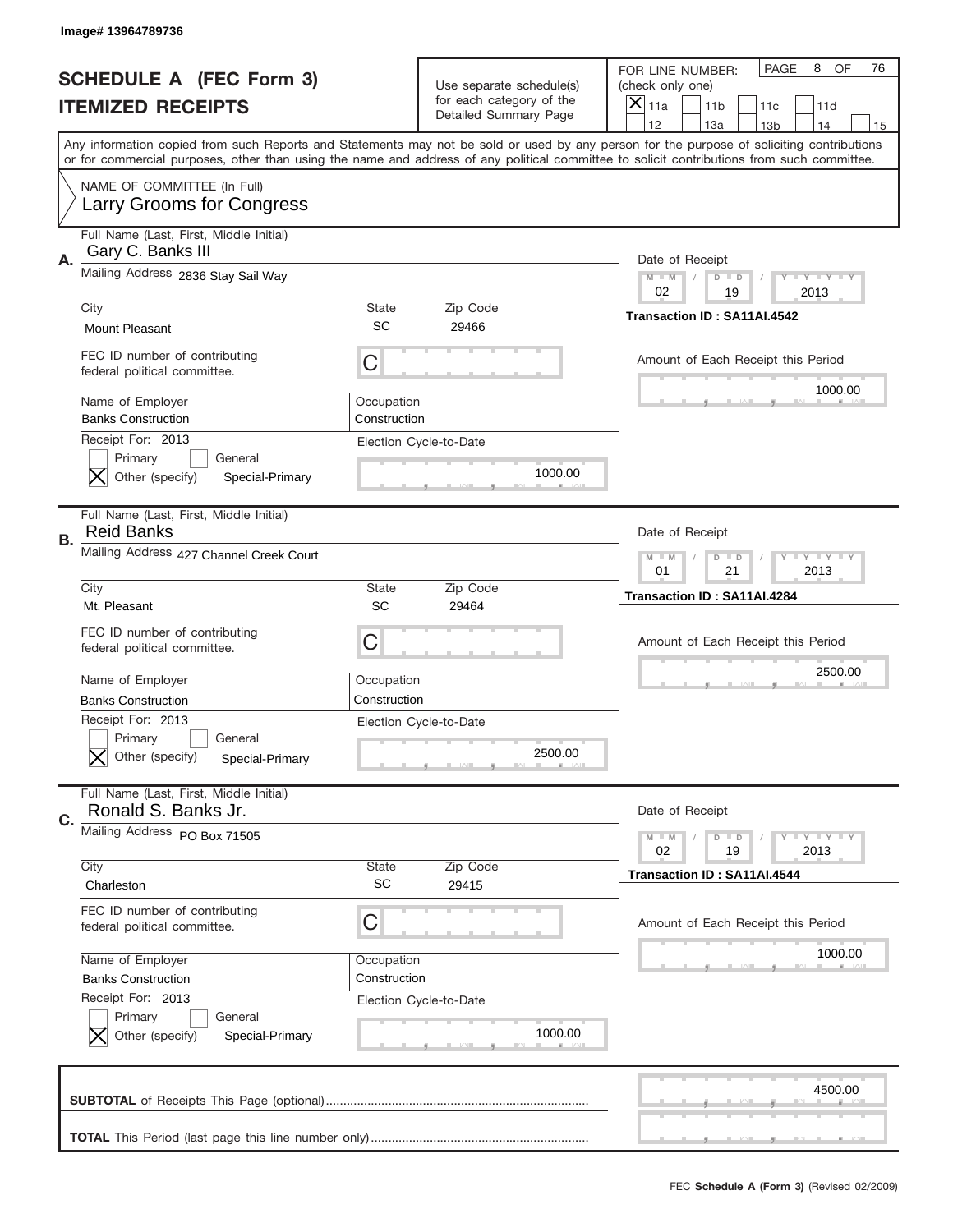|    | Image# 13964789737                                                                                        |                           |                                                   |                                                                                                                                                                                                                                                                                                                                     |
|----|-----------------------------------------------------------------------------------------------------------|---------------------------|---------------------------------------------------|-------------------------------------------------------------------------------------------------------------------------------------------------------------------------------------------------------------------------------------------------------------------------------------------------------------------------------------|
|    | <b>SCHEDULE A (FEC Form 3)</b>                                                                            |                           | Use separate schedule(s)                          | PAGE<br>OF<br>9<br>76<br>FOR LINE NUMBER:<br>(check only one)                                                                                                                                                                                                                                                                       |
|    | <b>ITEMIZED RECEIPTS</b>                                                                                  |                           | for each category of the<br>Detailed Summary Page | ×<br>11a<br>11 <sub>b</sub><br>11c<br>11d                                                                                                                                                                                                                                                                                           |
|    |                                                                                                           |                           |                                                   | 12<br>13a<br>14<br>13 <sub>b</sub><br>15<br>Any information copied from such Reports and Statements may not be sold or used by any person for the purpose of soliciting contributions<br>or for commercial purposes, other than using the name and address of any political committee to solicit contributions from such committee. |
|    | NAME OF COMMITTEE (In Full)<br>Larry Grooms for Congress                                                  |                           |                                                   |                                                                                                                                                                                                                                                                                                                                     |
| Α. | Full Name (Last, First, Middle Initial)<br>Jackie M. Bartone                                              |                           |                                                   | Date of Receipt                                                                                                                                                                                                                                                                                                                     |
|    | Mailing Address 1954 Sandy Pt Lane                                                                        |                           |                                                   | $M - M$<br><b>LEY LEY LEY</b><br>$D$ $D$<br>02<br>15<br>2013                                                                                                                                                                                                                                                                        |
|    | City<br><b>Mount Pleasant</b>                                                                             | State<br>SC               | Zip Code<br>29466                                 | Transaction ID: SA11AI.4518                                                                                                                                                                                                                                                                                                         |
|    | FEC ID number of contributing<br>federal political committee.                                             | C                         |                                                   | Amount of Each Receipt this Period                                                                                                                                                                                                                                                                                                  |
|    | Name of Employer<br>Self-employed                                                                         | Occupation                |                                                   | 500.00                                                                                                                                                                                                                                                                                                                              |
|    | Receipt For: 2013<br>Primary<br>General<br>Other (specify)<br>Special-Primary                             |                           | Election Cycle-to-Date<br>500.00                  |                                                                                                                                                                                                                                                                                                                                     |
| В. | Full Name (Last, First, Middle Initial)<br><b>Anthony Barwick</b>                                         |                           |                                                   | Date of Receipt                                                                                                                                                                                                                                                                                                                     |
|    | Mailing Address 10 Swan Lake Drive                                                                        |                           |                                                   | $M$ M<br><b>LYLYLY</b><br>$D$ $D$<br>01<br>28<br>2013                                                                                                                                                                                                                                                                               |
|    | City<br>Sumter                                                                                            | State<br>SC               | Zip Code<br>29150                                 | Transaction ID: SA11AI.4323                                                                                                                                                                                                                                                                                                         |
|    | FEC ID number of contributing<br>federal political committee.                                             | C                         |                                                   | Amount of Each Receipt this Period                                                                                                                                                                                                                                                                                                  |
|    | Name of Employer                                                                                          | Occupation                |                                                   | 2500.00                                                                                                                                                                                                                                                                                                                             |
|    | Palmetto Pigeon Plant<br>Receipt For: 2013<br>General<br>Primary<br>Other (specify)<br>Special-Primary    | Executive                 | Election Cycle-to-Date<br>2500.00                 |                                                                                                                                                                                                                                                                                                                                     |
|    | Full Name (Last, First, Middle Initial)                                                                   |                           |                                                   |                                                                                                                                                                                                                                                                                                                                     |
| C. | Robert A. Behringer                                                                                       |                           |                                                   | Date of Receipt                                                                                                                                                                                                                                                                                                                     |
|    | Mailing Address 134 Fairbanks Oak Allee<br><b>Unit 303</b>                                                |                           |                                                   | $I - Y - I - Y - I - Y$<br>$M - M$<br>$D$ $D$<br>02<br>25<br>2013                                                                                                                                                                                                                                                                   |
|    | City<br>Charleston                                                                                        | <b>State</b><br><b>SC</b> | Zip Code<br>29492                                 | Transaction ID: SA11AI.4578                                                                                                                                                                                                                                                                                                         |
|    | FEC ID number of contributing<br>federal political committee.                                             | C                         |                                                   | Amount of Each Receipt this Period                                                                                                                                                                                                                                                                                                  |
|    | Name of Employer                                                                                          | Occupation                |                                                   | 2500.00                                                                                                                                                                                                                                                                                                                             |
|    | Carriage Hill Associates<br>Receipt For: 2013<br>Primary<br>General<br>Other (specify)<br>Special-Primary | owner                     | Election Cycle-to-Date<br>2500.00                 |                                                                                                                                                                                                                                                                                                                                     |
|    |                                                                                                           |                           |                                                   | 5500.00                                                                                                                                                                                                                                                                                                                             |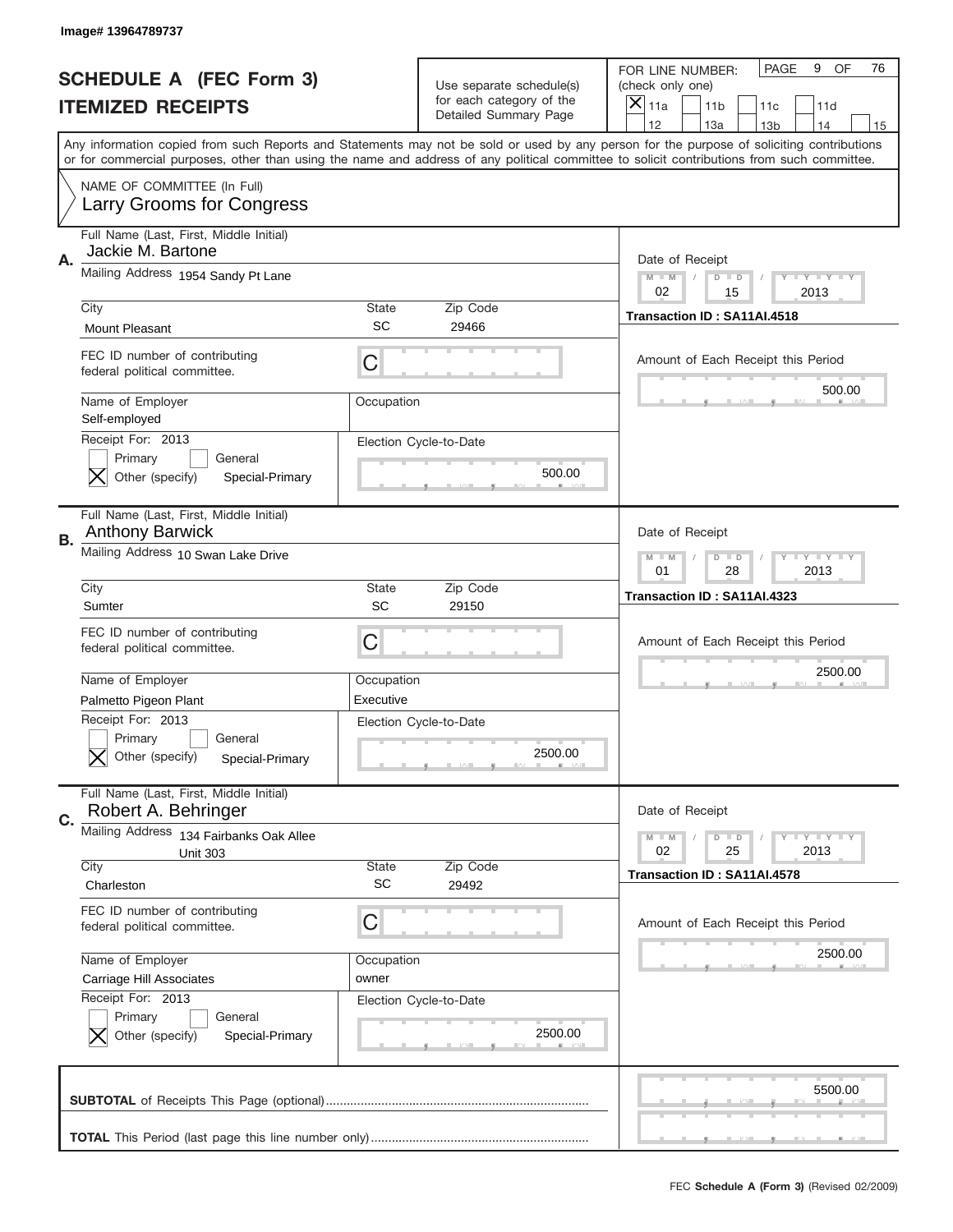|    | Image# 13964789738                                                                                     |                                     |                                                                               |                                                                                                                                                                                                                                                                                         |
|----|--------------------------------------------------------------------------------------------------------|-------------------------------------|-------------------------------------------------------------------------------|-----------------------------------------------------------------------------------------------------------------------------------------------------------------------------------------------------------------------------------------------------------------------------------------|
|    | <b>SCHEDULE A (FEC Form 3)</b><br><b>ITEMIZED RECEIPTS</b>                                             |                                     | Use separate schedule(s)<br>for each category of the<br>Detailed Summary Page | PAGE<br>10 OF<br>76<br>FOR LINE NUMBER:<br>(check only one)<br>×<br>11a<br>11 <sub>b</sub><br>11c<br>11d<br>12<br>13a<br>14<br>13 <sub>b</sub><br>15                                                                                                                                    |
|    |                                                                                                        |                                     |                                                                               | Any information copied from such Reports and Statements may not be sold or used by any person for the purpose of soliciting contributions<br>or for commercial purposes, other than using the name and address of any political committee to solicit contributions from such committee. |
|    | NAME OF COMMITTEE (In Full)<br>Larry Grooms for Congress                                               |                                     |                                                                               |                                                                                                                                                                                                                                                                                         |
| А. | Full Name (Last, First, Middle Initial)<br><b>Steve Bilton</b>                                         |                                     |                                                                               | Date of Receipt                                                                                                                                                                                                                                                                         |
|    | Mailing Address 5866 W Jim Bilton Blvd<br>PO Box 98<br>City                                            | State                               | Zip Code                                                                      | $M - M$<br><b>LYLYLY</b><br>$D$ $D$<br>02<br>2013<br>18                                                                                                                                                                                                                                 |
|    | Saint George                                                                                           | SC                                  | 29477                                                                         | Transaction ID: SA11AI.4536                                                                                                                                                                                                                                                             |
|    | FEC ID number of contributing<br>federal political committee.                                          | C                                   |                                                                               | Amount of Each Receipt this Period                                                                                                                                                                                                                                                      |
|    | Name of Employer<br><b>B &amp;B Towing</b>                                                             | Occupation<br><b>Business owner</b> |                                                                               | 500.00                                                                                                                                                                                                                                                                                  |
|    | Receipt For: 2013<br>Primary<br>General<br>Other (specify)<br>Special-Primary                          |                                     | Election Cycle-to-Date<br>500.00                                              |                                                                                                                                                                                                                                                                                         |
| В. | Full Name (Last, First, Middle Initial)<br>Gail M. Blanton                                             |                                     |                                                                               | Date of Receipt                                                                                                                                                                                                                                                                         |
|    | Mailing Address 919 Butter Rd.                                                                         |                                     |                                                                               | <b>LY LY LY</b><br>$M$ M<br>$D$ $D$<br>01<br>18<br>2013                                                                                                                                                                                                                                 |
|    | City<br><b>Bonneau</b>                                                                                 | State<br>SC                         | Zip Code<br>29431                                                             | Transaction ID: SA11AI.4256                                                                                                                                                                                                                                                             |
|    |                                                                                                        |                                     |                                                                               |                                                                                                                                                                                                                                                                                         |
|    | FEC ID number of contributing<br>federal political committee.                                          | C                                   |                                                                               | Amount of Each Receipt this Period                                                                                                                                                                                                                                                      |
|    | Name of Employer                                                                                       | Occupation                          |                                                                               | 250.00                                                                                                                                                                                                                                                                                  |
|    | Time Investment Corp.<br>Receipt For: 2013<br>General<br>Primary<br>Other (specify)<br>Special-Primary | CEO                                 | Election Cycle-to-Date<br>250.00                                              |                                                                                                                                                                                                                                                                                         |
| C. | Full Name (Last, First, Middle Initial)<br>Alan A. Bolduc                                              |                                     |                                                                               | Date of Receipt                                                                                                                                                                                                                                                                         |
|    | Mailing Address 1321 Royal Links Dr.                                                                   |                                     |                                                                               | $I - Y - I - Y - I - Y$<br>$M - M$<br>$D$ $D$<br>02<br>2013<br>01                                                                                                                                                                                                                       |
|    | City<br><b>Mount Pleasant</b>                                                                          | <b>State</b><br>SC                  | Zip Code<br>29466-6960                                                        | Transaction ID: SA11AI.4394                                                                                                                                                                                                                                                             |
|    | FEC ID number of contributing<br>federal political committee.                                          | C                                   |                                                                               | Amount of Each Receipt this Period                                                                                                                                                                                                                                                      |
|    | Name of Employer<br>Self-employed                                                                      | Occupation<br>Realtor               |                                                                               | 250.00                                                                                                                                                                                                                                                                                  |
|    | Receipt For: 2013<br>Primary<br>General<br>Other (specify)<br>Special-Primary                          |                                     | Election Cycle-to-Date<br>250.00                                              |                                                                                                                                                                                                                                                                                         |
|    |                                                                                                        |                                     |                                                                               | 1000.00                                                                                                                                                                                                                                                                                 |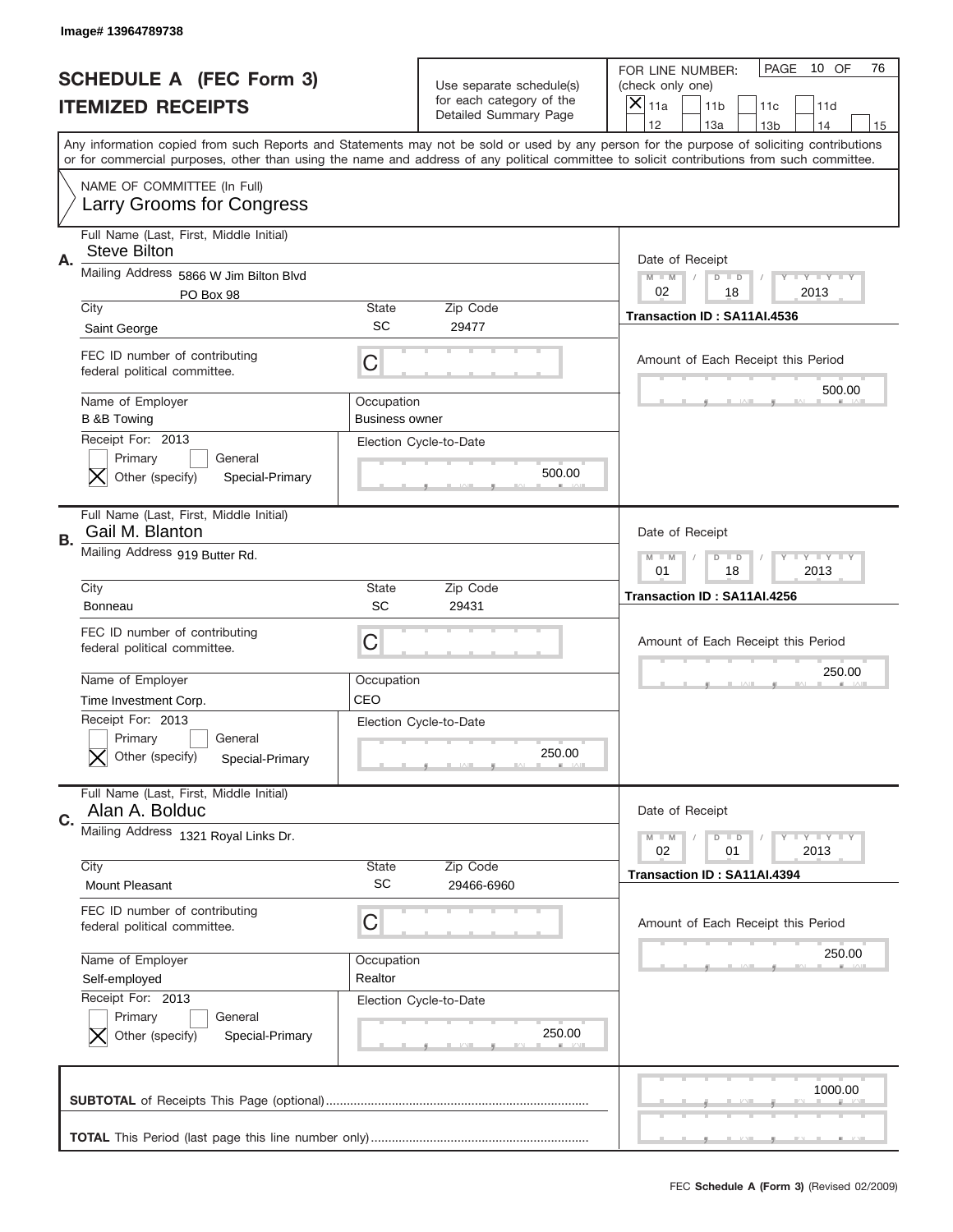|    | Image# 13964789739                                                            |                                |                                                   |                                                                                                                                                                                                                                                                                                                                     |
|----|-------------------------------------------------------------------------------|--------------------------------|---------------------------------------------------|-------------------------------------------------------------------------------------------------------------------------------------------------------------------------------------------------------------------------------------------------------------------------------------------------------------------------------------|
|    | <b>SCHEDULE A (FEC Form 3)</b>                                                |                                | Use separate schedule(s)                          | PAGE<br>11 OF<br>76<br>FOR LINE NUMBER:<br>(check only one)                                                                                                                                                                                                                                                                         |
|    | <b>ITEMIZED RECEIPTS</b>                                                      |                                | for each category of the<br>Detailed Summary Page | $\times$<br>11a<br>11 <sub>b</sub><br>11c<br>11d                                                                                                                                                                                                                                                                                    |
|    |                                                                               |                                |                                                   | 12<br>13a<br>14<br>13 <sub>b</sub><br>15<br>Any information copied from such Reports and Statements may not be sold or used by any person for the purpose of soliciting contributions<br>or for commercial purposes, other than using the name and address of any political committee to solicit contributions from such committee. |
|    | NAME OF COMMITTEE (In Full)<br>Larry Grooms for Congress                      |                                |                                                   |                                                                                                                                                                                                                                                                                                                                     |
| Α. | Full Name (Last, First, Middle Initial)<br><b>William Bradshaw</b>            |                                |                                                   | Date of Receipt                                                                                                                                                                                                                                                                                                                     |
|    | Mailing Address 14000 E. Wade Hampton Blvd.                                   |                                |                                                   | <b>LYLYLY</b><br>$M - M$<br>$D$ $D$<br>02<br>07<br>2013                                                                                                                                                                                                                                                                             |
|    | City<br>Greer                                                                 | <b>State</b><br>SC             | Zip Code<br>29651                                 | Transaction ID: SA11AI.4456                                                                                                                                                                                                                                                                                                         |
|    | FEC ID number of contributing<br>federal political committee.                 | C                              |                                                   | Amount of Each Receipt this Period<br>500.00                                                                                                                                                                                                                                                                                        |
|    | Name of Employer<br><b>Bradshaw Automotive</b>                                | Occupation<br>Dealer Principal |                                                   |                                                                                                                                                                                                                                                                                                                                     |
|    | Receipt For: 2013<br>Primary<br>General<br>Other (specify)<br>Special-Primary |                                | Election Cycle-to-Date<br>500.00                  |                                                                                                                                                                                                                                                                                                                                     |
| В. | Full Name (Last, First, Middle Initial)<br>Michael R. Brenan                  |                                |                                                   | Date of Receipt                                                                                                                                                                                                                                                                                                                     |
|    | Mailing Address 1215 Jennings Court                                           |                                |                                                   | <b>LY LY LY</b><br>$M - M$<br>$D$ $D$<br>02<br>19<br>2013                                                                                                                                                                                                                                                                           |
|    | City<br>Columbia                                                              | <b>State</b><br>SC             | Zip Code<br>29204                                 | Transaction ID: SA11AI.4546                                                                                                                                                                                                                                                                                                         |
|    | FEC ID number of contributing<br>federal political committee.                 | С                              |                                                   | Amount of Each Receipt this Period                                                                                                                                                                                                                                                                                                  |
|    | Name of Employer<br>BB&T                                                      | Occupation<br>Banker           |                                                   | 500.00                                                                                                                                                                                                                                                                                                                              |
|    | Receipt For: 2013<br>General<br>Primary                                       |                                | Election Cycle-to-Date                            |                                                                                                                                                                                                                                                                                                                                     |
|    | Other (specify)<br>Special-Primary                                            |                                | 500.00                                            |                                                                                                                                                                                                                                                                                                                                     |
| C. | Full Name (Last, First, Middle Initial)<br><b>Barton Bulman</b>               |                                |                                                   | Date of Receipt                                                                                                                                                                                                                                                                                                                     |
|    | Mailing Address 11500 Goldenrod Rd                                            |                                |                                                   | <b>LYLYLY</b><br>$M - M$<br>$D$ $D$<br>02<br>27<br>2013                                                                                                                                                                                                                                                                             |
|    | City<br>Caledonia                                                             | <b>State</b><br>ΜN             | Zip Code<br>55921                                 | Transaction ID: SA11AI.6413                                                                                                                                                                                                                                                                                                         |
|    | FEC ID number of contributing<br>federal political committee.                 | С                              |                                                   | Amount of Each Receipt this Period                                                                                                                                                                                                                                                                                                  |
|    | Name of Employer<br>self                                                      | Occupation<br>farmer           |                                                   | 300.00                                                                                                                                                                                                                                                                                                                              |
|    | Receipt For: 2013<br>Primary<br>General<br>Other (specify)<br>Special-Primary |                                | Election Cycle-to-Date<br>300.00                  |                                                                                                                                                                                                                                                                                                                                     |
|    |                                                                               |                                |                                                   | 1300.00                                                                                                                                                                                                                                                                                                                             |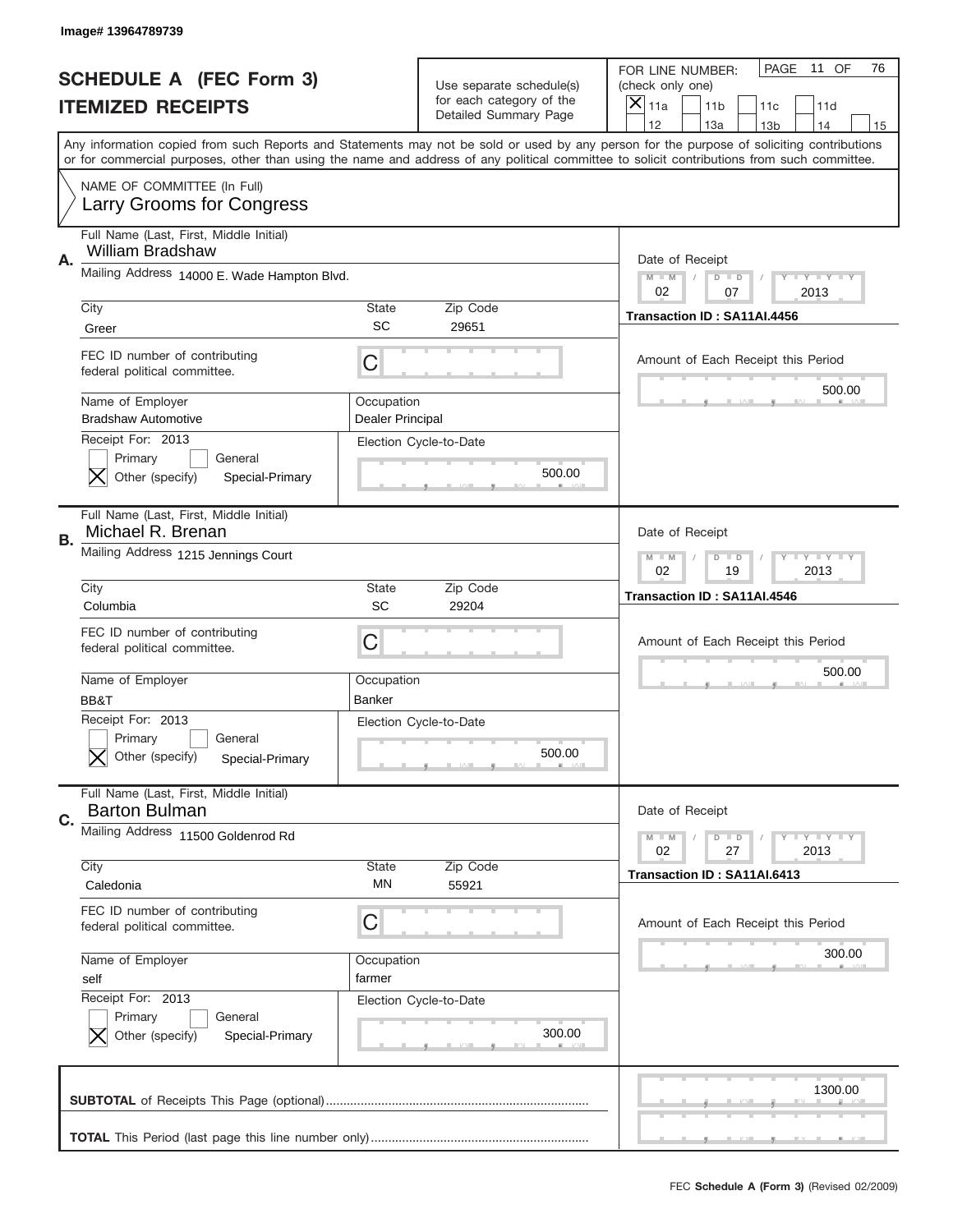|    | Image#13964789740                                                             |                                                       |                                                                               |                                                                                                                                                                                                                                                                                                                                     |
|----|-------------------------------------------------------------------------------|-------------------------------------------------------|-------------------------------------------------------------------------------|-------------------------------------------------------------------------------------------------------------------------------------------------------------------------------------------------------------------------------------------------------------------------------------------------------------------------------------|
|    | <b>SCHEDULE A (FEC Form 3)</b><br><b>ITEMIZED RECEIPTS</b>                    |                                                       | Use separate schedule(s)<br>for each category of the<br>Detailed Summary Page | PAGE<br>12 OF<br>76<br>FOR LINE NUMBER:<br>(check only one)<br>×<br>11a<br>11 <sub>b</sub><br>11c<br>11d                                                                                                                                                                                                                            |
|    |                                                                               |                                                       |                                                                               | 12<br>13a<br>14<br>13 <sub>b</sub><br>15<br>Any information copied from such Reports and Statements may not be sold or used by any person for the purpose of soliciting contributions<br>or for commercial purposes, other than using the name and address of any political committee to solicit contributions from such committee. |
|    | NAME OF COMMITTEE (In Full)<br>Larry Grooms for Congress                      |                                                       |                                                                               |                                                                                                                                                                                                                                                                                                                                     |
| Α. | Full Name (Last, First, Middle Initial)<br>Randall Burbage                    |                                                       |                                                                               | Date of Receipt                                                                                                                                                                                                                                                                                                                     |
|    | Mailing Address 1130 John Rutledge Ave.                                       |                                                       |                                                                               | $M - M$<br><b>LYLYLY</b><br>$D$ $D$<br>02                                                                                                                                                                                                                                                                                           |
|    | City<br>Hanahan                                                               | State<br>SC                                           | Zip Code<br>29410                                                             | 06<br>2013<br>Transaction ID: SA11AI.4435                                                                                                                                                                                                                                                                                           |
|    | FEC ID number of contributing<br>federal political committee.                 | C                                                     |                                                                               | Amount of Each Receipt this Period                                                                                                                                                                                                                                                                                                  |
|    | Name of Employer<br>Self-employed                                             | Occupation<br><b>Business owner</b>                   |                                                                               | 250.00                                                                                                                                                                                                                                                                                                                              |
|    | Receipt For: 2013<br>Primary<br>General<br>Other (specify)<br>Special-Primary |                                                       | Election Cycle-to-Date<br>250.00                                              |                                                                                                                                                                                                                                                                                                                                     |
| В. | Full Name (Last, First, Middle Initial)<br>Phil Byrd                          |                                                       |                                                                               | Date of Receipt                                                                                                                                                                                                                                                                                                                     |
|    | Mailing Address 3390 Buffalo Avenue                                           | $M$ M<br><b>LYLYLY</b><br>$D$ $D$<br>01<br>14<br>2013 |                                                                               |                                                                                                                                                                                                                                                                                                                                     |
|    | City<br>North Charleston                                                      | State<br>SC                                           | Zip Code<br>29423                                                             | Transaction ID: SA11AI.4208                                                                                                                                                                                                                                                                                                         |
|    | FEC ID number of contributing                                                 | C                                                     |                                                                               | Amount of Each Receipt this Period                                                                                                                                                                                                                                                                                                  |
|    | federal political committee.                                                  |                                                       |                                                                               |                                                                                                                                                                                                                                                                                                                                     |
|    | Name of Employer                                                              | Occupation                                            |                                                                               | 500.00                                                                                                                                                                                                                                                                                                                              |
|    | self employed                                                                 | business owner                                        |                                                                               |                                                                                                                                                                                                                                                                                                                                     |
|    | Receipt For: 2013<br>General<br>Primary<br>Other (specify)<br>Special-Primary |                                                       | Election Cycle-to-Date<br>500.00                                              |                                                                                                                                                                                                                                                                                                                                     |
|    | Full Name (Last, First, Middle Initial)<br>John Cameron                       |                                                       |                                                                               | Date of Receipt                                                                                                                                                                                                                                                                                                                     |
|    | Mailing Address PO Box 1655                                                   |                                                       |                                                                               | $I - Y - I - Y - I - Y$<br>$M - M$<br>$D$ $D$<br>02<br>2013<br>27                                                                                                                                                                                                                                                                   |
| C. | City<br><b>Mount Pleasant</b>                                                 | State<br><b>SC</b>                                    | Zip Code<br>29465-1655                                                        | Transaction ID: SA11AI.4609                                                                                                                                                                                                                                                                                                         |
|    | FEC ID number of contributing<br>federal political committee.                 | C                                                     |                                                                               | Amount of Each Receipt this Period                                                                                                                                                                                                                                                                                                  |
|    | Name of Employer<br><b>Charleston Harbor Pilots</b>                           | Occupation<br><b>Executive Director</b>               |                                                                               | 500.00                                                                                                                                                                                                                                                                                                                              |
|    | Receipt For: 2013<br>Primary<br>General<br>Other (specify)<br>Special-Primary |                                                       | Election Cycle-to-Date<br>500.00                                              |                                                                                                                                                                                                                                                                                                                                     |
|    |                                                                               |                                                       |                                                                               | 1250.00                                                                                                                                                                                                                                                                                                                             |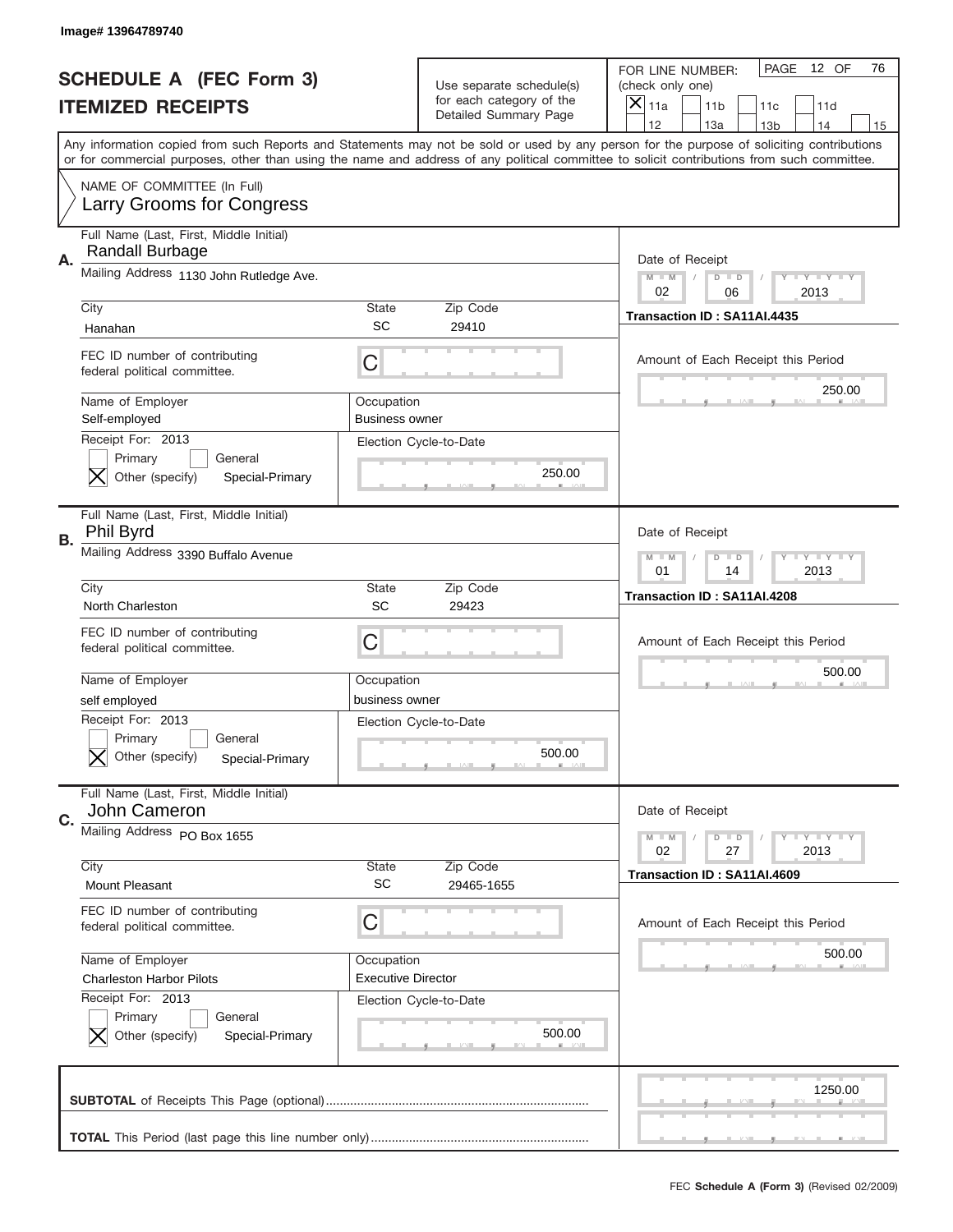|           | Image# 13964789741                                                            |                           |                                                      |                                                                                                                                                                                                                                                                                                                                     |
|-----------|-------------------------------------------------------------------------------|---------------------------|------------------------------------------------------|-------------------------------------------------------------------------------------------------------------------------------------------------------------------------------------------------------------------------------------------------------------------------------------------------------------------------------------|
|           | <b>SCHEDULE A (FEC Form 3)</b>                                                |                           | Use separate schedule(s)<br>for each category of the | PAGE<br>13 OF<br>76<br>FOR LINE NUMBER:<br>(check only one)                                                                                                                                                                                                                                                                         |
|           | <b>ITEMIZED RECEIPTS</b>                                                      |                           | Detailed Summary Page                                | $\overline{X} _{11a}$<br>11 <sub>b</sub><br>11c<br>11d                                                                                                                                                                                                                                                                              |
|           |                                                                               |                           |                                                      | 12<br>13a<br>14<br>13 <sub>b</sub><br>15<br>Any information copied from such Reports and Statements may not be sold or used by any person for the purpose of soliciting contributions<br>or for commercial purposes, other than using the name and address of any political committee to solicit contributions from such committee. |
|           | NAME OF COMMITTEE (In Full)<br>Larry Grooms for Congress                      |                           |                                                      |                                                                                                                                                                                                                                                                                                                                     |
| Α.        | Full Name (Last, First, Middle Initial)<br>Chalmers R Carr III                |                           |                                                      | Date of Receipt                                                                                                                                                                                                                                                                                                                     |
|           | Mailing Address 5 R.W. Dubose & Son Road                                      |                           |                                                      | $M$ $M$<br>$D$ $D$<br>Y FY FY FY<br>02<br>2013<br>01                                                                                                                                                                                                                                                                                |
|           | City<br><b>Ridge Spring</b>                                                   | State<br>SC               | Zip Code<br>29129                                    | Transaction ID: SA11AI.4392                                                                                                                                                                                                                                                                                                         |
|           | FEC ID number of contributing<br>federal political committee.                 | C                         |                                                      | Amount of Each Receipt this Period<br>500.00                                                                                                                                                                                                                                                                                        |
|           | Name of Employer<br><b>Titan Farms LLC</b>                                    | Occupation<br>Owner       |                                                      |                                                                                                                                                                                                                                                                                                                                     |
|           | Receipt For: 2013<br>Primary<br>General<br>Other (specify)<br>Special-Primary |                           | Election Cycle-to-Date<br>500.00                     |                                                                                                                                                                                                                                                                                                                                     |
| <b>B.</b> | Full Name (Last, First, Middle Initial)<br>Walter D. Carr                     |                           |                                                      | Date of Receipt                                                                                                                                                                                                                                                                                                                     |
|           | Mailing Address 2287 Ashley River Rd.                                         |                           |                                                      | $D$ $D$<br>Y I Y I Y I Y<br>$M - M$<br>01<br>11<br>2013                                                                                                                                                                                                                                                                             |
|           | City<br>Charleston                                                            | <b>State</b><br><b>SC</b> | Zip Code<br>29414                                    | Transaction ID: SA11AI.4192                                                                                                                                                                                                                                                                                                         |
|           | FEC ID number of contributing<br>federal political committee.                 | C                         |                                                      | Amount of Each Receipt this Period                                                                                                                                                                                                                                                                                                  |
|           | Name of Employer                                                              | Occupation                |                                                      | 2500.00                                                                                                                                                                                                                                                                                                                             |
|           | Carr Properties LLC                                                           | <b>Real Estate</b>        |                                                      |                                                                                                                                                                                                                                                                                                                                     |
|           | Receipt For: 2013<br>General<br>Primary<br>Other (specify)<br>Special-Primary |                           | Election Cycle-to-Date<br>2500.00                    |                                                                                                                                                                                                                                                                                                                                     |
| C.        | Full Name (Last, First, Middle Initial)<br><b>Brent Case</b>                  |                           |                                                      | Date of Receipt                                                                                                                                                                                                                                                                                                                     |
|           | Mailing Address 3520 W Montague Ave                                           |                           |                                                      | <b>LYLYLY</b><br>$M - M$<br>$D$ $D$<br>01<br>2013<br>10                                                                                                                                                                                                                                                                             |
|           | City<br>North Charleston                                                      | <b>State</b><br><b>SC</b> | Zip Code<br>29418                                    | Transaction ID: SA11AI.6727                                                                                                                                                                                                                                                                                                         |
|           | FEC ID number of contributing<br>federal political committee.                 | C                         |                                                      | Amount of Each Receipt this Period                                                                                                                                                                                                                                                                                                  |
|           | Name of Employer                                                              | Occupation                |                                                      | 2100.00                                                                                                                                                                                                                                                                                                                             |
|           | Self-employed                                                                 | Commercial realtor        |                                                      | In-kind - office space                                                                                                                                                                                                                                                                                                              |
|           | Receipt For: 2013<br>Primary<br>General<br>Other (specify)<br>Special-Primary |                           | Election Cycle-to-Date<br>2100.00                    |                                                                                                                                                                                                                                                                                                                                     |
|           |                                                                               |                           |                                                      | 5100.00                                                                                                                                                                                                                                                                                                                             |
|           |                                                                               |                           |                                                      |                                                                                                                                                                                                                                                                                                                                     |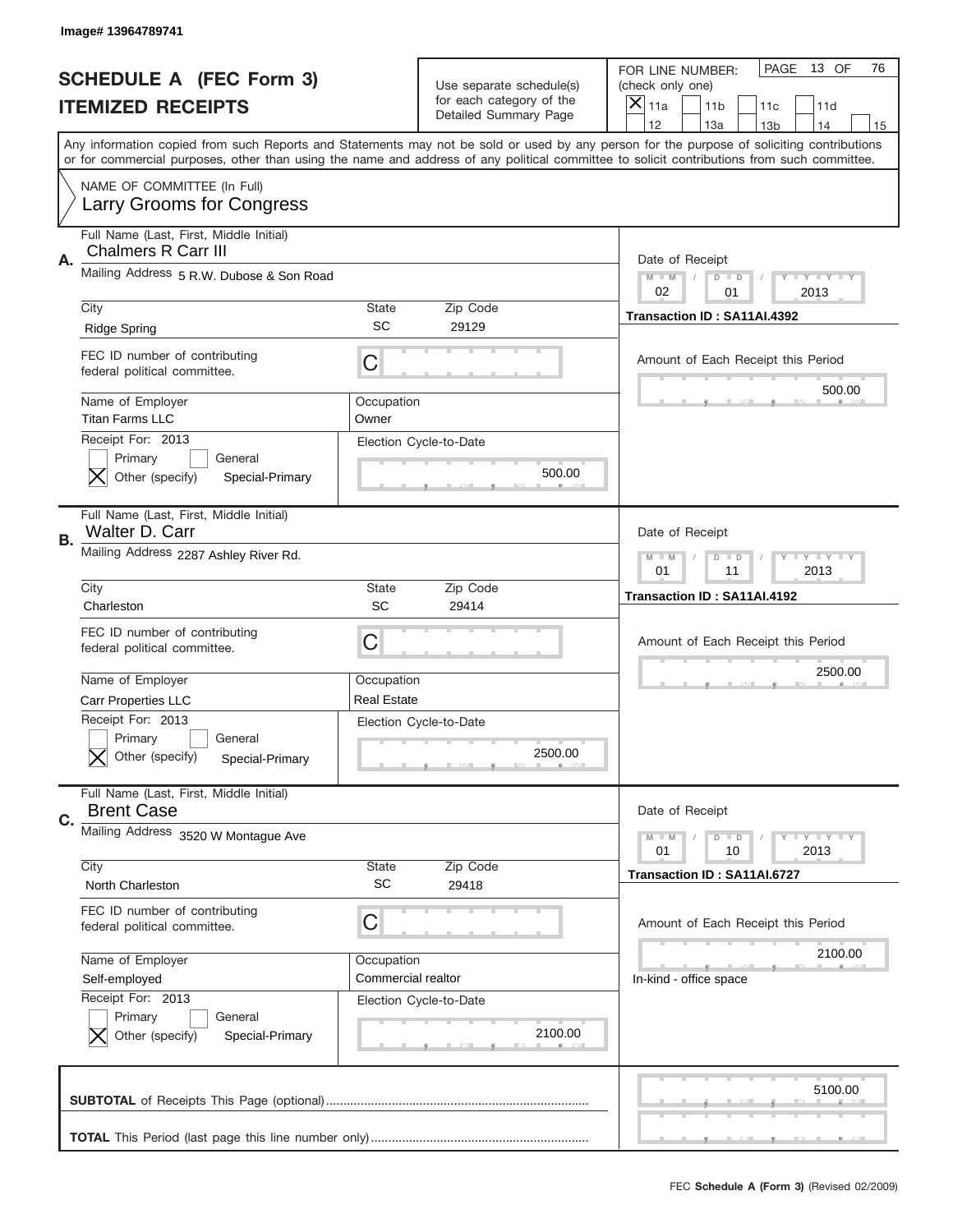|    | Image# 13964789742                                                            |                                  |                                                   |                                                                                                                                                                                                                                                                                                                                     |
|----|-------------------------------------------------------------------------------|----------------------------------|---------------------------------------------------|-------------------------------------------------------------------------------------------------------------------------------------------------------------------------------------------------------------------------------------------------------------------------------------------------------------------------------------|
|    | <b>SCHEDULE A (FEC Form 3)</b>                                                |                                  | Use separate schedule(s)                          | PAGE<br>14 OF<br>76<br>FOR LINE NUMBER:<br>(check only one)                                                                                                                                                                                                                                                                         |
|    | <b>ITEMIZED RECEIPTS</b>                                                      |                                  | for each category of the<br>Detailed Summary Page | ×<br>11a<br>11 <sub>b</sub><br>11c<br>11d                                                                                                                                                                                                                                                                                           |
|    |                                                                               |                                  |                                                   | 12<br>13a<br>14<br>13 <sub>b</sub><br>15<br>Any information copied from such Reports and Statements may not be sold or used by any person for the purpose of soliciting contributions<br>or for commercial purposes, other than using the name and address of any political committee to solicit contributions from such committee. |
|    | NAME OF COMMITTEE (In Full)<br>Larry Grooms for Congress                      |                                  |                                                   |                                                                                                                                                                                                                                                                                                                                     |
| Α. | Full Name (Last, First, Middle Initial)<br>T. Tobin Cassels III               |                                  |                                                   | Date of Receipt                                                                                                                                                                                                                                                                                                                     |
|    | Mailing Address PO Box 1691                                                   |                                  |                                                   | $M - M$<br><b>LYLYLY</b><br>$D$ $D$<br>01<br>30<br>2013                                                                                                                                                                                                                                                                             |
|    | City<br>Columbia                                                              | State<br>SC                      | Zip Code<br>29202                                 | Transaction ID: SA11AI.4360                                                                                                                                                                                                                                                                                                         |
|    | FEC ID number of contributing<br>federal political committee.                 | C                                |                                                   | Amount of Each Receipt this Period<br>2500.00                                                                                                                                                                                                                                                                                       |
|    | Name of Employer<br><b>SE Freightlines</b>                                    | Occupation<br>Executive          |                                                   |                                                                                                                                                                                                                                                                                                                                     |
|    | Receipt For: 2013<br>Primary<br>General<br>Other (specify)<br>Special-Primary |                                  | Election Cycle-to-Date<br>2500.00                 |                                                                                                                                                                                                                                                                                                                                     |
| В. | Full Name (Last, First, Middle Initial)<br>W. T. Cassels Jr.                  |                                  |                                                   | Date of Receipt                                                                                                                                                                                                                                                                                                                     |
|    | Mailing Address PO Box 1691                                                   |                                  |                                                   | $M - M$<br><b>LYLYLY</b><br>$D$ $D$<br>01<br>30<br>2013                                                                                                                                                                                                                                                                             |
|    | City<br>Columbia                                                              | State<br>SC                      | Zip Code<br>29202                                 | Transaction ID: SA11AI.4358                                                                                                                                                                                                                                                                                                         |
|    | FEC ID number of contributing<br>federal political committee.                 | C                                |                                                   | Amount of Each Receipt this Period                                                                                                                                                                                                                                                                                                  |
|    | Name of Employer<br><b>SE Freightlines</b>                                    | Occupation<br>Executive          |                                                   | 2500.00                                                                                                                                                                                                                                                                                                                             |
|    | Receipt For: 2013<br>General<br>Primary<br>Other (specify)<br>Special-Primary |                                  | Election Cycle-to-Date<br>2500.00                 |                                                                                                                                                                                                                                                                                                                                     |
| C. | Full Name (Last, First, Middle Initial)<br>H. Dean Cline                      |                                  |                                                   | Date of Receipt                                                                                                                                                                                                                                                                                                                     |
|    | Mailing Address 330 21st Street SE                                            |                                  |                                                   | <b>LYLYLY</b><br>$M - M$<br>$D$ $D$                                                                                                                                                                                                                                                                                                 |
|    |                                                                               |                                  |                                                   | 01<br>2013<br>30                                                                                                                                                                                                                                                                                                                    |
|    | City<br>Hickory                                                               | State<br>NC.                     | Zip Code<br>28602                                 | Transaction ID: SA11AI.4356                                                                                                                                                                                                                                                                                                         |
|    | FEC ID number of contributing<br>federal political committee.                 | С                                |                                                   | Amount of Each Receipt this Period                                                                                                                                                                                                                                                                                                  |
|    | Name of Employer<br>Good Luck                                                 | Occupation<br>C-Store Specialist |                                                   | 250.00                                                                                                                                                                                                                                                                                                                              |
|    | Receipt For: 2013<br>Primary<br>General<br>Other (specify)<br>Special-Primary |                                  | Election Cycle-to-Date<br>250.00                  |                                                                                                                                                                                                                                                                                                                                     |
|    |                                                                               |                                  |                                                   | 5250.00                                                                                                                                                                                                                                                                                                                             |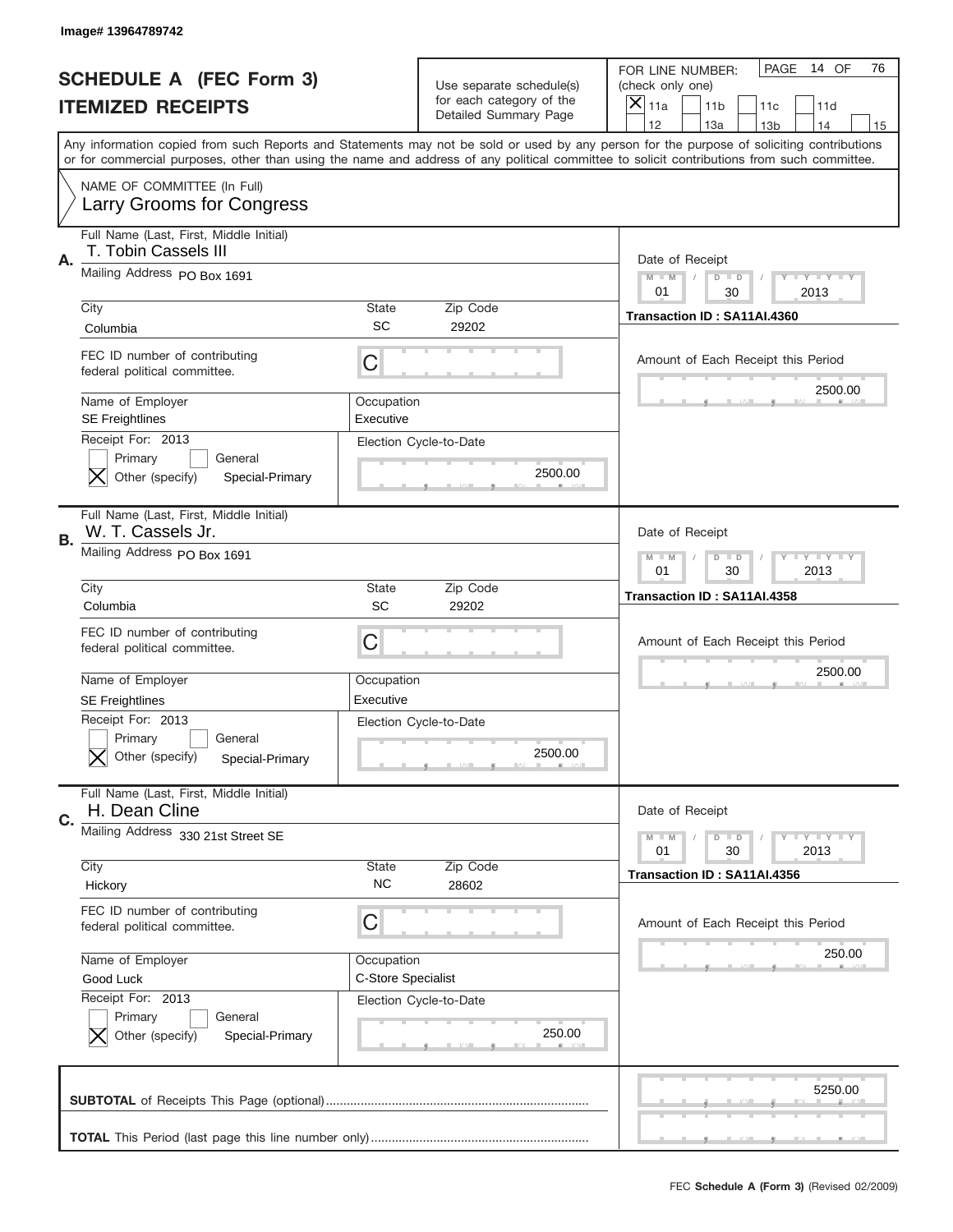|    | Image# 13964789743                                                            |                           |                                                                               |                                                                                                                                                                                                                                                                                                                         |
|----|-------------------------------------------------------------------------------|---------------------------|-------------------------------------------------------------------------------|-------------------------------------------------------------------------------------------------------------------------------------------------------------------------------------------------------------------------------------------------------------------------------------------------------------------------|
|    | <b>SCHEDULE A (FEC Form 3)</b><br><b>ITEMIZED RECEIPTS</b>                    |                           | Use separate schedule(s)<br>for each category of the<br>Detailed Summary Page | PAGE<br>15 OF<br>76<br>FOR LINE NUMBER:<br>(check only one)<br>×<br>11a<br>11 <sub>b</sub><br>11c<br>11d<br>12<br>14                                                                                                                                                                                                    |
|    |                                                                               |                           |                                                                               | 13a<br>13 <sub>b</sub><br>15<br>Any information copied from such Reports and Statements may not be sold or used by any person for the purpose of soliciting contributions<br>or for commercial purposes, other than using the name and address of any political committee to solicit contributions from such committee. |
|    | NAME OF COMMITTEE (In Full)<br>Larry Grooms for Congress                      |                           |                                                                               |                                                                                                                                                                                                                                                                                                                         |
| Α. | Full Name (Last, First, Middle Initial)<br>G. Hollis Cone                     |                           |                                                                               | Date of Receipt                                                                                                                                                                                                                                                                                                         |
|    | Mailing Address 9031 Garners Ferry Rd                                         |                           |                                                                               | $M - M$<br><b>LEY LEY LEY</b><br>$D$ $D$<br>01<br>31<br>2013                                                                                                                                                                                                                                                            |
|    | City<br>Columbia                                                              | State<br>SC               | Zip Code<br>29209                                                             | Transaction ID: SA11AI.4366                                                                                                                                                                                                                                                                                             |
|    | FEC ID number of contributing<br>federal political committee.                 | C                         |                                                                               | Amount of Each Receipt this Period                                                                                                                                                                                                                                                                                      |
|    | Name of Employer<br>Defender Services, Inc.                                   | Occupation<br>CEO         |                                                                               | 1000.00                                                                                                                                                                                                                                                                                                                 |
|    | Receipt For: 2013<br>Primary<br>General<br>Other (specify)<br>Special-Primary |                           | Election Cycle-to-Date<br>1000.00                                             |                                                                                                                                                                                                                                                                                                                         |
| В. | Full Name (Last, First, Middle Initial)<br><b>Wallace E. Cook</b>             |                           |                                                                               | Date of Receipt                                                                                                                                                                                                                                                                                                         |
|    | Mailing Address 443 Channel Creek Ct                                          |                           |                                                                               | <b>LYLYLY</b><br>$M - M$<br>$D$ $D$<br>01<br>31<br>2013                                                                                                                                                                                                                                                                 |
|    | City<br><b>Mount Pleasant</b>                                                 | State<br>SC               | Zip Code<br>29464                                                             | Transaction ID: SA11AI.4378                                                                                                                                                                                                                                                                                             |
|    |                                                                               |                           |                                                                               |                                                                                                                                                                                                                                                                                                                         |
|    | FEC ID number of contributing<br>federal political committee.                 | C                         |                                                                               | Amount of Each Receipt this Period                                                                                                                                                                                                                                                                                      |
|    | Name of Employer<br>Carolina Capital Management                               | Occupation<br>Executive   |                                                                               | 500.00                                                                                                                                                                                                                                                                                                                  |
|    | Receipt For: 2013<br>General<br>Primary<br>Other (specify)<br>Special-Primary |                           | Election Cycle-to-Date<br>500.00                                              |                                                                                                                                                                                                                                                                                                                         |
|    | Full Name (Last, First, Middle Initial)<br><b>Kenneth Cosgrove</b>            |                           |                                                                               | Date of Receipt                                                                                                                                                                                                                                                                                                         |
| C. | Mailing Address 305 Hunters Trail                                             |                           |                                                                               | <b>LYLYLY</b><br>$M - M$<br>$D$ $D$<br>02<br>2013<br>11                                                                                                                                                                                                                                                                 |
|    | City<br>Greenville                                                            | <b>State</b><br><b>SC</b> | Zip Code<br>29615                                                             | Transaction ID: SA11AI.4490                                                                                                                                                                                                                                                                                             |
|    | FEC ID number of contributing<br>federal political committee.                 | C                         |                                                                               | Amount of Each Receipt this Period                                                                                                                                                                                                                                                                                      |
|    | Name of Employer<br>Piedmont Petroleum Corp                                   | Occupation<br>Marketing   |                                                                               | 350.00                                                                                                                                                                                                                                                                                                                  |
|    | Receipt For: 2013<br>Primary<br>General<br>Other (specify)<br>Special-Primary |                           | Election Cycle-to-Date<br>350.00                                              |                                                                                                                                                                                                                                                                                                                         |
|    |                                                                               |                           |                                                                               | 1850.00                                                                                                                                                                                                                                                                                                                 |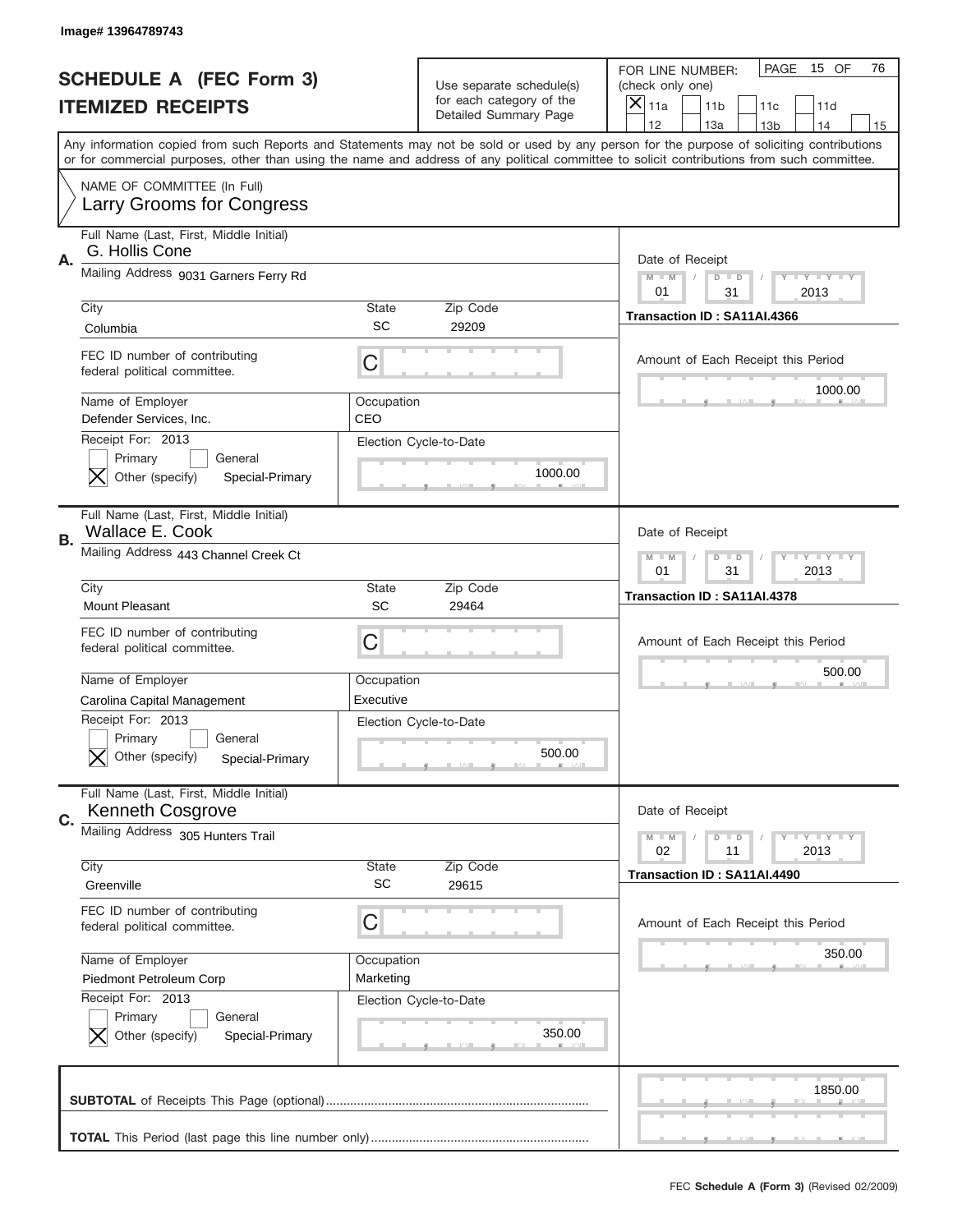|    | Image# 13964789744                                                                                                   |                           |                                                                                      |                                                                                                                                                                                                                                                                                                                                     |
|----|----------------------------------------------------------------------------------------------------------------------|---------------------------|--------------------------------------------------------------------------------------|-------------------------------------------------------------------------------------------------------------------------------------------------------------------------------------------------------------------------------------------------------------------------------------------------------------------------------------|
|    | <b>SCHEDULE A (FEC Form 3)</b><br><b>ITEMIZED RECEIPTS</b>                                                           |                           | Use separate schedule(s)<br>for each category of the<br><b>Detailed Summary Page</b> | PAGE<br>16 OF<br>76<br>FOR LINE NUMBER:<br>(check only one)<br>×<br>11a<br>11 <sub>b</sub><br>11c<br>11d                                                                                                                                                                                                                            |
|    |                                                                                                                      |                           |                                                                                      | 12<br>13a<br>14<br>13 <sub>b</sub><br>15<br>Any information copied from such Reports and Statements may not be sold or used by any person for the purpose of soliciting contributions<br>or for commercial purposes, other than using the name and address of any political committee to solicit contributions from such committee. |
|    | NAME OF COMMITTEE (In Full)<br>Larry Grooms for Congress                                                             |                           |                                                                                      |                                                                                                                                                                                                                                                                                                                                     |
| Α. | Full Name (Last, First, Middle Initial)<br><b>Bryan Dantzler</b>                                                     |                           |                                                                                      | Date of Receipt                                                                                                                                                                                                                                                                                                                     |
|    | Mailing Address 2344 Bonner Ave.                                                                                     |                           |                                                                                      | $M - M$<br><b>LEY LEY LEY</b><br>$D$ $D$                                                                                                                                                                                                                                                                                            |
|    | City<br>Santee                                                                                                       | State<br>SC               | Zip Code<br>29142                                                                    | 02<br>22<br>2013<br>Transaction ID: SA11AI.6567                                                                                                                                                                                                                                                                                     |
|    | FEC ID number of contributing<br>federal political committee.                                                        | C                         |                                                                                      | Amount of Each Receipt this Period                                                                                                                                                                                                                                                                                                  |
|    | Name of Employer<br>Self-employed                                                                                    | Occupation<br>Farmer      |                                                                                      | 250.00                                                                                                                                                                                                                                                                                                                              |
|    | Receipt For: 2013<br>Primary<br>General<br>Other (specify)<br>Special-Primary                                        |                           | Election Cycle-to-Date<br>250.00                                                     |                                                                                                                                                                                                                                                                                                                                     |
| В. | Full Name (Last, First, Middle Initial)<br><b>Bradley Davis</b>                                                      |                           |                                                                                      | Date of Receipt                                                                                                                                                                                                                                                                                                                     |
|    | Mailing Address 123 Boyle Way                                                                                        |                           |                                                                                      | $M$ M<br>$D$ $D$<br><b>LYLYLY</b><br>02<br>27<br>2013                                                                                                                                                                                                                                                                               |
|    | City<br>Sumerville                                                                                                   | State<br>SC               | Zip Code<br>29485                                                                    | Transaction ID: SA11AI.4617                                                                                                                                                                                                                                                                                                         |
|    | FEC ID number of contributing<br>federal political committee.                                                        | C                         |                                                                                      | Amount of Each Receipt this Period                                                                                                                                                                                                                                                                                                  |
|    |                                                                                                                      |                           |                                                                                      | 250.00                                                                                                                                                                                                                                                                                                                              |
|    | Name of Employer                                                                                                     | Occupation                |                                                                                      |                                                                                                                                                                                                                                                                                                                                     |
|    | <b>Rick Hendrick BMW Charleston</b><br>Receipt For: 2013<br>General<br>Primary<br>Other (specify)<br>Special-Primary |                           | <b>Executive General Manager</b><br>Election Cycle-to-Date<br>250.00                 |                                                                                                                                                                                                                                                                                                                                     |
|    | Full Name (Last, First, Middle Initial)<br>Daniel R. Dennis III                                                      |                           |                                                                                      | Date of Receipt                                                                                                                                                                                                                                                                                                                     |
|    | Mailing Address 13 Governor's Hill                                                                                   |                           |                                                                                      | $I - Y - I - Y - I - Y$<br>$M - M$<br>$D$ $D$<br>02<br>05<br>2013                                                                                                                                                                                                                                                                   |
|    | City<br>Columbia                                                                                                     | <b>State</b><br><b>SC</b> | Zip Code<br>29201                                                                    | Transaction ID: SA11AI.4423                                                                                                                                                                                                                                                                                                         |
|    | FEC ID number of contributing<br>federal political committee.                                                        | C                         |                                                                                      | Amount of Each Receipt this Period                                                                                                                                                                                                                                                                                                  |
|    | Name of Employer<br>Dennis Corporation                                                                               | Occupation<br>Executive   |                                                                                      | 1000.00                                                                                                                                                                                                                                                                                                                             |
| C. | Receipt For: 2013<br>Primary<br>General<br>Other (specify)<br>Special-Primary                                        |                           | Election Cycle-to-Date<br>1000.00                                                    |                                                                                                                                                                                                                                                                                                                                     |
|    |                                                                                                                      |                           |                                                                                      | 1500.00                                                                                                                                                                                                                                                                                                                             |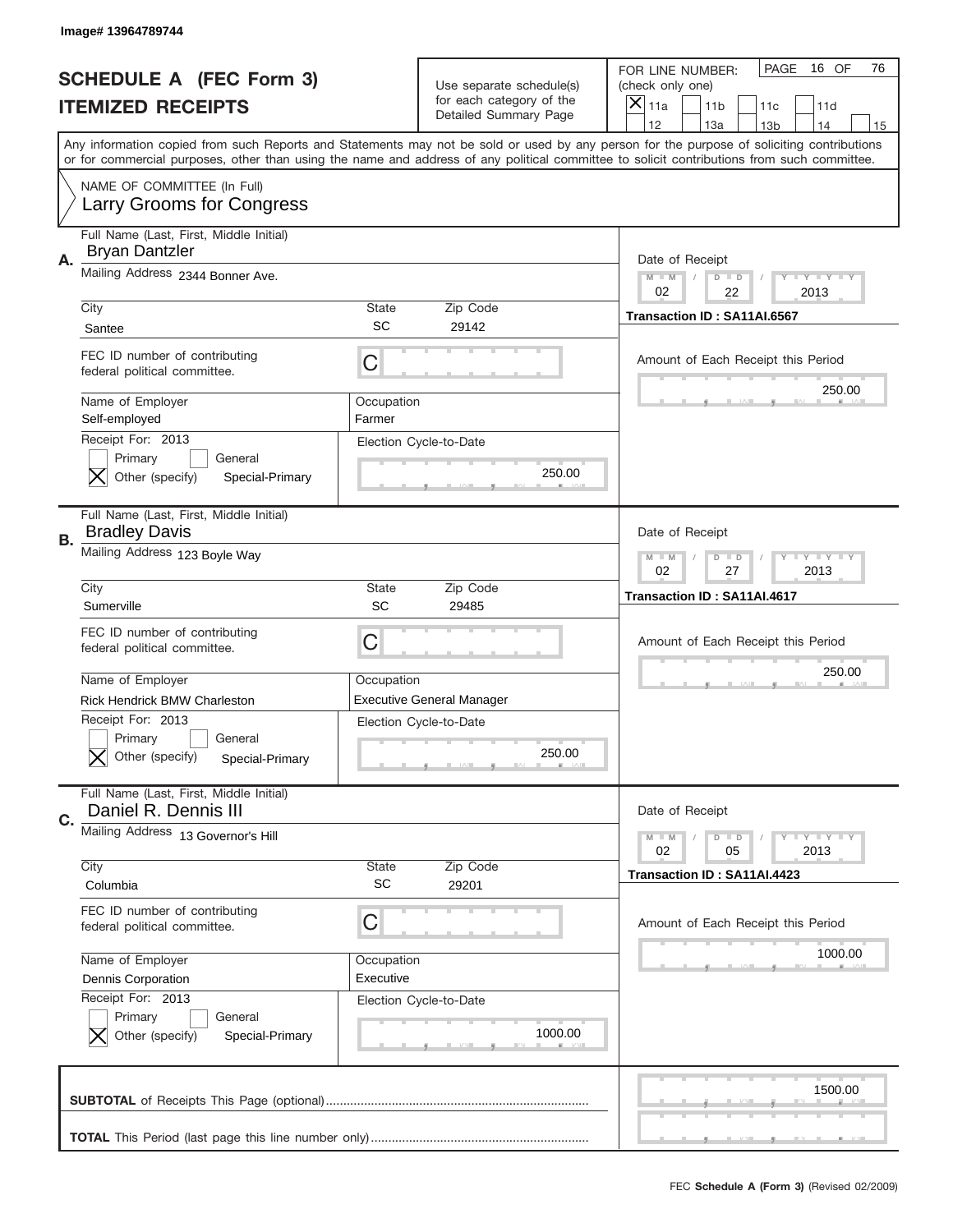|           | <b>SCHEDULE A (FEC Form 3)</b><br><b>ITEMIZED RECEIPTS</b>                    |                               | Use separate schedule(s)<br>for each category of the<br>Detailed Summary Page | PAGE<br>17 OF<br>76<br>FOR LINE NUMBER:<br>(check only one)<br>×<br>11a<br>11 <sub>b</sub><br>11c<br>11d<br>12<br>13a<br>14<br>13 <sub>b</sub><br>15                                                                                                                                    |
|-----------|-------------------------------------------------------------------------------|-------------------------------|-------------------------------------------------------------------------------|-----------------------------------------------------------------------------------------------------------------------------------------------------------------------------------------------------------------------------------------------------------------------------------------|
|           |                                                                               |                               |                                                                               | Any information copied from such Reports and Statements may not be sold or used by any person for the purpose of soliciting contributions<br>or for commercial purposes, other than using the name and address of any political committee to solicit contributions from such committee. |
|           | NAME OF COMMITTEE (In Full)<br>Larry Grooms for Congress                      |                               |                                                                               |                                                                                                                                                                                                                                                                                         |
| Α.        | Full Name (Last, First, Middle Initial)<br>S. Close Derick                    |                               |                                                                               | Date of Receipt                                                                                                                                                                                                                                                                         |
|           | Mailing Address 300 Chatham Ave.<br>Ste 102                                   |                               |                                                                               | $M - M$<br><b>LYLYLY</b><br>$D$ $D$<br>01<br>2013<br>10                                                                                                                                                                                                                                 |
|           | City<br>Rock Hill                                                             | State<br>SC                   | Zip Code<br>29730                                                             | Transaction ID: SA11AI.4174                                                                                                                                                                                                                                                             |
|           | FEC ID number of contributing<br>federal political committee.                 | C                             |                                                                               | Amount of Each Receipt this Period                                                                                                                                                                                                                                                      |
|           | Name of Employer<br>Springs                                                   | Occupation<br><b>Textiles</b> |                                                                               | 500.00                                                                                                                                                                                                                                                                                  |
|           | Receipt For: 2013<br>Primary<br>General<br>Other (specify)<br>Special-Primary |                               | Election Cycle-to-Date<br>500.00                                              |                                                                                                                                                                                                                                                                                         |
| <b>B.</b> | Full Name (Last, First, Middle Initial)<br><b>Barbara DeSaussure</b>          |                               |                                                                               | Date of Receipt                                                                                                                                                                                                                                                                         |
|           | Mailing Address 3842 Brookdale Blvd                                           |                               |                                                                               | $M - M$<br>$D$ $D$<br><b>LYLYLY</b><br>02<br>27<br>2013                                                                                                                                                                                                                                 |
|           | City<br>Castro Valley                                                         | State<br>CA                   | Zip Code<br>94546                                                             | Transaction ID: SA11AI.5231                                                                                                                                                                                                                                                             |
|           | FEC ID number of contributing                                                 |                               |                                                                               |                                                                                                                                                                                                                                                                                         |
|           | federal political committee.                                                  | C                             |                                                                               | Amount of Each Receipt this Period                                                                                                                                                                                                                                                      |
|           | Name of Employer<br>retired                                                   | Occupation<br>retired         |                                                                               | 250.00                                                                                                                                                                                                                                                                                  |
|           | Receipt For: 2013<br>General<br>Primary<br>Other (specify)<br>Special-Primary |                               | Election Cycle-to-Date<br>250.00                                              |                                                                                                                                                                                                                                                                                         |
|           | Full Name (Last, First, Middle Initial)<br><b>David Dukes</b>                 |                               |                                                                               | Date of Receipt                                                                                                                                                                                                                                                                         |
|           | Mailing Address 2605 Canterbury Road                                          |                               |                                                                               | <b>LYLYLY</b><br>$M - M$<br>$D$ $D$<br>01<br>2013<br>28                                                                                                                                                                                                                                 |
| C.        | City<br>Columbia                                                              | State<br>SC                   | Zip Code<br>29204                                                             | Transaction ID: SA11AI.4331                                                                                                                                                                                                                                                             |
|           | FEC ID number of contributing<br>federal political committee.                 | С                             |                                                                               | Amount of Each Receipt this Period                                                                                                                                                                                                                                                      |
|           | Name of Employer<br><b>Nelson Mullins</b>                                     | Occupation<br>Attorney        |                                                                               | 1000.00                                                                                                                                                                                                                                                                                 |
|           | Receipt For: 2013<br>Primary<br>General<br>Other (specify)<br>Special-Primary |                               | Election Cycle-to-Date<br>1000.00                                             |                                                                                                                                                                                                                                                                                         |
|           |                                                                               |                               |                                                                               | 1750.00                                                                                                                                                                                                                                                                                 |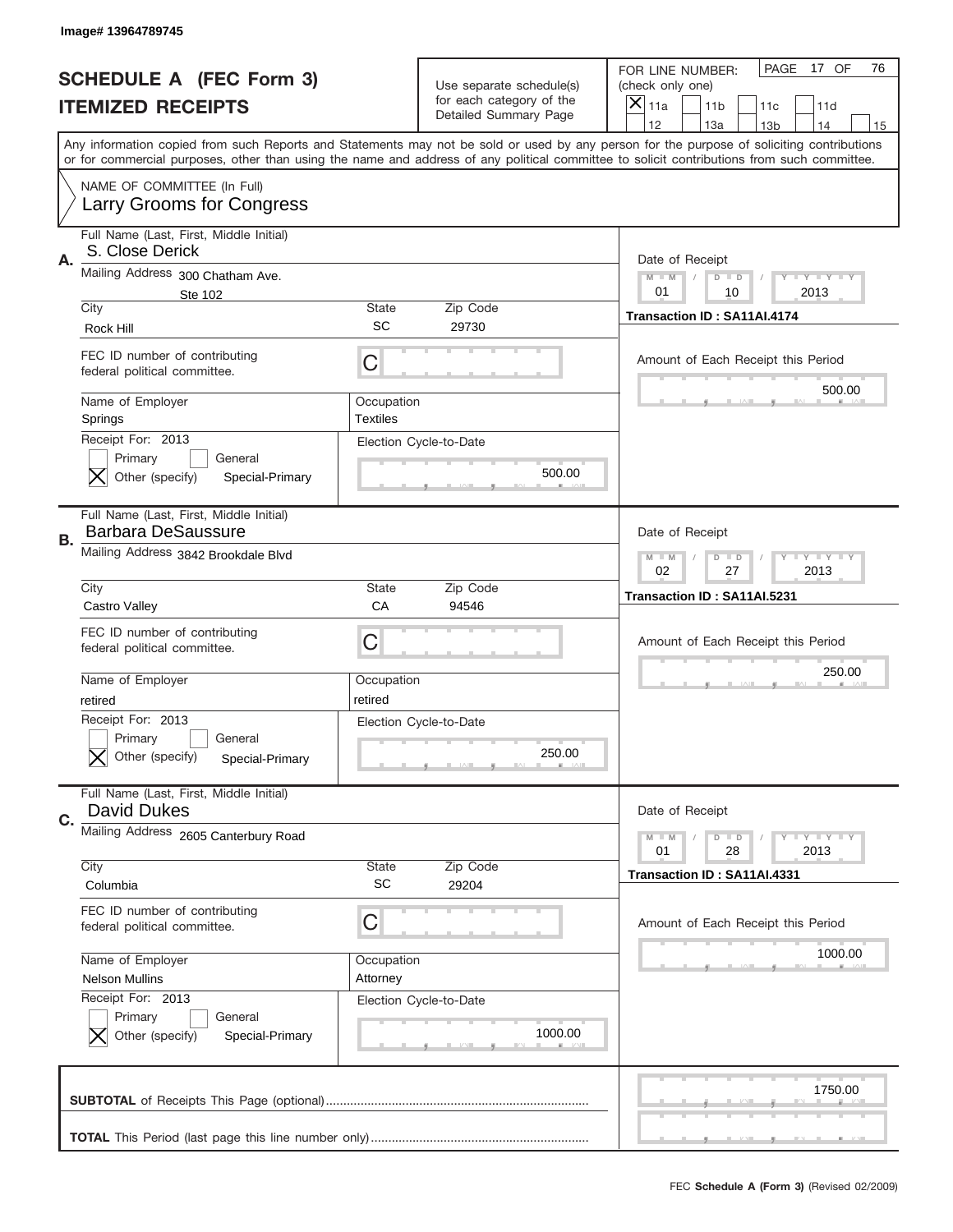|    | Image# 13964789746                                                            |                             |                                                   |                                                                                                                                                                                                                                                                                                                                     |
|----|-------------------------------------------------------------------------------|-----------------------------|---------------------------------------------------|-------------------------------------------------------------------------------------------------------------------------------------------------------------------------------------------------------------------------------------------------------------------------------------------------------------------------------------|
|    | <b>SCHEDULE A (FEC Form 3)</b>                                                |                             | Use separate schedule(s)                          | PAGE<br>18 OF<br>76<br>FOR LINE NUMBER:<br>(check only one)                                                                                                                                                                                                                                                                         |
|    | <b>ITEMIZED RECEIPTS</b>                                                      |                             | for each category of the<br>Detailed Summary Page | ×<br>11a<br>11 <sub>b</sub><br>11c<br>11d                                                                                                                                                                                                                                                                                           |
|    |                                                                               |                             |                                                   | 12<br>13a<br>14<br>13 <sub>b</sub><br>15<br>Any information copied from such Reports and Statements may not be sold or used by any person for the purpose of soliciting contributions<br>or for commercial purposes, other than using the name and address of any political committee to solicit contributions from such committee. |
|    | NAME OF COMMITTEE (In Full)<br>Larry Grooms for Congress                      |                             |                                                   |                                                                                                                                                                                                                                                                                                                                     |
| Α. | Full Name (Last, First, Middle Initial)<br>Jonathan Dye                       |                             |                                                   | Date of Receipt                                                                                                                                                                                                                                                                                                                     |
|    | Mailing Address P.O. Box 514                                                  |                             |                                                   | $M - M$<br><b>LEY LEY LEY</b><br>$D$ $D$<br>01<br>13<br>2013                                                                                                                                                                                                                                                                        |
|    | City<br>Mt. Pleasant                                                          | State<br>SC                 | Zip Code<br>29465                                 | Transaction ID: SA11AI.4198                                                                                                                                                                                                                                                                                                         |
|    | FEC ID number of contributing<br>federal political committee.                 | C                           |                                                   | Amount of Each Receipt this Period                                                                                                                                                                                                                                                                                                  |
|    | Name of Employer<br><b>Moran Charleston</b>                                   | Occupation<br>Docking Pilot |                                                   | 1000.00                                                                                                                                                                                                                                                                                                                             |
|    | Receipt For: 2013<br>Primary<br>General<br>Other (specify)<br>Special-Primary |                             | Election Cycle-to-Date<br>1000.00                 |                                                                                                                                                                                                                                                                                                                                     |
| В. | Full Name (Last, First, Middle Initial)<br><b>Thomas Eason</b>                |                             |                                                   | Date of Receipt                                                                                                                                                                                                                                                                                                                     |
|    | Mailing Address PO Box 1122                                                   |                             |                                                   | $M$ M<br><b>LYLYLY</b><br>$D$ $D$<br>01<br>29<br>2013                                                                                                                                                                                                                                                                               |
|    | City<br><b>Folly Beach</b>                                                    | State<br>SC                 | Zip Code<br>29439                                 | Transaction ID: SA11AI.4352                                                                                                                                                                                                                                                                                                         |
|    | FEC ID number of contributing                                                 |                             |                                                   |                                                                                                                                                                                                                                                                                                                                     |
|    | federal political committee.                                                  | C                           |                                                   | Amount of Each Receipt this Period                                                                                                                                                                                                                                                                                                  |
|    | Name of Employer                                                              | Occupation                  |                                                   | 1000.00                                                                                                                                                                                                                                                                                                                             |
|    | Eason Diving & Marine Cont., Inc.                                             | manager                     |                                                   |                                                                                                                                                                                                                                                                                                                                     |
|    | Receipt For: 2013<br>General<br>Primary<br>Other (specify)<br>Special-Primary |                             | Election Cycle-to-Date<br>1000.00                 |                                                                                                                                                                                                                                                                                                                                     |
|    | Full Name (Last, First, Middle Initial)<br>Sam Elkins CLU                     |                             |                                                   | Date of Receipt                                                                                                                                                                                                                                                                                                                     |
| C. | Mailing Address PO Box 12739                                                  |                             |                                                   | $I - Y - I - Y - I - Y$<br>$M - M$<br>$D$ $D$<br>02<br>2013<br>04                                                                                                                                                                                                                                                                   |
|    | City<br>Columbia                                                              | <b>State</b><br><b>SC</b>   | Zip Code<br>29211-2739                            | Transaction ID: SA11AI.4403                                                                                                                                                                                                                                                                                                         |
|    | FEC ID number of contributing<br>federal political committee.                 | C                           |                                                   | Amount of Each Receipt this Period                                                                                                                                                                                                                                                                                                  |
|    | Name of Employer                                                              | Occupation                  |                                                   | 2500.00                                                                                                                                                                                                                                                                                                                             |
|    | Kennan Suggs Bowers Elkins LL                                                 | Attorney                    |                                                   |                                                                                                                                                                                                                                                                                                                                     |
|    | Receipt For: 2013<br>Primary<br>General<br>Other (specify)<br>Special-Primary |                             | Election Cycle-to-Date<br>2500.00                 |                                                                                                                                                                                                                                                                                                                                     |
|    |                                                                               |                             |                                                   | 4500.00                                                                                                                                                                                                                                                                                                                             |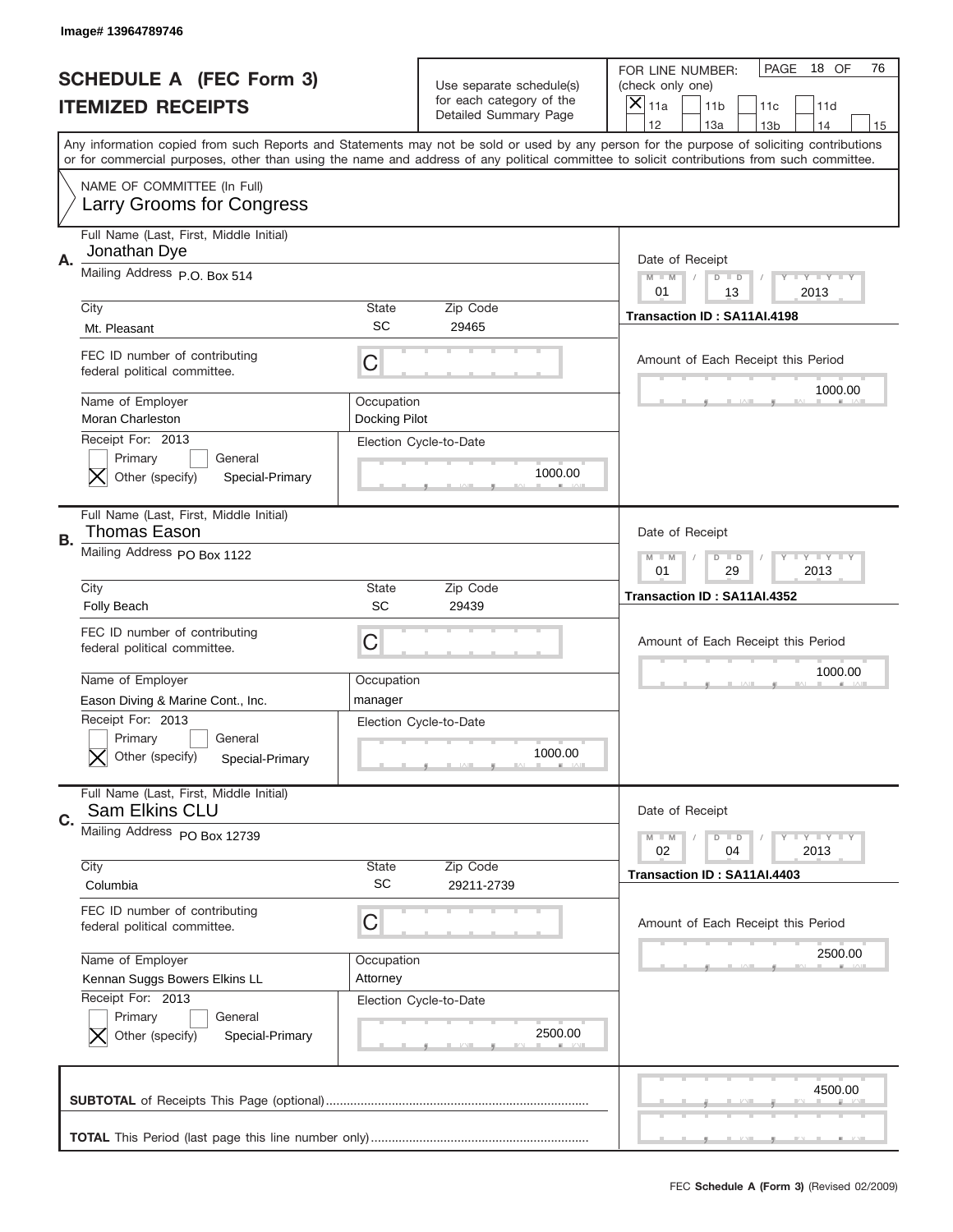|    | Image# 13964789747                                                            |                              |                                                      |                                                                                                                                                                                                                                                                                         |
|----|-------------------------------------------------------------------------------|------------------------------|------------------------------------------------------|-----------------------------------------------------------------------------------------------------------------------------------------------------------------------------------------------------------------------------------------------------------------------------------------|
|    | <b>SCHEDULE A (FEC Form 3)</b>                                                |                              |                                                      | PAGE<br>19 OF<br>76<br>FOR LINE NUMBER:                                                                                                                                                                                                                                                 |
|    | <b>ITEMIZED RECEIPTS</b>                                                      |                              | Use separate schedule(s)<br>for each category of the | (check only one)<br>$\overline{\mathsf{x}}$<br>11a<br>11 <sub>b</sub><br>11c<br>11d                                                                                                                                                                                                     |
|    |                                                                               |                              | Detailed Summary Page                                | 12<br>13a<br>14<br>13 <sub>b</sub><br>15                                                                                                                                                                                                                                                |
|    |                                                                               |                              |                                                      | Any information copied from such Reports and Statements may not be sold or used by any person for the purpose of soliciting contributions<br>or for commercial purposes, other than using the name and address of any political committee to solicit contributions from such committee. |
|    | NAME OF COMMITTEE (In Full)<br>Larry Grooms for Congress                      |                              |                                                      |                                                                                                                                                                                                                                                                                         |
| Α. | Full Name (Last, First, Middle Initial)<br><b>Marc Fetten</b>                 |                              |                                                      | Date of Receipt                                                                                                                                                                                                                                                                         |
|    | Mailing Address 1588 Bushy Park Road                                          |                              |                                                      | <b>LYLYLYLY</b><br>$M - M$<br>$D$ $D$<br>01<br>2013<br>14                                                                                                                                                                                                                               |
|    | City                                                                          | State                        | Zip Code                                             | Transaction ID: SA11AI.4206                                                                                                                                                                                                                                                             |
|    | Goose Creek                                                                   | <b>SC</b>                    | 29445                                                |                                                                                                                                                                                                                                                                                         |
|    | FEC ID number of contributing<br>federal political committee.                 | C                            |                                                      | Amount of Each Receipt this Period                                                                                                                                                                                                                                                      |
|    | Name of Employer<br>Cooper River Partners LLC                                 | Occupation<br>CEO            |                                                      | 2500.00                                                                                                                                                                                                                                                                                 |
|    | Receipt For: 2013<br>Primary<br>General<br>Other (specify)<br>Special-Primary |                              | Election Cycle-to-Date<br>2500.00                    |                                                                                                                                                                                                                                                                                         |
| В. | Full Name (Last, First, Middle Initial)<br>Lilly S. Filler                    |                              |                                                      | Date of Receipt                                                                                                                                                                                                                                                                         |
|    | Mailing Address 218 Southlake Rd                                              |                              |                                                      | <b>LY LY LY</b><br>$M$ M<br>$D$ $D$<br>02<br>01<br>2013                                                                                                                                                                                                                                 |
|    | City<br>Columbia                                                              | <b>State</b><br>SC           | Zip Code<br>29223-5913                               | Transaction ID: SA11AI.4390                                                                                                                                                                                                                                                             |
|    | FEC ID number of contributing<br>federal political committee.                 | C                            |                                                      | Amount of Each Receipt this Period                                                                                                                                                                                                                                                      |
|    | Name of Employer                                                              | Occupation                   |                                                      | 2500.00                                                                                                                                                                                                                                                                                 |
|    |                                                                               | Physician                    |                                                      |                                                                                                                                                                                                                                                                                         |
|    | Receipt For: 2013<br>General<br>Primary<br>Other (specify)<br>Special-Primary |                              | Election Cycle-to-Date<br>2500.00                    |                                                                                                                                                                                                                                                                                         |
|    | Full Name (Last, First, Middle Initial)<br><b>William Finn</b>                |                              |                                                      | Date of Receipt                                                                                                                                                                                                                                                                         |
| C. | Mailing Address 59 Kreir Lane                                                 |                              |                                                      | <b>LYLYLY</b><br>$M - M$<br>$D$ $D$                                                                                                                                                                                                                                                     |
|    |                                                                               |                              |                                                      | 02<br>27<br>2013                                                                                                                                                                                                                                                                        |
|    | City<br>Mt Pleasant                                                           | State<br>SC                  | Zip Code<br>29464                                    | Transaction ID: SA11AI.4615                                                                                                                                                                                                                                                             |
|    | FEC ID number of contributing<br>federal political committee.                 | C                            |                                                      | Amount of Each Receipt this Period                                                                                                                                                                                                                                                      |
|    | Name of Employer<br>N/A                                                       | Occupation<br><b>RETIRED</b> |                                                      | 500.00                                                                                                                                                                                                                                                                                  |
|    | Receipt For: 2013<br>Primary<br>General<br>Other (specify)<br>Special-Primary |                              | Election Cycle-to-Date<br>500.00                     |                                                                                                                                                                                                                                                                                         |
|    |                                                                               |                              |                                                      | 5500.00                                                                                                                                                                                                                                                                                 |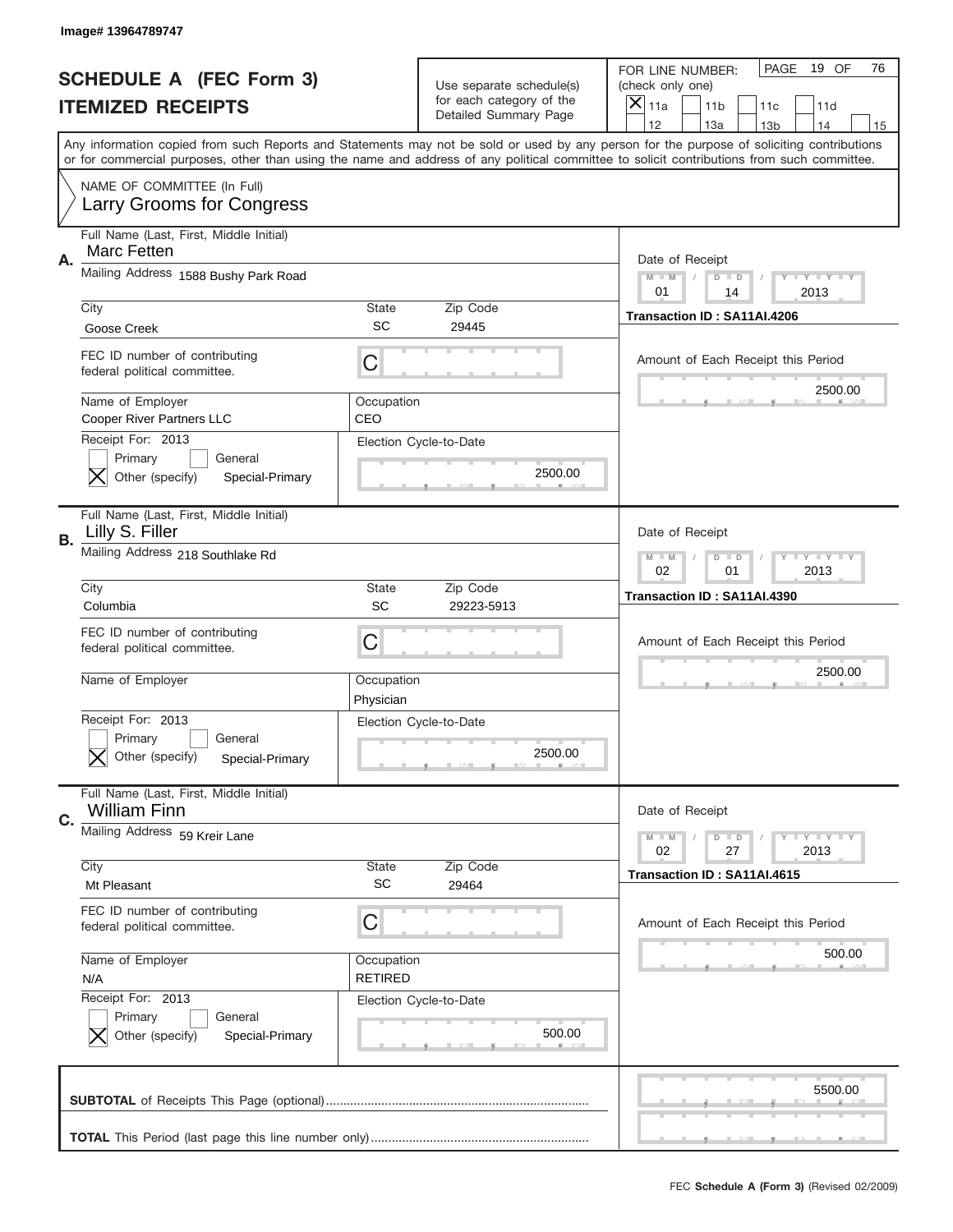|    | Image# 13964789748                                                                                       |                                     |                                                                               |                                                                                                                                                                                                                                                                                                                                     |
|----|----------------------------------------------------------------------------------------------------------|-------------------------------------|-------------------------------------------------------------------------------|-------------------------------------------------------------------------------------------------------------------------------------------------------------------------------------------------------------------------------------------------------------------------------------------------------------------------------------|
|    | <b>SCHEDULE A (FEC Form 3)</b><br><b>ITEMIZED RECEIPTS</b>                                               |                                     | Use separate schedule(s)<br>for each category of the<br>Detailed Summary Page | PAGE<br>20 OF<br>76<br>FOR LINE NUMBER:<br>(check only one)<br>×<br>11a<br>11 <sub>b</sub><br>11c<br>11d                                                                                                                                                                                                                            |
|    |                                                                                                          |                                     |                                                                               | 12<br>13a<br>13 <sub>b</sub><br>14<br>15<br>Any information copied from such Reports and Statements may not be sold or used by any person for the purpose of soliciting contributions<br>or for commercial purposes, other than using the name and address of any political committee to solicit contributions from such committee. |
|    | NAME OF COMMITTEE (In Full)<br>Larry Grooms for Congress                                                 |                                     |                                                                               |                                                                                                                                                                                                                                                                                                                                     |
| Α. | Full Name (Last, First, Middle Initial)<br>Joseph F. Flowers M.D.                                        |                                     |                                                                               | Date of Receipt                                                                                                                                                                                                                                                                                                                     |
|    | Mailing Address 107 Church St.                                                                           |                                     |                                                                               | $M - M$<br><b>LEY LEY LEY</b><br>$D$ $D$<br>02<br>10<br>2013                                                                                                                                                                                                                                                                        |
|    | City<br>Walterboro                                                                                       | State<br>SC                         | Zip Code<br>29488                                                             | Transaction ID: SA11AI.4479                                                                                                                                                                                                                                                                                                         |
|    | FEC ID number of contributing<br>federal political committee.                                            | С                                   |                                                                               | Amount of Each Receipt this Period                                                                                                                                                                                                                                                                                                  |
|    | Name of Employer<br>Self-employed                                                                        | Occupation<br>Physician             |                                                                               | 250.00                                                                                                                                                                                                                                                                                                                              |
|    | Receipt For: 2013<br>Primary<br>General<br>Other (specify)<br>Special-Primary                            |                                     | Election Cycle-to-Date<br>250.00                                              |                                                                                                                                                                                                                                                                                                                                     |
| В. | Full Name (Last, First, Middle Initial)<br>Marshall W. Flowers Sr.                                       |                                     |                                                                               | Date of Receipt                                                                                                                                                                                                                                                                                                                     |
|    | Mailing Address 2300 North Governor Williams Highw                                                       |                                     |                                                                               | <b>LEYTEY LEY</b><br>$M - M$<br>$D$ $D$<br>01<br>09<br>2013                                                                                                                                                                                                                                                                         |
|    | City<br>Darlington                                                                                       | <b>State</b><br>SC                  | Zip Code<br>29540                                                             | Transaction ID: SA11AI.4152                                                                                                                                                                                                                                                                                                         |
|    | FEC ID number of contributing                                                                            |                                     |                                                                               | Amount of Each Receipt this Period                                                                                                                                                                                                                                                                                                  |
|    | federal political committee.                                                                             | C                                   |                                                                               |                                                                                                                                                                                                                                                                                                                                     |
|    | Name of Employer                                                                                         | Occupation                          |                                                                               | 1250.00                                                                                                                                                                                                                                                                                                                             |
|    | <b>Sun Construction</b><br>Receipt For: 2013<br>General<br>Primary<br>Other (specify)<br>Special-Primary | owner                               | Election Cycle-to-Date<br>1250.00                                             |                                                                                                                                                                                                                                                                                                                                     |
|    | Full Name (Last, First, Middle Initial)<br>Karen K. Floyd                                                |                                     |                                                                               | Date of Receipt                                                                                                                                                                                                                                                                                                                     |
|    | Mailing Address 113 W. Main Street                                                                       |                                     |                                                                               | <b>LYLYLY</b><br>$M - M$<br>$D$ $D$<br>01<br>2013<br>15                                                                                                                                                                                                                                                                             |
|    | City<br>Spartanburg                                                                                      | State<br>SC                         | Zip Code<br>29306                                                             | Transaction ID: SA11AI.4214                                                                                                                                                                                                                                                                                                         |
|    | FEC ID number of contributing<br>federal political committee.                                            | С                                   |                                                                               | Amount of Each Receipt this Period                                                                                                                                                                                                                                                                                                  |
| C. | Name of Employer<br>Palladian Group                                                                      | Occupation<br><b>Business woman</b> |                                                                               | 1000.00                                                                                                                                                                                                                                                                                                                             |
|    | Receipt For: 2013<br>Primary<br>General<br>Other (specify)<br>Special-Primary                            |                                     | Election Cycle-to-Date<br>1000.00                                             |                                                                                                                                                                                                                                                                                                                                     |
|    |                                                                                                          |                                     |                                                                               | 2500.00                                                                                                                                                                                                                                                                                                                             |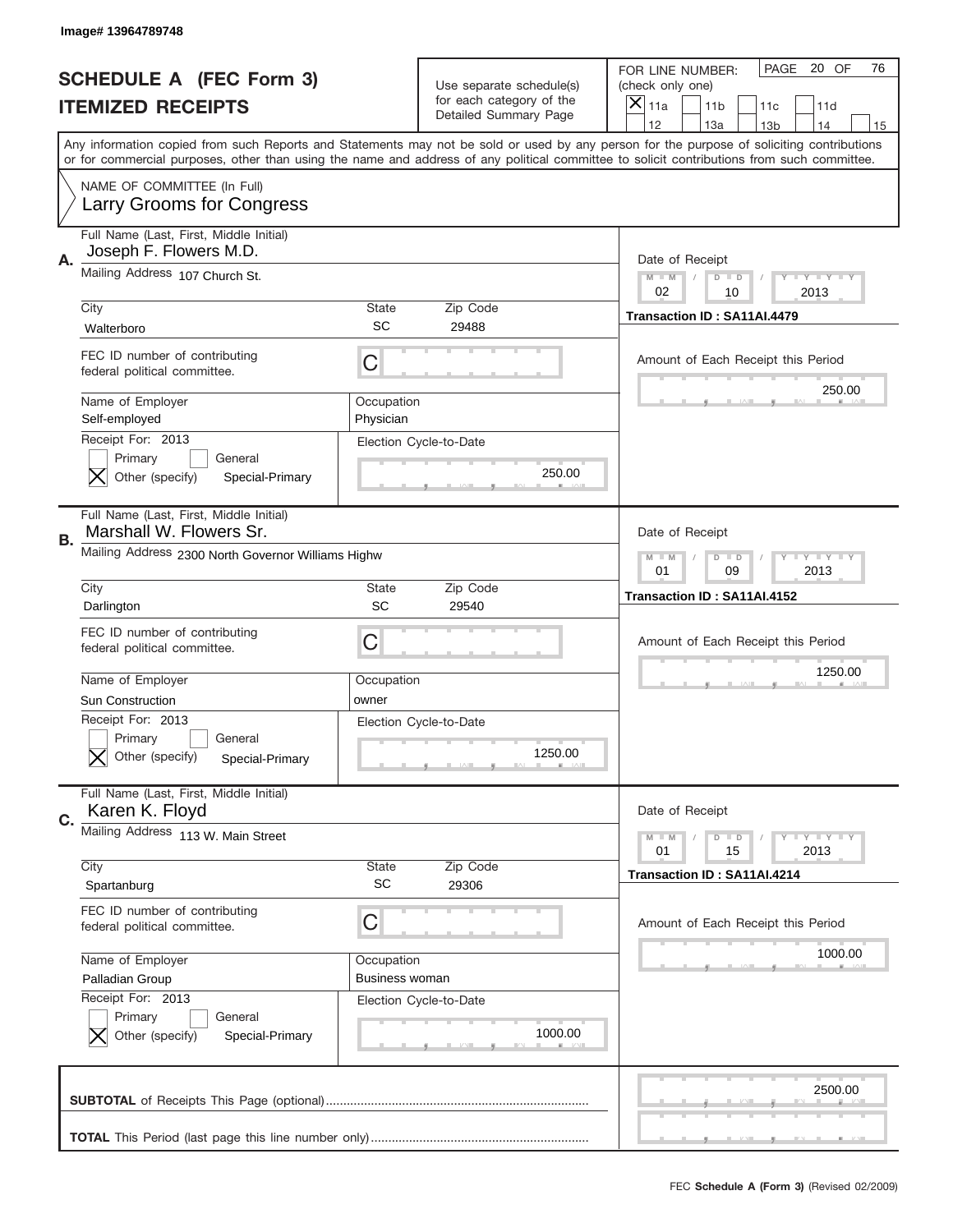|    | Image# 13964789749                                                            |                                     |                                                      |                                                                                                                                                                                                                                                                                                                  |
|----|-------------------------------------------------------------------------------|-------------------------------------|------------------------------------------------------|------------------------------------------------------------------------------------------------------------------------------------------------------------------------------------------------------------------------------------------------------------------------------------------------------------------|
|    | <b>SCHEDULE A (FEC Form 3)</b>                                                |                                     | Use separate schedule(s)<br>for each category of the | PAGE 21 OF<br>76<br>FOR LINE NUMBER:<br>(check only one)                                                                                                                                                                                                                                                         |
|    | <b>ITEMIZED RECEIPTS</b>                                                      |                                     | Detailed Summary Page                                | ×<br>11a<br>11 <sub>b</sub><br>11c<br>11d<br>12<br>13a<br>14                                                                                                                                                                                                                                                     |
|    |                                                                               |                                     |                                                      | 13 <sub>b</sub><br>15<br>Any information copied from such Reports and Statements may not be sold or used by any person for the purpose of soliciting contributions<br>or for commercial purposes, other than using the name and address of any political committee to solicit contributions from such committee. |
|    | NAME OF COMMITTEE (In Full)<br>Larry Grooms for Congress                      |                                     |                                                      |                                                                                                                                                                                                                                                                                                                  |
| Α. | Full Name (Last, First, Middle Initial)<br>Karen K. Floyd                     |                                     |                                                      | Date of Receipt                                                                                                                                                                                                                                                                                                  |
|    | Mailing Address 113 W. Main Street                                            |                                     |                                                      | $M - M$<br><b>LEY LEY LEY</b><br>$D$ $D$<br>02<br>01<br>2013                                                                                                                                                                                                                                                     |
|    | City<br>Spartanburg                                                           | State<br>SC                         | Zip Code<br>29306                                    | Transaction ID: SA11AI.4395                                                                                                                                                                                                                                                                                      |
|    | FEC ID number of contributing<br>federal political committee.                 | C                                   |                                                      | Amount of Each Receipt this Period<br>1500.00                                                                                                                                                                                                                                                                    |
|    | Name of Employer<br>Palladian Group                                           | Occupation<br><b>Business woman</b> |                                                      |                                                                                                                                                                                                                                                                                                                  |
|    | Receipt For: 2013<br>Primary<br>General<br>Other (specify)<br>Special-Primary |                                     | Election Cycle-to-Date<br>2500.00                    |                                                                                                                                                                                                                                                                                                                  |
| В. | Full Name (Last, First, Middle Initial)<br><b>Andrew Geer</b>                 |                                     |                                                      | Date of Receipt                                                                                                                                                                                                                                                                                                  |
|    | Mailing Address 844 Sheldon Road                                              |                                     |                                                      | $M$ M<br>$D$ $D$<br><b>LYLYLY</b><br>02<br>25<br>2013                                                                                                                                                                                                                                                            |
|    | City<br>Charleston                                                            | State<br>SC                         | Zip Code<br>29407                                    | Transaction ID: SA11AI.4590                                                                                                                                                                                                                                                                                      |
|    | FEC ID number of contributing<br>federal political committee.                 | C                                   |                                                      | Amount of Each Receipt this Period                                                                                                                                                                                                                                                                               |
|    | Name of Employer<br>Self                                                      | Occupation<br>Physician             |                                                      | 500.00                                                                                                                                                                                                                                                                                                           |
|    |                                                                               |                                     |                                                      |                                                                                                                                                                                                                                                                                                                  |
|    | Receipt For: 2013<br>General<br>Primary<br>Other (specify)<br>Special-Primary |                                     | Election Cycle-to-Date<br>500.00                     |                                                                                                                                                                                                                                                                                                                  |
| C. | Full Name (Last, First, Middle Initial)<br>James A. Gianoukos                 |                                     |                                                      | Date of Receipt                                                                                                                                                                                                                                                                                                  |
|    | Mailing Address 62 Indigo Point Dr.                                           |                                     |                                                      | $I - Y - I - Y - I - Y$<br>$M - M$<br>$D$ $D$<br>01<br>31<br>2013                                                                                                                                                                                                                                                |
|    | City<br>Charleston                                                            | <b>State</b><br><b>SC</b>           | Zip Code<br>29407-6985                               | Transaction ID: SA11AI.4376                                                                                                                                                                                                                                                                                      |
|    | FEC ID number of contributing<br>federal political committee.                 | C                                   |                                                      | Amount of Each Receipt this Period                                                                                                                                                                                                                                                                               |
|    | Name of Employer<br>ATS Logistics Inc.                                        | Occupation<br>President             |                                                      | 500.00                                                                                                                                                                                                                                                                                                           |
|    | Receipt For: 2013<br>Primary<br>General<br>Other (specify)<br>Special-Primary |                                     | Election Cycle-to-Date<br>500.00                     |                                                                                                                                                                                                                                                                                                                  |
|    |                                                                               |                                     |                                                      | 2500.00                                                                                                                                                                                                                                                                                                          |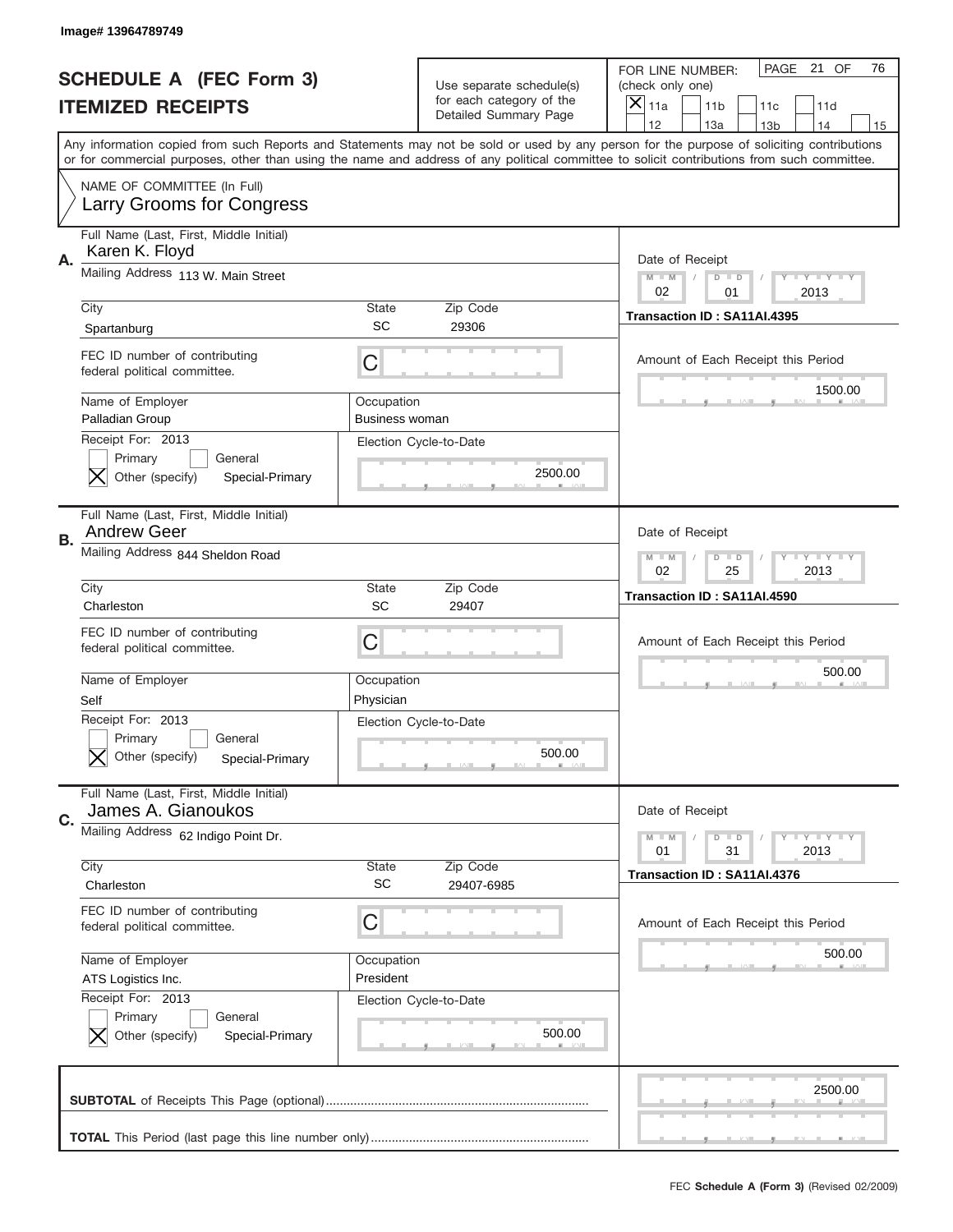|    | Image# 13964789750                                                            |                             |                                                   |                                                                                                                                                                                                                                                                                                                                     |
|----|-------------------------------------------------------------------------------|-----------------------------|---------------------------------------------------|-------------------------------------------------------------------------------------------------------------------------------------------------------------------------------------------------------------------------------------------------------------------------------------------------------------------------------------|
|    | <b>SCHEDULE A (FEC Form 3)</b>                                                |                             | Use separate schedule(s)                          | PAGE<br>22 OF<br>76<br>FOR LINE NUMBER:<br>(check only one)                                                                                                                                                                                                                                                                         |
|    | <b>ITEMIZED RECEIPTS</b>                                                      |                             | for each category of the<br>Detailed Summary Page | ×<br>11a<br>11 <sub>b</sub><br>11c<br>11d                                                                                                                                                                                                                                                                                           |
|    |                                                                               |                             |                                                   | 12<br>13a<br>14<br>13 <sub>b</sub><br>15<br>Any information copied from such Reports and Statements may not be sold or used by any person for the purpose of soliciting contributions<br>or for commercial purposes, other than using the name and address of any political committee to solicit contributions from such committee. |
|    | NAME OF COMMITTEE (In Full)<br>Larry Grooms for Congress                      |                             |                                                   |                                                                                                                                                                                                                                                                                                                                     |
| А. | Full Name (Last, First, Middle Initial)<br>Ned C. Ginsburg                    |                             |                                                   | Date of Receipt                                                                                                                                                                                                                                                                                                                     |
|    | Mailing Address 5688 Captain Kidd Rd.                                         |                             |                                                   | Y TY TY TY<br>$M - M$<br>$D$ $D$<br>01<br>2013<br>09                                                                                                                                                                                                                                                                                |
|    | City<br>Hollywood                                                             | State<br><b>SC</b>          | Zip Code<br>29449                                 | Transaction ID: SA11AI.4168                                                                                                                                                                                                                                                                                                         |
|    | FEC ID number of contributing<br>federal political committee.                 | C                           |                                                   | Amount of Each Receipt this Period<br>1000.00                                                                                                                                                                                                                                                                                       |
|    | Name of Employer<br><b>MBM Corporation</b><br>Receipt For: 2013               | Occupation<br>Present & CFO |                                                   |                                                                                                                                                                                                                                                                                                                                     |
|    | Primary<br>General<br>Other (specify)<br>Special-Primary                      |                             | Election Cycle-to-Date<br>1000.00                 |                                                                                                                                                                                                                                                                                                                                     |
| В. | Full Name (Last, First, Middle Initial)<br><b>Ben Gramling III</b>            |                             |                                                   | Date of Receipt                                                                                                                                                                                                                                                                                                                     |
|    | Mailing Address 502 King St                                                   |                             |                                                   | $T$ $Y$ $T$ $Y$ $T$ $Y$<br>$M$ M<br>$D$ $D$<br>02<br>19<br>2013                                                                                                                                                                                                                                                                     |
|    | City<br>Charleston                                                            | State<br>SC                 | Zip Code<br>29403                                 | Transaction ID: SA11AI.4540                                                                                                                                                                                                                                                                                                         |
|    | FEC ID number of contributing<br>federal political committee.                 | C                           |                                                   | Amount of Each Receipt this Period                                                                                                                                                                                                                                                                                                  |
|    | Name of Employer<br><b>Grambling Brothers</b>                                 | Occupation<br>owner         |                                                   | 500.00                                                                                                                                                                                                                                                                                                                              |
|    | Receipt For: 2013<br>General<br>Primary<br>Other (specify)<br>Special-Primary |                             | Election Cycle-to-Date<br>500.00                  |                                                                                                                                                                                                                                                                                                                                     |
|    | Full Name (Last, First, Middle Initial)<br>Lawrence M. Gressette Jr.          |                             |                                                   | Date of Receipt                                                                                                                                                                                                                                                                                                                     |
| C. | Mailing Address 40 Avian Trail                                                |                             |                                                   | Y FY FY FY<br>$M \perp M$<br>$D$ $D$<br>2013<br>01<br>10                                                                                                                                                                                                                                                                            |
|    | City                                                                          | State                       | Zip Code                                          |                                                                                                                                                                                                                                                                                                                                     |
|    | Columbia                                                                      | SC                          | 29206                                             | Transaction ID: SA11AI.4178                                                                                                                                                                                                                                                                                                         |
|    | FEC ID number of contributing<br>federal political committee.                 | C                           |                                                   | Amount of Each Receipt this Period                                                                                                                                                                                                                                                                                                  |
|    | Name of Employer<br>Retired                                                   | Occupation<br>retired       |                                                   | 250.00                                                                                                                                                                                                                                                                                                                              |
|    | Receipt For: 2013<br>Primary<br>General<br>Other (specify)<br>Special-Primary |                             | Election Cycle-to-Date<br>250.00                  |                                                                                                                                                                                                                                                                                                                                     |
|    |                                                                               |                             |                                                   | 1750.00                                                                                                                                                                                                                                                                                                                             |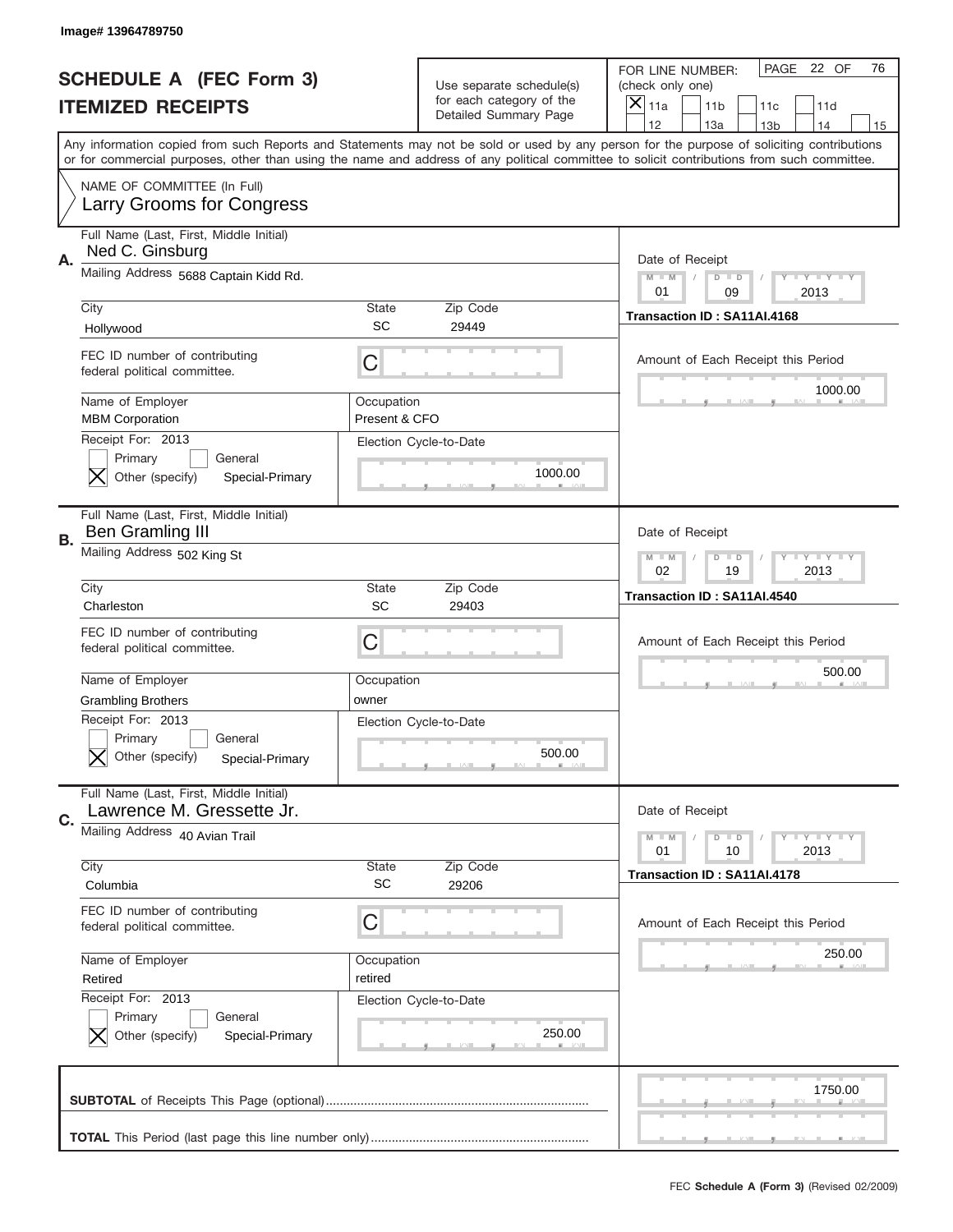|    | Image# 13964789751                                                            |                           |                                                   |                                                                                                                                                                                                                                                                                         |
|----|-------------------------------------------------------------------------------|---------------------------|---------------------------------------------------|-----------------------------------------------------------------------------------------------------------------------------------------------------------------------------------------------------------------------------------------------------------------------------------------|
|    | <b>SCHEDULE A (FEC Form 3)</b>                                                |                           | Use separate schedule(s)                          | PAGE<br>23 OF<br>76<br>FOR LINE NUMBER:<br>(check only one)                                                                                                                                                                                                                             |
|    | <b>ITEMIZED RECEIPTS</b>                                                      |                           | for each category of the<br>Detailed Summary Page | $\overline{\mathsf{x}}$<br>11a<br>11 <sub>b</sub><br>11c<br>11d<br>12<br>13a<br>14<br>13 <sub>b</sub><br>15                                                                                                                                                                             |
|    |                                                                               |                           |                                                   | Any information copied from such Reports and Statements may not be sold or used by any person for the purpose of soliciting contributions<br>or for commercial purposes, other than using the name and address of any political committee to solicit contributions from such committee. |
|    | NAME OF COMMITTEE (In Full)<br>Larry Grooms for Congress                      |                           |                                                   |                                                                                                                                                                                                                                                                                         |
| A. | Full Name (Last, First, Middle Initial)<br><b>Richard S Griffith</b>          |                           |                                                   | Date of Receipt                                                                                                                                                                                                                                                                         |
|    | Mailing Address 3417 Milam St                                                 |                           |                                                   | Y TY TY TY<br>$M - M$<br>$D$ $D$<br>02<br>27<br>2013                                                                                                                                                                                                                                    |
|    | City<br>Houston                                                               | <b>State</b><br><b>TX</b> | Zip Code<br>77002                                 | Transaction ID: SA11AI.6285                                                                                                                                                                                                                                                             |
|    | FEC ID number of contributing<br>federal political committee.                 | C                         |                                                   | Amount of Each Receipt this Period<br>250.00                                                                                                                                                                                                                                            |
|    | Name of Employer                                                              | Occupation                |                                                   |                                                                                                                                                                                                                                                                                         |
|    | Receipt For: 2013<br>Primary<br>General<br>Other (specify)<br>Special-Primary |                           | Election Cycle-to-Date<br>250.00                  |                                                                                                                                                                                                                                                                                         |
| В. | Full Name (Last, First, Middle Initial)<br>H Robert Hager                     |                           |                                                   | Date of Receipt                                                                                                                                                                                                                                                                         |
|    | Mailing Address 850 S 17th St                                                 |                           |                                                   | <b>LY LY LY</b><br>$M - M$<br>$D$ $D$<br>02<br>27<br>2013                                                                                                                                                                                                                               |
|    | City<br>Fort Dodge                                                            | <b>State</b><br>IA        | Zip Code<br>50501                                 | Transaction ID: SA11AI.6287                                                                                                                                                                                                                                                             |
|    | FEC ID number of contributing<br>federal political committee.                 | C                         |                                                   | Amount of Each Receipt this Period                                                                                                                                                                                                                                                      |
|    | Name of Employer                                                              | Occupation                |                                                   | 400.00                                                                                                                                                                                                                                                                                  |
|    |                                                                               |                           |                                                   |                                                                                                                                                                                                                                                                                         |
|    | Receipt For: 2013<br>General<br>Primary<br>Other (specify)<br>Special-Primary |                           | Election Cycle-to-Date<br>400.00                  |                                                                                                                                                                                                                                                                                         |
|    | Full Name (Last, First, Middle Initial)<br>J. David Hand                      |                           |                                                   | Date of Receipt                                                                                                                                                                                                                                                                         |
| C. | Mailing Address 510 Gibbs St                                                  |                           |                                                   | <b>TEY TEY TEY</b><br>$M - M$<br>$D$ $D$<br>2013<br>01<br>07                                                                                                                                                                                                                            |
|    | City<br>Charleston                                                            | State<br><b>SC</b>        | Zip Code<br>29492                                 | Transaction ID: SA11AI.4140                                                                                                                                                                                                                                                             |
|    | FEC ID number of contributing<br>federal political committee.                 | C                         |                                                   | Amount of Each Receipt this Period                                                                                                                                                                                                                                                      |
|    | Name of Employer                                                              | Occupation                |                                                   | 1000.00                                                                                                                                                                                                                                                                                 |
|    | Receipt For: 2013<br>Primary<br>General<br>Other (specify)<br>Special-Primary |                           | Election Cycle-to-Date<br>1000.00                 |                                                                                                                                                                                                                                                                                         |
|    |                                                                               |                           |                                                   | 1650.00                                                                                                                                                                                                                                                                                 |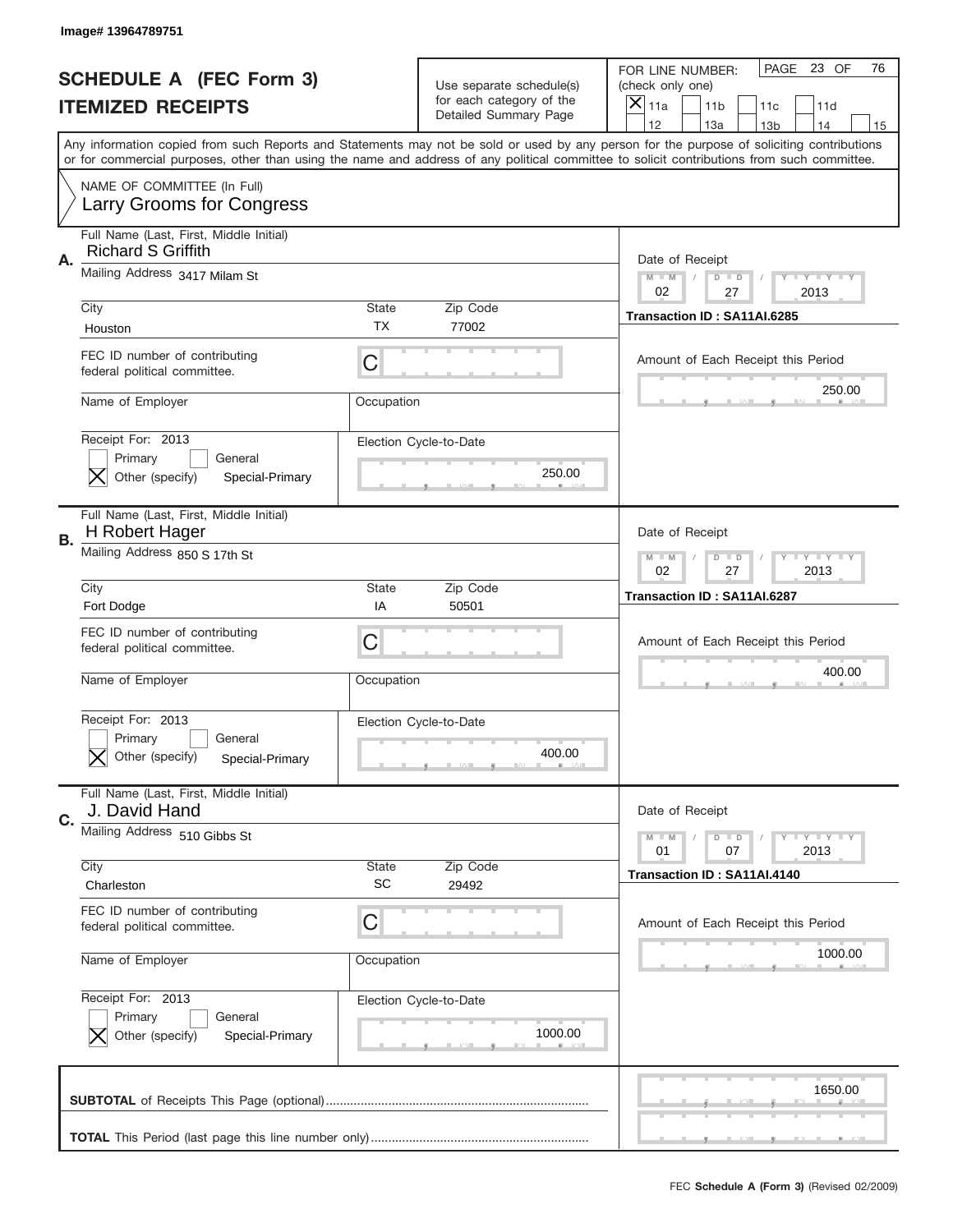|    | Image# 13964789752                                                            |                                 |                                                      |                                                                                                                                                                                                                                                                                                                                     |
|----|-------------------------------------------------------------------------------|---------------------------------|------------------------------------------------------|-------------------------------------------------------------------------------------------------------------------------------------------------------------------------------------------------------------------------------------------------------------------------------------------------------------------------------------|
|    | <b>SCHEDULE A (FEC Form 3)</b>                                                |                                 | Use separate schedule(s)<br>for each category of the | PAGE 24 OF<br>76<br>FOR LINE NUMBER:<br>(check only one)                                                                                                                                                                                                                                                                            |
|    | <b>ITEMIZED RECEIPTS</b>                                                      |                                 | Detailed Summary Page                                | ×<br>11a<br>11 <sub>b</sub><br>11c<br>11d                                                                                                                                                                                                                                                                                           |
|    |                                                                               |                                 |                                                      | 12<br>13a<br>14<br>13 <sub>b</sub><br>15<br>Any information copied from such Reports and Statements may not be sold or used by any person for the purpose of soliciting contributions<br>or for commercial purposes, other than using the name and address of any political committee to solicit contributions from such committee. |
|    | NAME OF COMMITTEE (In Full)<br>Larry Grooms for Congress                      |                                 |                                                      |                                                                                                                                                                                                                                                                                                                                     |
| Α. | Full Name (Last, First, Middle Initial)<br><b>Larry Hargett</b>               |                                 |                                                      | Date of Receipt                                                                                                                                                                                                                                                                                                                     |
|    | Mailing Address 615 Fairington Drive                                          |                                 |                                                      | $M - M$<br><b>LEY LEY LEY</b><br>$D$ $D$<br>01<br>21<br>2013                                                                                                                                                                                                                                                                        |
|    | City<br>Summerville                                                           | State<br>SC                     | Zip Code<br>29485                                    | Transaction ID: SA11AI.4280                                                                                                                                                                                                                                                                                                         |
|    | FEC ID number of contributing<br>federal political committee.                 | C                               |                                                      | Amount of Each Receipt this Period<br>300.00                                                                                                                                                                                                                                                                                        |
|    | Name of Employer<br>Dorchester County Council<br>Receipt For: 2013            | Occupation<br>County Councilman |                                                      |                                                                                                                                                                                                                                                                                                                                     |
|    | Primary<br>General<br>Other (specify)<br>Special-Primary                      |                                 | Election Cycle-to-Date<br>300.00                     |                                                                                                                                                                                                                                                                                                                                     |
| В. | Full Name (Last, First, Middle Initial)<br>Ken W. Harrell                     |                                 |                                                      | Date of Receipt                                                                                                                                                                                                                                                                                                                     |
|    | Mailing Address 5861 Rivers Ave.                                              |                                 |                                                      | <b>LYLYLY</b><br>$M - M$<br>$D$ $D$<br>01<br>10<br>2013                                                                                                                                                                                                                                                                             |
|    | City<br>N Charleston                                                          | State<br>SC                     | Zip Code<br>29406                                    | Transaction ID: SA11AI.4182                                                                                                                                                                                                                                                                                                         |
|    |                                                                               |                                 |                                                      |                                                                                                                                                                                                                                                                                                                                     |
|    | FEC ID number of contributing<br>federal political committee.                 | C                               |                                                      | Amount of Each Receipt this Period                                                                                                                                                                                                                                                                                                  |
|    | Name of Employer                                                              | Occupation                      |                                                      | 2000.00                                                                                                                                                                                                                                                                                                                             |
|    | Joyce Law Firm LLP                                                            | Lawyer                          |                                                      |                                                                                                                                                                                                                                                                                                                                     |
|    | Receipt For: 2013<br>General<br>Primary<br>Other (specify)<br>Special-Primary |                                 | Election Cycle-to-Date<br>2000.00                    |                                                                                                                                                                                                                                                                                                                                     |
| C. | Full Name (Last, First, Middle Initial)<br>J. Marc Hehn                       |                                 |                                                      | Date of Receipt                                                                                                                                                                                                                                                                                                                     |
|    | Mailing Address 117 Dorchester Ave.                                           |                                 |                                                      | <b>LYLYLY</b><br>$M - M$<br>$D$ $D$<br>01<br>29<br>2013                                                                                                                                                                                                                                                                             |
|    | City<br>Summerville                                                           | <b>State</b><br><b>SC</b>       | Zip Code<br>29483                                    | Transaction ID: SA11AI.4348                                                                                                                                                                                                                                                                                                         |
|    | FEC ID number of contributing<br>federal political committee.                 | C                               |                                                      | Amount of Each Receipt this Period                                                                                                                                                                                                                                                                                                  |
|    | Name of Employer<br>Town of Moncks Corner                                     | Occupation<br>Administrator     |                                                      | 200.00                                                                                                                                                                                                                                                                                                                              |
|    | Receipt For: 2013<br>Primary<br>General<br>Other (specify)<br>Special-Primary |                                 | Election Cycle-to-Date<br>300.00                     |                                                                                                                                                                                                                                                                                                                                     |
|    |                                                                               |                                 |                                                      | 2500.00                                                                                                                                                                                                                                                                                                                             |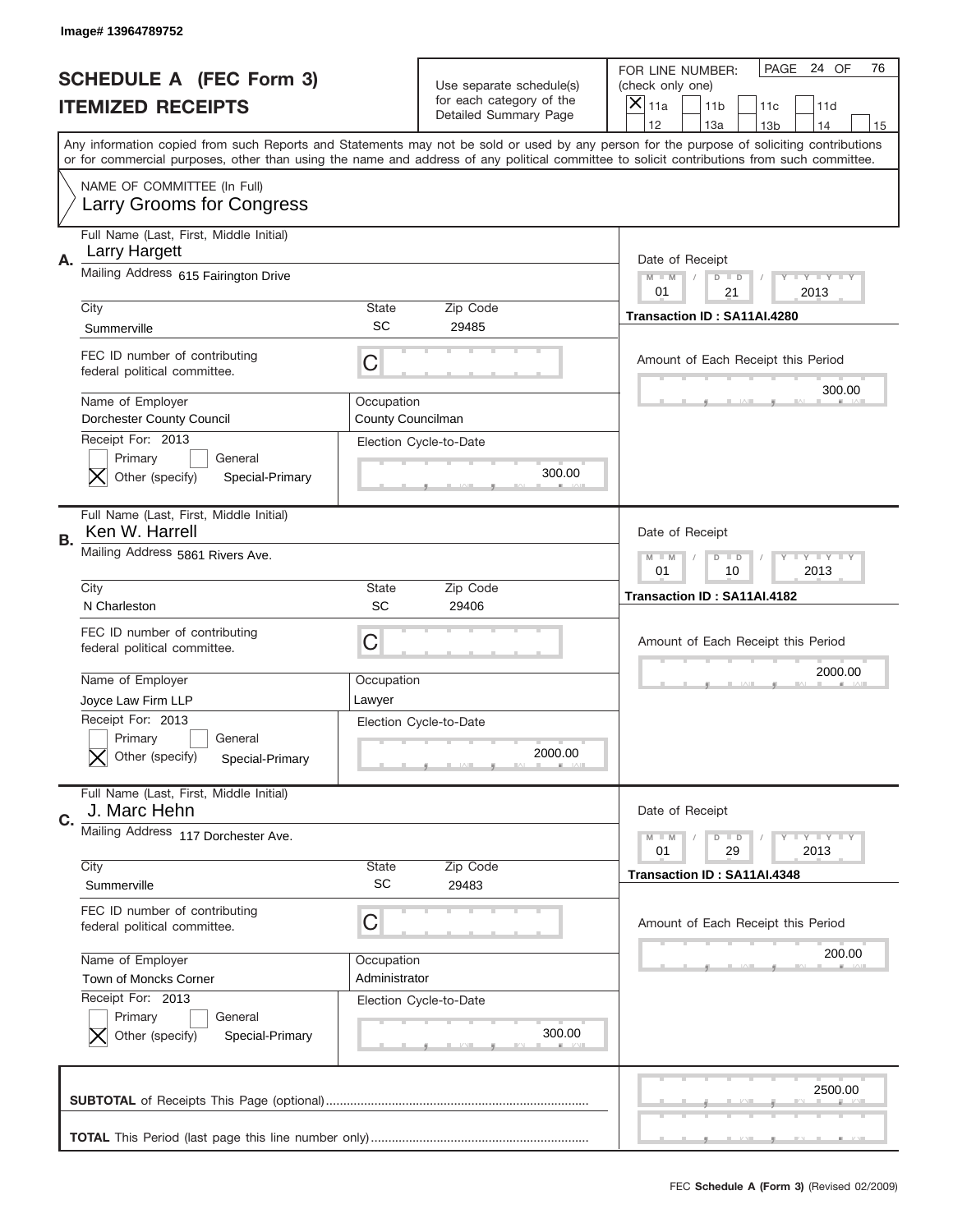|    | Image# 13964789753                                                                            |                           |                                                   |                                                                                                                                                                                                                                                                                                                                     |
|----|-----------------------------------------------------------------------------------------------|---------------------------|---------------------------------------------------|-------------------------------------------------------------------------------------------------------------------------------------------------------------------------------------------------------------------------------------------------------------------------------------------------------------------------------------|
|    | <b>SCHEDULE A (FEC Form 3)</b>                                                                |                           | Use separate schedule(s)                          | PAGE 25 OF<br>76<br>FOR LINE NUMBER:<br>(check only one)                                                                                                                                                                                                                                                                            |
|    | <b>ITEMIZED RECEIPTS</b>                                                                      |                           | for each category of the<br>Detailed Summary Page | ×<br>11a<br>11 <sub>b</sub><br>11c<br>11d                                                                                                                                                                                                                                                                                           |
|    |                                                                                               |                           |                                                   | 12<br>13a<br>14<br>13 <sub>b</sub><br>15<br>Any information copied from such Reports and Statements may not be sold or used by any person for the purpose of soliciting contributions<br>or for commercial purposes, other than using the name and address of any political committee to solicit contributions from such committee. |
|    | NAME OF COMMITTEE (In Full)<br>Larry Grooms for Congress                                      |                           |                                                   |                                                                                                                                                                                                                                                                                                                                     |
| Α. | Full Name (Last, First, Middle Initial)<br>William S. Helmly                                  |                           |                                                   | Date of Receipt                                                                                                                                                                                                                                                                                                                     |
|    | Mailing Address 1508 Dennis Blvd.                                                             |                           |                                                   | $M - M$<br><b>LEY LEY LEY</b><br>$D$ $D$<br>01<br>09<br>2013                                                                                                                                                                                                                                                                        |
|    | City<br><b>Moncks Corner</b>                                                                  | State<br>SC               | Zip Code<br>29461                                 | Transaction ID: SA11AI.4170                                                                                                                                                                                                                                                                                                         |
|    | FEC ID number of contributing<br>federal political committee.                                 | C                         |                                                   | Amount of Each Receipt this Period<br>2000.00                                                                                                                                                                                                                                                                                       |
|    | Name of Employer<br>Home Telecom                                                              | Occupation<br>President   |                                                   |                                                                                                                                                                                                                                                                                                                                     |
|    | Receipt For: 2013<br>Primary<br>General<br>Other (specify)<br>Special-Primary                 |                           | Election Cycle-to-Date<br>2000.00                 |                                                                                                                                                                                                                                                                                                                                     |
| В. | Full Name (Last, First, Middle Initial)<br>William S. Helmly                                  |                           |                                                   | Date of Receipt                                                                                                                                                                                                                                                                                                                     |
|    | Mailing Address 1508 Dennis Blvd.                                                             |                           |                                                   | $M - M$<br>$D$ $D$<br><b>LYLYLY</b><br>02<br>10<br>2013                                                                                                                                                                                                                                                                             |
|    | City<br><b>Moncks Corner</b>                                                                  | State<br>SC               | Zip Code<br>29461                                 | Transaction ID: SA11AI.4480                                                                                                                                                                                                                                                                                                         |
|    | FEC ID number of contributing<br>federal political committee.                                 | C                         |                                                   | Amount of Each Receipt this Period                                                                                                                                                                                                                                                                                                  |
|    |                                                                                               |                           |                                                   |                                                                                                                                                                                                                                                                                                                                     |
|    | Name of Employer                                                                              | Occupation                |                                                   | 500.00                                                                                                                                                                                                                                                                                                                              |
|    | Home Telecom<br>Receipt For: 2013<br>General<br>Primary<br>Other (specify)<br>Special-Primary | President                 | Election Cycle-to-Date<br>2500.00                 |                                                                                                                                                                                                                                                                                                                                     |
| C. | Full Name (Last, First, Middle Initial)<br>Bill J. Hendrix Jr.                                |                           |                                                   | Date of Receipt                                                                                                                                                                                                                                                                                                                     |
|    | Mailing Address 340 Surfsong Road                                                             |                           |                                                   | <b>LYLYLY</b><br>$M - M$<br>$D$ $D$<br>01<br>09<br>2013                                                                                                                                                                                                                                                                             |
|    | City<br>Kiawah Island                                                                         | <b>State</b><br><b>SC</b> | Zip Code<br>29455                                 | Transaction ID: SA11AI.4164                                                                                                                                                                                                                                                                                                         |
|    | FEC ID number of contributing<br>federal political committee.                                 | C                         |                                                   | Amount of Each Receipt this Period                                                                                                                                                                                                                                                                                                  |
|    | Name of Employer<br>Retired                                                                   | Occupation<br>retired     |                                                   | 2500.00                                                                                                                                                                                                                                                                                                                             |
|    | Receipt For: 2013<br>Primary<br>General<br>Other (specify)<br>Special-Primary                 |                           | Election Cycle-to-Date<br>2500.00                 |                                                                                                                                                                                                                                                                                                                                     |
|    |                                                                                               |                           |                                                   | 5000.00                                                                                                                                                                                                                                                                                                                             |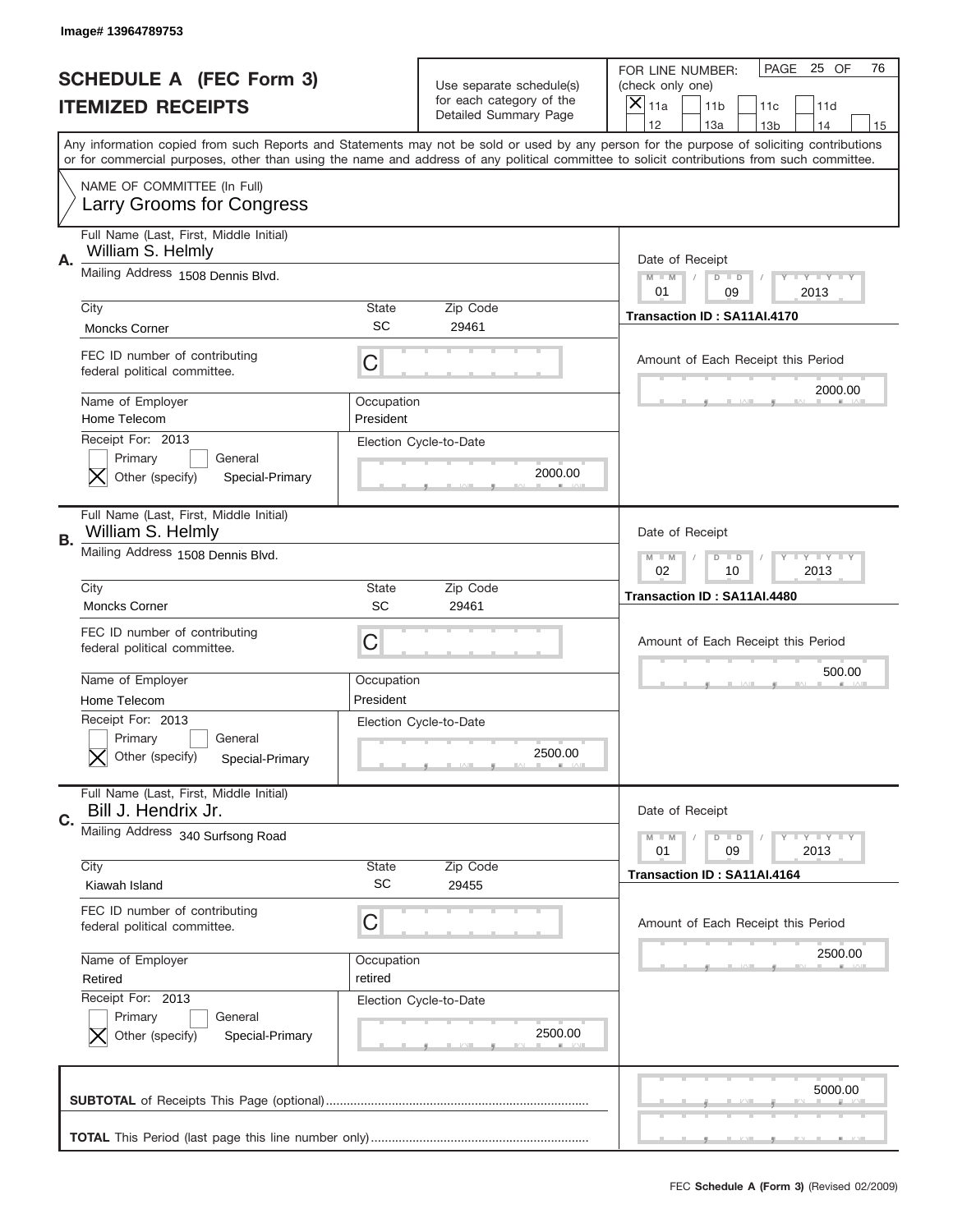|    | Image# 13964789754                                                            |                           |                                                      |                                                                                                                                                                                                                                                                                                                                     |
|----|-------------------------------------------------------------------------------|---------------------------|------------------------------------------------------|-------------------------------------------------------------------------------------------------------------------------------------------------------------------------------------------------------------------------------------------------------------------------------------------------------------------------------------|
|    | <b>SCHEDULE A (FEC Form 3)</b>                                                |                           | Use separate schedule(s)<br>for each category of the | PAGE 26 OF<br>76<br>FOR LINE NUMBER:<br>(check only one)                                                                                                                                                                                                                                                                            |
|    | <b>ITEMIZED RECEIPTS</b>                                                      |                           | Detailed Summary Page                                | ×<br>11a<br>11 <sub>b</sub><br>11c<br>11d                                                                                                                                                                                                                                                                                           |
|    |                                                                               |                           |                                                      | 12<br>13a<br>14<br>13 <sub>b</sub><br>15<br>Any information copied from such Reports and Statements may not be sold or used by any person for the purpose of soliciting contributions<br>or for commercial purposes, other than using the name and address of any political committee to solicit contributions from such committee. |
|    | NAME OF COMMITTEE (In Full)<br>Larry Grooms for Congress                      |                           |                                                      |                                                                                                                                                                                                                                                                                                                                     |
| Α. | Full Name (Last, First, Middle Initial)<br>James H. Hill Jr.                  |                           |                                                      | Date of Receipt                                                                                                                                                                                                                                                                                                                     |
|    | Mailing Address 4176 Ten Shillings Way                                        |                           |                                                      | $M - M$<br><b>LEY LEY LEY</b><br>$D$ $D$<br>01<br>10<br>2013                                                                                                                                                                                                                                                                        |
|    | City<br>Ravenel                                                               | State<br>SC               | Zip Code<br>29470                                    | Transaction ID: SA11AI.4184                                                                                                                                                                                                                                                                                                         |
|    | FEC ID number of contributing<br>federal political committee.                 | C                         |                                                      | Amount of Each Receipt this Period                                                                                                                                                                                                                                                                                                  |
|    | Name of Employer<br>MeadWestvaco                                              | Occupation<br>Executive   |                                                      | 1000.00                                                                                                                                                                                                                                                                                                                             |
|    | Receipt For: 2013<br>Primary<br>General<br>Other (specify)<br>Special-Primary |                           | Election Cycle-to-Date<br>1000.00                    |                                                                                                                                                                                                                                                                                                                                     |
| В. | Full Name (Last, First, Middle Initial)<br>R. Michael Holcombe                |                           |                                                      | Date of Receipt                                                                                                                                                                                                                                                                                                                     |
|    | Mailing Address PO Box 805                                                    |                           |                                                      | $M$ M<br>$D$ $D$<br><b>LYLYLY</b><br>01<br>10<br>2013                                                                                                                                                                                                                                                                               |
|    | City<br><b>Moncks Corner</b>                                                  | State<br>SC               | Zip Code<br>29461-0805                               | Transaction ID: SA11AI.4180                                                                                                                                                                                                                                                                                                         |
|    |                                                                               |                           |                                                      |                                                                                                                                                                                                                                                                                                                                     |
|    | FEC ID number of contributing<br>federal political committee.                 | C                         |                                                      | Amount of Each Receipt this Period                                                                                                                                                                                                                                                                                                  |
|    | Name of Employer                                                              | Occupation                |                                                      | 250.00                                                                                                                                                                                                                                                                                                                              |
|    | Farmers & Merchants Bank SC                                                   | <b>Bank Executive</b>     |                                                      |                                                                                                                                                                                                                                                                                                                                     |
|    | Receipt For: 2013<br>General<br>Primary<br>Other (specify)<br>Special-Primary |                           | Election Cycle-to-Date<br>250.00                     |                                                                                                                                                                                                                                                                                                                                     |
| C. | Full Name (Last, First, Middle Initial)<br>Jim Hudson                         |                           |                                                      | Date of Receipt                                                                                                                                                                                                                                                                                                                     |
|    | Mailing Address 970 Columbiana Dr.                                            |                           |                                                      | <b>LYLYLY</b><br>$M - M$<br>$D$ $D$<br>02<br>2013<br>26                                                                                                                                                                                                                                                                             |
|    | City<br>Irmo                                                                  | <b>State</b><br><b>SC</b> | Zip Code<br>29063                                    | Transaction ID: SA11AI.4592                                                                                                                                                                                                                                                                                                         |
|    | FEC ID number of contributing<br>federal political committee.                 | C                         |                                                      | Amount of Each Receipt this Period                                                                                                                                                                                                                                                                                                  |
|    | Name of Employer                                                              | Occupation                |                                                      | 1000.00                                                                                                                                                                                                                                                                                                                             |
|    | Jim Hudson Automotive Group                                                   | President                 |                                                      |                                                                                                                                                                                                                                                                                                                                     |
|    | Receipt For: 2013<br>Primary<br>General<br>Other (specify)<br>Special-Primary |                           | Election Cycle-to-Date<br>1000.00                    |                                                                                                                                                                                                                                                                                                                                     |
|    |                                                                               |                           |                                                      | 2250.00                                                                                                                                                                                                                                                                                                                             |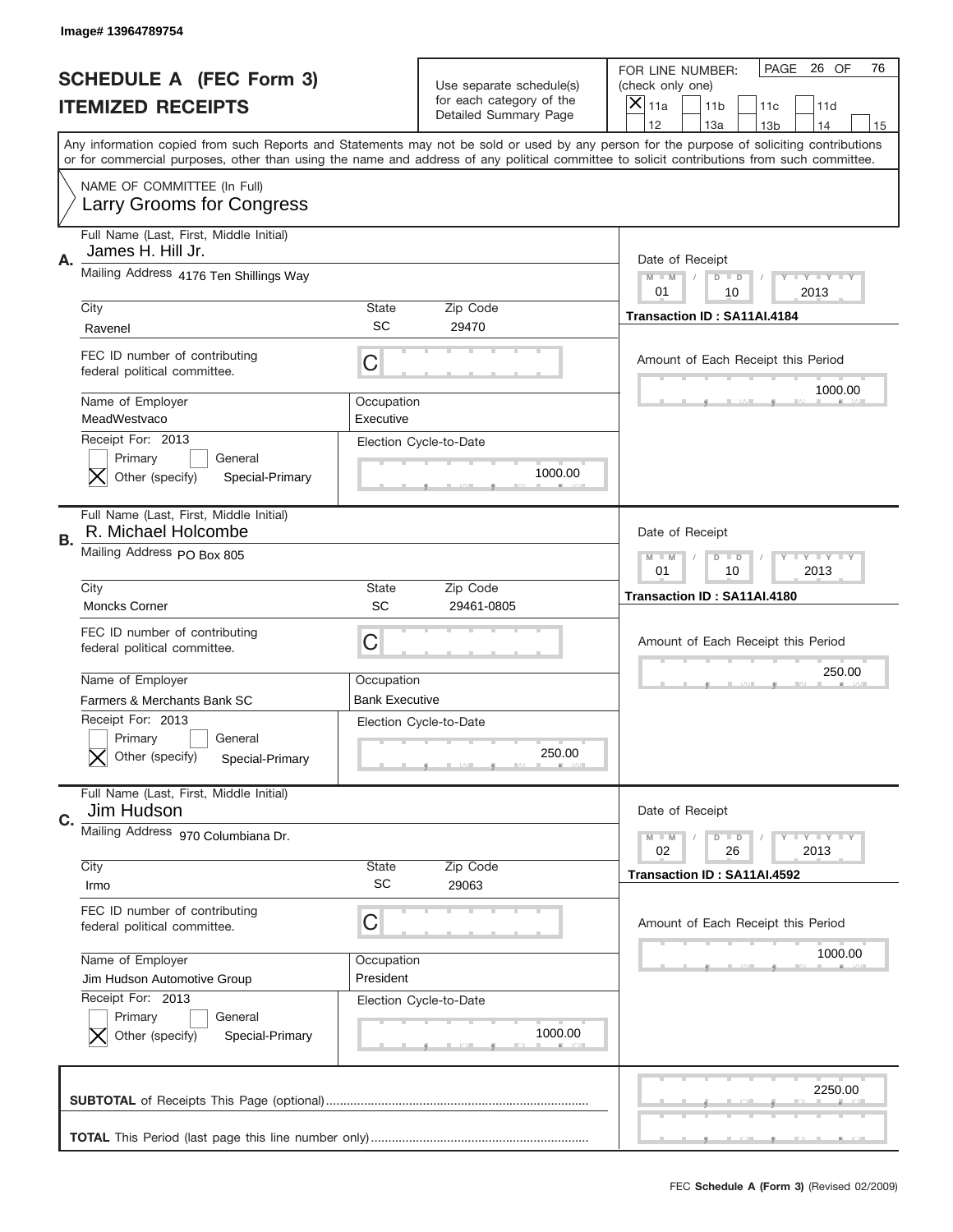|    | Image# 13964789755                                                                             |                           |                                                                                      |                                                                                                                                                                                                                                                                                                                                     |
|----|------------------------------------------------------------------------------------------------|---------------------------|--------------------------------------------------------------------------------------|-------------------------------------------------------------------------------------------------------------------------------------------------------------------------------------------------------------------------------------------------------------------------------------------------------------------------------------|
|    | <b>SCHEDULE A (FEC Form 3)</b><br><b>ITEMIZED RECEIPTS</b>                                     |                           | Use separate schedule(s)<br>for each category of the<br><b>Detailed Summary Page</b> | PAGE 27 OF<br>76<br>FOR LINE NUMBER:<br>(check only one)<br>$\boldsymbol{\times}$<br>11a<br>11 <sub>b</sub><br>11c<br>11d                                                                                                                                                                                                           |
|    |                                                                                                |                           |                                                                                      | 12<br>13a<br>14<br>13 <sub>b</sub><br>15<br>Any information copied from such Reports and Statements may not be sold or used by any person for the purpose of soliciting contributions<br>or for commercial purposes, other than using the name and address of any political committee to solicit contributions from such committee. |
|    | NAME OF COMMITTEE (In Full)<br>Larry Grooms for Congress                                       |                           |                                                                                      |                                                                                                                                                                                                                                                                                                                                     |
| Α. | Full Name (Last, First, Middle Initial)<br>Keith E. Hudson                                     |                           |                                                                                      | Date of Receipt                                                                                                                                                                                                                                                                                                                     |
|    | Mailing Address 171 Windsor Park Dr.                                                           |                           |                                                                                      | <b>LYLYLY</b><br>$M - M$<br>$D$ $D$<br>02<br>05<br>2013                                                                                                                                                                                                                                                                             |
|    | City<br>Lexington                                                                              | State<br>SC               | Zip Code<br>29072                                                                    | Transaction ID: SA11AI.4431                                                                                                                                                                                                                                                                                                         |
|    | FEC ID number of contributing<br>federal political committee.                                  | C                         |                                                                                      | Amount of Each Receipt this Period                                                                                                                                                                                                                                                                                                  |
|    | Name of Employer<br>Jim Hudson Automotive                                                      | Occupation<br>Auto dealer |                                                                                      | 500.00                                                                                                                                                                                                                                                                                                                              |
|    | Receipt For: 2013<br>Primary<br>General<br>Other (specify)<br>Special-Primary                  |                           | Election Cycle-to-Date<br>500.00                                                     |                                                                                                                                                                                                                                                                                                                                     |
| В. | Full Name (Last, First, Middle Initial)<br>R. Walter Hundley                                   |                           |                                                                                      | Date of Receipt                                                                                                                                                                                                                                                                                                                     |
|    | Mailing Address PO Box 31189                                                                   |                           |                                                                                      | <b>LY LY LY</b><br>$M - M$<br>$D$ $D$<br>02<br>08<br>2013                                                                                                                                                                                                                                                                           |
|    | City<br>Charleston                                                                             | <b>State</b><br>SC        | Zip Code<br>29417-1189                                                               | Transaction ID: SA11AI.4463                                                                                                                                                                                                                                                                                                         |
|    | FEC ID number of contributing                                                                  |                           |                                                                                      |                                                                                                                                                                                                                                                                                                                                     |
|    | federal political committee.                                                                   | C                         |                                                                                      | Amount of Each Receipt this Period                                                                                                                                                                                                                                                                                                  |
|    | Name of Employer                                                                               | Occupation                |                                                                                      | 500.00                                                                                                                                                                                                                                                                                                                              |
|    | Self-employed<br>Receipt For: 2013<br>Primary<br>General<br>Other (specify)<br>Special-Primary | Attorney                  | Election Cycle-to-Date<br>500.00                                                     |                                                                                                                                                                                                                                                                                                                                     |
|    | Full Name (Last, First, Middle Initial)<br>Chad G. Ingram                                      |                           |                                                                                      | Date of Receipt                                                                                                                                                                                                                                                                                                                     |
| C. | Mailing Address PO Box 1249                                                                    |                           |                                                                                      | <b>LY LY LY</b><br>$M \perp M$<br>$D$ $D$<br>30<br>2013<br>01                                                                                                                                                                                                                                                                       |
|    | City<br>Wagener                                                                                | <b>State</b><br><b>SC</b> | Zip Code<br>29164                                                                    | Transaction ID: SA11AI.4354                                                                                                                                                                                                                                                                                                         |
|    | FEC ID number of contributing<br>federal political committee.                                  | С                         |                                                                                      | Amount of Each Receipt this Period                                                                                                                                                                                                                                                                                                  |
|    | Name of Employer<br>Garvin Oil Co.                                                             | Occupation<br>Executive   |                                                                                      | 1000.00                                                                                                                                                                                                                                                                                                                             |
|    | Receipt For: 2013<br>Primary<br>General<br>Other (specify)<br>Special-Primary                  |                           | Election Cycle-to-Date<br>1000.00                                                    |                                                                                                                                                                                                                                                                                                                                     |
|    |                                                                                                |                           |                                                                                      | 2000.00                                                                                                                                                                                                                                                                                                                             |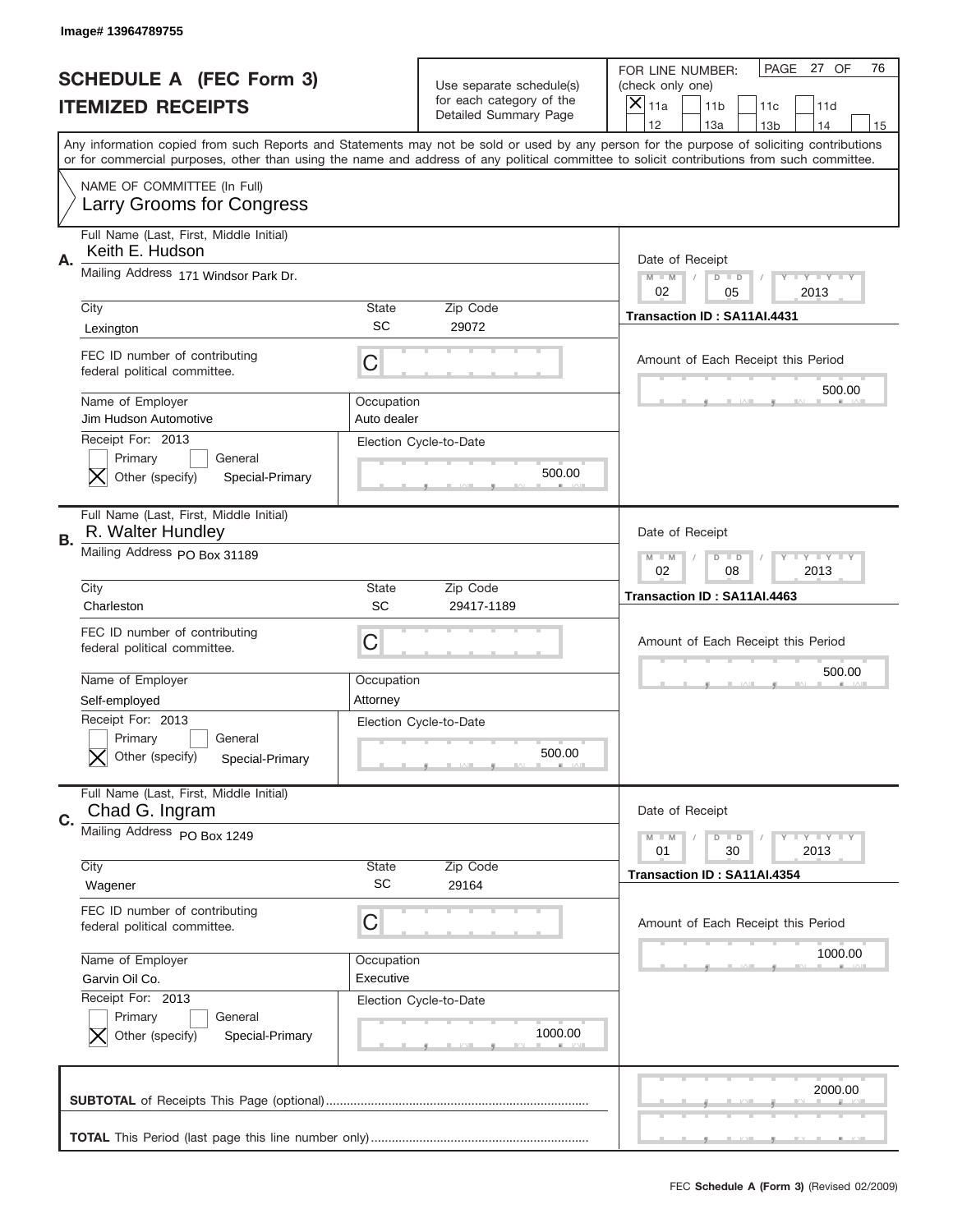|           | Image# 13964789756                                                            |                     |                                                   |                                                                                                                                                                                                                                                                                                                               |
|-----------|-------------------------------------------------------------------------------|---------------------|---------------------------------------------------|-------------------------------------------------------------------------------------------------------------------------------------------------------------------------------------------------------------------------------------------------------------------------------------------------------------------------------|
|           | <b>SCHEDULE A (FEC Form 3)</b>                                                |                     | Use separate schedule(s)                          | PAGE 28 OF<br>76<br>FOR LINE NUMBER:<br>(check only one)                                                                                                                                                                                                                                                                      |
|           | <b>ITEMIZED RECEIPTS</b>                                                      |                     | for each category of the<br>Detailed Summary Page | ×<br>11a<br>11 <sub>b</sub><br>11c<br>11d<br>12                                                                                                                                                                                                                                                                               |
|           |                                                                               |                     |                                                   | 13a<br>14<br>13 <sub>b</sub><br>15<br>Any information copied from such Reports and Statements may not be sold or used by any person for the purpose of soliciting contributions<br>or for commercial purposes, other than using the name and address of any political committee to solicit contributions from such committee. |
|           | NAME OF COMMITTEE (In Full)<br>Larry Grooms for Congress                      |                     |                                                   |                                                                                                                                                                                                                                                                                                                               |
| Α.        | Full Name (Last, First, Middle Initial)<br>Dr. Donald R Johnson II            |                     |                                                   | Date of Receipt                                                                                                                                                                                                                                                                                                               |
|           | Mailing Address 1106 Chuck Dawley Blvd<br>Suite 200<br>City                   | State               | Zip Code                                          | $M - M$<br><b>LYLYLY</b><br>$D$ $D$<br>02<br>06<br>2013                                                                                                                                                                                                                                                                       |
|           | <b>Mount Pleasant</b>                                                         | <b>SC</b>           | 29464                                             | Transaction ID: SA11AI.4438                                                                                                                                                                                                                                                                                                   |
|           | FEC ID number of contributing<br>federal political committee.                 | C                   |                                                   | Amount of Each Receipt this Period                                                                                                                                                                                                                                                                                            |
|           | Name of Employer<br>Southeastern Spine Institute                              | Occupation<br>Owner |                                                   | 1000.00                                                                                                                                                                                                                                                                                                                       |
|           | Receipt For: 2013<br>Primary<br>General<br>Other (specify)<br>Special-Primary |                     | Election Cycle-to-Date<br>1000.00                 |                                                                                                                                                                                                                                                                                                                               |
| <b>B.</b> | Full Name (Last, First, Middle Initial)<br>Karen R. Johnson                   |                     |                                                   | Date of Receipt                                                                                                                                                                                                                                                                                                               |
|           | Mailing Address 116 Gold Nugget Trail                                         |                     |                                                   | $M - M$<br><b>LYLYLY</b><br>$D$ $D$<br>02<br>04<br>2013                                                                                                                                                                                                                                                                       |
|           | City<br>Prosperity                                                            | State<br>SC         | Zip Code<br>29127                                 | Transaction ID: SA11AI.4413                                                                                                                                                                                                                                                                                                   |
|           | FEC ID number of contributing                                                 |                     |                                                   |                                                                                                                                                                                                                                                                                                                               |
|           | federal political committee.                                                  | C                   |                                                   | Amount of Each Receipt this Period                                                                                                                                                                                                                                                                                            |
|           | Name of Employer                                                              | Occupation          |                                                   | 500.00                                                                                                                                                                                                                                                                                                                        |
|           | W.P. Rawl & Sons                                                              | Administration      |                                                   |                                                                                                                                                                                                                                                                                                                               |
|           | Receipt For: 2013<br>General<br>Primary<br>Other (specify)<br>Special-Primary |                     | Election Cycle-to-Date<br>500.00                  |                                                                                                                                                                                                                                                                                                                               |
| C.        | Full Name (Last, First, Middle Initial)<br>William W. Jones                   |                     |                                                   | Date of Receipt                                                                                                                                                                                                                                                                                                               |
|           | Mailing Address 910 May River Rd                                              |                     |                                                   | $I - Y - I - Y - I - Y$<br>$M - M$<br>$D$ $D$<br>01<br>23<br>2013                                                                                                                                                                                                                                                             |
|           | City<br><b>Bluffton</b>                                                       | State<br>SC         | Zip Code<br>29910                                 | Transaction ID: SA11AI.4296                                                                                                                                                                                                                                                                                                   |
|           | FEC ID number of contributing<br>federal political committee.                 | С                   |                                                   | Amount of Each Receipt this Period                                                                                                                                                                                                                                                                                            |
|           | Name of Employer                                                              | Occupation          |                                                   | 350.00                                                                                                                                                                                                                                                                                                                        |
|           | Jones, Simpson & Newton                                                       | Attorney            |                                                   |                                                                                                                                                                                                                                                                                                                               |
|           | Receipt For: 2013<br>Primary<br>General<br>Other (specify)<br>Special-Primary |                     | Election Cycle-to-Date<br>350.00                  |                                                                                                                                                                                                                                                                                                                               |
|           |                                                                               |                     |                                                   | 1850.00                                                                                                                                                                                                                                                                                                                       |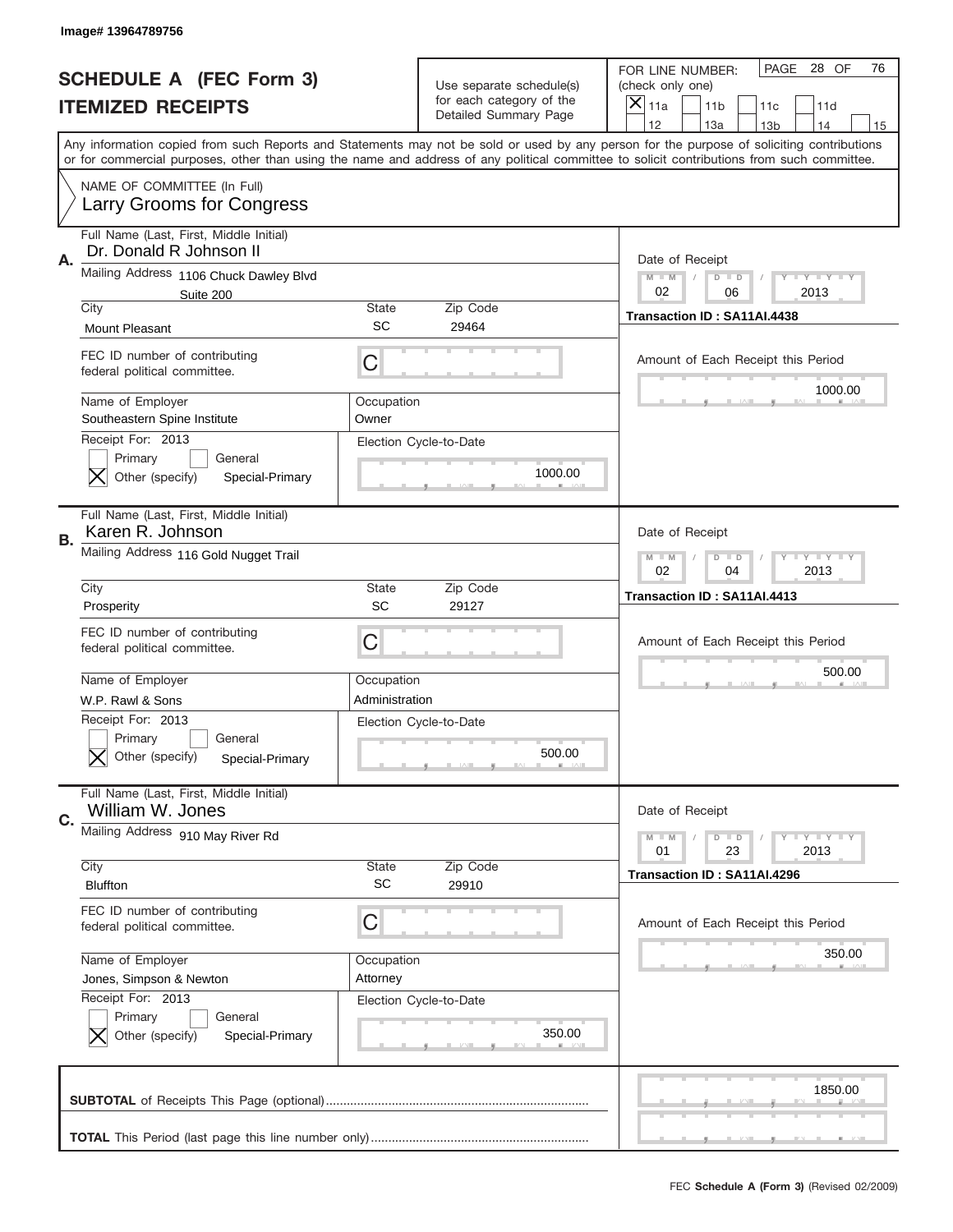|    | Image# 13964789757                                                            |                     |                                                      |                                                                                                                                                                                                                                                                                                                                     |
|----|-------------------------------------------------------------------------------|---------------------|------------------------------------------------------|-------------------------------------------------------------------------------------------------------------------------------------------------------------------------------------------------------------------------------------------------------------------------------------------------------------------------------------|
|    | <b>SCHEDULE A (FEC Form 3)</b>                                                |                     | Use separate schedule(s)<br>for each category of the | PAGE 29 OF<br>76<br>FOR LINE NUMBER:<br>(check only one)                                                                                                                                                                                                                                                                            |
|    | <b>ITEMIZED RECEIPTS</b>                                                      |                     | Detailed Summary Page                                | ×<br>11a<br>11 <sub>b</sub><br>11c<br>11d                                                                                                                                                                                                                                                                                           |
|    |                                                                               |                     |                                                      | 12<br>13a<br>14<br>13 <sub>b</sub><br>15<br>Any information copied from such Reports and Statements may not be sold or used by any person for the purpose of soliciting contributions<br>or for commercial purposes, other than using the name and address of any political committee to solicit contributions from such committee. |
|    | NAME OF COMMITTEE (In Full)<br>Larry Grooms for Congress                      |                     |                                                      |                                                                                                                                                                                                                                                                                                                                     |
| Α. | Full Name (Last, First, Middle Initial)<br><b>Richard Kay</b>                 |                     |                                                      | Date of Receipt                                                                                                                                                                                                                                                                                                                     |
|    | Mailing Address 1935 Pearman Dairy Road                                       |                     |                                                      | $M - M$<br><b>LYLYLY</b><br>$D$ $D$<br>02<br>18<br>2013                                                                                                                                                                                                                                                                             |
|    | City<br>Anderson                                                              | State<br>SC         | Zip Code<br>29625                                    | Transaction ID: SA11AI.4538                                                                                                                                                                                                                                                                                                         |
|    | FEC ID number of contributing<br>federal political committee.                 | C                   |                                                      | Amount of Each Receipt this Period                                                                                                                                                                                                                                                                                                  |
|    | Name of Employer<br><b>Richard Kay Automotive</b>                             | Occupation<br>Owner |                                                      | 1000.00                                                                                                                                                                                                                                                                                                                             |
|    | Receipt For: 2013<br>Primary<br>General<br>Other (specify)<br>Special-Primary |                     | Election Cycle-to-Date<br>1000.00                    |                                                                                                                                                                                                                                                                                                                                     |
| В. | Full Name (Last, First, Middle Initial)<br>Steven Kicklighter                 |                     |                                                      | Date of Receipt                                                                                                                                                                                                                                                                                                                     |
|    | Mailing Address 1124 Waters Inlet Cir                                         |                     |                                                      | <b>LYLYLY</b><br>$M - M$<br>$D$ $D$<br>01<br>31<br>2013                                                                                                                                                                                                                                                                             |
|    | City<br>Charleston                                                            | State<br>SC         | Zip Code<br>29492-8007                               | Transaction ID: SA11AI.4374                                                                                                                                                                                                                                                                                                         |
|    | FEC ID number of contributing<br>federal political committee.                 | C                   |                                                      | Amount of Each Receipt this Period                                                                                                                                                                                                                                                                                                  |
|    |                                                                               |                     |                                                      | 500.00                                                                                                                                                                                                                                                                                                                              |
|    | Name of Employer                                                              | Occupation          |                                                      |                                                                                                                                                                                                                                                                                                                                     |
|    | <b>McAllister Towing of Charleston</b>                                        | Vice President      |                                                      |                                                                                                                                                                                                                                                                                                                                     |
|    | Receipt For: 2013<br>General<br>Primary<br>Other (specify)<br>Special-Primary |                     | Election Cycle-to-Date<br>500.00                     |                                                                                                                                                                                                                                                                                                                                     |
| C. | Full Name (Last, First, Middle Initial)<br>Ann Krebes                         |                     |                                                      | Date of Receipt                                                                                                                                                                                                                                                                                                                     |
|    | Mailing Address 1921 James Ave                                                |                     |                                                      | <b>LY LY LY</b><br>$M - M$<br>$D$ $D$<br>02<br>2013<br>27                                                                                                                                                                                                                                                                           |
|    | City                                                                          | <b>State</b>        | Zip Code                                             | Transaction ID: SA11AI.5647                                                                                                                                                                                                                                                                                                         |
|    | St. Paul                                                                      | ΜN                  | 55105                                                |                                                                                                                                                                                                                                                                                                                                     |
|    | FEC ID number of contributing<br>federal political committee.                 | C                   |                                                      | Amount of Each Receipt this Period                                                                                                                                                                                                                                                                                                  |
|    | Name of Employer                                                              | Occupation          |                                                      | 400.00                                                                                                                                                                                                                                                                                                                              |
|    | homemaker                                                                     | homemaker           |                                                      |                                                                                                                                                                                                                                                                                                                                     |
|    | Receipt For: 2013<br>Primary<br>General<br>Other (specify)<br>Special-Primary |                     | Election Cycle-to-Date<br>400.00                     |                                                                                                                                                                                                                                                                                                                                     |
|    |                                                                               |                     |                                                      | 1900.00                                                                                                                                                                                                                                                                                                                             |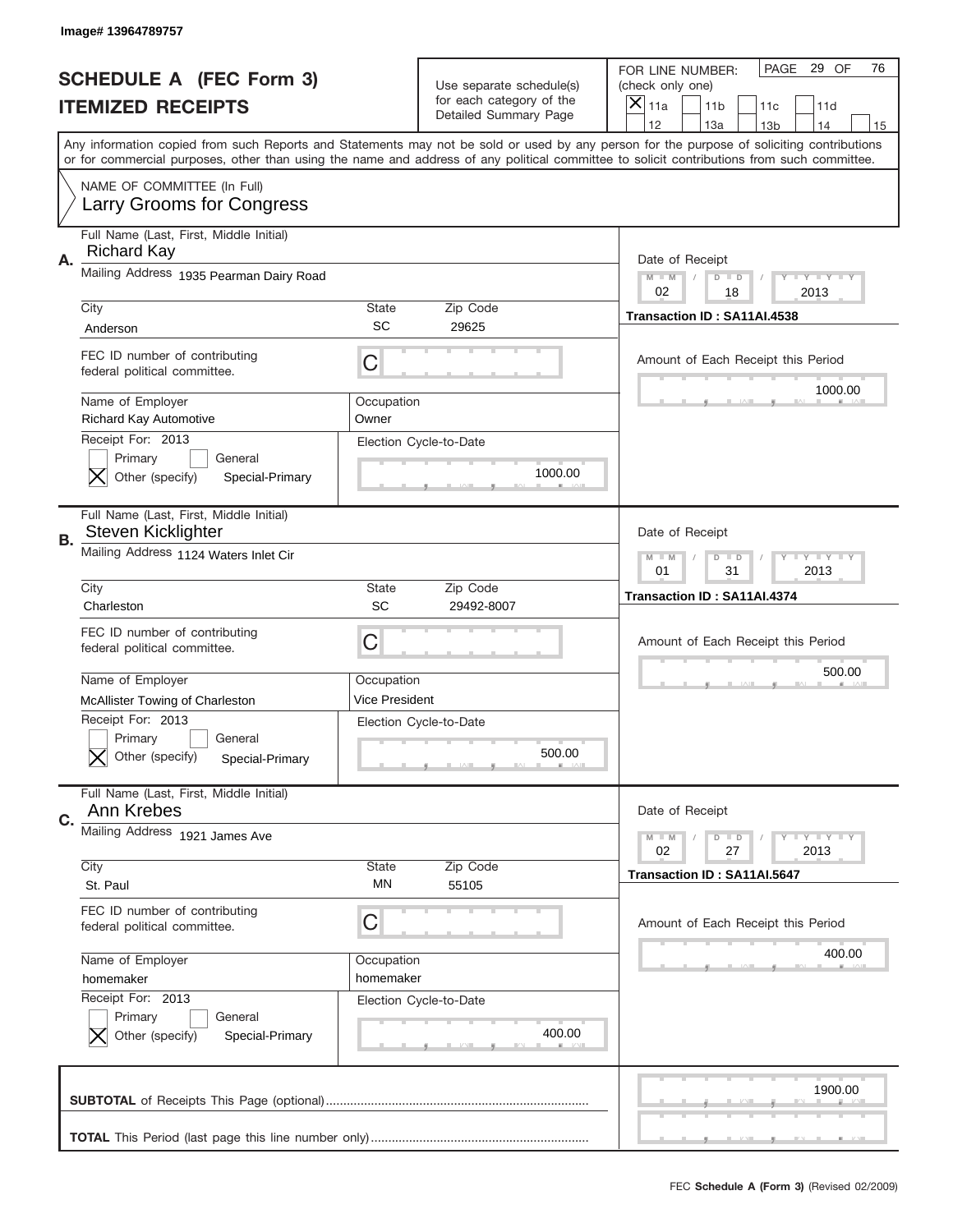|    | Image# 13964789758                                                            |                           |                                                                                      |                                                                                                                                                                                                                                                                                                                                     |
|----|-------------------------------------------------------------------------------|---------------------------|--------------------------------------------------------------------------------------|-------------------------------------------------------------------------------------------------------------------------------------------------------------------------------------------------------------------------------------------------------------------------------------------------------------------------------------|
|    | <b>SCHEDULE A (FEC Form 3)</b><br><b>ITEMIZED RECEIPTS</b>                    |                           | Use separate schedule(s)<br>for each category of the<br><b>Detailed Summary Page</b> | PAGE<br>30 OF<br>76<br>FOR LINE NUMBER:<br>(check only one)<br>$\boldsymbol{\times}$<br>11a<br>11 <sub>b</sub><br>11c<br>11d                                                                                                                                                                                                        |
|    |                                                                               |                           |                                                                                      | 12<br>13a<br>14<br>13 <sub>b</sub><br>15<br>Any information copied from such Reports and Statements may not be sold or used by any person for the purpose of soliciting contributions<br>or for commercial purposes, other than using the name and address of any political committee to solicit contributions from such committee. |
|    | NAME OF COMMITTEE (In Full)<br>Larry Grooms for Congress                      |                           |                                                                                      |                                                                                                                                                                                                                                                                                                                                     |
| Α. | Full Name (Last, First, Middle Initial)<br>Lance S. Larsen                    |                           |                                                                                      | Date of Receipt                                                                                                                                                                                                                                                                                                                     |
|    | Mailing Address 3320 N 141st St.                                              |                           |                                                                                      | <b>LY LY LY</b><br>$M - M$<br>$D$ $D$<br>01<br>28<br>2013                                                                                                                                                                                                                                                                           |
|    | City<br>Omaha                                                                 | <b>State</b><br><b>NE</b> | Zip Code<br>68164-5404                                                               | Transaction ID: SA11AI.4321                                                                                                                                                                                                                                                                                                         |
|    | FEC ID number of contributing<br>federal political committee.                 | C                         |                                                                                      | Amount of Each Receipt this Period                                                                                                                                                                                                                                                                                                  |
|    | Name of Employer<br><b>Millard Refrigerated Service</b>                       | Occupation<br>Executive   |                                                                                      | 2500.00                                                                                                                                                                                                                                                                                                                             |
|    | Receipt For: 2013<br>Primary<br>General<br>Other (specify)<br>Special-Primary |                           | Election Cycle-to-Date<br>2500.00                                                    |                                                                                                                                                                                                                                                                                                                                     |
| В. | Full Name (Last, First, Middle Initial)<br>Ronald Lee                         |                           |                                                                                      | Date of Receipt                                                                                                                                                                                                                                                                                                                     |
|    | Mailing Address 1316 Pine Log Rd                                              |                           |                                                                                      | <b>LY LY LY</b><br>$M - M$<br>$D$ $D$<br>02<br>14<br>2013                                                                                                                                                                                                                                                                           |
|    | City<br>Aiken                                                                 | <b>State</b><br>SC        | Zip Code<br>29803                                                                    | Transaction ID: SA11AI.4512                                                                                                                                                                                                                                                                                                         |
|    | FEC ID number of contributing<br>federal political committee.                 | С                         |                                                                                      | Amount of Each Receipt this Period                                                                                                                                                                                                                                                                                                  |
|    | Name of Employer<br>self                                                      | Occupation<br>dentist     |                                                                                      | 250.00                                                                                                                                                                                                                                                                                                                              |
|    | Receipt For: 2013                                                             |                           |                                                                                      |                                                                                                                                                                                                                                                                                                                                     |
|    | General<br>Primary<br>Other (specify)<br>Special-Primary                      | Election Cycle-to-Date    | 250.00                                                                               |                                                                                                                                                                                                                                                                                                                                     |
|    | Full Name (Last, First, Middle Initial)<br><b>Randolph Lowell</b>             |                           |                                                                                      | Date of Receipt                                                                                                                                                                                                                                                                                                                     |
| C. | Mailing Address 734 Sparrow Hawk Ct                                           |                           |                                                                                      | <b>LYLYLY</b><br>$M \perp M$<br>$\overline{D}$<br>$\Box$<br>2013<br>01<br>14                                                                                                                                                                                                                                                        |
|    | City<br>Blythewood                                                            | <b>State</b><br><b>SC</b> | Zip Code<br>29016                                                                    | Transaction ID: SA11AI.4204                                                                                                                                                                                                                                                                                                         |
|    | FEC ID number of contributing<br>federal political committee.                 | С                         |                                                                                      | Amount of Each Receipt this Period                                                                                                                                                                                                                                                                                                  |
|    | Name of Employer<br>Willoughby & Hoefer, PA                                   | Occupation<br>Attorney    |                                                                                      | 500.00                                                                                                                                                                                                                                                                                                                              |
|    | Receipt For: 2013<br>Primary<br>General<br>Other (specify)<br>Special-Primary |                           | Election Cycle-to-Date<br>500.00                                                     |                                                                                                                                                                                                                                                                                                                                     |
|    |                                                                               |                           |                                                                                      | 3250.00                                                                                                                                                                                                                                                                                                                             |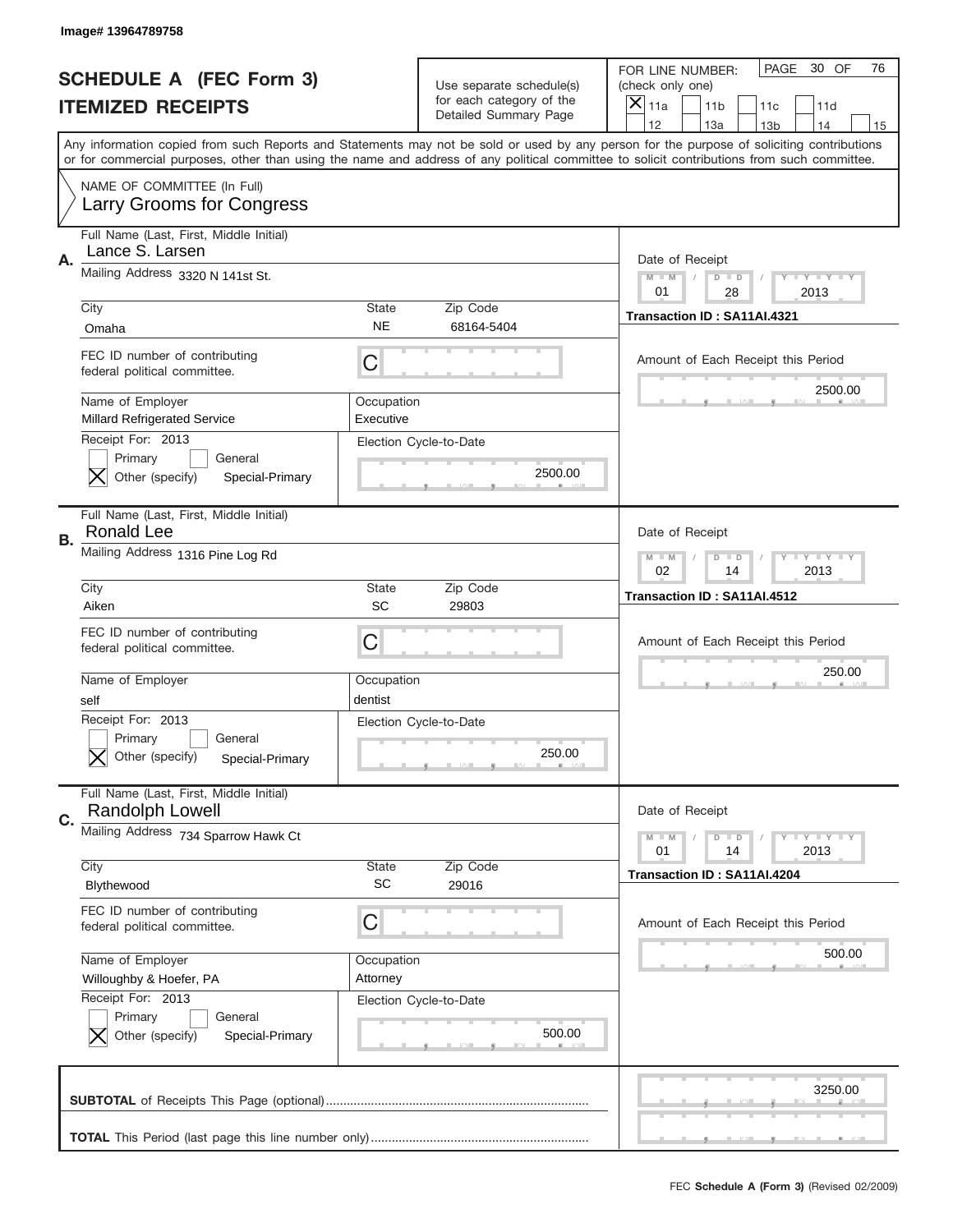|    | Image# 13964789759                                                            |                         |                                                                               |                                                                                                                                                                                                                                                                                         |
|----|-------------------------------------------------------------------------------|-------------------------|-------------------------------------------------------------------------------|-----------------------------------------------------------------------------------------------------------------------------------------------------------------------------------------------------------------------------------------------------------------------------------------|
|    | <b>SCHEDULE A (FEC Form 3)</b><br><b>ITEMIZED RECEIPTS</b>                    |                         | Use separate schedule(s)<br>for each category of the<br>Detailed Summary Page | PAGE<br>31 OF<br>76<br>FOR LINE NUMBER:<br>(check only one)<br>$\times$<br>11a<br>11 <sub>b</sub><br>11c<br>11d<br>12<br>13a<br>14<br>13 <sub>b</sub><br>15                                                                                                                             |
|    |                                                                               |                         |                                                                               | Any information copied from such Reports and Statements may not be sold or used by any person for the purpose of soliciting contributions<br>or for commercial purposes, other than using the name and address of any political committee to solicit contributions from such committee. |
|    | NAME OF COMMITTEE (In Full)<br>Larry Grooms for Congress                      |                         |                                                                               |                                                                                                                                                                                                                                                                                         |
| Α. | Full Name (Last, First, Middle Initial)<br><b>Randy Lowell</b>                |                         |                                                                               | Date of Receipt                                                                                                                                                                                                                                                                         |
|    | Mailing Address 734 Sparrow Hawk Ct                                           |                         |                                                                               | $M - M$<br><b>LEY LEY LEY</b><br>$D$ $D$<br>02<br>24<br>2013                                                                                                                                                                                                                            |
|    | City<br>Blythewood                                                            | State<br><b>SC</b>      | Zip Code<br>29016                                                             | Transaction ID: SA11AI.4574                                                                                                                                                                                                                                                             |
|    | FEC ID number of contributing<br>federal political committee.                 | C                       |                                                                               | Amount of Each Receipt this Period                                                                                                                                                                                                                                                      |
|    | Name of Employer<br>Willoughby & Hoefer, PA                                   | Occupation<br>Attorney  |                                                                               | 250.00                                                                                                                                                                                                                                                                                  |
|    | Receipt For: 2013<br>Primary<br>General<br>Other (specify)<br>Special-Primary |                         | Election Cycle-to-Date<br>250.00                                              |                                                                                                                                                                                                                                                                                         |
| В. | Full Name (Last, First, Middle Initial)<br><b>Vincent Marino</b>              |                         |                                                                               | Date of Receipt                                                                                                                                                                                                                                                                         |
|    | Mailing Address 647 Island Park Dr                                            |                         |                                                                               | <b>LYLYLY</b><br>$M - M$<br>$D$ $D$<br>01<br>16<br>2013                                                                                                                                                                                                                                 |
|    | City<br>Charleston                                                            | State<br>SC             | Zip Code<br>29492                                                             | Transaction ID: SA11AI.6730                                                                                                                                                                                                                                                             |
|    | FEC ID number of contributing<br>federal political committee.                 | C                       |                                                                               | Amount of Each Receipt this Period<br>2500.00                                                                                                                                                                                                                                           |
|    |                                                                               |                         |                                                                               |                                                                                                                                                                                                                                                                                         |
|    | Name of Employer<br>Container Maintenance Corp.                               | Occupation<br>Executive |                                                                               |                                                                                                                                                                                                                                                                                         |
|    | Receipt For: 2013<br>General<br>Primary<br>Other (specify)<br>Special-General |                         | Election Cycle-to-Date<br>2500.00                                             |                                                                                                                                                                                                                                                                                         |
|    | Full Name (Last, First, Middle Initial)<br><b>Vincent Marino</b>              |                         |                                                                               | Date of Receipt                                                                                                                                                                                                                                                                         |
| C. | Mailing Address 647 Island Park Dr                                            |                         |                                                                               | <b>LYLYLY</b><br>$M - M$<br>$D$ $D$<br>2013<br>01<br>16                                                                                                                                                                                                                                 |
|    | City<br>Charleston                                                            | State<br><b>SC</b>      | Zip Code<br>29492                                                             | Transaction ID: SA11AI.6733                                                                                                                                                                                                                                                             |
|    | FEC ID number of contributing<br>federal political committee.                 | C                       |                                                                               | Amount of Each Receipt this Period                                                                                                                                                                                                                                                      |
|    | Name of Employer<br>Container Maintenance Corp.                               | Occupation<br>Executive |                                                                               | 2500.00                                                                                                                                                                                                                                                                                 |
|    | Receipt For: 2013<br>Primary<br>General<br>Other (specify)<br>Special-Primary |                         | Election Cycle-to-Date<br>5000.00                                             |                                                                                                                                                                                                                                                                                         |
|    |                                                                               |                         |                                                                               | 5250.00                                                                                                                                                                                                                                                                                 |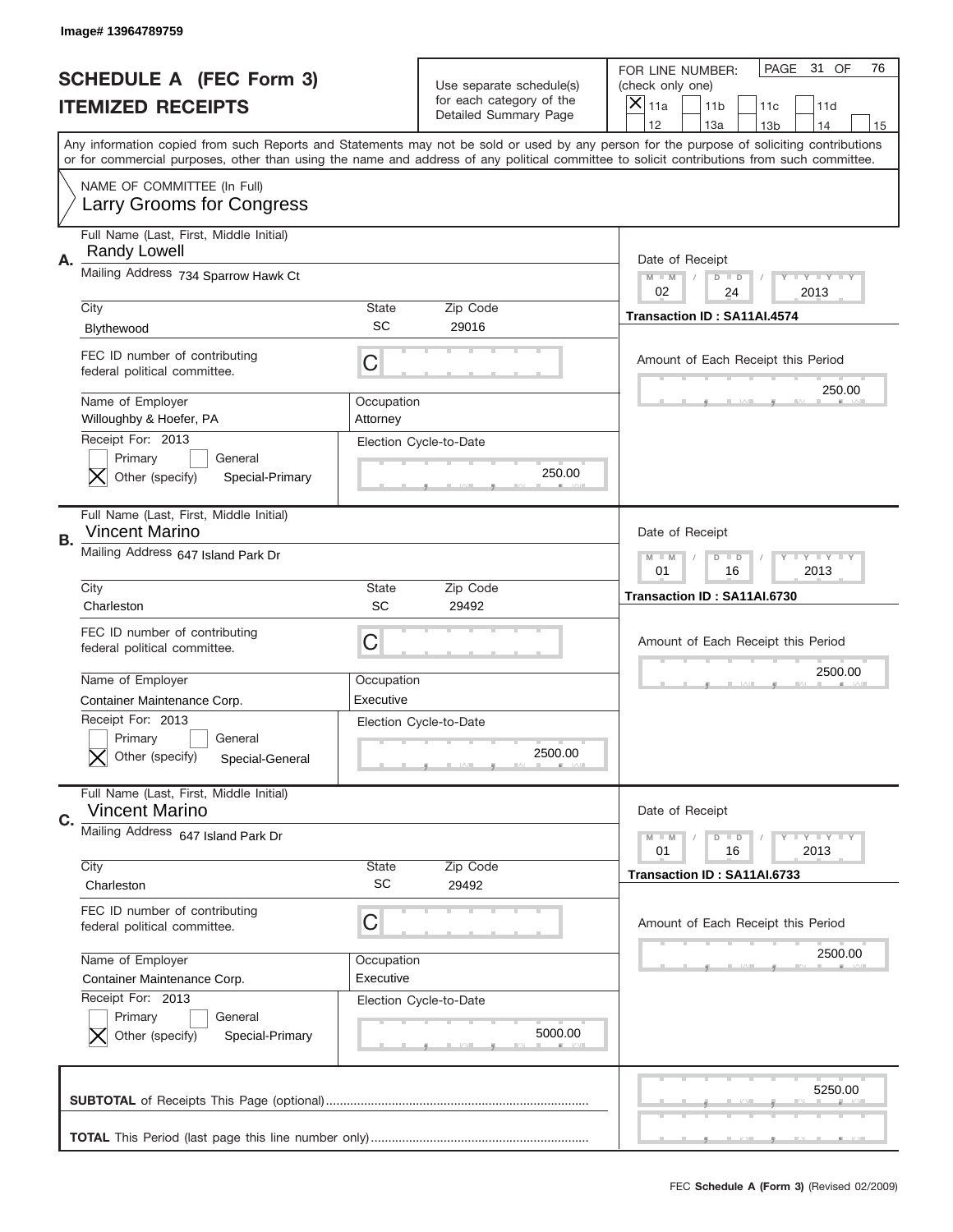|    | Image# 13964789760                                                            |                           |                                                      |                                                                                                                                                                                                                                                                                                                         |
|----|-------------------------------------------------------------------------------|---------------------------|------------------------------------------------------|-------------------------------------------------------------------------------------------------------------------------------------------------------------------------------------------------------------------------------------------------------------------------------------------------------------------------|
|    | <b>SCHEDULE A (FEC Form 3)</b>                                                |                           | Use separate schedule(s)<br>for each category of the | PAGE<br>32 OF<br>76<br>FOR LINE NUMBER:<br>(check only one)                                                                                                                                                                                                                                                             |
|    | <b>ITEMIZED RECEIPTS</b>                                                      |                           | Detailed Summary Page                                | ×<br>11a<br>11 <sub>b</sub><br>11c<br>11d<br>12<br>14                                                                                                                                                                                                                                                                   |
|    |                                                                               |                           |                                                      | 13a<br>13 <sub>b</sub><br>15<br>Any information copied from such Reports and Statements may not be sold or used by any person for the purpose of soliciting contributions<br>or for commercial purposes, other than using the name and address of any political committee to solicit contributions from such committee. |
|    | NAME OF COMMITTEE (In Full)<br>Larry Grooms for Congress                      |                           |                                                      |                                                                                                                                                                                                                                                                                                                         |
| Α. | Full Name (Last, First, Middle Initial)<br><b>Shane Massey</b>                |                           |                                                      | Date of Receipt                                                                                                                                                                                                                                                                                                         |
|    | Mailing Address 94 Stonehenge Circle                                          |                           |                                                      | $M - M$<br><b>LEY LEY LEY</b><br>$D$ $D$<br>01<br>15<br>2013                                                                                                                                                                                                                                                            |
|    | City<br>Edgefield                                                             | State<br>SC               | Zip Code<br>29824                                    | Transaction ID: SA11AI.4234                                                                                                                                                                                                                                                                                             |
|    | FEC ID number of contributing<br>federal political committee.                 | C                         |                                                      | Amount of Each Receipt this Period                                                                                                                                                                                                                                                                                      |
|    | Name of Employer<br>Nance, McCants & Massey                                   | Occupation<br>attorney    |                                                      | 500.00                                                                                                                                                                                                                                                                                                                  |
|    | Receipt For: 2013<br>Primary<br>General<br>Other (specify)<br>Special-Primary |                           | Election Cycle-to-Date<br>500.00                     |                                                                                                                                                                                                                                                                                                                         |
| В. | Full Name (Last, First, Middle Initial)<br>John Frampton Maybank Jr.          |                           |                                                      | Date of Receipt                                                                                                                                                                                                                                                                                                         |
|    | Mailing Address 330 Concord Street<br>Unit 2g                                 |                           |                                                      | $M$ M<br><b>LYLYLY</b><br>$D$ $D$<br>02<br>14<br>2013                                                                                                                                                                                                                                                                   |
|    | City<br>Charleston                                                            | State<br>SC               | Zip Code<br>29401                                    | Transaction ID: SA11AI.4508                                                                                                                                                                                                                                                                                             |
|    |                                                                               |                           |                                                      |                                                                                                                                                                                                                                                                                                                         |
|    | FEC ID number of contributing<br>federal political committee.                 | C                         |                                                      | Amount of Each Receipt this Period                                                                                                                                                                                                                                                                                      |
|    | Name of Employer                                                              | Occupation                |                                                      | 1000.00                                                                                                                                                                                                                                                                                                                 |
|    | Maybank Industries                                                            | President                 |                                                      |                                                                                                                                                                                                                                                                                                                         |
|    | Receipt For: 2013<br>General<br>Primary<br>Other (specify)<br>Special-Primary |                           | Election Cycle-to-Date<br>1000.00                    |                                                                                                                                                                                                                                                                                                                         |
| C. | Full Name (Last, First, Middle Initial)<br>Bill McCall Jr.                    |                           |                                                      | Date of Receipt                                                                                                                                                                                                                                                                                                         |
|    | Mailing Address PO Box 4735                                                   |                           |                                                      | <b>LYLYLY</b><br>$M - M$<br>$D$ $D$<br>01<br>30<br>2013                                                                                                                                                                                                                                                                 |
|    | City<br>Pinopolis                                                             | <b>State</b><br><b>SC</b> | Zip Code<br>29469                                    | Transaction ID: SA11AI.4364                                                                                                                                                                                                                                                                                             |
|    | FEC ID number of contributing<br>federal political committee.                 | C                         |                                                      | Amount of Each Receipt this Period                                                                                                                                                                                                                                                                                      |
|    | Name of Employer                                                              | Occupation                |                                                      | 500.00                                                                                                                                                                                                                                                                                                                  |
|    | Sautee Cooper<br>Receipt For: 2013                                            | Executive                 |                                                      |                                                                                                                                                                                                                                                                                                                         |
|    | Primary<br>General<br>Other (specify)<br>Special-Primary                      |                           | Election Cycle-to-Date<br>500.00                     |                                                                                                                                                                                                                                                                                                                         |
|    |                                                                               |                           |                                                      | 2000.00                                                                                                                                                                                                                                                                                                                 |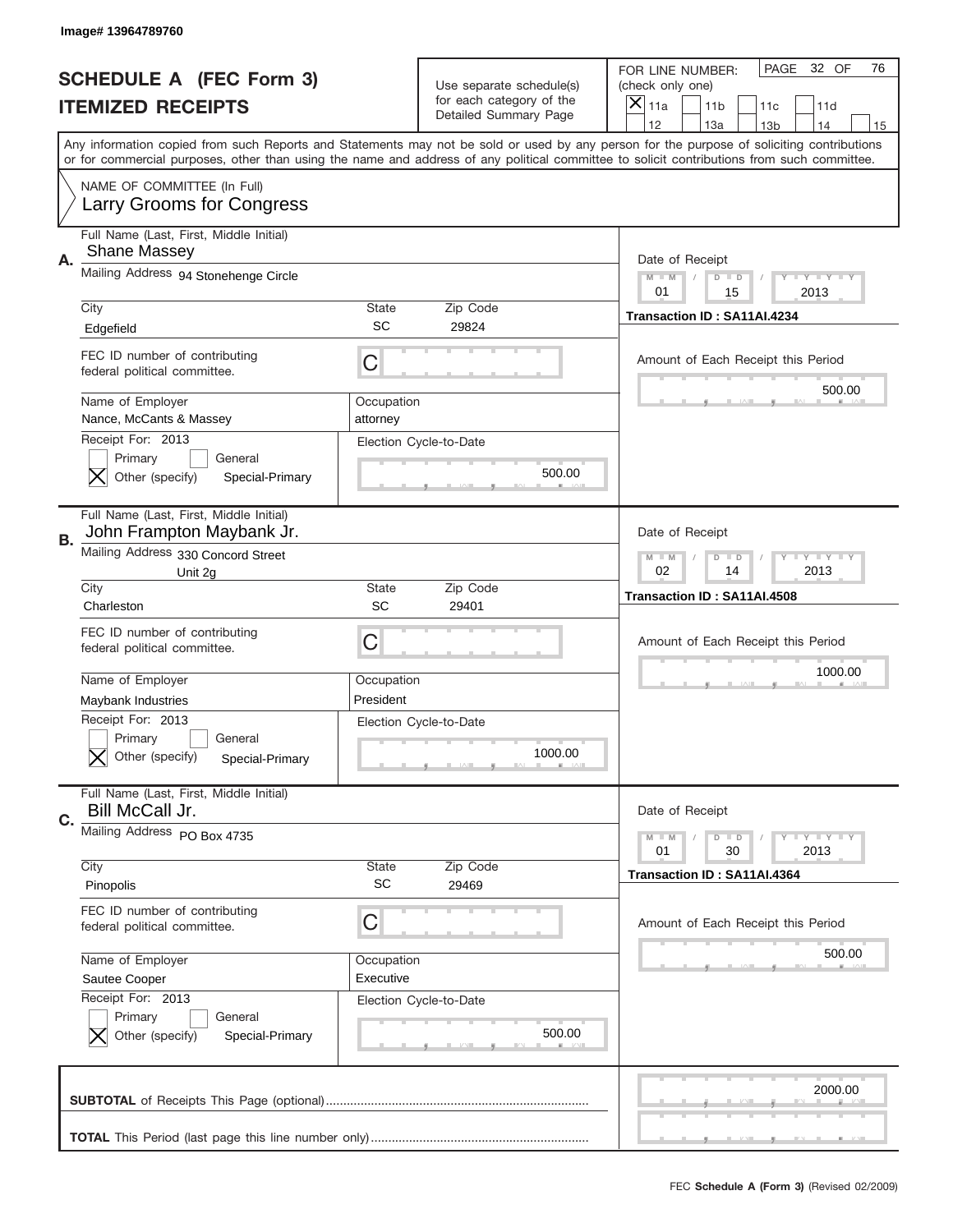|    | Image# 13964789761                                                            |                         |                                                      |                                                                                                                                                                                                                                                                                                                                     |
|----|-------------------------------------------------------------------------------|-------------------------|------------------------------------------------------|-------------------------------------------------------------------------------------------------------------------------------------------------------------------------------------------------------------------------------------------------------------------------------------------------------------------------------------|
|    | <b>SCHEDULE A (FEC Form 3)</b>                                                |                         | Use separate schedule(s)<br>for each category of the | PAGE<br>33 OF<br>76<br>FOR LINE NUMBER:<br>(check only one)                                                                                                                                                                                                                                                                         |
|    | <b>ITEMIZED RECEIPTS</b>                                                      |                         | Detailed Summary Page                                | ×<br>11a<br>11 <sub>b</sub><br>11c<br>11d                                                                                                                                                                                                                                                                                           |
|    |                                                                               |                         |                                                      | 12<br>13a<br>14<br>13 <sub>b</sub><br>15<br>Any information copied from such Reports and Statements may not be sold or used by any person for the purpose of soliciting contributions<br>or for commercial purposes, other than using the name and address of any political committee to solicit contributions from such committee. |
|    | NAME OF COMMITTEE (In Full)<br>Larry Grooms for Congress                      |                         |                                                      |                                                                                                                                                                                                                                                                                                                                     |
| Α. | Full Name (Last, First, Middle Initial)<br><b>Clarence McCally</b>            |                         |                                                      | Date of Receipt                                                                                                                                                                                                                                                                                                                     |
|    | Mailing Address PO Box 330                                                    |                         |                                                      | $M - M$<br><b>LEY LEY LEY</b><br>$D$ $D$<br>01<br>21<br>2013                                                                                                                                                                                                                                                                        |
|    | City<br>Bamberg                                                               | State<br>SC             | Zip Code<br>29003                                    | Transaction ID: SA11AI.4274                                                                                                                                                                                                                                                                                                         |
|    | FEC ID number of contributing<br>federal political committee.                 | C                       |                                                      | Amount of Each Receipt this Period<br>500.00                                                                                                                                                                                                                                                                                        |
|    | Name of Employer<br>Brabham Oil Co.                                           | Occupation<br>Executive |                                                      |                                                                                                                                                                                                                                                                                                                                     |
|    | Receipt For: 2013<br>Primary<br>General<br>Other (specify)<br>Special-Primary |                         | Election Cycle-to-Date<br>500.00                     |                                                                                                                                                                                                                                                                                                                                     |
| В. | Full Name (Last, First, Middle Initial)<br>A. Foster McKissick III            |                         |                                                      | Date of Receipt                                                                                                                                                                                                                                                                                                                     |
|    | Mailing Address 2323 Laurens Road                                             |                         |                                                      | <b>LYLYLY</b><br>$M - M$<br>$D$ $D$<br>01<br>09<br>2013                                                                                                                                                                                                                                                                             |
|    | City<br>Greenville                                                            | State<br>SC             | Zip Code<br>29607                                    | Transaction ID: SA11AI.4160                                                                                                                                                                                                                                                                                                         |
|    |                                                                               |                         |                                                      |                                                                                                                                                                                                                                                                                                                                     |
|    | FEC ID number of contributing<br>federal political committee.                 | C                       |                                                      | Amount of Each Receipt this Period                                                                                                                                                                                                                                                                                                  |
|    | Name of Employer                                                              | Occupation              |                                                      | 1000.00                                                                                                                                                                                                                                                                                                                             |
|    | Fairway Automotive Group                                                      | Executive               |                                                      |                                                                                                                                                                                                                                                                                                                                     |
|    | Receipt For: 2013<br>General<br>Primary                                       |                         | Election Cycle-to-Date                               |                                                                                                                                                                                                                                                                                                                                     |
|    | Other (specify)<br>Special-Primary                                            |                         | 1000.00                                              |                                                                                                                                                                                                                                                                                                                                     |
| C. | Full Name (Last, First, Middle Initial)<br><b>Michael McShane</b>             |                         |                                                      | Date of Receipt                                                                                                                                                                                                                                                                                                                     |
|    | Mailing Address 1501 Ravens Point Road                                        |                         |                                                      | <b>LYLYLY</b><br>$M - M$<br>$D$ $D$<br>2013<br>01<br>11                                                                                                                                                                                                                                                                             |
|    | City                                                                          | <b>State</b>            | Zip Code                                             | Transaction ID: SA11AI.4194                                                                                                                                                                                                                                                                                                         |
|    | Johns Island                                                                  | <b>SC</b>               | 29455                                                |                                                                                                                                                                                                                                                                                                                                     |
|    | FEC ID number of contributing<br>federal political committee.                 | C                       |                                                      | Amount of Each Receipt this Period                                                                                                                                                                                                                                                                                                  |
|    | Name of Employer                                                              | Occupation              |                                                      | 1000.00                                                                                                                                                                                                                                                                                                                             |
|    | Johns Island Enterprises, LLC<br>Receipt For: 2013                            | Principal               |                                                      |                                                                                                                                                                                                                                                                                                                                     |
|    | Primary<br>General<br>Other (specify)<br>Special-Primary                      |                         | Election Cycle-to-Date<br>1000.00                    |                                                                                                                                                                                                                                                                                                                                     |
|    |                                                                               |                         |                                                      | 2500.00                                                                                                                                                                                                                                                                                                                             |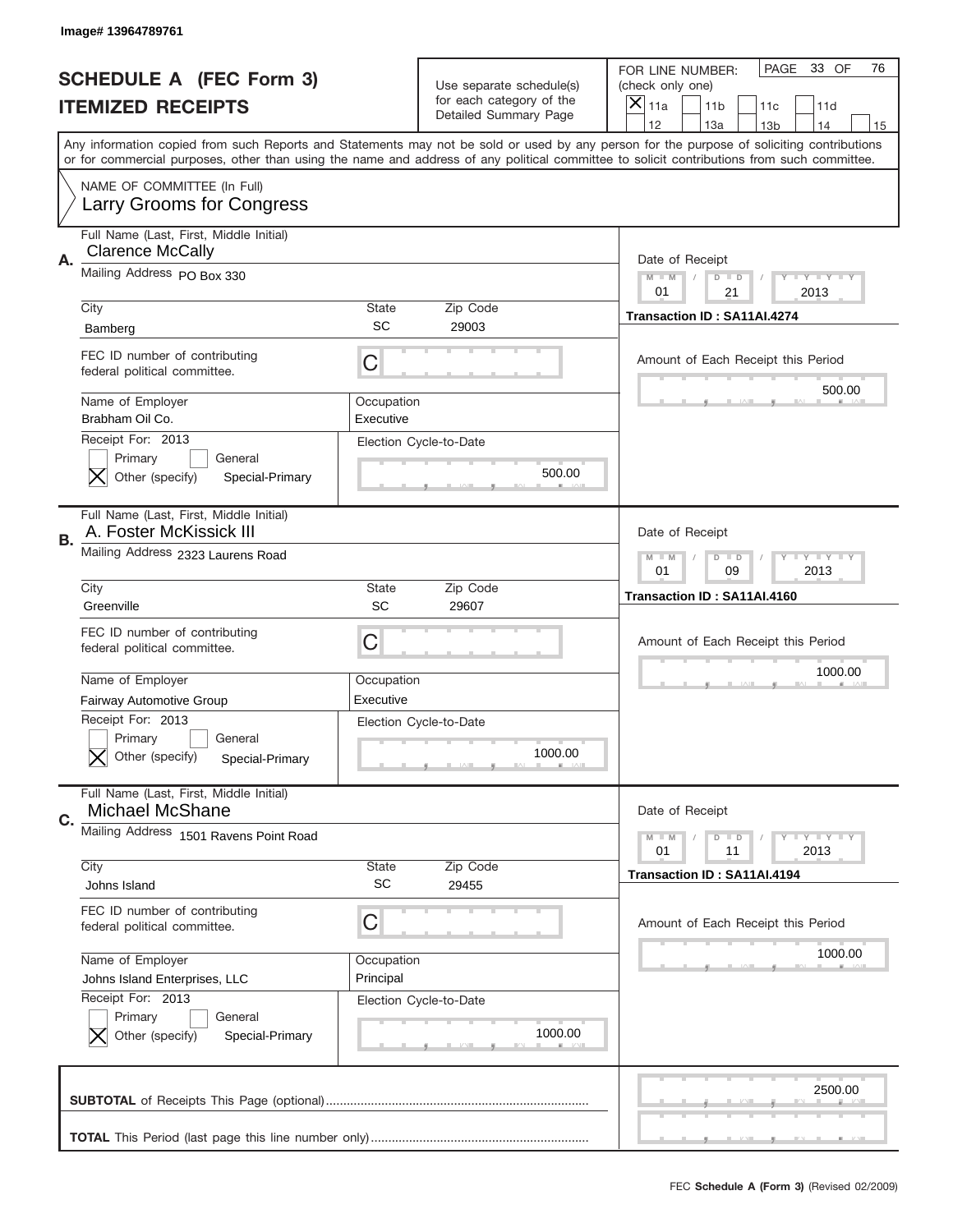|    | Image#13964789762                                                             |                                  |                                                      |                                                                                                                                                                                                                                                                                         |
|----|-------------------------------------------------------------------------------|----------------------------------|------------------------------------------------------|-----------------------------------------------------------------------------------------------------------------------------------------------------------------------------------------------------------------------------------------------------------------------------------------|
|    | <b>SCHEDULE A (FEC Form 3)</b>                                                |                                  | Use separate schedule(s)<br>for each category of the | PAGE 34 OF<br>76<br>FOR LINE NUMBER:<br>(check only one)                                                                                                                                                                                                                                |
|    | <b>ITEMIZED RECEIPTS</b>                                                      |                                  | Detailed Summary Page                                | ×<br>11a<br>11 <sub>b</sub><br>11c<br>11d<br>12<br>13a<br>14<br>13 <sub>b</sub><br>15                                                                                                                                                                                                   |
|    |                                                                               |                                  |                                                      | Any information copied from such Reports and Statements may not be sold or used by any person for the purpose of soliciting contributions<br>or for commercial purposes, other than using the name and address of any political committee to solicit contributions from such committee. |
|    | NAME OF COMMITTEE (In Full)<br>Larry Grooms for Congress                      |                                  |                                                      |                                                                                                                                                                                                                                                                                         |
| Α. | Full Name (Last, First, Middle Initial)<br>Thomas B. Mcteer                   |                                  |                                                      | Date of Receipt                                                                                                                                                                                                                                                                         |
|    | Mailing Address PO Box 11923                                                  |                                  |                                                      | $M - M$<br><b>LYLYLY</b><br>$D$ $D$<br>01<br>08<br>2013                                                                                                                                                                                                                                 |
|    | City<br>Columbia                                                              | State<br>SC                      | Zip Code<br>29211                                    | Transaction ID: SA11AI.4144                                                                                                                                                                                                                                                             |
|    | FEC ID number of contributing<br>federal political committee.                 | C                                |                                                      | Amount of Each Receipt this Period<br>500.00                                                                                                                                                                                                                                            |
|    | Name of Employer<br>Self-employed                                             | Occupation<br><b>Real Estate</b> |                                                      |                                                                                                                                                                                                                                                                                         |
|    | Receipt For: 2013<br>Primary<br>General<br>Other (specify)<br>Special-Primary |                                  | Election Cycle-to-Date<br>500.00                     |                                                                                                                                                                                                                                                                                         |
| В. | Full Name (Last, First, Middle Initial)<br>Robert M. Mead                     |                                  |                                                      | Date of Receipt                                                                                                                                                                                                                                                                         |
|    | Mailing Address PO Box 545                                                    |                                  |                                                      | <b>LY LY LY</b><br>$M$ M<br>$D$ $D$<br>01<br>29<br>2013                                                                                                                                                                                                                                 |
|    | City<br><b>Moncks Corner</b>                                                  | State<br>SC                      | Zip Code<br>29461                                    | Transaction ID: SA11AI.4339                                                                                                                                                                                                                                                             |
|    | FEC ID number of contributing<br>federal political committee.                 | C                                |                                                      | Amount of Each Receipt this Period                                                                                                                                                                                                                                                      |
|    | Name of Employer                                                              | Occupation                       |                                                      | 500.00                                                                                                                                                                                                                                                                                  |
|    | <b>Mead Forest Products</b><br>Receipt For: 2013                              | Executive                        | Election Cycle-to-Date                               |                                                                                                                                                                                                                                                                                         |
|    | General<br>Primary                                                            |                                  |                                                      |                                                                                                                                                                                                                                                                                         |
|    | Other (specify)<br>Special-Primary                                            |                                  | 500.00                                               |                                                                                                                                                                                                                                                                                         |
| C. | Full Name (Last, First, Middle Initial)<br>Robert W. Metts                    |                                  |                                                      | Date of Receipt                                                                                                                                                                                                                                                                         |
|    | Mailing Address PO Box 114                                                    |                                  |                                                      | <b>LYLYLY</b><br>$M - M$<br>$D$ $D$<br>01<br>25<br>2013                                                                                                                                                                                                                                 |
|    | City<br>Pinopolis                                                             | <b>State</b><br><b>SC</b>        | Zip Code<br>29469                                    | Transaction ID: SA11AI.4307                                                                                                                                                                                                                                                             |
|    | FEC ID number of contributing<br>federal political committee.                 | C                                |                                                      | Amount of Each Receipt this Period                                                                                                                                                                                                                                                      |
|    | Name of Employer                                                              | Occupation<br><b>Real Estate</b> |                                                      | 250.00                                                                                                                                                                                                                                                                                  |
|    | Receipt For: 2013<br>Primary<br>General<br>Other (specify)<br>Special-Primary |                                  | Election Cycle-to-Date<br>250.00                     |                                                                                                                                                                                                                                                                                         |
|    |                                                                               |                                  |                                                      | 1250.00                                                                                                                                                                                                                                                                                 |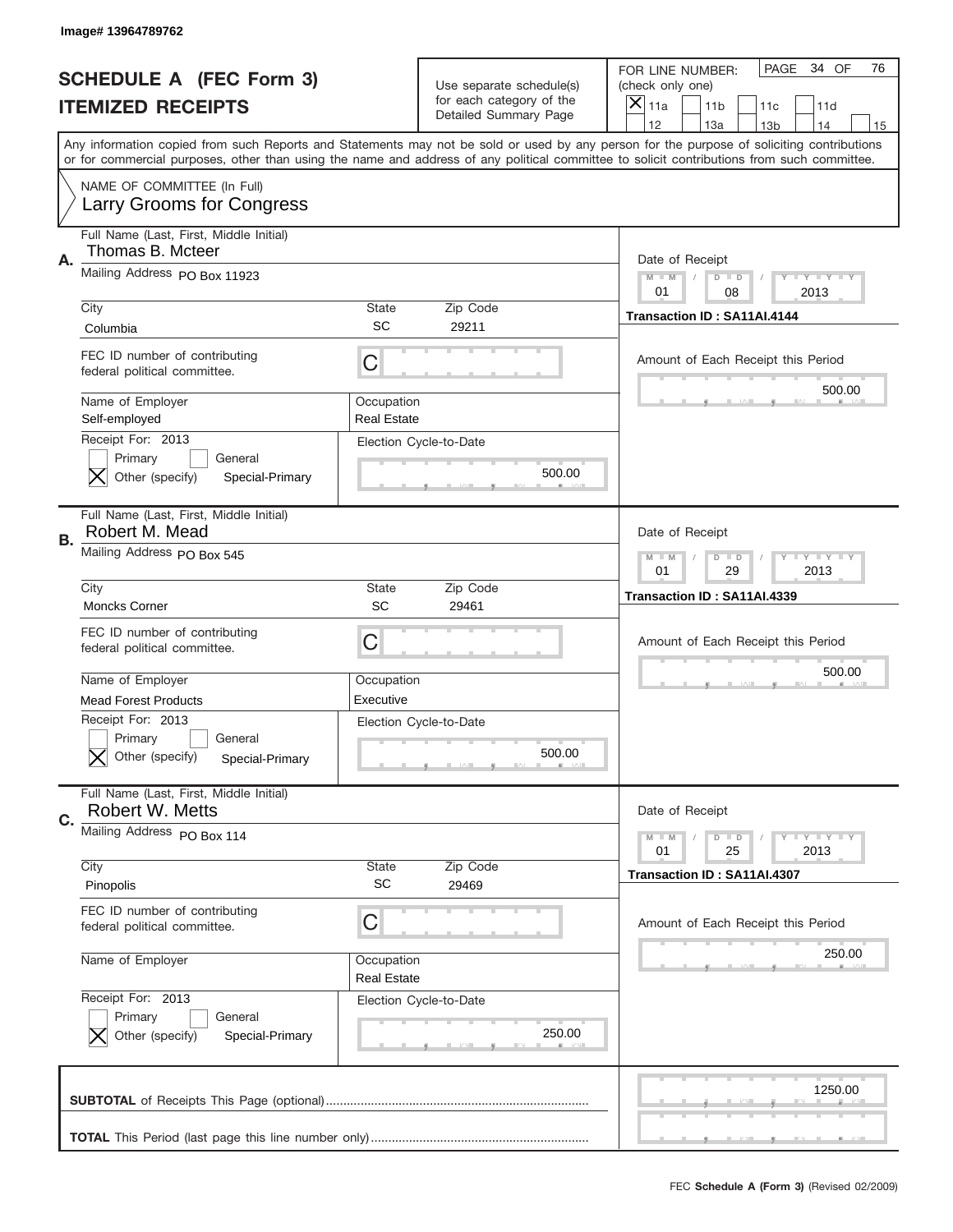|    | Image# 13964789763                                              |                           |                          |                                                                                                                                                                                                                                                                                         |
|----|-----------------------------------------------------------------|---------------------------|--------------------------|-----------------------------------------------------------------------------------------------------------------------------------------------------------------------------------------------------------------------------------------------------------------------------------------|
|    | <b>SCHEDULE A (FEC Form 3)</b>                                  |                           | Use separate schedule(s) | PAGE<br>35 OF<br>76<br>FOR LINE NUMBER:<br>(check only one)                                                                                                                                                                                                                             |
|    | <b>ITEMIZED RECEIPTS</b>                                        |                           | for each category of the | $\overline{\mathsf{x}}$<br>11a<br>11 <sub>b</sub><br>11c<br>11d                                                                                                                                                                                                                         |
|    |                                                                 |                           | Detailed Summary Page    | 12<br>13a<br>14<br>13 <sub>b</sub><br>15                                                                                                                                                                                                                                                |
|    |                                                                 |                           |                          | Any information copied from such Reports and Statements may not be sold or used by any person for the purpose of soliciting contributions<br>or for commercial purposes, other than using the name and address of any political committee to solicit contributions from such committee. |
|    | NAME OF COMMITTEE (In Full)<br><b>Larry Grooms for Congress</b> |                           |                          |                                                                                                                                                                                                                                                                                         |
| Α. | Full Name (Last, First, Middle Initial)<br>Cynthia C. Mosteller |                           |                          | Date of Receipt                                                                                                                                                                                                                                                                         |
|    | Mailing Address 574 Needlerush Pkwy                             |                           |                          | <b>LYLYLYLY</b><br>$M - M$<br>$D$ $D$<br>01<br>2013<br>09                                                                                                                                                                                                                               |
|    | City                                                            | <b>State</b><br><b>SC</b> | Zip Code                 | Transaction ID: SA11AI.4166                                                                                                                                                                                                                                                             |
|    | <b>Mount Pleasant</b>                                           |                           | 29464                    |                                                                                                                                                                                                                                                                                         |
|    | FEC ID number of contributing<br>federal political committee.   | C                         |                          | Amount of Each Receipt this Period                                                                                                                                                                                                                                                      |
|    | Name of Employer<br>Self-employed                               | Occupation<br>Homemaker   |                          | 1000.00                                                                                                                                                                                                                                                                                 |
|    | Receipt For: 2013                                               |                           | Election Cycle-to-Date   |                                                                                                                                                                                                                                                                                         |
|    | Primary<br>General<br>Other (specify)<br>Special-Primary        |                           | 1000.00                  |                                                                                                                                                                                                                                                                                         |
|    |                                                                 |                           |                          |                                                                                                                                                                                                                                                                                         |
| В. | Full Name (Last, First, Middle Initial)<br>Robert L Myers       |                           |                          | Date of Receipt                                                                                                                                                                                                                                                                         |
|    | Mailing Address 1127 McDonald St                                |                           |                          | <b>LY LY LY</b><br>$M$ M<br>$D$ $D$                                                                                                                                                                                                                                                     |
|    | City                                                            | <b>State</b>              | Zip Code                 | 02<br>27<br>2013<br>Transaction ID: SA11AI.5335                                                                                                                                                                                                                                         |
|    |                                                                 |                           |                          |                                                                                                                                                                                                                                                                                         |
|    | Eureka                                                          | CA                        | 95503                    |                                                                                                                                                                                                                                                                                         |
|    | FEC ID number of contributing                                   | C                         |                          | Amount of Each Receipt this Period                                                                                                                                                                                                                                                      |
|    | federal political committee.                                    |                           |                          | 500.00                                                                                                                                                                                                                                                                                  |
|    | Name of Employer                                                | Occupation                |                          |                                                                                                                                                                                                                                                                                         |
|    | Receipt For: 2013                                               |                           | Election Cycle-to-Date   |                                                                                                                                                                                                                                                                                         |
|    | General<br>Primary                                              |                           |                          |                                                                                                                                                                                                                                                                                         |
|    | Other (specify)<br>Special-Primary                              |                           | 500.00                   |                                                                                                                                                                                                                                                                                         |
|    | Full Name (Last, First, Middle Initial)<br>Lona Ness            |                           |                          | Date of Receipt                                                                                                                                                                                                                                                                         |
| C. | Mailing Address 913 W. Caprock                                  |                           |                          | <b>LY LY LY</b><br>$M - M$<br>$D$ $D$                                                                                                                                                                                                                                                   |
|    | City                                                            | State                     | Zip Code                 | 02<br>27<br>2013                                                                                                                                                                                                                                                                        |
|    | Hoffs                                                           | <b>NM</b>                 |                          | Transaction ID: SA11AI.4665                                                                                                                                                                                                                                                             |
|    | FEC ID number of contributing<br>federal political committee.   | C                         |                          | Amount of Each Receipt this Period                                                                                                                                                                                                                                                      |
|    | Name of Employer                                                | Occupation                |                          | 300.00                                                                                                                                                                                                                                                                                  |
|    | Receipt For: 2013                                               |                           |                          |                                                                                                                                                                                                                                                                                         |
|    | Primary<br>General                                              |                           | Election Cycle-to-Date   |                                                                                                                                                                                                                                                                                         |
|    | Other (specify)<br>Special-Primary                              |                           | 300.00                   |                                                                                                                                                                                                                                                                                         |
|    |                                                                 |                           |                          | 1800.00                                                                                                                                                                                                                                                                                 |
|    |                                                                 |                           |                          |                                                                                                                                                                                                                                                                                         |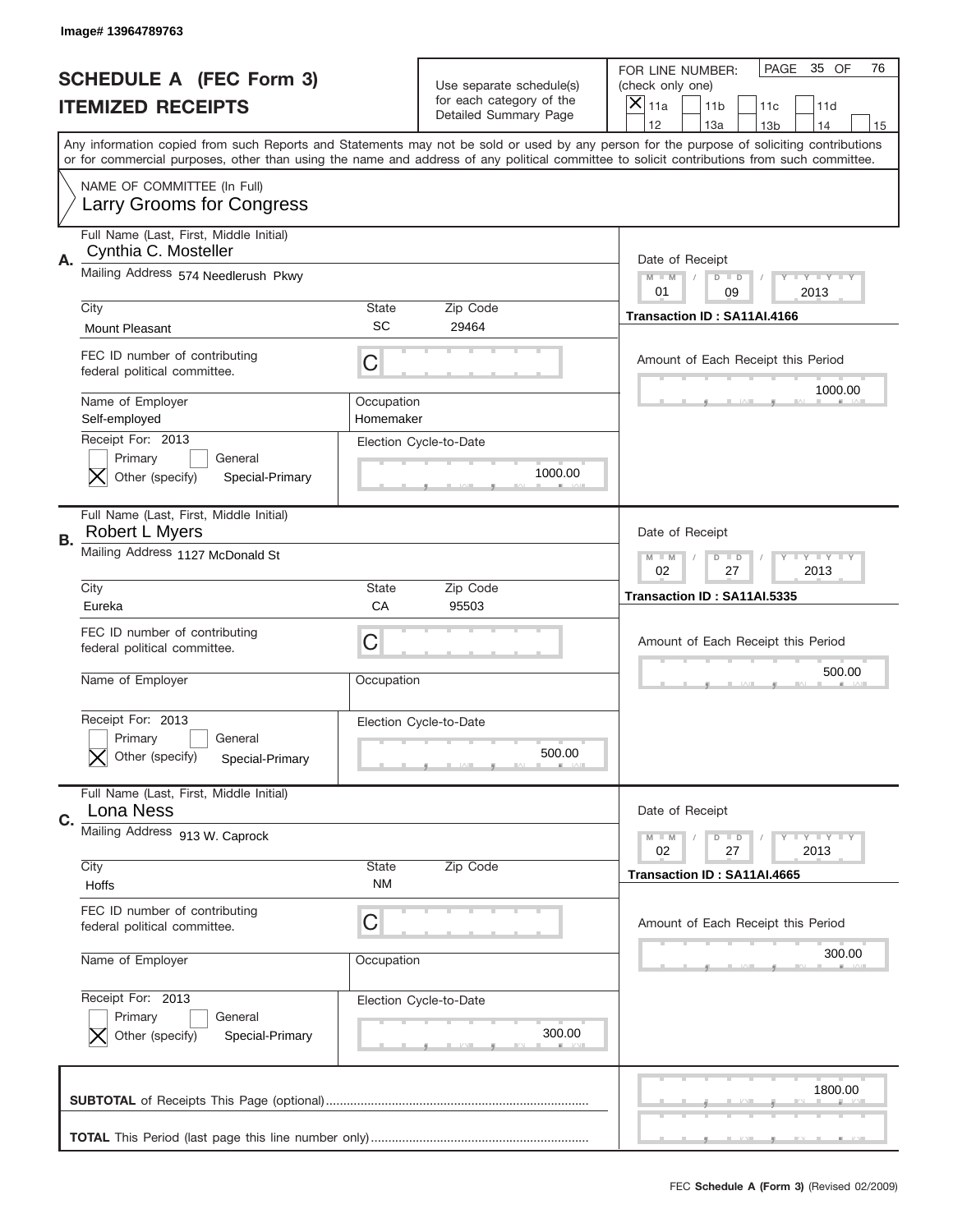|    | Image# 13964789764                                                            |                                     |                                                      |                                                                                                                                                                                                                                                                                                                         |
|----|-------------------------------------------------------------------------------|-------------------------------------|------------------------------------------------------|-------------------------------------------------------------------------------------------------------------------------------------------------------------------------------------------------------------------------------------------------------------------------------------------------------------------------|
|    | <b>SCHEDULE A (FEC Form 3)</b>                                                |                                     | Use separate schedule(s)<br>for each category of the | PAGE<br>36 OF<br>76<br>FOR LINE NUMBER:<br>(check only one)                                                                                                                                                                                                                                                             |
|    | <b>ITEMIZED RECEIPTS</b>                                                      |                                     | Detailed Summary Page                                | ×<br>11a<br>11 <sub>b</sub><br>11c<br>11d<br>12<br>14                                                                                                                                                                                                                                                                   |
|    |                                                                               |                                     |                                                      | 13a<br>13 <sub>b</sub><br>15<br>Any information copied from such Reports and Statements may not be sold or used by any person for the purpose of soliciting contributions<br>or for commercial purposes, other than using the name and address of any political committee to solicit contributions from such committee. |
|    | NAME OF COMMITTEE (In Full)<br>Larry Grooms for Congress                      |                                     |                                                      |                                                                                                                                                                                                                                                                                                                         |
| Α. | Full Name (Last, First, Middle Initial)<br>Robert M. New                      |                                     |                                                      | Date of Receipt                                                                                                                                                                                                                                                                                                         |
|    | Mailing Address PO Box 1488                                                   |                                     |                                                      | $M - M$<br><b>LEY LEY LEY</b><br>$D$ $D$<br>01<br>2013<br>11                                                                                                                                                                                                                                                            |
|    | City<br><b>Folly Beach</b>                                                    | State<br>SC                         | Zip Code<br>29439-1488                               | Transaction ID: SA11AI.4190                                                                                                                                                                                                                                                                                             |
|    | FEC ID number of contributing<br>federal political committee.                 | C                                   |                                                      | Amount of Each Receipt this Period<br>1000.00                                                                                                                                                                                                                                                                           |
|    | Name of Employer<br><b>Charleston Port Services</b><br>Receipt For: 2013      | Occupation<br><b>Business Owner</b> |                                                      |                                                                                                                                                                                                                                                                                                                         |
|    | Primary<br>General<br>Other (specify)<br>Special-Primary                      |                                     | Election Cycle-to-Date<br>1000.00                    |                                                                                                                                                                                                                                                                                                                         |
| В. | Full Name (Last, First, Middle Initial)<br>Thomas J. Newland MD               |                                     |                                                      | Date of Receipt                                                                                                                                                                                                                                                                                                         |
|    | Mailing Address 4555 Hagan Rd                                                 |                                     |                                                      | $M$ M<br><b>LYLYLY</b><br>$D$ $D$<br>01<br>24<br>2013                                                                                                                                                                                                                                                                   |
|    | City<br>Youngs Island                                                         | State<br>SC                         | Zip Code<br>29449                                    | Transaction ID: SA11AI.4300                                                                                                                                                                                                                                                                                             |
|    | FEC ID number of contributing<br>federal political committee.                 | C                                   |                                                      | Amount of Each Receipt this Period                                                                                                                                                                                                                                                                                      |
|    | Name of Employer<br>Self-employed                                             | Occupation<br>M.D.                  |                                                      | 500.00                                                                                                                                                                                                                                                                                                                  |
|    | Receipt For: 2013<br>General<br>Primary<br>Other (specify)<br>Special-Primary |                                     | Election Cycle-to-Date<br>500.00                     |                                                                                                                                                                                                                                                                                                                         |
| C. | Full Name (Last, First, Middle Initial)<br>Artamus B. Nichols                 |                                     |                                                      | Date of Receipt                                                                                                                                                                                                                                                                                                         |
|    | Mailing Address 1620 Dennis Blvd                                              |                                     |                                                      | <b>LYLYLY</b><br>$M - M$<br>$D$ $D$                                                                                                                                                                                                                                                                                     |
|    |                                                                               |                                     |                                                      | 01<br>29<br>2013                                                                                                                                                                                                                                                                                                        |
|    | City<br>Moncks Corner                                                         | <b>State</b><br><b>SC</b>           | Zip Code<br>29461                                    | Transaction ID: SA11AI.4335                                                                                                                                                                                                                                                                                             |
|    | FEC ID number of contributing<br>federal political committee.                 | C                                   |                                                      | Amount of Each Receipt this Period                                                                                                                                                                                                                                                                                      |
|    | Name of Employer<br>Nicholds Equipment                                        | Occupation<br>Executive             |                                                      | 250.00                                                                                                                                                                                                                                                                                                                  |
|    | Receipt For: 2013<br>Primary<br>General<br>Other (specify)<br>Special-Primary |                                     | Election Cycle-to-Date<br>250.00                     |                                                                                                                                                                                                                                                                                                                         |
|    |                                                                               |                                     |                                                      | 1750.00                                                                                                                                                                                                                                                                                                                 |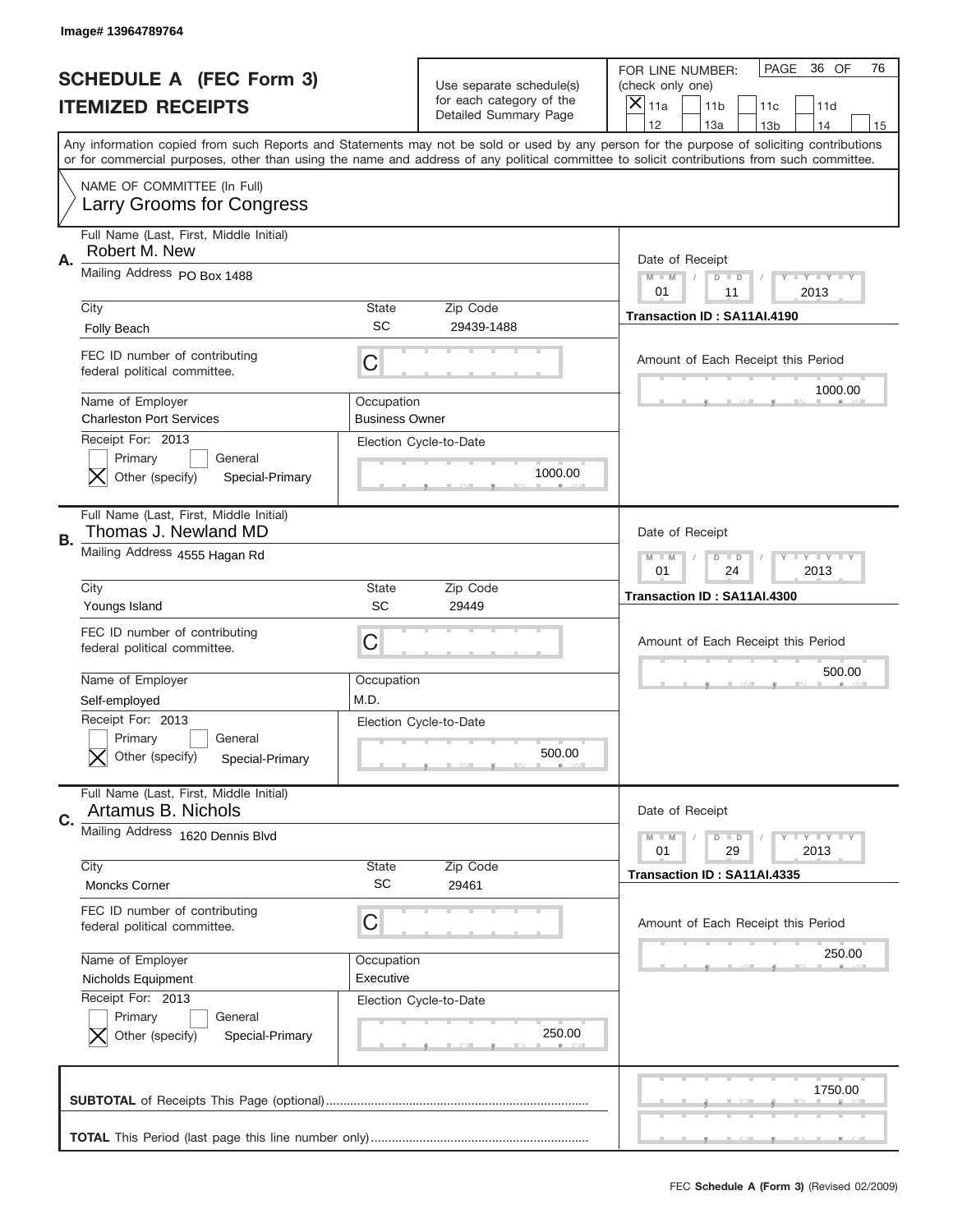|    | Image# 13964789765                                                            |                         |                                                   |                                                                                                                                                                                                                                                                                                                                     |
|----|-------------------------------------------------------------------------------|-------------------------|---------------------------------------------------|-------------------------------------------------------------------------------------------------------------------------------------------------------------------------------------------------------------------------------------------------------------------------------------------------------------------------------------|
|    | <b>SCHEDULE A (FEC Form 3)</b>                                                |                         | Use separate schedule(s)                          | PAGE 37 OF<br>76<br>FOR LINE NUMBER:<br>(check only one)                                                                                                                                                                                                                                                                            |
|    | <b>ITEMIZED RECEIPTS</b>                                                      |                         | for each category of the<br>Detailed Summary Page | $\times$<br>11a<br>11 <sub>b</sub><br>11c<br>11d                                                                                                                                                                                                                                                                                    |
|    |                                                                               |                         |                                                   | 12<br>13a<br>14<br>13 <sub>b</sub><br>15<br>Any information copied from such Reports and Statements may not be sold or used by any person for the purpose of soliciting contributions<br>or for commercial purposes, other than using the name and address of any political committee to solicit contributions from such committee. |
|    | NAME OF COMMITTEE (In Full)<br>Larry Grooms for Congress                      |                         |                                                   |                                                                                                                                                                                                                                                                                                                                     |
| Α. | Full Name (Last, First, Middle Initial)<br>Steven Odom                        |                         |                                                   | Date of Receipt                                                                                                                                                                                                                                                                                                                     |
|    | Mailing Address 425 Lost Creek Dr.                                            |                         |                                                   | $M - M$<br><b>LY LY LY</b><br>$D$ $D$<br>02<br>07<br>2013                                                                                                                                                                                                                                                                           |
|    | City<br>Columbia                                                              | State<br><b>SC</b>      | Zip Code<br>29212                                 | Transaction ID: SA11AI.4450                                                                                                                                                                                                                                                                                                         |
|    | FEC ID number of contributing<br>federal political committee.                 | C                       |                                                   | Amount of Each Receipt this Period<br>500.00                                                                                                                                                                                                                                                                                        |
|    | Name of Employer<br><b>Manchester Farms</b>                                   | Occupation<br>Executive |                                                   |                                                                                                                                                                                                                                                                                                                                     |
|    | Receipt For: 2013<br>Primary<br>General<br>Other (specify)<br>Special-Primary |                         | Election Cycle-to-Date<br>500.00                  |                                                                                                                                                                                                                                                                                                                                     |
| В. | Full Name (Last, First, Middle Initial)<br><b>G Clifton Parker</b>            |                         |                                                   | Date of Receipt                                                                                                                                                                                                                                                                                                                     |
|    | Mailing Address 126 Access Road                                               |                         |                                                   | <b>LYLYLY</b><br>$M - M$<br>$D$ $D$<br>01<br>14<br>2013                                                                                                                                                                                                                                                                             |
|    | City<br>Gaston                                                                | State<br>SC             | Zip Code<br>29053                                 | Transaction ID: SA11AI.4212                                                                                                                                                                                                                                                                                                         |
|    | FEC ID number of contributing                                                 |                         |                                                   |                                                                                                                                                                                                                                                                                                                                     |
|    | federal political committee.                                                  | C                       |                                                   | Amount of Each Receipt this Period                                                                                                                                                                                                                                                                                                  |
|    | Name of Employer                                                              | Occupation              |                                                   | 2500.00                                                                                                                                                                                                                                                                                                                             |
|    | G and P Trucking Co. Inc.                                                     | Transporter             |                                                   |                                                                                                                                                                                                                                                                                                                                     |
|    | Receipt For: 2013<br>General<br>Primary<br>Other (specify)<br>Special-Primary |                         | Election Cycle-to-Date<br>2500.00                 |                                                                                                                                                                                                                                                                                                                                     |
|    | Full Name (Last, First, Middle Initial)<br>David T. Pearlman                  |                         |                                                   | Date of Receipt                                                                                                                                                                                                                                                                                                                     |
| C. | Mailing Address 2924 Brownell Ave.                                            |                         |                                                   | <b>LYLYLY</b><br>$M - M$<br>$D$ $D$<br>02<br>05<br>2013                                                                                                                                                                                                                                                                             |
|    | City<br>Sullivans Island                                                      | State<br><b>SC</b>      | Zip Code<br>29482                                 | Transaction ID: SA11AI.4417                                                                                                                                                                                                                                                                                                         |
|    | FEC ID number of contributing<br>federal political committee.                 | C                       |                                                   | Amount of Each Receipt this Period                                                                                                                                                                                                                                                                                                  |
|    | Name of Employer                                                              | Occupation              |                                                   | 1000.00                                                                                                                                                                                                                                                                                                                             |
|    | Self-employed                                                                 | Attorney                |                                                   |                                                                                                                                                                                                                                                                                                                                     |
|    | Receipt For: 2013<br>Primary<br>General<br>Other (specify)<br>Special-Primary |                         | Election Cycle-to-Date<br>1000.00                 |                                                                                                                                                                                                                                                                                                                                     |
|    |                                                                               |                         |                                                   | 4000.00                                                                                                                                                                                                                                                                                                                             |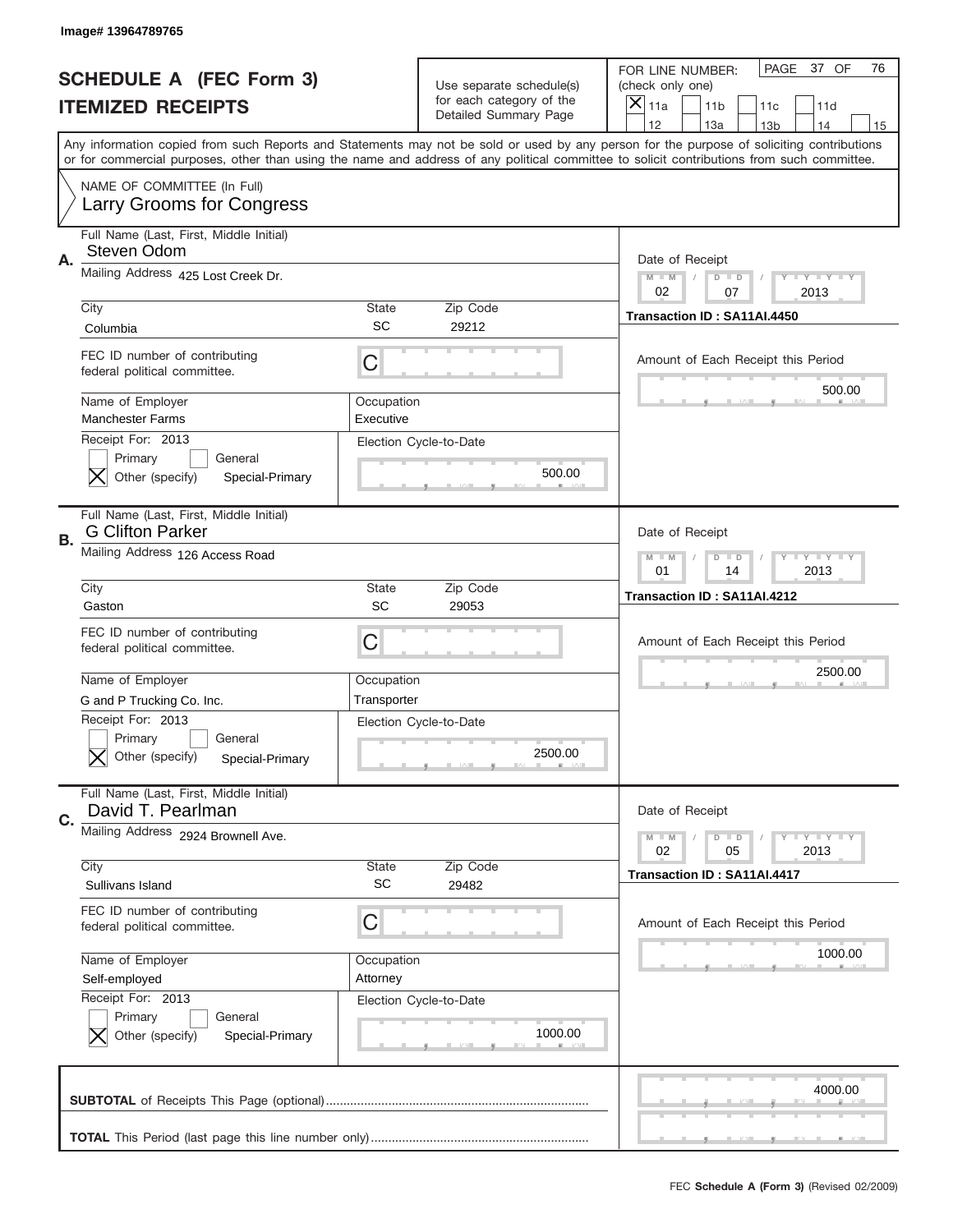|    | Image#13964789766                                                                                             |                           |                                                      |                                                                                                                                                                                                                                                                                                                         |
|----|---------------------------------------------------------------------------------------------------------------|---------------------------|------------------------------------------------------|-------------------------------------------------------------------------------------------------------------------------------------------------------------------------------------------------------------------------------------------------------------------------------------------------------------------------|
|    | <b>SCHEDULE A (FEC Form 3)</b>                                                                                |                           | Use separate schedule(s)<br>for each category of the | PAGE<br>38 OF<br>76<br>FOR LINE NUMBER:<br>(check only one)                                                                                                                                                                                                                                                             |
|    | <b>ITEMIZED RECEIPTS</b>                                                                                      |                           | Detailed Summary Page                                | ×<br>11a<br>11 <sub>b</sub><br>11c<br>11d<br>12<br>14                                                                                                                                                                                                                                                                   |
|    |                                                                                                               |                           |                                                      | 13a<br>13 <sub>b</sub><br>15<br>Any information copied from such Reports and Statements may not be sold or used by any person for the purpose of soliciting contributions<br>or for commercial purposes, other than using the name and address of any political committee to solicit contributions from such committee. |
|    | NAME OF COMMITTEE (In Full)<br>Larry Grooms for Congress                                                      |                           |                                                      |                                                                                                                                                                                                                                                                                                                         |
| Α. | Full Name (Last, First, Middle Initial)<br>Jennifer Penland                                                   |                           |                                                      | Date of Receipt                                                                                                                                                                                                                                                                                                         |
|    | Mailing Address 153 carriage hill drive                                                                       |                           |                                                      | $M - M$<br><b>LYLYLY</b><br>$D$ $D$<br>01<br>17<br>2013                                                                                                                                                                                                                                                                 |
|    | City<br>Lexington                                                                                             | State<br>SC               | Zip Code<br>29072                                    | Transaction ID: SA11AI.4246                                                                                                                                                                                                                                                                                             |
|    | FEC ID number of contributing<br>federal political committee.                                                 | C                         |                                                      | Amount of Each Receipt this Period<br>500.00                                                                                                                                                                                                                                                                            |
|    | Name of Employer<br>homemaker                                                                                 | Occupation<br>homemaker   |                                                      |                                                                                                                                                                                                                                                                                                                         |
|    | Receipt For: 2013<br>Primary<br>General<br>Other (specify)<br>Special-Primary                                 |                           | Election Cycle-to-Date<br>500.00                     |                                                                                                                                                                                                                                                                                                                         |
| В. | Full Name (Last, First, Middle Initial)<br>Dr. Steven Poletti                                                 |                           |                                                      | Date of Receipt                                                                                                                                                                                                                                                                                                         |
|    | Mailing Address 1106 CHUCK DAWLEY BLVD<br><b>STE 200</b>                                                      |                           |                                                      | $M$ M<br>$D$ $D$<br><b>LYLYLY</b><br>02<br>06<br>2013                                                                                                                                                                                                                                                                   |
|    | City<br>Mt. Pleasant                                                                                          | State<br>SC               | Zip Code<br>29464                                    | Transaction ID: SA11AI.4437                                                                                                                                                                                                                                                                                             |
|    |                                                                                                               |                           |                                                      |                                                                                                                                                                                                                                                                                                                         |
|    | FEC ID number of contributing<br>federal political committee.                                                 | C                         |                                                      | Amount of Each Receipt this Period                                                                                                                                                                                                                                                                                      |
|    | Name of Employer                                                                                              | Occupation                |                                                      | 1000.00                                                                                                                                                                                                                                                                                                                 |
|    | Southeastern Spine Institute<br>Receipt For: 2013<br>General<br>Primary<br>Other (specify)<br>Special-Primary | Doctor                    | Election Cycle-to-Date<br>1000.00                    |                                                                                                                                                                                                                                                                                                                         |
| C. | Full Name (Last, First, Middle Initial)<br>David J. Posek                                                     |                           |                                                      | Date of Receipt                                                                                                                                                                                                                                                                                                         |
|    | Mailing Address 274 Doral Dr.                                                                                 |                           |                                                      | <b>LYLYLY</b><br>$M - M$<br>$D$ $D$<br>2013<br>01<br>11                                                                                                                                                                                                                                                                 |
|    | City<br>Pawleys Island                                                                                        | <b>State</b><br><b>SC</b> | Zip Code<br>29585                                    | Transaction ID: SA11AI.4186                                                                                                                                                                                                                                                                                             |
|    | FEC ID number of contributing<br>federal political committee.                                                 | C                         |                                                      | Amount of Each Receipt this Period                                                                                                                                                                                                                                                                                      |
|    | Name of Employer<br>Retired                                                                                   | Occupation<br>retired     |                                                      | 1000.00                                                                                                                                                                                                                                                                                                                 |
|    | Receipt For: 2013<br>Primary<br>General<br>Other (specify)<br>Special-Primary                                 |                           | Election Cycle-to-Date<br>1000.00                    |                                                                                                                                                                                                                                                                                                                         |
|    |                                                                                                               |                           |                                                      | 2500.00                                                                                                                                                                                                                                                                                                                 |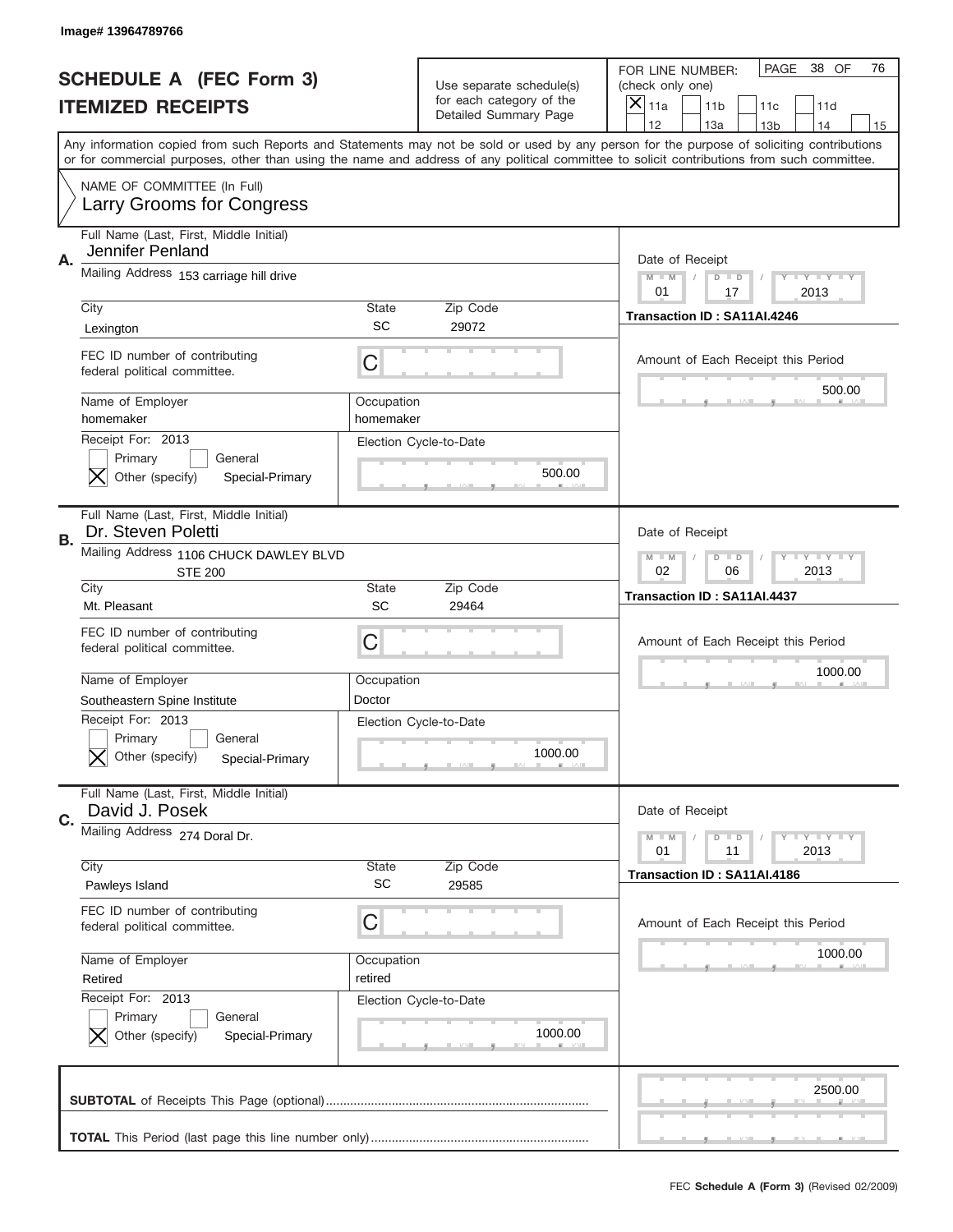|    | Image# 13964789767                                                                                 |                           |                                                   |                                                                                                                                                                                                                                                                                                                                     |
|----|----------------------------------------------------------------------------------------------------|---------------------------|---------------------------------------------------|-------------------------------------------------------------------------------------------------------------------------------------------------------------------------------------------------------------------------------------------------------------------------------------------------------------------------------------|
|    | <b>SCHEDULE A (FEC Form 3)</b>                                                                     |                           | Use separate schedule(s)                          | PAGE<br>39 OF<br>76<br>FOR LINE NUMBER:<br>(check only one)                                                                                                                                                                                                                                                                         |
|    | <b>ITEMIZED RECEIPTS</b>                                                                           |                           | for each category of the<br>Detailed Summary Page | ×<br>11a<br>11 <sub>b</sub><br>11c<br>11d                                                                                                                                                                                                                                                                                           |
|    |                                                                                                    |                           |                                                   | 12<br>13a<br>14<br>13 <sub>b</sub><br>15<br>Any information copied from such Reports and Statements may not be sold or used by any person for the purpose of soliciting contributions<br>or for commercial purposes, other than using the name and address of any political committee to solicit contributions from such committee. |
|    | NAME OF COMMITTEE (In Full)<br>Larry Grooms for Congress                                           |                           |                                                   |                                                                                                                                                                                                                                                                                                                                     |
| Α. | Full Name (Last, First, Middle Initial)<br>Tamara C. Propst                                        |                           |                                                   | Date of Receipt                                                                                                                                                                                                                                                                                                                     |
|    | Mailing Address 704 Villaggio Drive                                                                |                           |                                                   | $M - M$<br><b>LEY LEY LEY</b><br>$D$ $D$<br>02<br>05<br>2013                                                                                                                                                                                                                                                                        |
|    | City<br>Greenville                                                                                 | State<br>SC               | Zip Code<br>29609                                 | Transaction ID: SA11AI.4419                                                                                                                                                                                                                                                                                                         |
|    | FEC ID number of contributing<br>federal political committee.                                      | C                         |                                                   | Amount of Each Receipt this Period<br>250.00                                                                                                                                                                                                                                                                                        |
|    | Name of Employer                                                                                   | Occupation                |                                                   |                                                                                                                                                                                                                                                                                                                                     |
|    | Receipt For: 2013<br>Primary<br>General<br>Other (specify)<br>Special-Primary                      |                           | Election Cycle-to-Date<br>250.00                  |                                                                                                                                                                                                                                                                                                                                     |
| В. | Full Name (Last, First, Middle Initial)<br>Lannes C. Prothro                                       |                           |                                                   | Date of Receipt                                                                                                                                                                                                                                                                                                                     |
|    | Mailing Address 1251 Heritage Drive                                                                |                           |                                                   | $M$ M<br><b>LYLYLY</b><br>$D$ $D$<br>02<br>21<br>2013                                                                                                                                                                                                                                                                               |
|    | City<br>Manning                                                                                    | State<br>SC               | Zip Code<br>29102                                 | Transaction ID: SA11AI.4558                                                                                                                                                                                                                                                                                                         |
|    | FEC ID number of contributing<br>federal political committee.                                      | C                         |                                                   | Amount of Each Receipt this Period                                                                                                                                                                                                                                                                                                  |
|    | Name of Employer                                                                                   | Occupation                |                                                   | 250.00                                                                                                                                                                                                                                                                                                                              |
|    |                                                                                                    | Auto Dealer               |                                                   |                                                                                                                                                                                                                                                                                                                                     |
|    | Prothro Chevrolet<br>Receipt For: 2013<br>General<br>Primary<br>Other (specify)<br>Special-Primary |                           | Election Cycle-to-Date<br>250.00                  |                                                                                                                                                                                                                                                                                                                                     |
| C. | Full Name (Last, First, Middle Initial)<br>Wayne Rawl                                              |                           |                                                   | Date of Receipt                                                                                                                                                                                                                                                                                                                     |
|    | Mailing Address 568 Walter Rawl Rd                                                                 |                           |                                                   | <b>LYLYLY</b><br>$M - M$<br>$D$ $D$<br>02<br>2013<br>04                                                                                                                                                                                                                                                                             |
|    | City<br>Gilbert                                                                                    | <b>State</b><br><b>SC</b> | Zip Code<br>29054                                 | Transaction ID: SA11AI.4411                                                                                                                                                                                                                                                                                                         |
|    | FEC ID number of contributing<br>federal political committee.                                      | C                         |                                                   | Amount of Each Receipt this Period                                                                                                                                                                                                                                                                                                  |
|    | Name of Employer                                                                                   | Occupation<br>Farmer      |                                                   | 500.00                                                                                                                                                                                                                                                                                                                              |
|    | W.P. Rawl & Sons<br>Receipt For: 2013<br>Primary<br>General<br>Other (specify)<br>Special-Primary  |                           | Election Cycle-to-Date<br>500.00                  |                                                                                                                                                                                                                                                                                                                                     |
|    |                                                                                                    |                           |                                                   | 1000.00                                                                                                                                                                                                                                                                                                                             |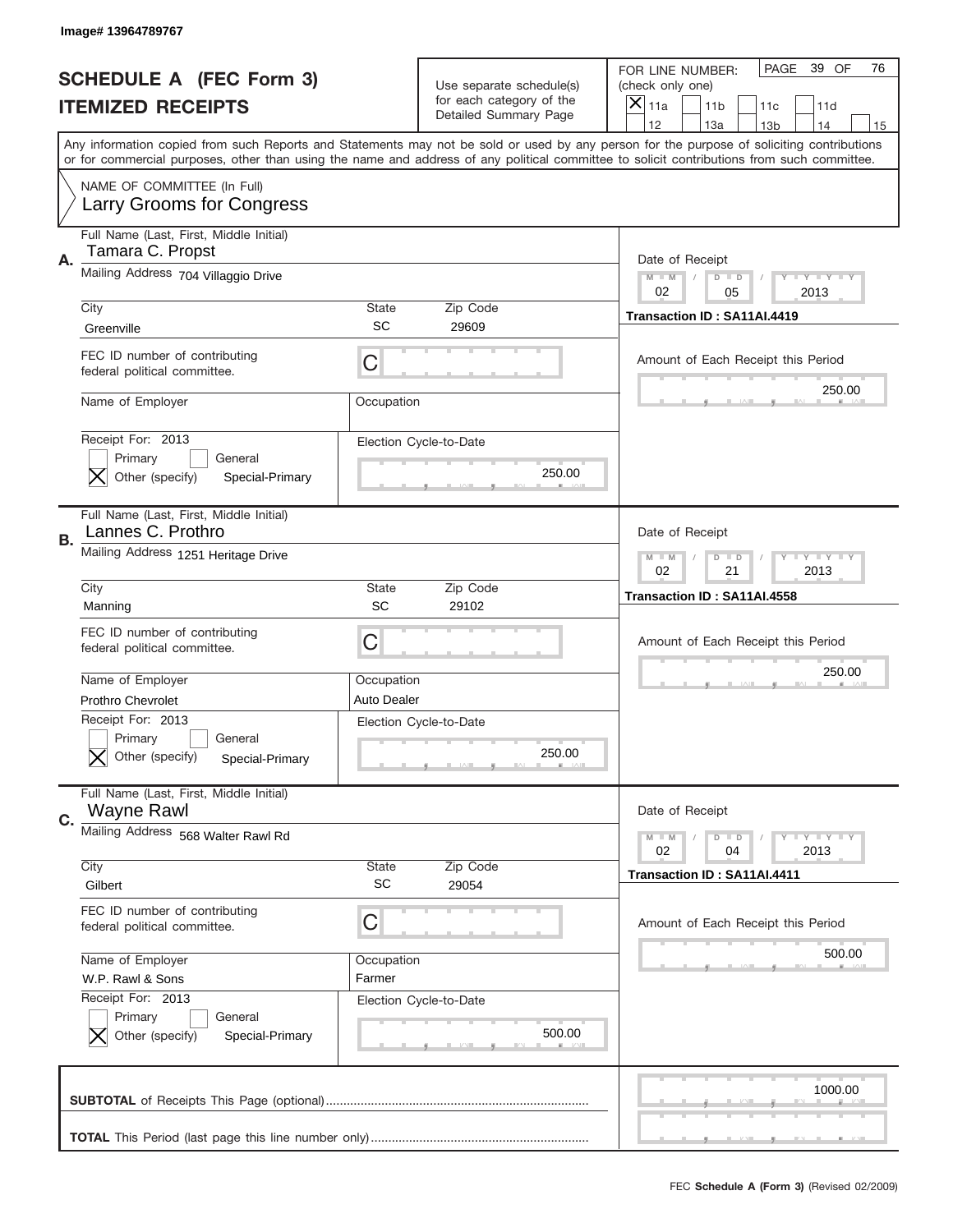|    | Image#13964789768                                                             |                         |                                                      |                                                                                                                                                                                                                                                                                                                  |
|----|-------------------------------------------------------------------------------|-------------------------|------------------------------------------------------|------------------------------------------------------------------------------------------------------------------------------------------------------------------------------------------------------------------------------------------------------------------------------------------------------------------|
|    | <b>SCHEDULE A (FEC Form 3)</b>                                                |                         | Use separate schedule(s)<br>for each category of the | PAGE<br>40 OF<br>76<br>FOR LINE NUMBER:<br>(check only one)                                                                                                                                                                                                                                                      |
|    | <b>ITEMIZED RECEIPTS</b>                                                      |                         | Detailed Summary Page                                | ×<br>11a<br>11 <sub>b</sub><br>11c<br>11d<br>12<br>13a<br>14                                                                                                                                                                                                                                                     |
|    |                                                                               |                         |                                                      | 13 <sub>b</sub><br>15<br>Any information copied from such Reports and Statements may not be sold or used by any person for the purpose of soliciting contributions<br>or for commercial purposes, other than using the name and address of any political committee to solicit contributions from such committee. |
|    | NAME OF COMMITTEE (In Full)<br>Larry Grooms for Congress                      |                         |                                                      |                                                                                                                                                                                                                                                                                                                  |
| Α. | Full Name (Last, First, Middle Initial)<br>Jeanine G. Rhodes                  |                         |                                                      | Date of Receipt                                                                                                                                                                                                                                                                                                  |
|    | Mailing Address 3619 Yacht Club                                               |                         |                                                      | $M - M$<br><b>LYLYLY</b><br>$D$ $D$<br>02<br>2013<br>12                                                                                                                                                                                                                                                          |
|    | City<br><b>Edisto Beach</b>                                                   | State<br>SC             | Zip Code<br>29438                                    | Transaction ID: SA11AI.4498                                                                                                                                                                                                                                                                                      |
|    | FEC ID number of contributing<br>federal political committee.                 | C                       |                                                      | Amount of Each Receipt this Period<br>500.00                                                                                                                                                                                                                                                                     |
|    | Name of Employer<br>Carolina One                                              | Occupation<br>Realtor   |                                                      |                                                                                                                                                                                                                                                                                                                  |
|    | Receipt For: 2013<br>Primary<br>General<br>Other (specify)<br>Special-Primary |                         | Election Cycle-to-Date<br>500.00                     |                                                                                                                                                                                                                                                                                                                  |
| В. | Full Name (Last, First, Middle Initial)<br>Andrea M. Rich                     |                         |                                                      | Date of Receipt                                                                                                                                                                                                                                                                                                  |
|    | Mailing Address 1420 Walnut St.<br>Ste. 1011                                  |                         |                                                      | <b>LY LY LY</b><br>$M$ M<br>$D$ $D$<br>01<br>18<br>2013                                                                                                                                                                                                                                                          |
|    | City<br>Philadelphia                                                          | State<br><b>PA</b>      | Zip Code<br>19102-4010                               | Transaction ID: SA11AI.4252                                                                                                                                                                                                                                                                                      |
|    | FEC ID number of contributing<br>federal political committee.                 | C                       |                                                      | Amount of Each Receipt this Period                                                                                                                                                                                                                                                                               |
|    | Name of Employer<br>homemaker                                                 | Occupation<br>homemaker |                                                      | 2500.00                                                                                                                                                                                                                                                                                                          |
|    |                                                                               |                         |                                                      |                                                                                                                                                                                                                                                                                                                  |
|    | Receipt For: 2013<br>General<br>Primary<br>Other (specify)<br>Special-Primary |                         | Election Cycle-to-Date<br>2500.00                    |                                                                                                                                                                                                                                                                                                                  |
| C. | Full Name (Last, First, Middle Initial)<br>Andrea M. Rich                     |                         |                                                      | Date of Receipt                                                                                                                                                                                                                                                                                                  |
|    | Mailing Address 1420 Walnut St.<br>Ste. 1011                                  |                         |                                                      | <b>LYLYLY</b><br>$M - M$<br>$D$ $D$<br>01<br>31<br>2013                                                                                                                                                                                                                                                          |
|    | City<br>Philadelphia                                                          | State<br>PA             | Zip Code<br>19102-4010                               | Transaction ID: SA11AI.4367                                                                                                                                                                                                                                                                                      |
|    | FEC ID number of contributing<br>federal political committee.                 | C                       |                                                      | Amount of Each Receipt this Period                                                                                                                                                                                                                                                                               |
|    | Name of Employer<br>homemaker                                                 | Occupation<br>homemaker |                                                      | 100.00                                                                                                                                                                                                                                                                                                           |
|    | Receipt For: 2013<br>Primary<br>General<br>Other (specify)<br>Special-Primary |                         | Election Cycle-to-Date<br>2600.00                    |                                                                                                                                                                                                                                                                                                                  |
|    |                                                                               |                         |                                                      | 3100.00                                                                                                                                                                                                                                                                                                          |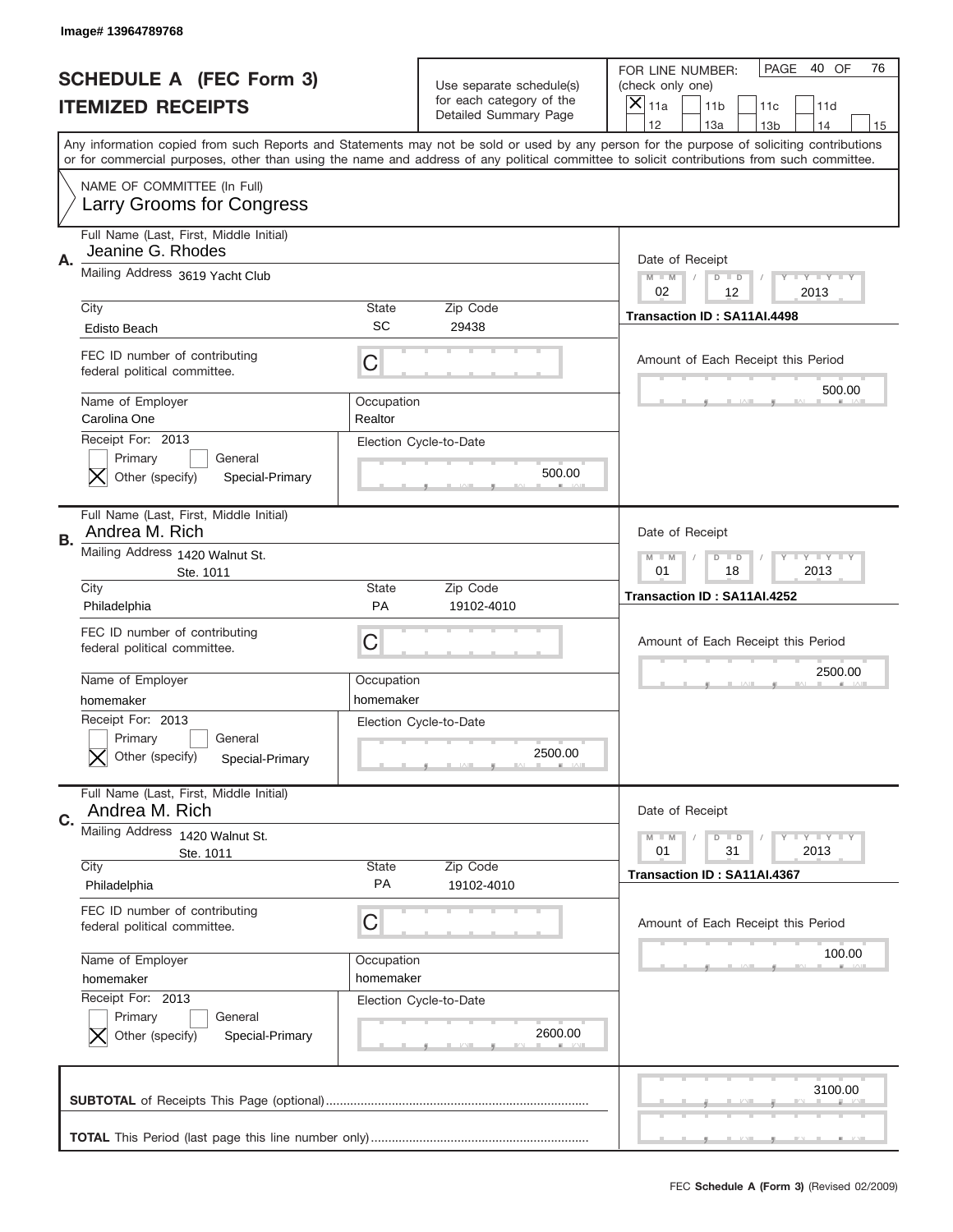|    | <b>SCHEDULE A (FEC Form 3)</b><br><b>ITEMIZED RECEIPTS</b>                                     |                                     | Use separate schedule(s)<br>for each category of the<br>Detailed Summary Page | PAGE<br>41 OF<br>76<br>FOR LINE NUMBER:<br>(check only one)<br>×<br>11a<br>11 <sub>b</sub><br>11c<br>11d<br>12<br>13a<br>14<br>13 <sub>b</sub><br>15                                                                                                                                    |
|----|------------------------------------------------------------------------------------------------|-------------------------------------|-------------------------------------------------------------------------------|-----------------------------------------------------------------------------------------------------------------------------------------------------------------------------------------------------------------------------------------------------------------------------------------|
|    |                                                                                                |                                     |                                                                               | Any information copied from such Reports and Statements may not be sold or used by any person for the purpose of soliciting contributions<br>or for commercial purposes, other than using the name and address of any political committee to solicit contributions from such committee. |
|    | NAME OF COMMITTEE (In Full)<br>Larry Grooms for Congress                                       |                                     |                                                                               |                                                                                                                                                                                                                                                                                         |
| Α. | Full Name (Last, First, Middle Initial)<br><b>Howard Rich</b>                                  |                                     |                                                                               | Date of Receipt                                                                                                                                                                                                                                                                         |
|    | Mailing Address 1420 Walnut St.<br>Ste 1011                                                    |                                     |                                                                               | $M - M$<br><b>LEY LEY LEY</b><br>$D$ $D$<br>01<br>2013<br>18                                                                                                                                                                                                                            |
|    | City<br>Philadelphia                                                                           | State<br><b>PA</b>                  | Zip Code<br>19102-4010                                                        | Transaction ID: SA11AI.4250                                                                                                                                                                                                                                                             |
|    | FEC ID number of contributing<br>federal political committee.                                  | C                                   |                                                                               | Amount of Each Receipt this Period                                                                                                                                                                                                                                                      |
|    | Name of Employer<br>Self-employed                                                              | Occupation<br>Real estate developer |                                                                               | 2500.00                                                                                                                                                                                                                                                                                 |
|    | Receipt For: 2013<br>Primary<br>General<br>Other (specify)<br>Special-Primary                  |                                     | Election Cycle-to-Date<br>2500.00                                             |                                                                                                                                                                                                                                                                                         |
| В. | Full Name (Last, First, Middle Initial)<br><b>Howard Rich</b>                                  |                                     |                                                                               | Date of Receipt                                                                                                                                                                                                                                                                         |
|    | Mailing Address 1420 Walnut St.<br>Ste 1011                                                    |                                     |                                                                               | $M$ M<br>$D$ $D$<br><b>LEYTEY LEY</b><br>01<br>31<br>2013                                                                                                                                                                                                                               |
|    | City<br>Philadelphia                                                                           | State<br><b>PA</b>                  | Zip Code<br>19102-4010                                                        | Transaction ID: SA11AI.4368                                                                                                                                                                                                                                                             |
|    | FEC ID number of contributing                                                                  |                                     |                                                                               |                                                                                                                                                                                                                                                                                         |
|    | federal political committee.                                                                   | C                                   |                                                                               | Amount of Each Receipt this Period                                                                                                                                                                                                                                                      |
|    | Name of Employer                                                                               | Occupation                          |                                                                               | 100.00                                                                                                                                                                                                                                                                                  |
|    | Self-employed<br>Receipt For: 2013<br>General<br>Primary<br>Other (specify)<br>Special-Primary | Real estate developer               | Election Cycle-to-Date<br>2600.00                                             |                                                                                                                                                                                                                                                                                         |
|    | Full Name (Last, First, Middle Initial)<br>William D. Riser                                    |                                     |                                                                               | Date of Receipt                                                                                                                                                                                                                                                                         |
|    | Mailing Address 21 Ravenna Ave.                                                                |                                     |                                                                               | <b>LYLYLY</b><br>$M - M$<br>$D$ $D$<br>2013<br>01<br>15                                                                                                                                                                                                                                 |
|    | City<br>Hanahan                                                                                | <b>State</b><br><b>SC</b>           | Zip Code<br>29410                                                             | Transaction ID: SA11AI.4228                                                                                                                                                                                                                                                             |
|    | FEC ID number of contributing<br>federal political committee.                                  | C                                   |                                                                               | Amount of Each Receipt this Period                                                                                                                                                                                                                                                      |
|    | Name of Employer<br>Riser, McLaurin & Gibbons                                                  | Occupation<br><b>CPA</b>            |                                                                               | 500.00                                                                                                                                                                                                                                                                                  |
|    | Receipt For: 2013<br>Primary<br>General<br>Other (specify)<br>Special-Primary                  |                                     | Election Cycle-to-Date<br>500.00                                              |                                                                                                                                                                                                                                                                                         |
| C. |                                                                                                |                                     |                                                                               | 3100.00                                                                                                                                                                                                                                                                                 |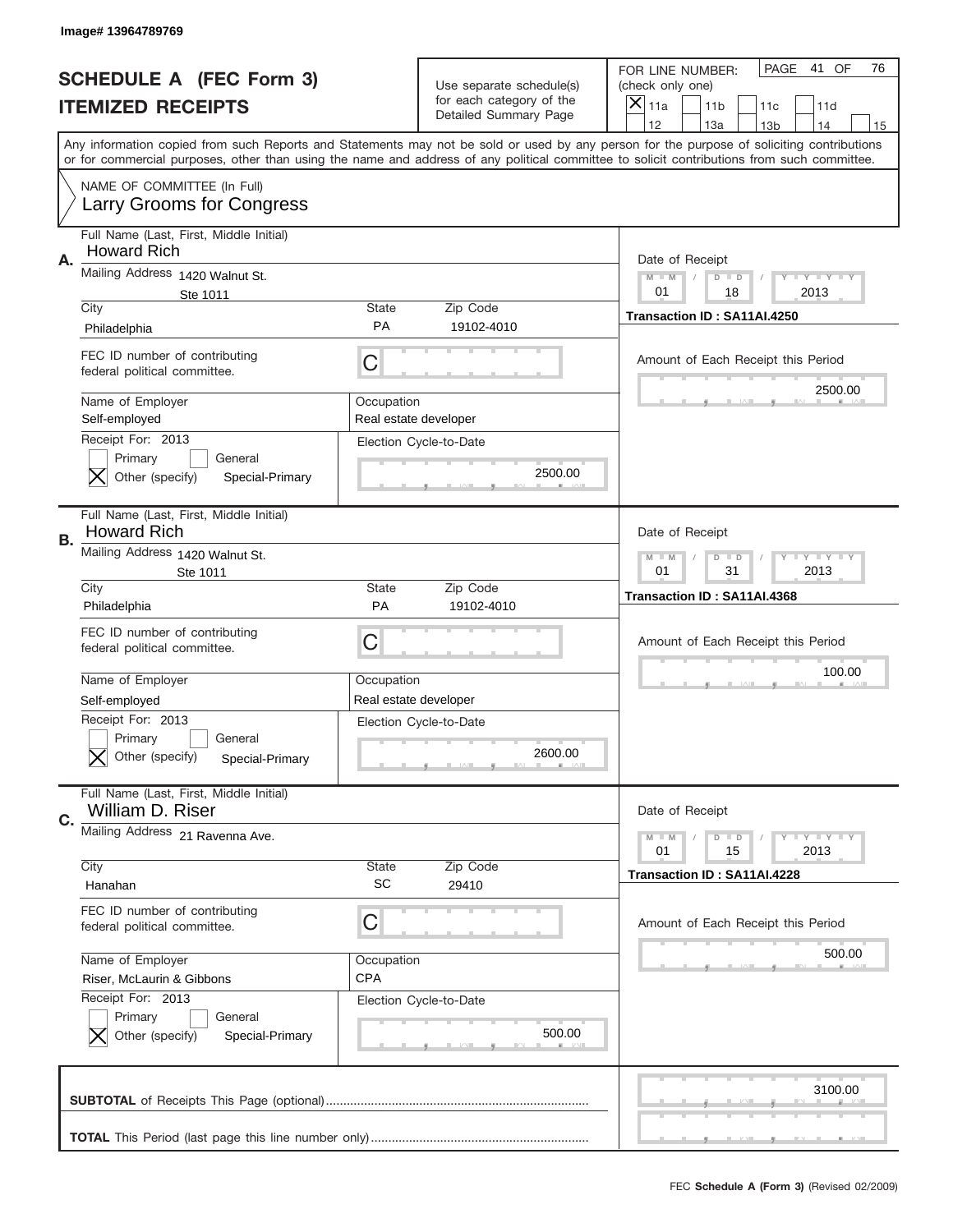|    | Image#13964789770                                                             |                           |                                                      |                                                                                                                                                                                                                                                                                                                                     |
|----|-------------------------------------------------------------------------------|---------------------------|------------------------------------------------------|-------------------------------------------------------------------------------------------------------------------------------------------------------------------------------------------------------------------------------------------------------------------------------------------------------------------------------------|
|    | <b>SCHEDULE A (FEC Form 3)</b>                                                |                           | Use separate schedule(s)<br>for each category of the | PAGE 42 OF<br>76<br>FOR LINE NUMBER:<br>(check only one)                                                                                                                                                                                                                                                                            |
|    | <b>ITEMIZED RECEIPTS</b>                                                      |                           | Detailed Summary Page                                | ×<br>11a<br>11 <sub>b</sub><br>11c<br>11d                                                                                                                                                                                                                                                                                           |
|    |                                                                               |                           |                                                      | 12<br>13a<br>14<br>13 <sub>b</sub><br>15<br>Any information copied from such Reports and Statements may not be sold or used by any person for the purpose of soliciting contributions<br>or for commercial purposes, other than using the name and address of any political committee to solicit contributions from such committee. |
|    | NAME OF COMMITTEE (In Full)<br>Larry Grooms for Congress                      |                           |                                                      |                                                                                                                                                                                                                                                                                                                                     |
| Α. | Full Name (Last, First, Middle Initial)<br>Robert D. Robbins                  |                           |                                                      | Date of Receipt                                                                                                                                                                                                                                                                                                                     |
|    | Mailing Address 110 N. Main Street                                            |                           |                                                      | $M - M$<br><b>LYLYLY</b><br>$D$ $D$<br>02<br>15<br>2013                                                                                                                                                                                                                                                                             |
|    | City<br>Summerville                                                           | State<br>SC               | Zip Code<br>29483                                    | Transaction ID: SA11AI.4524                                                                                                                                                                                                                                                                                                         |
|    | FEC ID number of contributing<br>federal political committee.                 | C                         |                                                      | Amount of Each Receipt this Period                                                                                                                                                                                                                                                                                                  |
|    | Name of Employer<br>Self-employed                                             | Occupation<br>Attorney    |                                                      | 250.00                                                                                                                                                                                                                                                                                                                              |
|    | Receipt For: 2013<br>Primary<br>General<br>Other (specify)<br>Special-Primary |                           | Election Cycle-to-Date<br>250.00                     |                                                                                                                                                                                                                                                                                                                                     |
| В. | Full Name (Last, First, Middle Initial)<br>Neil C. Robinson                   |                           |                                                      | Date of Receipt                                                                                                                                                                                                                                                                                                                     |
|    | Mailing Address PO Box 121                                                    |                           |                                                      | $M$ M<br><b>LYLYLY</b><br>$D$ $D$<br>01<br>25<br>2013                                                                                                                                                                                                                                                                               |
|    | City<br>Charleston                                                            | State<br>SC               | Zip Code<br>29401                                    | Transaction ID: SA11AI.4309                                                                                                                                                                                                                                                                                                         |
|    | FEC ID number of contributing<br>federal political committee.                 | C                         |                                                      | Amount of Each Receipt this Period                                                                                                                                                                                                                                                                                                  |
|    | Name of Employer                                                              | Occupation                |                                                      | 1000.00                                                                                                                                                                                                                                                                                                                             |
|    |                                                                               |                           |                                                      |                                                                                                                                                                                                                                                                                                                                     |
|    | <b>Nexsen Pruitt</b>                                                          | Attorney                  |                                                      |                                                                                                                                                                                                                                                                                                                                     |
|    | Receipt For: 2013<br>General<br>Primary<br>Other (specify)<br>Special-Primary |                           | Election Cycle-to-Date<br>1000.00                    |                                                                                                                                                                                                                                                                                                                                     |
| C. | Full Name (Last, First, Middle Initial)<br>John A. Roe                        |                           |                                                      | Date of Receipt                                                                                                                                                                                                                                                                                                                     |
|    | Mailing Address 3920 Gift Blvd                                                |                           |                                                      | <b>LYLYLY</b><br>$M - M$<br>$D$ $D$<br>01<br>2013<br>04                                                                                                                                                                                                                                                                             |
|    | City<br>Johns Island                                                          | <b>State</b><br><b>SC</b> | Zip Code<br>29455                                    | Transaction ID: SA11AI.4138                                                                                                                                                                                                                                                                                                         |
|    | FEC ID number of contributing<br>federal political committee.                 | C                         |                                                      | Amount of Each Receipt this Period                                                                                                                                                                                                                                                                                                  |
|    | Name of Employer                                                              | Occupation                |                                                      | 500.00                                                                                                                                                                                                                                                                                                                              |
|    | Pinnacle 1 Downtown Tax Service                                               | <b>Tax Consultant</b>     |                                                      |                                                                                                                                                                                                                                                                                                                                     |
|    | Receipt For: 2013<br>Primary<br>General<br>Other (specify)<br>Special-Primary |                           | Election Cycle-to-Date<br>500.00                     |                                                                                                                                                                                                                                                                                                                                     |
|    |                                                                               |                           |                                                      | 1750.00                                                                                                                                                                                                                                                                                                                             |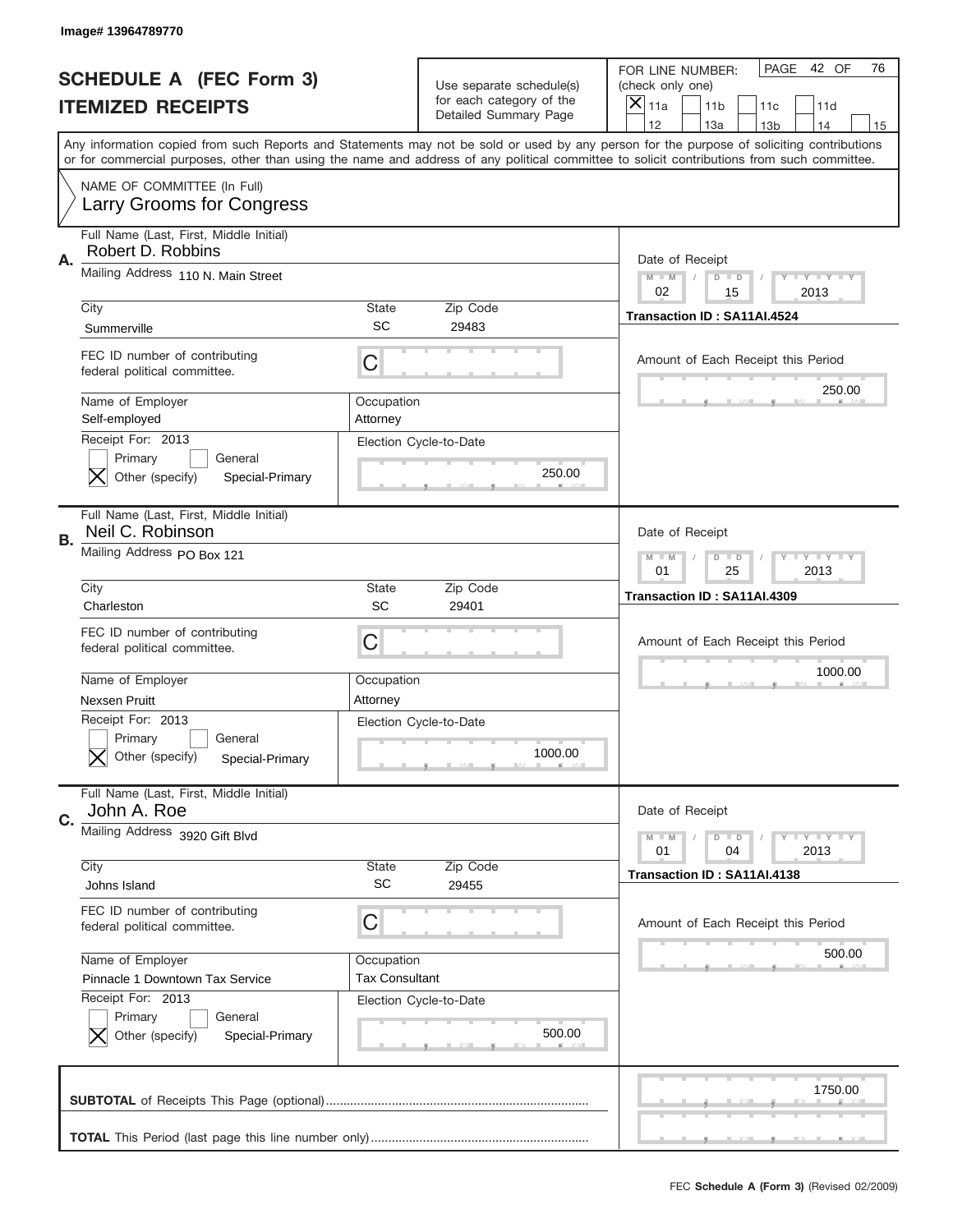|    | Image# 13964789771                                                            |                          |                                                      |                                                                                                                                                                                                                                                                                         |
|----|-------------------------------------------------------------------------------|--------------------------|------------------------------------------------------|-----------------------------------------------------------------------------------------------------------------------------------------------------------------------------------------------------------------------------------------------------------------------------------------|
|    | <b>SCHEDULE A (FEC Form 3)</b>                                                |                          | Use separate schedule(s)<br>for each category of the | PAGE<br>43 OF<br>76<br>FOR LINE NUMBER:<br>(check only one)                                                                                                                                                                                                                             |
|    | <b>ITEMIZED RECEIPTS</b>                                                      |                          | <b>Detailed Summary Page</b>                         | ×<br>11a<br>11 <sub>b</sub><br>11c<br>11d<br>12<br>13a<br>14<br>13 <sub>b</sub><br>15                                                                                                                                                                                                   |
|    |                                                                               |                          |                                                      | Any information copied from such Reports and Statements may not be sold or used by any person for the purpose of soliciting contributions<br>or for commercial purposes, other than using the name and address of any political committee to solicit contributions from such committee. |
|    | NAME OF COMMITTEE (In Full)<br>Larry Grooms for Congress                      |                          |                                                      |                                                                                                                                                                                                                                                                                         |
| Α. | Full Name (Last, First, Middle Initial)<br>James W. Roquemore                 |                          |                                                      | Date of Receipt                                                                                                                                                                                                                                                                         |
|    | Mailing Address 4460 Five Chop Road                                           |                          |                                                      | $M$ M<br><b>LEY LEY LEY</b><br>$D$ $D$<br>02<br>21<br>2013                                                                                                                                                                                                                              |
|    | City<br>Cameron                                                               | State<br>SC              | Zip Code<br>29030                                    | Transaction ID: SA11AI.4556                                                                                                                                                                                                                                                             |
|    | FEC ID number of contributing<br>federal political committee.                 | C                        |                                                      | Amount of Each Receipt this Period<br>1000.00                                                                                                                                                                                                                                           |
|    | Name of Employer<br>Super-Sod<br>Receipt For: 2013                            | Occupation<br>CEO        |                                                      |                                                                                                                                                                                                                                                                                         |
|    | Primary<br>General<br>Other (specify)<br>Special-Primary                      |                          | Election Cycle-to-Date<br>1000.00                    |                                                                                                                                                                                                                                                                                         |
| В. | Full Name (Last, First, Middle Initial)<br>Marvin B. Rosenberg                |                          |                                                      | Date of Receipt                                                                                                                                                                                                                                                                         |
|    | Mailing Address 3228 Pignatelli Cresent                                       |                          |                                                      | <b>LEYTEY LEY</b><br>$M$ M<br>$D$ $D$<br>01<br>08<br>2013                                                                                                                                                                                                                               |
|    | City<br>Mount Pleasant                                                        | State<br><b>SC</b>       | Zip Code<br>29466                                    | Transaction ID: SA11AI.4148                                                                                                                                                                                                                                                             |
|    | FEC ID number of contributing<br>federal political committee.                 | C                        |                                                      | Amount of Each Receipt this Period                                                                                                                                                                                                                                                      |
|    | Name of Employer<br>Retired                                                   | Occupation               |                                                      | 500.00                                                                                                                                                                                                                                                                                  |
|    | Receipt For: 2013<br>Primary<br>General<br>Other (specify)<br>Special-Primary |                          | Election Cycle-to-Date<br>500.00                     |                                                                                                                                                                                                                                                                                         |
| C. | Full Name (Last, First, Middle Initial)<br>Jim Rozier                         |                          |                                                      | Date of Receipt                                                                                                                                                                                                                                                                         |
|    | Mailing Address 1610 Dennis Blvd.                                             |                          |                                                      | <b>LYLYLY</b><br>$M - M$<br>$D$ $D$<br>01<br>11<br>2013                                                                                                                                                                                                                                 |
|    | City<br>Moncks Corner                                                         | <b>State</b><br>SC       | Zip Code<br>29461                                    | Transaction ID: SA11AI.4188                                                                                                                                                                                                                                                             |
|    | FEC ID number of contributing<br>federal political committee.                 | C                        |                                                      | Amount of Each Receipt this Period                                                                                                                                                                                                                                                      |
|    | Name of Employer<br>Self-employed                                             | Occupation<br>Consultant |                                                      | 500.00                                                                                                                                                                                                                                                                                  |
|    | Receipt For: 2013<br>Primary<br>General<br>Other (specify)<br>Special-Primary |                          | Election Cycle-to-Date<br>500.00                     |                                                                                                                                                                                                                                                                                         |
|    |                                                                               |                          |                                                      | 2000.00                                                                                                                                                                                                                                                                                 |
|    |                                                                               |                          |                                                      |                                                                                                                                                                                                                                                                                         |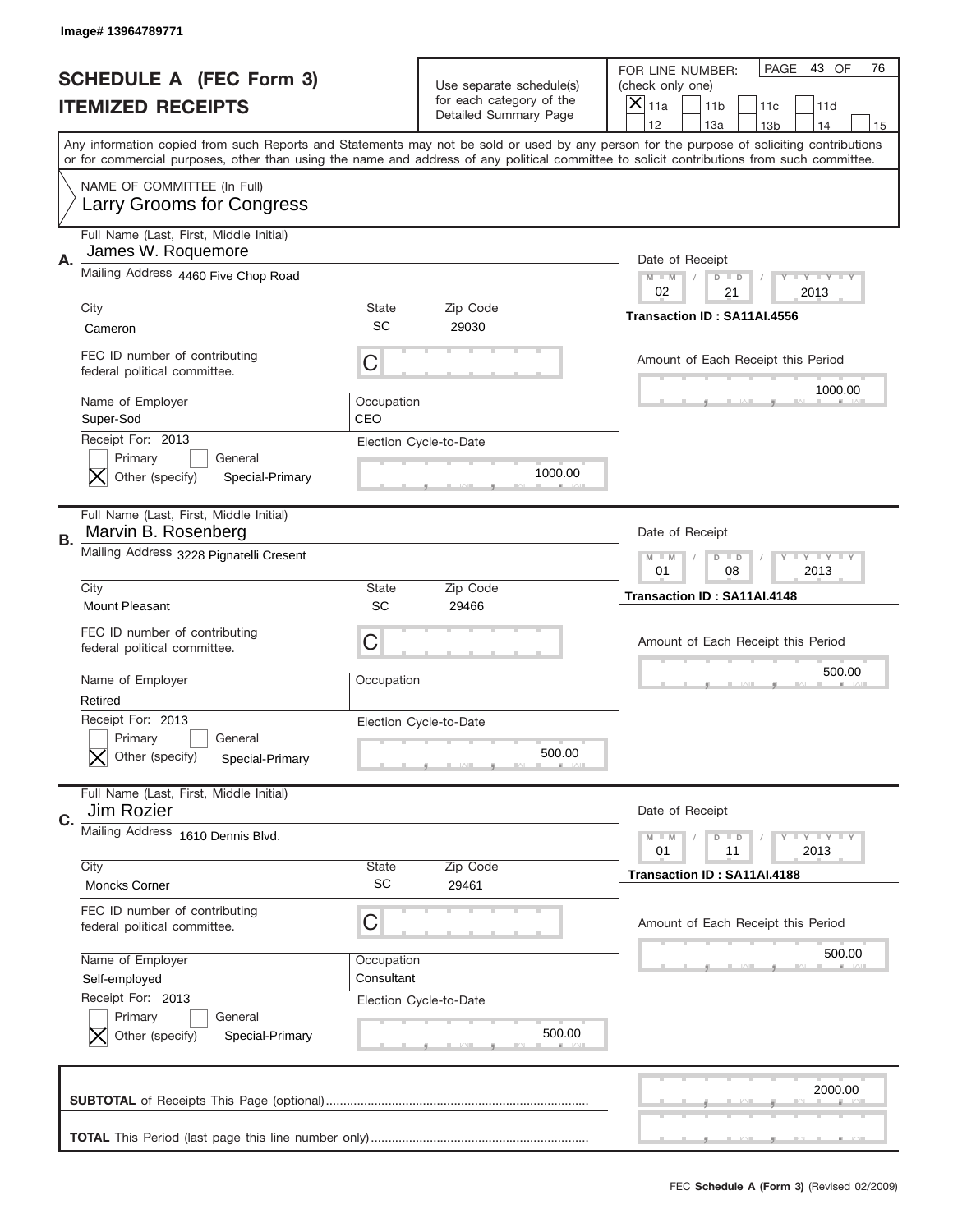|    | <b>SCHEDULE A (FEC Form 3)</b><br><b>ITEMIZED RECEIPTS</b>                                     |                                     | Use separate schedule(s)<br>for each category of the<br>Detailed Summary Page | PAGE<br>44 OF<br>76<br>FOR LINE NUMBER:<br>(check only one)<br>×<br>11a<br>11 <sub>b</sub><br>11c<br>11d<br>12<br>13a<br>14<br>13 <sub>b</sub><br>15                                                                                                                                    |
|----|------------------------------------------------------------------------------------------------|-------------------------------------|-------------------------------------------------------------------------------|-----------------------------------------------------------------------------------------------------------------------------------------------------------------------------------------------------------------------------------------------------------------------------------------|
|    |                                                                                                |                                     |                                                                               | Any information copied from such Reports and Statements may not be sold or used by any person for the purpose of soliciting contributions<br>or for commercial purposes, other than using the name and address of any political committee to solicit contributions from such committee. |
|    | NAME OF COMMITTEE (In Full)<br>Larry Grooms for Congress                                       |                                     |                                                                               |                                                                                                                                                                                                                                                                                         |
| Α. | Full Name (Last, First, Middle Initial)<br>L Ruscitto                                          |                                     |                                                                               | Date of Receipt                                                                                                                                                                                                                                                                         |
|    | Mailing Address 555 Sugar Camp Road                                                            |                                     |                                                                               | $M - M$<br><b>LEY LEY LEY</b><br>$D$ $D$<br>01<br>2013<br>14                                                                                                                                                                                                                            |
|    | City<br>Venetia                                                                                | State<br><b>PA</b>                  | Zip Code<br>15367                                                             | Transaction ID: SA11AI.4210                                                                                                                                                                                                                                                             |
|    | FEC ID number of contributing<br>federal political committee.                                  | C                                   |                                                                               | Amount of Each Receipt this Period                                                                                                                                                                                                                                                      |
|    | Name of Employer<br>Cooper River Partners LLC                                                  | Occupation<br><b>Business owner</b> |                                                                               | 2500.00                                                                                                                                                                                                                                                                                 |
|    | Receipt For: 2013<br>Primary<br>General<br>Other (specify)<br>Special-Primary                  |                                     | Election Cycle-to-Date<br>2500.00                                             |                                                                                                                                                                                                                                                                                         |
| В. | Full Name (Last, First, Middle Initial)<br>Andrew J. Savage III                                |                                     |                                                                               | Date of Receipt                                                                                                                                                                                                                                                                         |
|    | Mailing Address PO Box 1002                                                                    |                                     |                                                                               | $M$ M<br><b>LYLYLY</b><br>$D$ $D$<br>02<br>14<br>2013                                                                                                                                                                                                                                   |
|    | City<br>Charleston                                                                             | State<br>SC                         | Zip Code<br>29402                                                             | Transaction ID: SA11AI.4506                                                                                                                                                                                                                                                             |
|    | FEC ID number of contributing<br>federal political committee.                                  | C                                   |                                                                               | Amount of Each Receipt this Period                                                                                                                                                                                                                                                      |
|    |                                                                                                |                                     |                                                                               |                                                                                                                                                                                                                                                                                         |
|    | Name of Employer                                                                               | Occupation                          |                                                                               | 1000.00                                                                                                                                                                                                                                                                                 |
|    | Self-employed<br>Receipt For: 2013<br>General<br>Primary<br>Other (specify)<br>Special-Primary | Attorney                            | Election Cycle-to-Date<br>1000.00                                             |                                                                                                                                                                                                                                                                                         |
|    | Full Name (Last, First, Middle Initial)<br><b>Robert Schor</b>                                 |                                     |                                                                               | Date of Receipt                                                                                                                                                                                                                                                                         |
|    | Mailing Address 2419 Stuart St.                                                                |                                     |                                                                               | <b>LYLYLY</b><br>$M - M$<br>$D$ $D$<br>2013<br>01<br>19                                                                                                                                                                                                                                 |
|    | City<br>Brooklyn                                                                               | <b>State</b><br>NY.                 | Zip Code<br>11229                                                             | Transaction ID: SA11AI.4258                                                                                                                                                                                                                                                             |
|    | FEC ID number of contributing<br>federal political committee.                                  | C                                   |                                                                               | Amount of Each Receipt this Period                                                                                                                                                                                                                                                      |
|    | Name of Employer<br>retired                                                                    | Occupation<br>retired               |                                                                               | 2500.00                                                                                                                                                                                                                                                                                 |
|    | Receipt For: 2013<br>Primary<br>General<br>Other (specify)<br>Special-Primary                  |                                     | Election Cycle-to-Date<br>2500.00                                             |                                                                                                                                                                                                                                                                                         |
| C. |                                                                                                |                                     |                                                                               | 6000.00                                                                                                                                                                                                                                                                                 |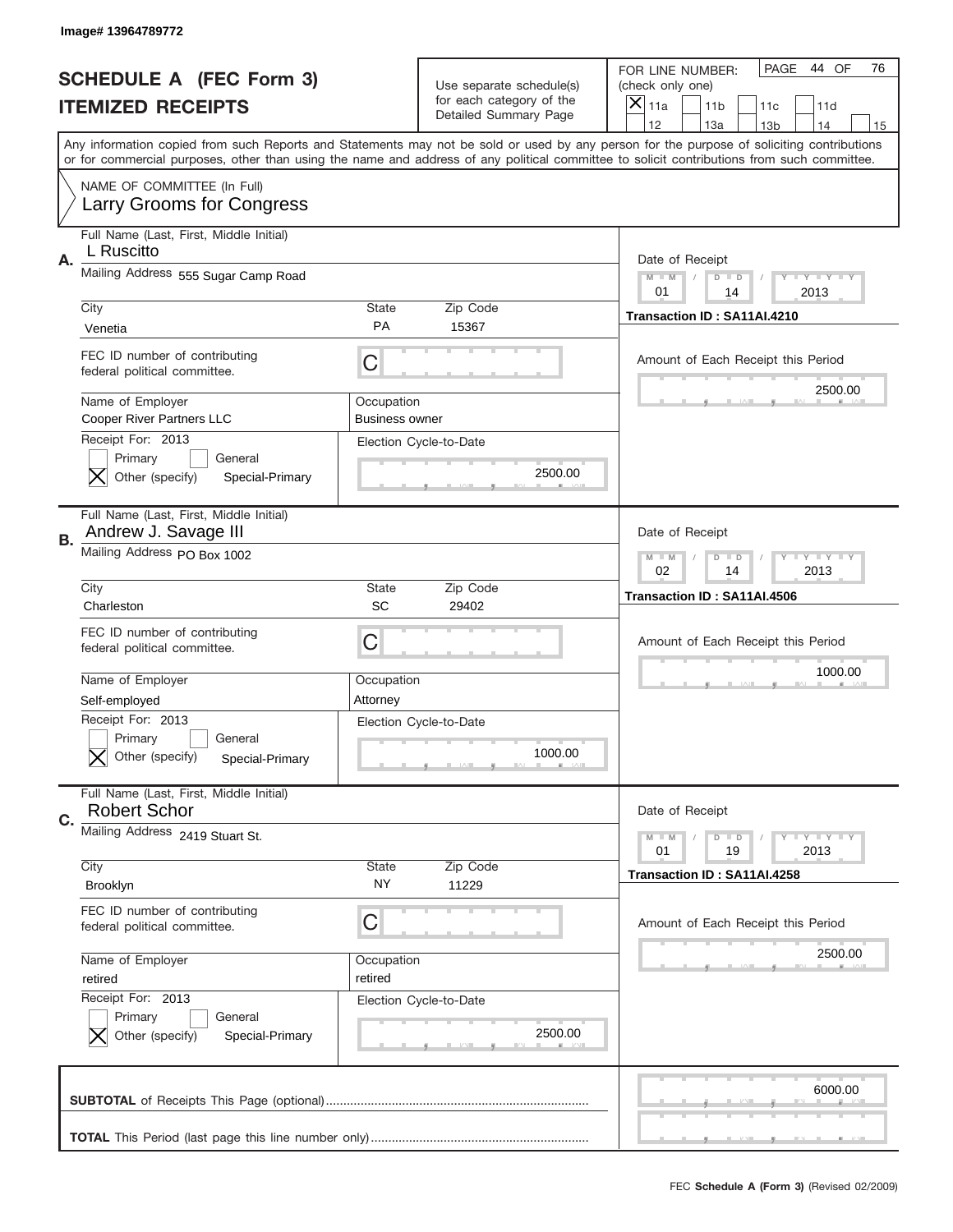|    | Image# 13964789773                                                                             |                           |                                                      |                                                                                                                                                                                                                                                                                                                  |
|----|------------------------------------------------------------------------------------------------|---------------------------|------------------------------------------------------|------------------------------------------------------------------------------------------------------------------------------------------------------------------------------------------------------------------------------------------------------------------------------------------------------------------|
|    | <b>SCHEDULE A (FEC Form 3)</b>                                                                 |                           | Use separate schedule(s)<br>for each category of the | PAGE<br>45 OF<br>76<br>FOR LINE NUMBER:<br>(check only one)                                                                                                                                                                                                                                                      |
|    | <b>ITEMIZED RECEIPTS</b>                                                                       |                           | Detailed Summary Page                                | $\boldsymbol{\times}$<br>11a<br>11 <sub>b</sub><br>11c<br>11d<br>12<br>13a<br>14                                                                                                                                                                                                                                 |
|    |                                                                                                |                           |                                                      | 13 <sub>b</sub><br>15<br>Any information copied from such Reports and Statements may not be sold or used by any person for the purpose of soliciting contributions<br>or for commercial purposes, other than using the name and address of any political committee to solicit contributions from such committee. |
|    | NAME OF COMMITTEE (In Full)<br>Larry Grooms for Congress                                       |                           |                                                      |                                                                                                                                                                                                                                                                                                                  |
| Α. | Full Name (Last, First, Middle Initial)<br><b>William Schubert</b>                             |                           |                                                      | Date of Receipt                                                                                                                                                                                                                                                                                                  |
|    | Mailing Address 37715 Edgewater Drive                                                          |                           |                                                      | <b>LEY LEY LEY</b><br>$M - M$<br>$D$ $D$<br>02<br>25<br>2013                                                                                                                                                                                                                                                     |
|    | City<br>Pinehurst                                                                              | <b>State</b><br><b>TX</b> | Zip Code<br>77362                                    | Transaction ID: SA11AI.4584                                                                                                                                                                                                                                                                                      |
|    | FEC ID number of contributing<br>federal political committee.                                  | C                         |                                                      | Amount of Each Receipt this Period<br>1000.00                                                                                                                                                                                                                                                                    |
|    | Name of Employer<br>Internationbal Trade & Transportation,                                     | Occupation<br>Maritime    |                                                      |                                                                                                                                                                                                                                                                                                                  |
|    | Receipt For: 2013<br>Primary<br>General<br>Other (specify)<br>Special-Primary                  |                           | Election Cycle-to-Date<br>1000.00                    |                                                                                                                                                                                                                                                                                                                  |
| В. | Full Name (Last, First, Middle Initial)<br>Terrye C. Seckinger                                 |                           |                                                      | Date of Receipt                                                                                                                                                                                                                                                                                                  |
|    | Mailing Address 566 Needlerush Pkwy.                                                           |                           |                                                      | <b>LY LY LY</b><br>$M - M$<br>$D$ $D$<br>01<br>21<br>2013                                                                                                                                                                                                                                                        |
|    | City<br>Mount Pleasant                                                                         | <b>State</b><br>SC        | Zip Code<br>29464                                    | Transaction ID: SA11AI.4278                                                                                                                                                                                                                                                                                      |
|    | FEC ID number of contributing<br>federal political committee.                                  | С                         |                                                      | Amount of Each Receipt this Period                                                                                                                                                                                                                                                                               |
|    |                                                                                                |                           |                                                      |                                                                                                                                                                                                                                                                                                                  |
|    | Name of Employer                                                                               | Occupation<br>Homemaker   |                                                      | 500.00                                                                                                                                                                                                                                                                                                           |
|    | Self-employed<br>Receipt For: 2013<br>General<br>Primary<br>Other (specify)<br>Special-Primary |                           | Election Cycle-to-Date<br>500.00                     |                                                                                                                                                                                                                                                                                                                  |
| C. | Full Name (Last, First, Middle Initial)<br>Walter A. Sigman Jr.                                |                           |                                                      | Date of Receipt                                                                                                                                                                                                                                                                                                  |
|    | Mailing Address 8637 Palmetto Rd.                                                              |                           |                                                      | <b>LY LY LY</b><br>$M \perp M$<br>$D$ $D$<br>2013<br>01<br>15                                                                                                                                                                                                                                                    |
|    | City<br><b>Edisto Beach</b>                                                                    | <b>State</b><br><b>SC</b> | Zip Code<br>29438                                    | Transaction ID: SA11AI.4222                                                                                                                                                                                                                                                                                      |
|    | FEC ID number of contributing<br>federal political committee.                                  | С                         |                                                      | Amount of Each Receipt this Period                                                                                                                                                                                                                                                                               |
|    | Name of Employer<br>Retired                                                                    | Occupation                |                                                      | 1000.00                                                                                                                                                                                                                                                                                                          |
|    | Receipt For: 2013<br>Primary<br>General<br>Other (specify)<br>Special-Primary                  |                           | Election Cycle-to-Date<br>1000.00                    |                                                                                                                                                                                                                                                                                                                  |
|    |                                                                                                |                           |                                                      | 2500.00                                                                                                                                                                                                                                                                                                          |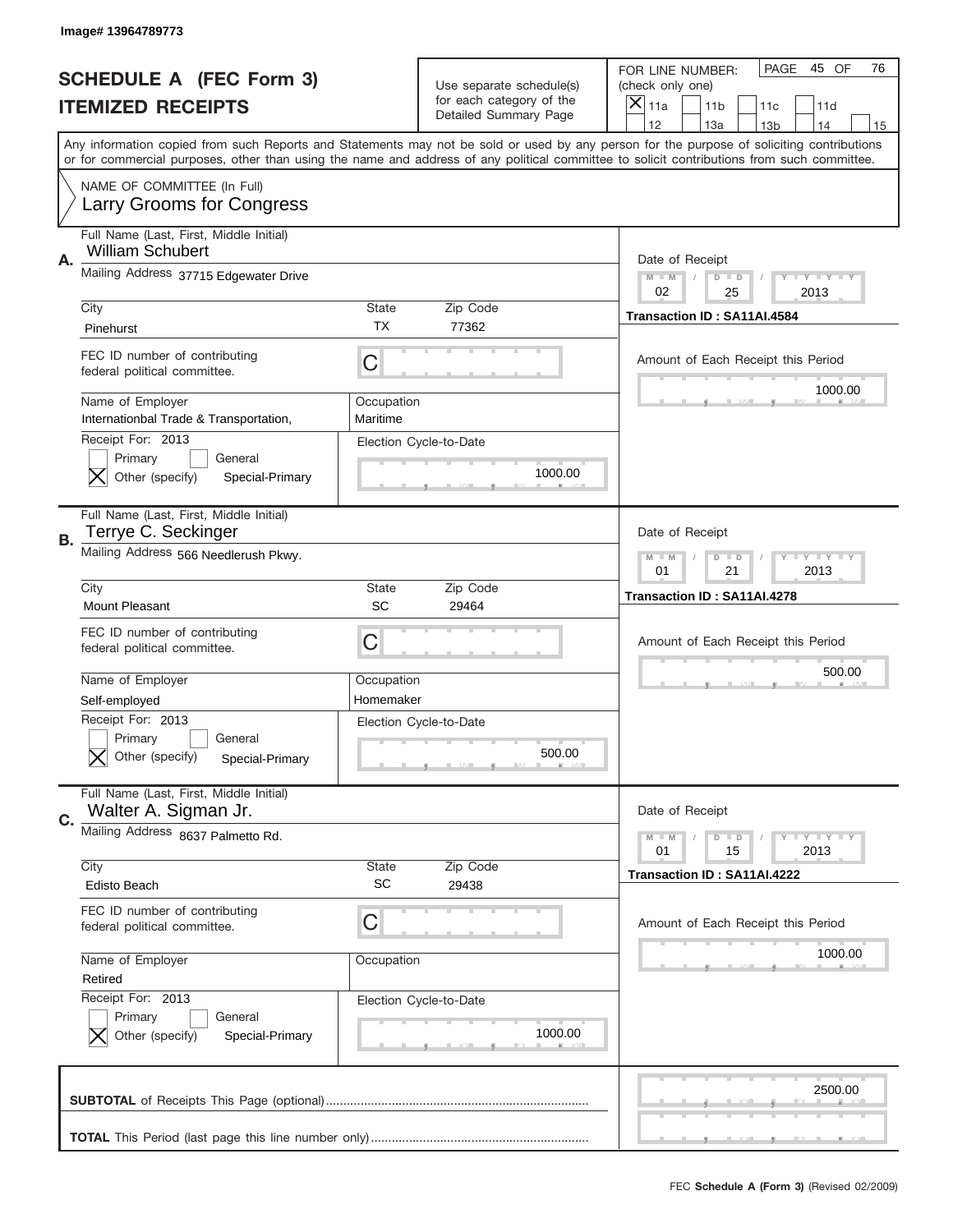|    | Image# 13964789774                                                            |                                      |                                                                               |                                                                                                                                                                                                                                                                                                                                     |
|----|-------------------------------------------------------------------------------|--------------------------------------|-------------------------------------------------------------------------------|-------------------------------------------------------------------------------------------------------------------------------------------------------------------------------------------------------------------------------------------------------------------------------------------------------------------------------------|
|    | <b>SCHEDULE A (FEC Form 3)</b><br><b>ITEMIZED RECEIPTS</b>                    |                                      | Use separate schedule(s)<br>for each category of the<br>Detailed Summary Page | PAGE<br>46 OF<br>76<br>FOR LINE NUMBER:<br>(check only one)<br>×<br>11a<br>11 <sub>b</sub><br>11c<br>11d                                                                                                                                                                                                                            |
|    |                                                                               |                                      |                                                                               | 12<br>13a<br>14<br>13 <sub>b</sub><br>15<br>Any information copied from such Reports and Statements may not be sold or used by any person for the purpose of soliciting contributions<br>or for commercial purposes, other than using the name and address of any political committee to solicit contributions from such committee. |
|    | NAME OF COMMITTEE (In Full)<br>Larry Grooms for Congress                      |                                      |                                                                               |                                                                                                                                                                                                                                                                                                                                     |
| Α. | Full Name (Last, First, Middle Initial)<br>Jack W. Simmons Jr., M.D.          |                                      |                                                                               | Date of Receipt                                                                                                                                                                                                                                                                                                                     |
|    | Mailing Address 15 Church Street                                              |                                      |                                                                               | $M - M$<br><b>LEY LEY LEY</b><br>$D$ $D$<br>01<br>18<br>2013                                                                                                                                                                                                                                                                        |
|    | City<br>Charleston                                                            | State<br>SC                          | Zip Code<br>29401                                                             | Transaction ID: SA11AI.4254                                                                                                                                                                                                                                                                                                         |
|    | FEC ID number of contributing<br>federal political committee.                 | C                                    |                                                                               | Amount of Each Receipt this Period                                                                                                                                                                                                                                                                                                  |
|    | Name of Employer<br>Self-employed                                             | Occupation<br>Physician              |                                                                               | 250.00                                                                                                                                                                                                                                                                                                                              |
|    | Receipt For: 2013<br>Primary<br>General<br>Other (specify)<br>Special-Primary |                                      | Election Cycle-to-Date<br>250.00                                              |                                                                                                                                                                                                                                                                                                                                     |
| В. | Full Name (Last, First, Middle Initial)<br>John H. Sitton III                 |                                      |                                                                               | Date of Receipt                                                                                                                                                                                                                                                                                                                     |
|    | Mailing Address 14 Quail Hill Drive                                           |                                      |                                                                               | $M$ M<br><b>LYLYLY</b><br>$D$ $D$<br>02<br>14<br>2013                                                                                                                                                                                                                                                                               |
|    | City<br>Greenville                                                            | State<br>SC                          | Zip Code<br>29607                                                             | Transaction ID: SA11AI.4502                                                                                                                                                                                                                                                                                                         |
|    | FEC ID number of contributing                                                 |                                      |                                                                               |                                                                                                                                                                                                                                                                                                                                     |
|    | federal political committee.                                                  | C                                    |                                                                               | Amount of Each Receipt this Period                                                                                                                                                                                                                                                                                                  |
|    | Name of Employer<br>Sitton Buick                                              | Occupation<br><b>GMC Auto Dealer</b> |                                                                               | 250.00                                                                                                                                                                                                                                                                                                                              |
|    | Receipt For: 2013<br>General<br>Primary<br>Other (specify)<br>Special-Primary |                                      | Election Cycle-to-Date<br>250.00                                              |                                                                                                                                                                                                                                                                                                                                     |
|    | Full Name (Last, First, Middle Initial)<br>Matthew R. Sloan                   |                                      |                                                                               | Date of Receipt                                                                                                                                                                                                                                                                                                                     |
| C. | Mailing Address 230 Seven Farms Dr.<br>Suite 201                              |                                      |                                                                               | $I - Y - I - Y - I - Y$<br>$M - M$<br>$\overline{D}$<br>$\Box$<br>01<br>24<br>2013                                                                                                                                                                                                                                                  |
|    | City<br>Charleston                                                            | <b>State</b><br><b>SC</b>            | Zip Code<br>29492                                                             | Transaction ID: SA11AI.4302                                                                                                                                                                                                                                                                                                         |
|    | FEC ID number of contributing<br>federal political committee.                 | C                                    |                                                                               | Amount of Each Receipt this Period                                                                                                                                                                                                                                                                                                  |
|    | Name of Employer<br>Daniel Island Company                                     | Occupation<br>President              |                                                                               | 400.00                                                                                                                                                                                                                                                                                                                              |
|    | Receipt For: 2013<br>Primary<br>General<br>Other (specify)<br>Special-Primary |                                      | Election Cycle-to-Date<br>400.00                                              |                                                                                                                                                                                                                                                                                                                                     |
|    |                                                                               |                                      |                                                                               | 900.00                                                                                                                                                                                                                                                                                                                              |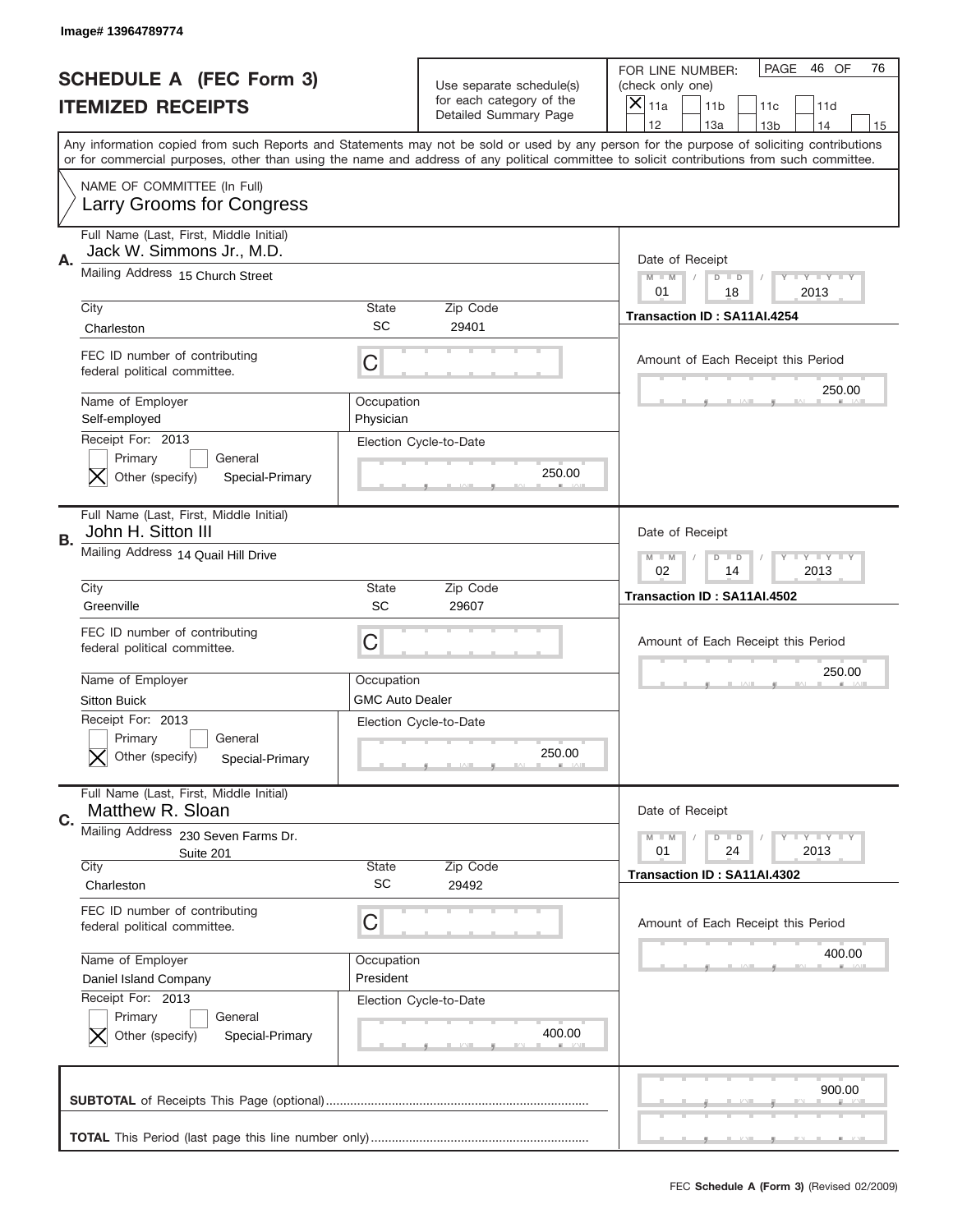|    | Image# 13964789775                                                            |                         |                                                      |                                                                                                                                                                                                                                                                                                                  |
|----|-------------------------------------------------------------------------------|-------------------------|------------------------------------------------------|------------------------------------------------------------------------------------------------------------------------------------------------------------------------------------------------------------------------------------------------------------------------------------------------------------------|
|    | <b>SCHEDULE A (FEC Form 3)</b>                                                |                         | Use separate schedule(s)<br>for each category of the | PAGE 47 OF<br>76<br>FOR LINE NUMBER:<br>(check only one)                                                                                                                                                                                                                                                         |
|    | <b>ITEMIZED RECEIPTS</b>                                                      |                         | Detailed Summary Page                                | ×<br>11a<br>11 <sub>b</sub><br>11c<br>11d<br>12<br>13a<br>14                                                                                                                                                                                                                                                     |
|    |                                                                               |                         |                                                      | 13 <sub>b</sub><br>15<br>Any information copied from such Reports and Statements may not be sold or used by any person for the purpose of soliciting contributions<br>or for commercial purposes, other than using the name and address of any political committee to solicit contributions from such committee. |
|    | NAME OF COMMITTEE (In Full)<br>Larry Grooms for Congress                      |                         |                                                      |                                                                                                                                                                                                                                                                                                                  |
| Α. | Full Name (Last, First, Middle Initial)<br>Matthew R. Sloan                   |                         |                                                      | Date of Receipt                                                                                                                                                                                                                                                                                                  |
|    | Mailing Address 230 Seven Farms Dr.<br>Suite 201                              |                         |                                                      | $M - M$<br><b>LEY LEY LEY</b><br>$D$ $D$<br>01<br>24<br>2013                                                                                                                                                                                                                                                     |
|    | City<br>Charleston                                                            | State<br>SC             | Zip Code<br>29492                                    | Transaction ID: SA11AI.4303                                                                                                                                                                                                                                                                                      |
|    | FEC ID number of contributing<br>federal political committee.                 | C                       |                                                      | Amount of Each Receipt this Period                                                                                                                                                                                                                                                                               |
|    | Name of Employer<br>Daniel Island Company                                     | Occupation<br>President |                                                      | 1600.00                                                                                                                                                                                                                                                                                                          |
|    | Receipt For: 2013<br>Primary<br>General<br>Other (specify)<br>Special-Primary |                         | Election Cycle-to-Date<br>2000.00                    |                                                                                                                                                                                                                                                                                                                  |
| В. | Full Name (Last, First, Middle Initial)<br><b>Mabelle Jean Smith</b>          |                         |                                                      | Date of Receipt                                                                                                                                                                                                                                                                                                  |
|    | Mailing Address 8545 Mission George Rd<br>#224                                |                         |                                                      | $M - M$<br>$D$ $D$<br><b>LYLYLY</b><br>02<br>27<br>2013                                                                                                                                                                                                                                                          |
|    | City<br>Santee                                                                | State<br>CA             | Zip Code<br>92071                                    | Transaction ID: SA11AI.5991                                                                                                                                                                                                                                                                                      |
|    | FEC ID number of contributing<br>federal political committee.                 | C                       |                                                      | Amount of Each Receipt this Period                                                                                                                                                                                                                                                                               |
|    | Name of Employer                                                              | Occupation              |                                                      | 1000.00                                                                                                                                                                                                                                                                                                          |
|    | Receipt For: 2013<br>General<br>Primary<br>Other (specify)<br>Special-Primary |                         | Election Cycle-to-Date<br>1000.00                    |                                                                                                                                                                                                                                                                                                                  |
| C. | Full Name (Last, First, Middle Initial)<br>Whitemarsh S. Smith III            |                         |                                                      | Date of Receipt                                                                                                                                                                                                                                                                                                  |
|    | Mailing Address 12 Greenhill St.                                              |                         | Zip Code                                             | <b>LYLYLY</b><br>$M - M$<br>$D$ $D$<br>02<br>27<br>2013                                                                                                                                                                                                                                                          |
|    | City<br>Charleston                                                            | State<br><b>SC</b>      | 29401                                                | Transaction ID: SA11AI.4607                                                                                                                                                                                                                                                                                      |
|    | FEC ID number of contributing<br>federal political committee.                 | C                       |                                                      | Amount of Each Receipt this Period                                                                                                                                                                                                                                                                               |
|    | Name of Employer<br>Charleston Harbor Pilots Asso                             | Occupation<br>President |                                                      | 500.00                                                                                                                                                                                                                                                                                                           |
|    | Receipt For: 2013                                                             |                         | Election Cycle-to-Date                               |                                                                                                                                                                                                                                                                                                                  |
|    | Primary<br>General<br>Other (specify)<br>Special-Primary                      |                         | 500.00                                               |                                                                                                                                                                                                                                                                                                                  |
|    |                                                                               |                         |                                                      | 3100.00                                                                                                                                                                                                                                                                                                          |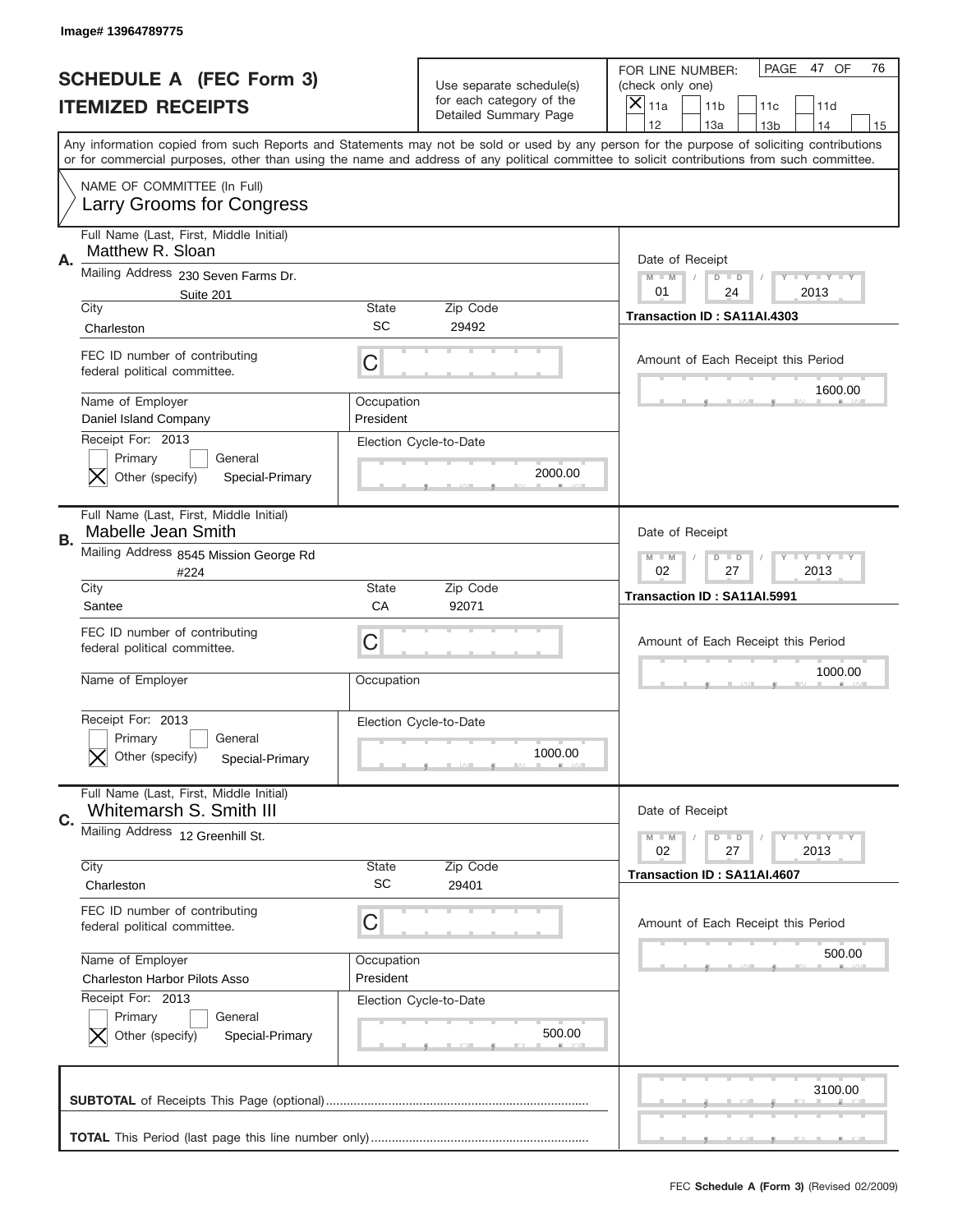|    | Image# 13964789776                                              |                       |                                                   |                                                                                                                                                                                                                                                                                                                                     |
|----|-----------------------------------------------------------------|-----------------------|---------------------------------------------------|-------------------------------------------------------------------------------------------------------------------------------------------------------------------------------------------------------------------------------------------------------------------------------------------------------------------------------------|
|    | <b>SCHEDULE A (FEC Form 3)</b>                                  |                       | Use separate schedule(s)                          | PAGE<br>48 OF<br>76<br>FOR LINE NUMBER:<br>(check only one)                                                                                                                                                                                                                                                                         |
|    | <b>ITEMIZED RECEIPTS</b>                                        |                       | for each category of the<br>Detailed Summary Page | ×<br>11a<br>11 <sub>b</sub><br>11c<br>11d                                                                                                                                                                                                                                                                                           |
|    |                                                                 |                       |                                                   | 12<br>13a<br>13 <sub>b</sub><br>14<br>15<br>Any information copied from such Reports and Statements may not be sold or used by any person for the purpose of soliciting contributions<br>or for commercial purposes, other than using the name and address of any political committee to solicit contributions from such committee. |
|    | NAME OF COMMITTEE (In Full)                                     |                       |                                                   |                                                                                                                                                                                                                                                                                                                                     |
|    | <b>Larry Grooms for Congress</b>                                |                       |                                                   |                                                                                                                                                                                                                                                                                                                                     |
| Α. | Full Name (Last, First, Middle Initial)<br><b>Winston Smith</b> |                       |                                                   | Date of Receipt                                                                                                                                                                                                                                                                                                                     |
|    | Mailing Address 1820 Havenwood dr                               |                       |                                                   | Y TY TY TY<br>$M$ $M$<br>$D$ $D$<br>01<br>2013<br>31                                                                                                                                                                                                                                                                                |
|    | City                                                            | State<br><b>SC</b>    | Zip Code<br>29720                                 | Transaction ID: SA11AI.4384                                                                                                                                                                                                                                                                                                         |
|    | Lancaster                                                       |                       |                                                   |                                                                                                                                                                                                                                                                                                                                     |
|    | FEC ID number of contributing<br>federal political committee.   | C                     |                                                   | Amount of Each Receipt this Period<br>500.00                                                                                                                                                                                                                                                                                        |
|    | Name of Employer<br>Lancaster Truck Service                     | Occupation<br>Manager |                                                   |                                                                                                                                                                                                                                                                                                                                     |
|    | Receipt For: 2013                                               |                       | Election Cycle-to-Date                            |                                                                                                                                                                                                                                                                                                                                     |
|    | Primary<br>General<br>Other (specify)<br>Special-Primary        |                       | 500.00                                            |                                                                                                                                                                                                                                                                                                                                     |
|    | Full Name (Last, First, Middle Initial)                         |                       |                                                   |                                                                                                                                                                                                                                                                                                                                     |
| В. | <b>Richard L Splitter</b><br>Mailing Address 4538 S Harvard Ave |                       |                                                   | Date of Receipt                                                                                                                                                                                                                                                                                                                     |
|    | City                                                            | State                 | Zip Code                                          | $T$ $Y$ $T$ $Y$ $T$ $Y$<br>$M - M$<br>$D$ $D$<br>02<br>27<br>2013                                                                                                                                                                                                                                                                   |
|    | Springfield                                                     | <b>MO</b>             | 65804                                             | Transaction ID: SA11AI.5351                                                                                                                                                                                                                                                                                                         |
|    | FEC ID number of contributing                                   | C                     |                                                   | Amount of Each Receipt this Period                                                                                                                                                                                                                                                                                                  |
|    | federal political committee.                                    |                       |                                                   |                                                                                                                                                                                                                                                                                                                                     |
|    | Name of Employer                                                | Occupation            |                                                   | 500.00                                                                                                                                                                                                                                                                                                                              |
|    | Receipt For: 2013                                               |                       | Election Cycle-to-Date                            |                                                                                                                                                                                                                                                                                                                                     |
|    | General<br>Primary                                              |                       |                                                   |                                                                                                                                                                                                                                                                                                                                     |
|    | Other (specify)<br>Special-Primary                              |                       | 500.00                                            |                                                                                                                                                                                                                                                                                                                                     |
|    | Full Name (Last, First, Middle Initial)<br>Charles A. Staley    |                       |                                                   | Date of Receipt                                                                                                                                                                                                                                                                                                                     |
| C. | Mailing Address 1309 Sterling Oaks Dr.                          |                       |                                                   | $T$ $Y$ $Y$ $Y$ $Y$<br>$M - M$<br>$D$ $D$<br>02<br>2013<br>14                                                                                                                                                                                                                                                                       |
|    | City                                                            | State                 | Zip Code                                          | Transaction ID: SA11AI.4510                                                                                                                                                                                                                                                                                                         |
|    | Moncks Corner                                                   | SC                    | 29461                                             |                                                                                                                                                                                                                                                                                                                                     |
|    | FEC ID number of contributing<br>federal political committee.   | C                     |                                                   | Amount of Each Receipt this Period                                                                                                                                                                                                                                                                                                  |
|    | Name of Employer                                                | Occupation            |                                                   | 1000.00                                                                                                                                                                                                                                                                                                                             |
|    | retired                                                         | retired               |                                                   |                                                                                                                                                                                                                                                                                                                                     |
|    | Receipt For: 2013                                               |                       | Election Cycle-to-Date                            |                                                                                                                                                                                                                                                                                                                                     |
|    | Primary<br>General<br>Other (specify)<br>Special-Primary        |                       | 1000.00                                           |                                                                                                                                                                                                                                                                                                                                     |
|    |                                                                 |                       |                                                   | 2000.00                                                                                                                                                                                                                                                                                                                             |
|    |                                                                 |                       |                                                   |                                                                                                                                                                                                                                                                                                                                     |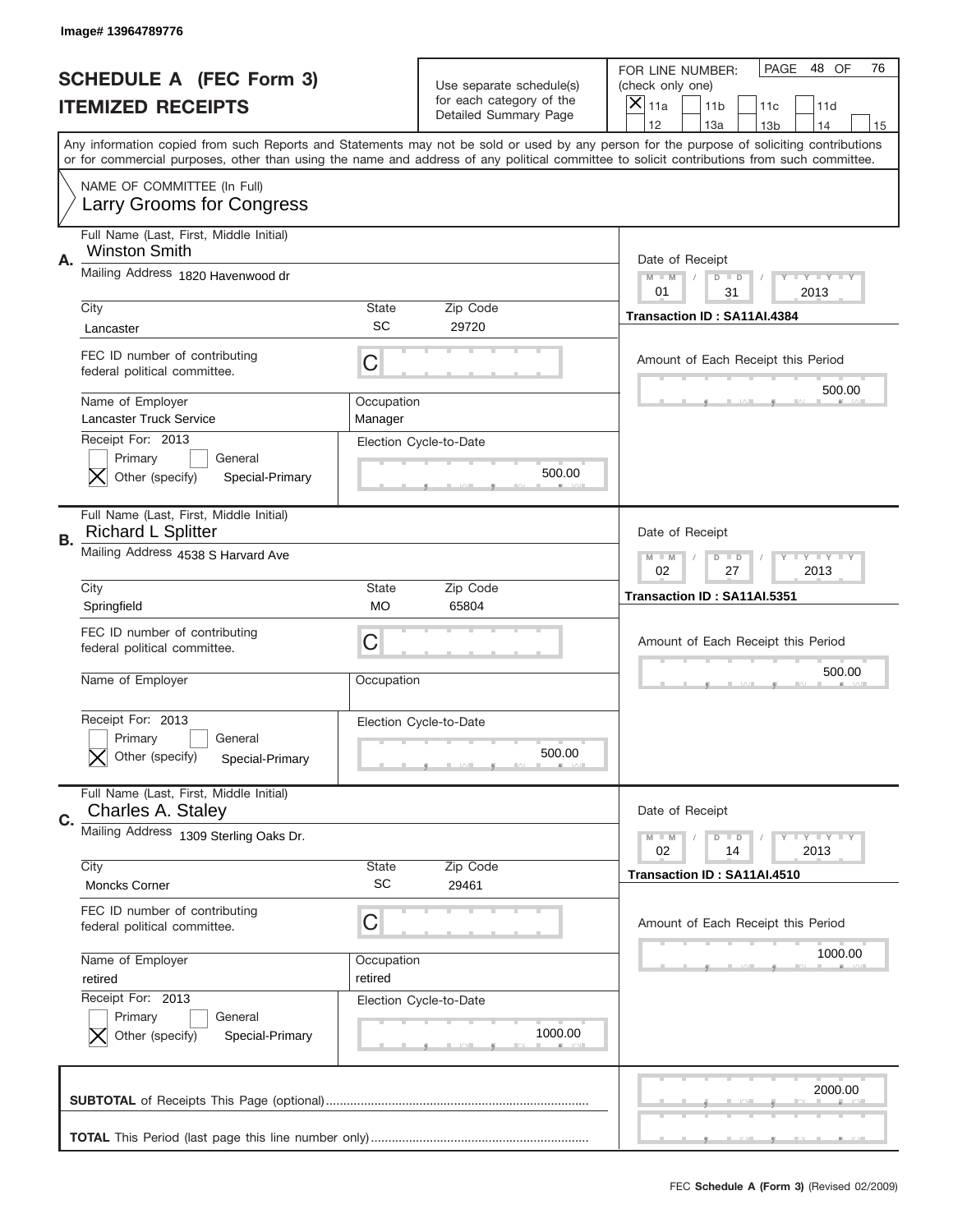|    | Image# 13964789777                                                            |                         |                                                                               |                                                                                                                                                                                                                                                                                                                                     |
|----|-------------------------------------------------------------------------------|-------------------------|-------------------------------------------------------------------------------|-------------------------------------------------------------------------------------------------------------------------------------------------------------------------------------------------------------------------------------------------------------------------------------------------------------------------------------|
|    | <b>SCHEDULE A (FEC Form 3)</b><br><b>ITEMIZED RECEIPTS</b>                    |                         | Use separate schedule(s)<br>for each category of the<br>Detailed Summary Page | PAGE<br>49 OF<br>76<br>FOR LINE NUMBER:<br>(check only one)<br>×<br>11a<br>11 <sub>b</sub><br>11c<br>11d                                                                                                                                                                                                                            |
|    |                                                                               |                         |                                                                               | 12<br>13a<br>14<br>13 <sub>b</sub><br>15<br>Any information copied from such Reports and Statements may not be sold or used by any person for the purpose of soliciting contributions<br>or for commercial purposes, other than using the name and address of any political committee to solicit contributions from such committee. |
|    | NAME OF COMMITTEE (In Full)<br>Larry Grooms for Congress                      |                         |                                                                               |                                                                                                                                                                                                                                                                                                                                     |
| Α. | Full Name (Last, First, Middle Initial)<br>B. H. Stern                        |                         |                                                                               | Date of Receipt                                                                                                                                                                                                                                                                                                                     |
|    | Mailing Address 2134 Bermuda Hills Rd                                         |                         |                                                                               | $M - M$<br><b>LEY LEY LEY</b><br>$D$ $D$<br>01<br>15<br>2013                                                                                                                                                                                                                                                                        |
|    | City<br>Columbia                                                              | State<br>SC             | Zip Code<br>29223-6733                                                        | Transaction ID: SA11AI.4224                                                                                                                                                                                                                                                                                                         |
|    | FEC ID number of contributing<br>federal political committee.                 | C                       |                                                                               | Amount of Each Receipt this Period                                                                                                                                                                                                                                                                                                  |
|    | Name of Employer<br>Stern Development                                         | Occupation<br>Executive |                                                                               | 2500.00                                                                                                                                                                                                                                                                                                                             |
|    | Receipt For: 2013<br>Primary<br>General<br>Other (specify)<br>Special-Primary |                         | Election Cycle-to-Date<br>2500.00                                             |                                                                                                                                                                                                                                                                                                                                     |
| В. | Full Name (Last, First, Middle Initial)<br><b>Gloria M Stevens</b>            |                         |                                                                               | Date of Receipt                                                                                                                                                                                                                                                                                                                     |
|    | Mailing Address 3091 Highlands Bridge Dr                                      |                         |                                                                               | $M$ M<br>$D$ $D$<br><b>LYLYLY</b><br>02<br>27<br>2013                                                                                                                                                                                                                                                                               |
|    | City<br>Sarasota                                                              | State<br>FL             | Zip Code<br>34235                                                             | Transaction ID: SA11AI.5399                                                                                                                                                                                                                                                                                                         |
|    |                                                                               |                         |                                                                               |                                                                                                                                                                                                                                                                                                                                     |
|    | FEC ID number of contributing<br>federal political committee.                 | C                       |                                                                               | Amount of Each Receipt this Period                                                                                                                                                                                                                                                                                                  |
|    | Name of Employer<br>homemaker                                                 | Occupation<br>homemaker |                                                                               | 225.00                                                                                                                                                                                                                                                                                                                              |
|    | Receipt For: 2013<br>General<br>Primary<br>Other (specify)<br>Special-Primary |                         | Election Cycle-to-Date<br>225.00                                              |                                                                                                                                                                                                                                                                                                                                     |
|    | Full Name (Last, First, Middle Initial)<br><b>Lawrence W Stiles</b>           |                         |                                                                               | Date of Receipt                                                                                                                                                                                                                                                                                                                     |
| C. | Mailing Address 1505 N Carolwood Blvd                                         |                         |                                                                               | <b>LYLYLY</b><br>$M - M$<br>$D$ $D$<br>02<br>2013<br>27                                                                                                                                                                                                                                                                             |
|    | City<br>Fern Park                                                             | <b>State</b><br>FL      | Zip Code<br>32730                                                             | Transaction ID: SA11AI.5463                                                                                                                                                                                                                                                                                                         |
|    | FEC ID number of contributing<br>federal political committee.                 | C                       |                                                                               | Amount of Each Receipt this Period                                                                                                                                                                                                                                                                                                  |
|    | Name of Employer                                                              | Occupation              |                                                                               | 500.00                                                                                                                                                                                                                                                                                                                              |
|    | Receipt For: 2013<br>Primary<br>General<br>Other (specify)<br>Special-Primary |                         | Election Cycle-to-Date<br>500.00                                              |                                                                                                                                                                                                                                                                                                                                     |
|    |                                                                               |                         |                                                                               | 3225.00                                                                                                                                                                                                                                                                                                                             |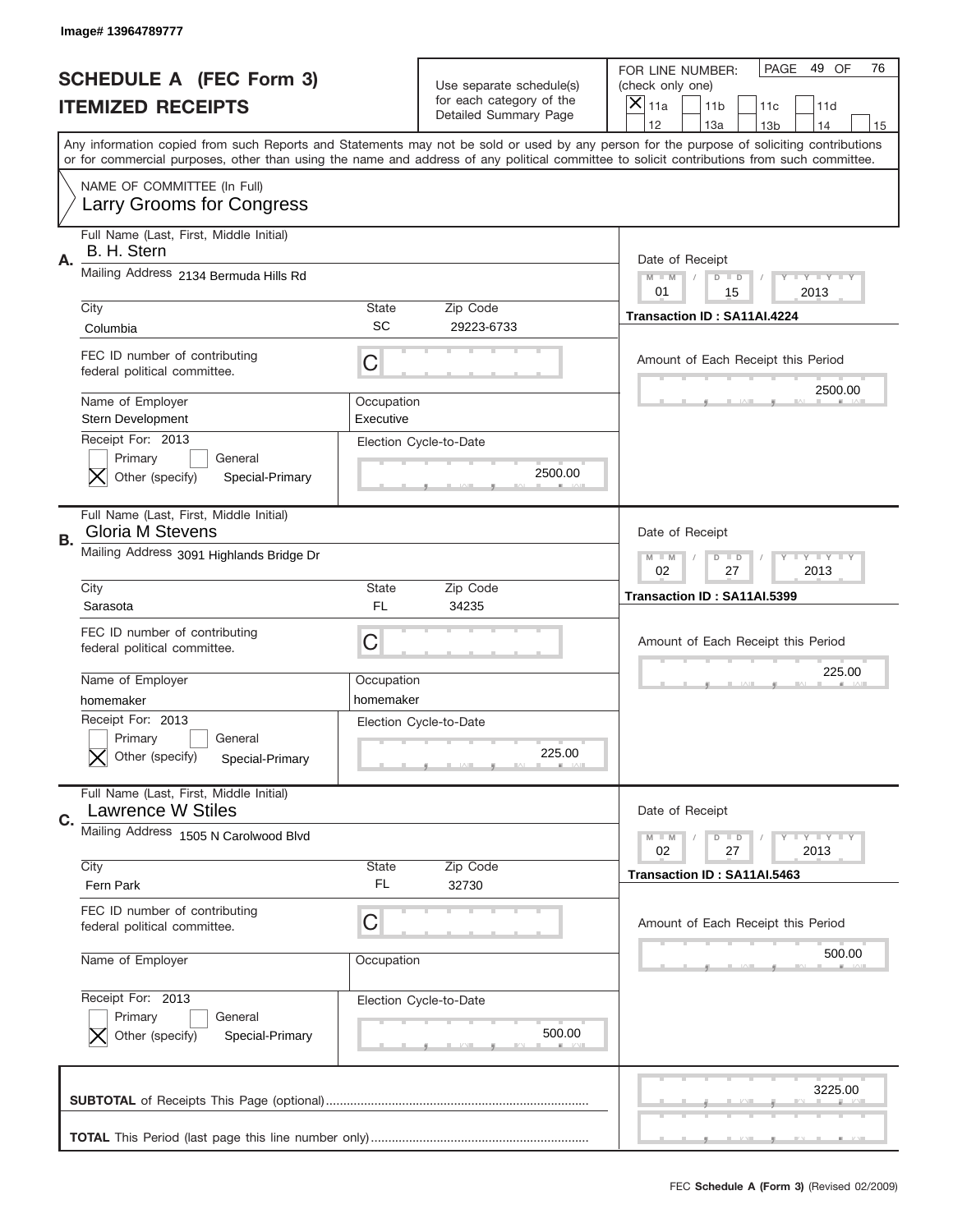|    | Image# 13964789778                                                                                    |                        |                                                      |                                                                                                                                                                                                                                                                                                                                     |
|----|-------------------------------------------------------------------------------------------------------|------------------------|------------------------------------------------------|-------------------------------------------------------------------------------------------------------------------------------------------------------------------------------------------------------------------------------------------------------------------------------------------------------------------------------------|
|    | <b>SCHEDULE A (FEC Form 3)</b>                                                                        |                        | Use separate schedule(s)<br>for each category of the | PAGE<br>50 OF<br>76<br>FOR LINE NUMBER:<br>(check only one)                                                                                                                                                                                                                                                                         |
|    | <b>ITEMIZED RECEIPTS</b>                                                                              |                        | Detailed Summary Page                                | ×<br>11a<br>11 <sub>b</sub><br>11c<br>11d                                                                                                                                                                                                                                                                                           |
|    |                                                                                                       |                        |                                                      | 12<br>13a<br>14<br>13 <sub>b</sub><br>15<br>Any information copied from such Reports and Statements may not be sold or used by any person for the purpose of soliciting contributions<br>or for commercial purposes, other than using the name and address of any political committee to solicit contributions from such committee. |
|    | NAME OF COMMITTEE (In Full)<br>Larry Grooms for Congress                                              |                        |                                                      |                                                                                                                                                                                                                                                                                                                                     |
| Α. | Full Name (Last, First, Middle Initial)<br>D. Mark Stokes                                             |                        |                                                      | Date of Receipt                                                                                                                                                                                                                                                                                                                     |
|    | Mailing Address PO Box 60547                                                                          |                        |                                                      | $M - M$<br><b>LEY LEY LEY</b><br>$D$ $D$<br>02<br>06<br>2013                                                                                                                                                                                                                                                                        |
|    | City<br><b>North Charleston</b>                                                                       | State<br><b>SC</b>     | Zip Code<br>29419-0547                               | Transaction ID: SA11AI.4442                                                                                                                                                                                                                                                                                                         |
|    | FEC ID number of contributing<br>federal political committee.                                         | C                      |                                                      | Amount of Each Receipt this Period                                                                                                                                                                                                                                                                                                  |
|    | Name of Employer<br>Self-employed                                                                     | Occupation<br>Attorney |                                                      | 500.00                                                                                                                                                                                                                                                                                                                              |
|    | Receipt For: 2013<br>Primary<br>General<br>Other (specify)<br>Special-Primary                         |                        | Election Cycle-to-Date<br>500.00                     |                                                                                                                                                                                                                                                                                                                                     |
| В. | Full Name (Last, First, Middle Initial)<br>William S. Stuhr                                           |                        |                                                      | Date of Receipt                                                                                                                                                                                                                                                                                                                     |
|    | Mailing Address 2620 Atlantic Ave.                                                                    |                        |                                                      | <b>LY LY LY</b><br>$M$ M<br>$D$ $D$<br>01<br>10<br>2013                                                                                                                                                                                                                                                                             |
|    | City<br>Sullivans Island                                                                              | State<br>SC            | Zip Code<br>29482                                    | Transaction ID: SA11AI.4176                                                                                                                                                                                                                                                                                                         |
|    | FEC ID number of contributing                                                                         | C                      |                                                      | Amount of Each Receipt this Period                                                                                                                                                                                                                                                                                                  |
|    | federal political committee.                                                                          |                        |                                                      |                                                                                                                                                                                                                                                                                                                                     |
|    | Name of Employer                                                                                      | Occupation             |                                                      | 250.00                                                                                                                                                                                                                                                                                                                              |
|    | J. Henry Stuhr, Inc.<br>Receipt For: 2013<br>General<br>Primary<br>Other (specify)<br>Special-Primary | CEO                    | Election Cycle-to-Date<br>250.00                     |                                                                                                                                                                                                                                                                                                                                     |
| C. | Full Name (Last, First, Middle Initial)<br><b>Ric Tapp</b>                                            |                        |                                                      | Date of Receipt                                                                                                                                                                                                                                                                                                                     |
|    | Mailing Address<br>205 King Street<br><b>Ste 400</b><br>City                                          | State                  | Zip Code                                             | <b>LYLYLY</b><br>$M - M$<br>$D$ $D$<br>01<br>2013<br>16                                                                                                                                                                                                                                                                             |
|    | Charleston                                                                                            | <b>SC</b>              | 29401                                                | Transaction ID: SA11AI.4236                                                                                                                                                                                                                                                                                                         |
|    | FEC ID number of contributing<br>federal political committee.                                         | C                      |                                                      | Amount of Each Receipt this Period                                                                                                                                                                                                                                                                                                  |
|    | Name of Employer<br>Nexsen Pruitt                                                                     | Occupation<br>Lawyer   |                                                      | 1000.00                                                                                                                                                                                                                                                                                                                             |
|    | Receipt For: 2013<br>Primary<br>General<br>Other (specify)<br>Special-Primary                         |                        | Election Cycle-to-Date<br>1000.00                    |                                                                                                                                                                                                                                                                                                                                     |
|    |                                                                                                       |                        |                                                      | 1750.00                                                                                                                                                                                                                                                                                                                             |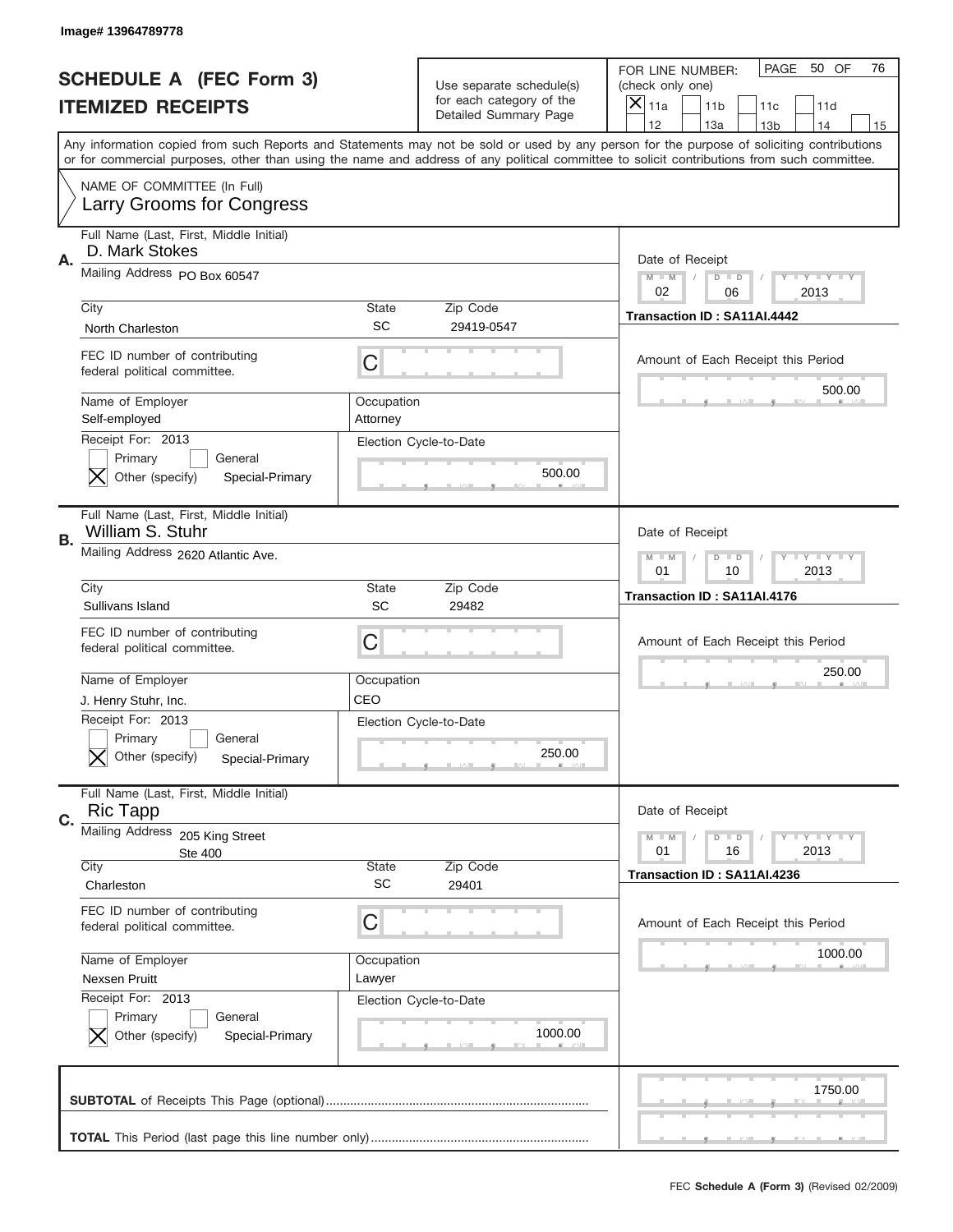|    | Image# 13964789779                                                                             |                           |                                                                               |                                                                                                                                                                                                                                                                                         |
|----|------------------------------------------------------------------------------------------------|---------------------------|-------------------------------------------------------------------------------|-----------------------------------------------------------------------------------------------------------------------------------------------------------------------------------------------------------------------------------------------------------------------------------------|
|    | <b>SCHEDULE A (FEC Form 3)</b><br><b>ITEMIZED RECEIPTS</b>                                     |                           | Use separate schedule(s)<br>for each category of the<br>Detailed Summary Page | PAGE 51 OF<br>76<br>FOR LINE NUMBER:<br>(check only one)<br>×<br>11a<br>11 <sub>b</sub><br>11c<br>11d<br>12<br>13a<br>14<br>13 <sub>b</sub><br>15                                                                                                                                       |
|    |                                                                                                |                           |                                                                               | Any information copied from such Reports and Statements may not be sold or used by any person for the purpose of soliciting contributions<br>or for commercial purposes, other than using the name and address of any political committee to solicit contributions from such committee. |
|    | NAME OF COMMITTEE (In Full)<br>Larry Grooms for Congress                                       |                           |                                                                               |                                                                                                                                                                                                                                                                                         |
| Α. | Full Name (Last, First, Middle Initial)<br>W. Tony Thomas                                      |                           |                                                                               | Date of Receipt                                                                                                                                                                                                                                                                         |
|    | Mailing Address 1056 N. Highway 17A                                                            |                           |                                                                               | $M - M$<br><b>LEY LEY LEY</b><br>$D$ $D$<br>01<br>29<br>2013                                                                                                                                                                                                                            |
|    | City<br><b>Moncks Corner</b>                                                                   | State<br>SC               | Zip Code<br>29461                                                             | Transaction ID: SA11AI.4333                                                                                                                                                                                                                                                             |
|    | FEC ID number of contributing<br>federal political committee.                                  | C                         |                                                                               | Amount of Each Receipt this Period                                                                                                                                                                                                                                                      |
|    | Name of Employer<br>Thomas Hand Inc.                                                           | Occupation<br>Executive   |                                                                               | 500.00                                                                                                                                                                                                                                                                                  |
|    | Receipt For: 2013<br>Primary<br>General<br>Other (specify)<br>Special-Primary                  |                           | Election Cycle-to-Date<br>500.00                                              |                                                                                                                                                                                                                                                                                         |
| В. | Full Name (Last, First, Middle Initial)<br>Dan A. Thompson                                     |                           |                                                                               | Date of Receipt                                                                                                                                                                                                                                                                         |
|    | Mailing Address 13 Riverside Dr.                                                               |                           | $M$ M<br><b>LYLYLY</b><br>$D$ $D$<br>02<br>08<br>2013                         |                                                                                                                                                                                                                                                                                         |
|    | City<br>Charleston                                                                             | State<br>SC               | Zip Code<br>29403-3217                                                        | Transaction ID: SA11AI.4458                                                                                                                                                                                                                                                             |
|    | FEC ID number of contributing<br>federal political committee.                                  | C                         |                                                                               | Amount of Each Receipt this Period                                                                                                                                                                                                                                                      |
|    |                                                                                                |                           |                                                                               |                                                                                                                                                                                                                                                                                         |
|    | Name of Employer                                                                               | Occupation                |                                                                               | 1000.00                                                                                                                                                                                                                                                                                 |
|    | O.L. Thompson<br>Receipt For: 2013<br>General<br>Primary<br>Other (specify)<br>Special-Primary | Executive                 | Election Cycle-to-Date<br>1000.00                                             |                                                                                                                                                                                                                                                                                         |
|    | Full Name (Last, First, Middle Initial)<br>Matthew O. Thompson                                 |                           |                                                                               | Date of Receipt                                                                                                                                                                                                                                                                         |
|    | Mailing Address 1040 Cliffwood Dr.                                                             |                           |                                                                               | <b>LYLYLY</b><br>$M - M$<br>$D$ $D$<br>02<br>07<br>2013                                                                                                                                                                                                                                 |
|    | City<br><b>Mount Pleasant</b>                                                                  | <b>State</b><br><b>SC</b> | Zip Code<br>29464                                                             | Transaction ID: SA11AI.4448                                                                                                                                                                                                                                                             |
|    | FEC ID number of contributing<br>federal political committee.                                  | C                         |                                                                               | Amount of Each Receipt this Period                                                                                                                                                                                                                                                      |
|    | Name of Employer<br>O.L. Thompson                                                              | Occupation<br>Contractor  |                                                                               | 1000.00                                                                                                                                                                                                                                                                                 |
| C. | Receipt For: 2013<br>Primary<br>General<br>Other (specify)<br>Special-Primary                  |                           | Election Cycle-to-Date<br>1000.00                                             |                                                                                                                                                                                                                                                                                         |
|    |                                                                                                |                           |                                                                               | 2500.00                                                                                                                                                                                                                                                                                 |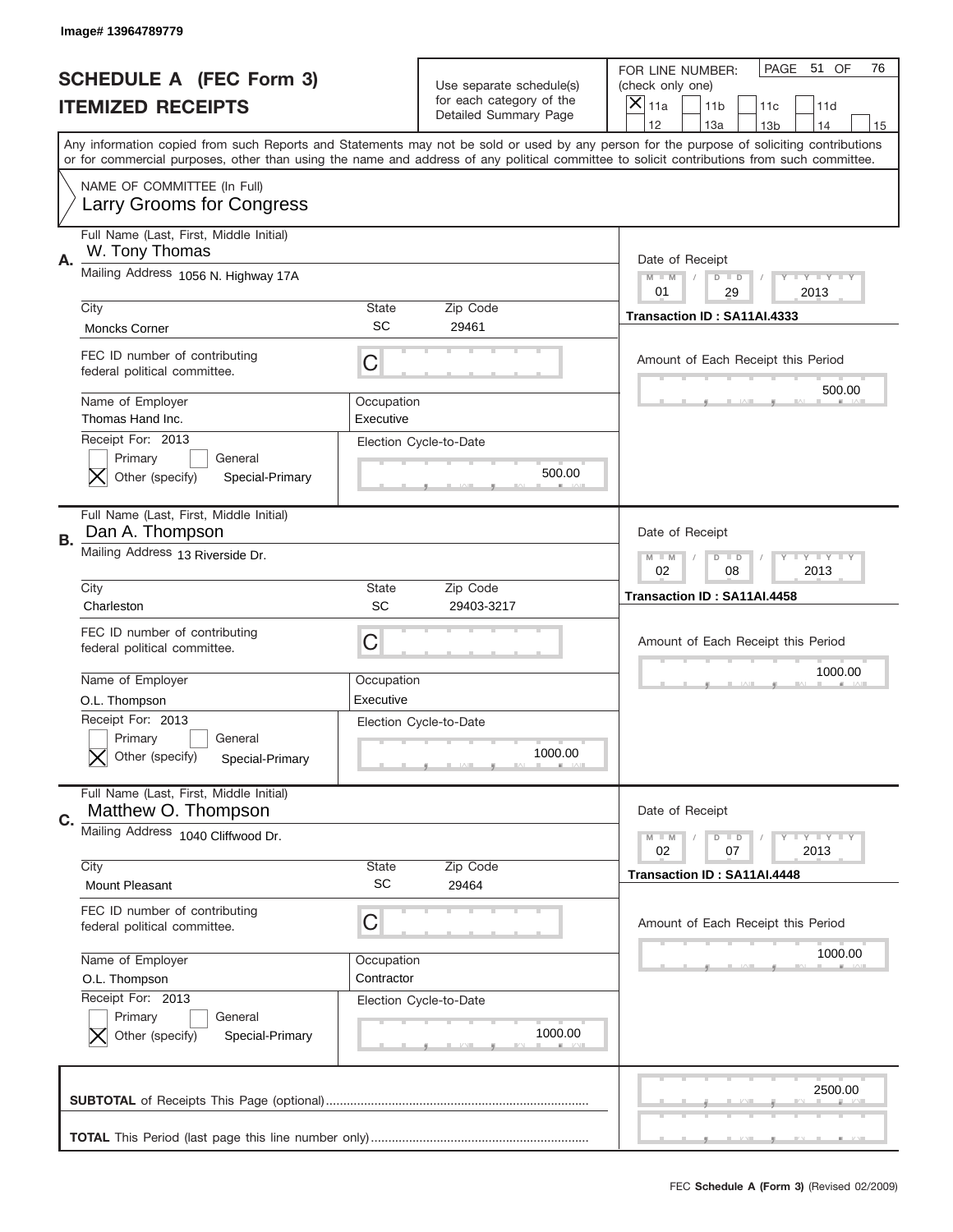|    | Image# 13964789780                                                            |                           |                                                          |                                                                                                                                                                                                                                                                                                                                     |
|----|-------------------------------------------------------------------------------|---------------------------|----------------------------------------------------------|-------------------------------------------------------------------------------------------------------------------------------------------------------------------------------------------------------------------------------------------------------------------------------------------------------------------------------------|
|    | <b>SCHEDULE A (FEC Form 3)</b>                                                |                           | Use separate schedule(s)                                 | PAGE<br>52 OF<br>76<br>FOR LINE NUMBER:<br>(check only one)                                                                                                                                                                                                                                                                         |
|    | <b>ITEMIZED RECEIPTS</b>                                                      |                           | for each category of the<br><b>Detailed Summary Page</b> | $\boldsymbol{\times}$<br>11a<br>11 <sub>b</sub><br>11c<br>11d                                                                                                                                                                                                                                                                       |
|    |                                                                               |                           |                                                          | 12<br>13a<br>14<br>13 <sub>b</sub><br>15<br>Any information copied from such Reports and Statements may not be sold or used by any person for the purpose of soliciting contributions<br>or for commercial purposes, other than using the name and address of any political committee to solicit contributions from such committee. |
|    | NAME OF COMMITTEE (In Full)<br>Larry Grooms for Congress                      |                           |                                                          |                                                                                                                                                                                                                                                                                                                                     |
| Α. | Full Name (Last, First, Middle Initial)<br>O. L. Thompson III                 |                           |                                                          | Date of Receipt                                                                                                                                                                                                                                                                                                                     |
|    | Mailing Address PO Box 63535                                                  |                           |                                                          | <b>LY LY LY</b><br>$M - M$<br>$D$ $D$<br>02<br>08<br>2013                                                                                                                                                                                                                                                                           |
|    | City<br>Charleston                                                            | State<br><b>SC</b>        | Zip Code<br>29419-3535                                   | Transaction ID: SA11AI.4460                                                                                                                                                                                                                                                                                                         |
|    | FEC ID number of contributing<br>federal political committee.                 | C                         |                                                          | Amount of Each Receipt this Period<br>1000.00                                                                                                                                                                                                                                                                                       |
|    | Name of Employer<br>O.L. Thompson                                             | Occupation<br>President   |                                                          |                                                                                                                                                                                                                                                                                                                                     |
|    | Receipt For: 2013<br>Primary<br>General<br>Other (specify)<br>Special-Primary |                           | Election Cycle-to-Date<br>1000.00                        |                                                                                                                                                                                                                                                                                                                                     |
| В. | Full Name (Last, First, Middle Initial)<br>O. L. Thompson III                 |                           |                                                          | Date of Receipt                                                                                                                                                                                                                                                                                                                     |
|    | Mailing Address PO Box 63535                                                  |                           |                                                          | <b>LY LY LY</b><br>$M - M$<br>$D$ $D$<br>02<br>08<br>2013                                                                                                                                                                                                                                                                           |
|    | City<br>Charleston                                                            | <b>State</b><br>SC        | Zip Code<br>29419-3535                                   | Transaction ID: SA11AI.4461                                                                                                                                                                                                                                                                                                         |
|    | FEC ID number of contributing<br>federal political committee.                 | С                         |                                                          | Amount of Each Receipt this Period                                                                                                                                                                                                                                                                                                  |
|    | Name of Employer<br>O.L. Thompson                                             | Occupation<br>President   |                                                          | 1000.00                                                                                                                                                                                                                                                                                                                             |
|    | Receipt For: 2013<br>General<br>Primary<br>Other (specify)<br>Special-Primary |                           | Election Cycle-to-Date<br>2000.00                        |                                                                                                                                                                                                                                                                                                                                     |
| C. | Full Name (Last, First, Middle Initial)<br>Kim Thornley Durham                |                           |                                                          | Date of Receipt                                                                                                                                                                                                                                                                                                                     |
|    | Mailing Address 130 Meridian Rd                                               |                           |                                                          | <b>LY LY LY</b><br>$M \perp M$<br>$D$ $D$<br>29<br>2013<br>01                                                                                                                                                                                                                                                                       |
|    | City<br>Beaufort                                                              | <b>State</b><br><b>SC</b> | Zip Code<br>29907                                        | Transaction ID: SA11AI.4350                                                                                                                                                                                                                                                                                                         |
|    | FEC ID number of contributing<br>federal political committee.                 | С                         |                                                          | Amount of Each Receipt this Period                                                                                                                                                                                                                                                                                                  |
|    | Name of Employer<br>homemaker                                                 | Occupation<br>homemaker   |                                                          | 250.00                                                                                                                                                                                                                                                                                                                              |
|    | Receipt For: 2013<br>Primary<br>General<br>Other (specify)<br>Special-Primary |                           | Election Cycle-to-Date<br>250.00                         |                                                                                                                                                                                                                                                                                                                                     |
|    |                                                                               |                           |                                                          | 2250.00                                                                                                                                                                                                                                                                                                                             |
|    |                                                                               |                           |                                                          |                                                                                                                                                                                                                                                                                                                                     |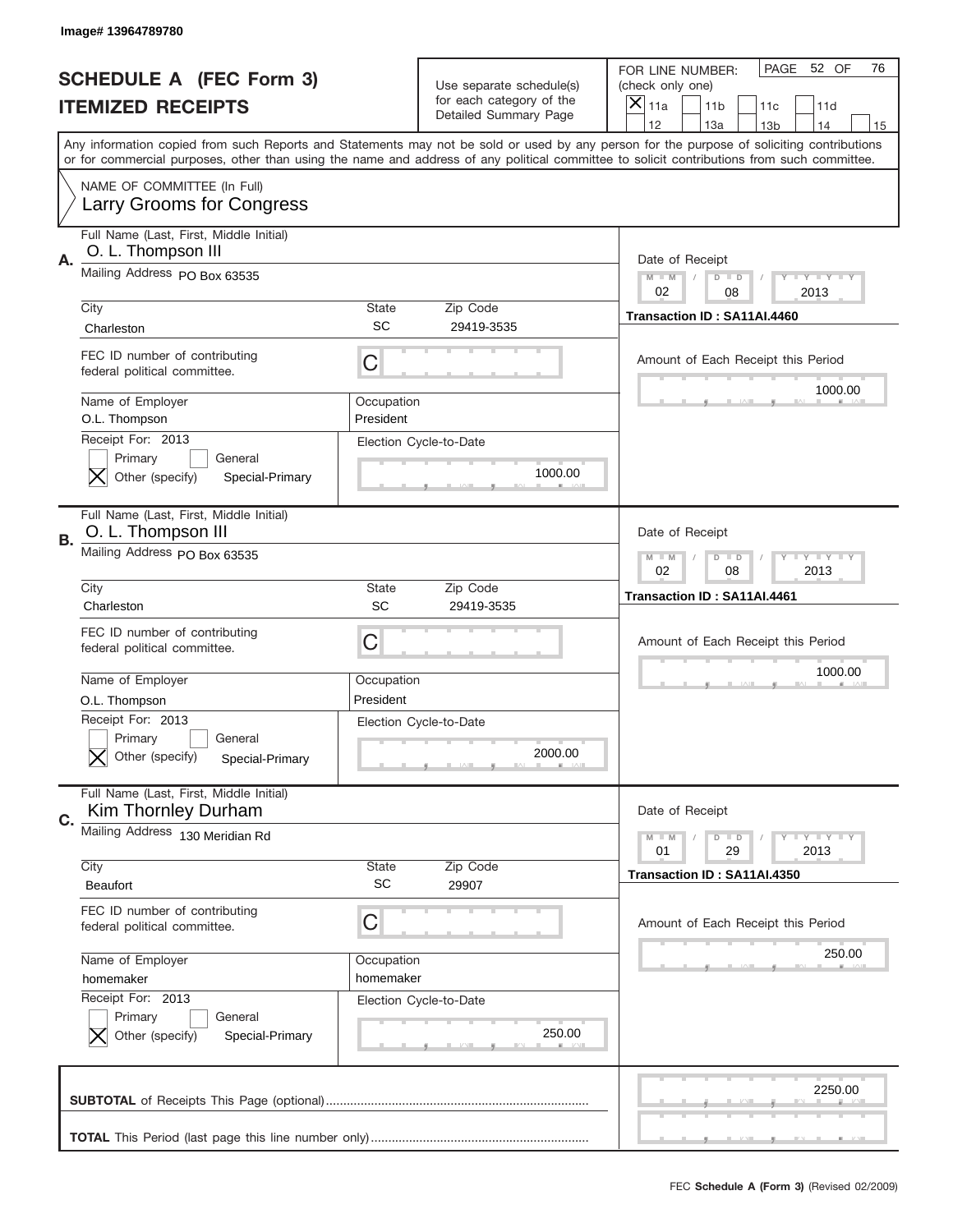|           | Image# 13964789781                                                                                                      |                              |                                                   |                                                                                                                                                                                                                                                                                                                         |
|-----------|-------------------------------------------------------------------------------------------------------------------------|------------------------------|---------------------------------------------------|-------------------------------------------------------------------------------------------------------------------------------------------------------------------------------------------------------------------------------------------------------------------------------------------------------------------------|
|           | <b>SCHEDULE A (FEC Form 3)</b>                                                                                          |                              | Use separate schedule(s)                          | PAGE 53 OF<br>76<br>FOR LINE NUMBER:<br>(check only one)                                                                                                                                                                                                                                                                |
|           | <b>ITEMIZED RECEIPTS</b>                                                                                                |                              | for each category of the<br>Detailed Summary Page | ×<br>11a<br>11 <sub>b</sub><br>11c<br>11d<br>12<br>14                                                                                                                                                                                                                                                                   |
|           |                                                                                                                         |                              |                                                   | 13a<br>13 <sub>b</sub><br>15<br>Any information copied from such Reports and Statements may not be sold or used by any person for the purpose of soliciting contributions<br>or for commercial purposes, other than using the name and address of any political committee to solicit contributions from such committee. |
|           | NAME OF COMMITTEE (In Full)<br>Larry Grooms for Congress                                                                |                              |                                                   |                                                                                                                                                                                                                                                                                                                         |
| Α.        | Full Name (Last, First, Middle Initial)<br><b>Miles Thornton</b>                                                        |                              |                                                   | Date of Receipt                                                                                                                                                                                                                                                                                                         |
|           | Mailing Address 579 Hobcaw Bluff Drive                                                                                  |                              |                                                   | $M - M$<br><b>LYLYLY</b><br>$D$ $D$<br>01<br>31<br>2013                                                                                                                                                                                                                                                                 |
|           | City<br>Mt. Pleasant                                                                                                    | State<br><b>SC</b>           | Zip Code<br>29464                                 | Transaction ID: SA11AI.4386                                                                                                                                                                                                                                                                                             |
|           | FEC ID number of contributing<br>federal political committee.                                                           | C                            |                                                   | Amount of Each Receipt this Period                                                                                                                                                                                                                                                                                      |
|           | Name of Employer<br><b>PPG</b>                                                                                          | Occupation<br>Sales          |                                                   | 500.00                                                                                                                                                                                                                                                                                                                  |
|           | Receipt For: 2013<br>Primary<br>General<br>Other (specify)<br>Special-Primary                                           |                              | Election Cycle-to-Date<br>500.00                  |                                                                                                                                                                                                                                                                                                                         |
| <b>B.</b> | Full Name (Last, First, Middle Initial)<br>Joseph Trainor                                                               |                              |                                                   | Date of Receipt                                                                                                                                                                                                                                                                                                         |
|           | Mailing Address 2004 Wilson Rd./ PO Box 874                                                                             |                              |                                                   | $M - M$<br>$D$ $D$<br><b>LYLYLY</b><br>02<br>05<br>2013                                                                                                                                                                                                                                                                 |
|           | City<br>Newberry                                                                                                        | State<br>SC                  | Zip Code<br>29108                                 | Transaction ID: SA11AI.4433                                                                                                                                                                                                                                                                                             |
|           |                                                                                                                         |                              |                                                   |                                                                                                                                                                                                                                                                                                                         |
|           | FEC ID number of contributing<br>federal political committee.                                                           | C                            |                                                   | Amount of Each Receipt this Period                                                                                                                                                                                                                                                                                      |
|           | Name of Employer                                                                                                        | Occupation                   |                                                   | 500.00                                                                                                                                                                                                                                                                                                                  |
|           | Stokes-Trainor Chevrolet-Buick-GMC-Cad<br>Receipt For: 2013<br>General<br>Primary<br>Other (specify)<br>Special-Primary | Owner                        | Election Cycle-to-Date<br>500.00                  |                                                                                                                                                                                                                                                                                                                         |
| C.        | Full Name (Last, First, Middle Initial)<br><b>Chris Union</b>                                                           |                              |                                                   | Date of Receipt                                                                                                                                                                                                                                                                                                         |
|           | Mailing Address 788 Clearview Dr                                                                                        |                              |                                                   | <b>LYLYLY</b><br>$M - M$<br>$D$ $D$<br>02<br>22<br>2013                                                                                                                                                                                                                                                                 |
|           | City<br>James Island                                                                                                    | State<br>SC                  | Zip Code<br>29412                                 | Transaction ID: SA11AI.4564                                                                                                                                                                                                                                                                                             |
|           | FEC ID number of contributing<br>federal political committee.                                                           | С                            |                                                   | Amount of Each Receipt this Period                                                                                                                                                                                                                                                                                      |
|           | Name of Employer<br>N/A                                                                                                 | Occupation<br><b>RETIRED</b> |                                                   | 250.00                                                                                                                                                                                                                                                                                                                  |
|           | Receipt For: 2013<br>Primary<br>General<br>Other (specify)<br>Special-Primary                                           |                              | Election Cycle-to-Date<br>250.00                  |                                                                                                                                                                                                                                                                                                                         |
|           |                                                                                                                         |                              |                                                   | 1250.00                                                                                                                                                                                                                                                                                                                 |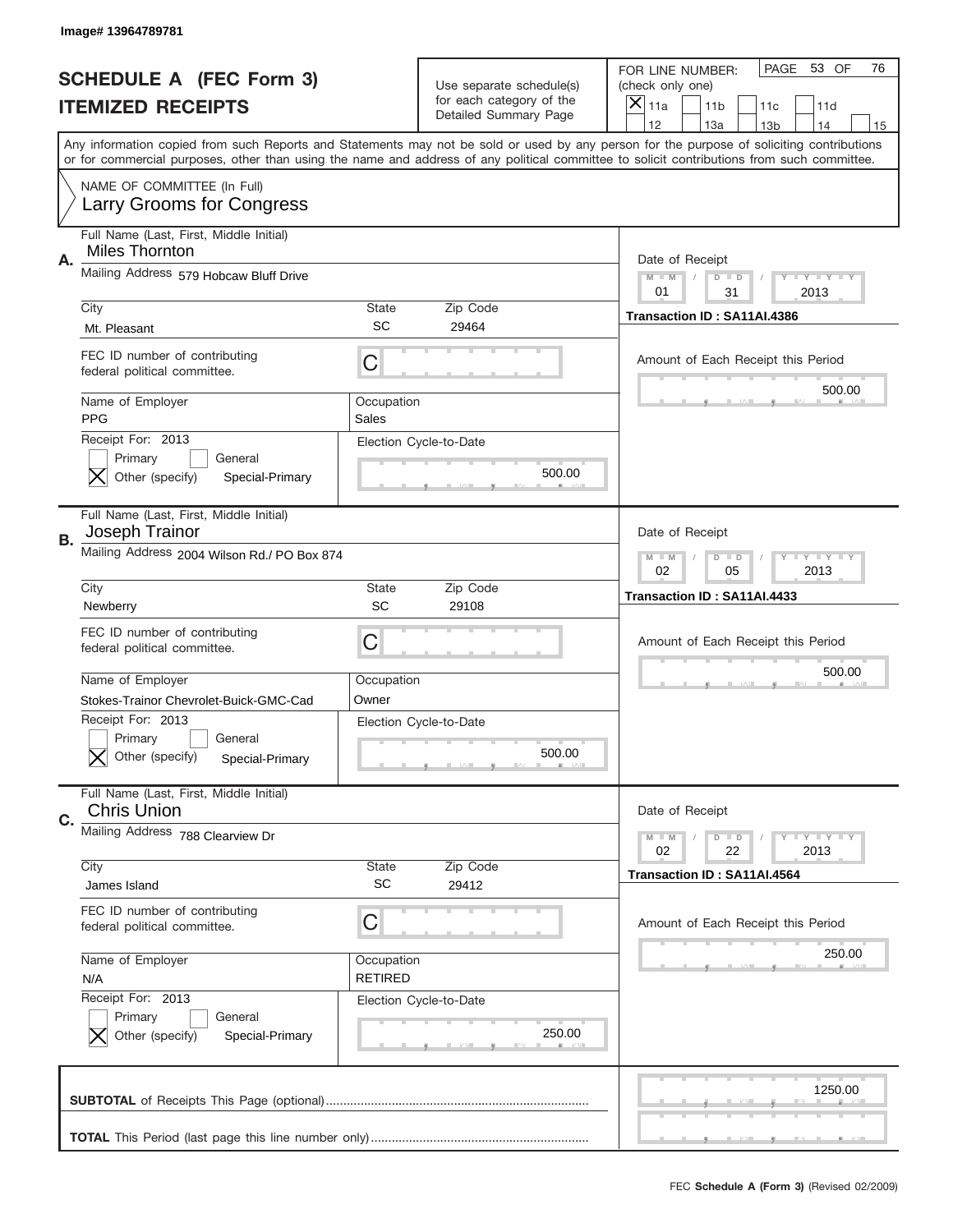|    | Image#13964789782                                                             |                                        |                                                      |                                                                                                                                                                                                                                                                                         |
|----|-------------------------------------------------------------------------------|----------------------------------------|------------------------------------------------------|-----------------------------------------------------------------------------------------------------------------------------------------------------------------------------------------------------------------------------------------------------------------------------------------|
|    | <b>SCHEDULE A (FEC Form 3)</b>                                                |                                        | Use separate schedule(s)<br>for each category of the | PAGE 54 OF<br>76<br>FOR LINE NUMBER:<br>(check only one)                                                                                                                                                                                                                                |
|    | <b>ITEMIZED RECEIPTS</b>                                                      |                                        | Detailed Summary Page                                | ×<br>11a<br>11 <sub>b</sub><br>11c<br>11d<br>12<br>13a<br>14<br>13 <sub>b</sub><br>15                                                                                                                                                                                                   |
|    |                                                                               |                                        |                                                      | Any information copied from such Reports and Statements may not be sold or used by any person for the purpose of soliciting contributions<br>or for commercial purposes, other than using the name and address of any political committee to solicit contributions from such committee. |
|    | NAME OF COMMITTEE (In Full)<br>Larry Grooms for Congress                      |                                        |                                                      |                                                                                                                                                                                                                                                                                         |
| Α. | Full Name (Last, First, Middle Initial)<br>Shana M. Voll                      |                                        |                                                      | Date of Receipt                                                                                                                                                                                                                                                                         |
|    | Mailing Address 4842 Kilbourne Rd                                             |                                        |                                                      | $M - M$<br><b>LEY LEY LEY</b><br>$D$ $D$<br>02<br>05<br>2013                                                                                                                                                                                                                            |
|    | City<br>Columbia                                                              | State<br>SC                            | Zip Code<br>29206                                    | Transaction ID: SA11AI.4425                                                                                                                                                                                                                                                             |
|    | FEC ID number of contributing<br>federal political committee.                 | C                                      |                                                      | Amount of Each Receipt this Period<br>500.00                                                                                                                                                                                                                                            |
|    | Name of Employer<br>Devine Massage Therapy                                    | Occupation<br><b>Massage Therapist</b> |                                                      |                                                                                                                                                                                                                                                                                         |
|    | Receipt For: 2013<br>Primary<br>General<br>Other (specify)<br>Special-Primary |                                        | Election Cycle-to-Date<br>500.00                     |                                                                                                                                                                                                                                                                                         |
| В. | Full Name (Last, First, Middle Initial)<br>Harold K Vollrath                  |                                        |                                                      | Date of Receipt                                                                                                                                                                                                                                                                         |
|    | Mailing Address P.O. Box 11171                                                |                                        |                                                      | $M$ M<br>$D$ $D$<br><b>LYLYLY</b><br>02<br>27<br>2013                                                                                                                                                                                                                                   |
|    | City<br><b>Overland Park</b>                                                  | State<br>KS                            | Zip Code<br>66207                                    | Transaction ID: SA11AI.6471                                                                                                                                                                                                                                                             |
|    | FEC ID number of contributing<br>federal political committee.                 | C                                      |                                                      | Amount of Each Receipt this Period                                                                                                                                                                                                                                                      |
|    | Name of Employer                                                              | Occupation                             |                                                      | 250.00                                                                                                                                                                                                                                                                                  |
|    | Receipt For: 2013<br>General<br>Primary                                       |                                        | Election Cycle-to-Date                               |                                                                                                                                                                                                                                                                                         |
|    | Other (specify)<br>Special-Primary                                            |                                        | 250.00                                               |                                                                                                                                                                                                                                                                                         |
| C. | Full Name (Last, First, Middle Initial)<br>Johnny E. Ward                     |                                        |                                                      | Date of Receipt                                                                                                                                                                                                                                                                         |
|    | Mailing Address PO Box 98<br>City                                             | <b>State</b>                           | Zip Code                                             | <b>LYLYLY</b><br>$M - M$<br>$D$ $D$<br>01<br>29<br>2013                                                                                                                                                                                                                                 |
|    | <b>Moncks Corner</b>                                                          | <b>SC</b>                              | 29461                                                | Transaction ID: SA11AI.4337                                                                                                                                                                                                                                                             |
|    | FEC ID number of contributing<br>federal political committee.                 | C                                      |                                                      | Amount of Each Receipt this Period<br>500.00                                                                                                                                                                                                                                            |
|    | Name of Employer<br>W & W Tractor Inc.                                        | Occupation<br>President                |                                                      |                                                                                                                                                                                                                                                                                         |
|    | Receipt For: 2013<br>Primary<br>General<br>Other (specify)<br>Special-Primary |                                        | Election Cycle-to-Date<br>500.00                     |                                                                                                                                                                                                                                                                                         |
|    |                                                                               |                                        |                                                      | 1250.00                                                                                                                                                                                                                                                                                 |
|    |                                                                               |                                        |                                                      |                                                                                                                                                                                                                                                                                         |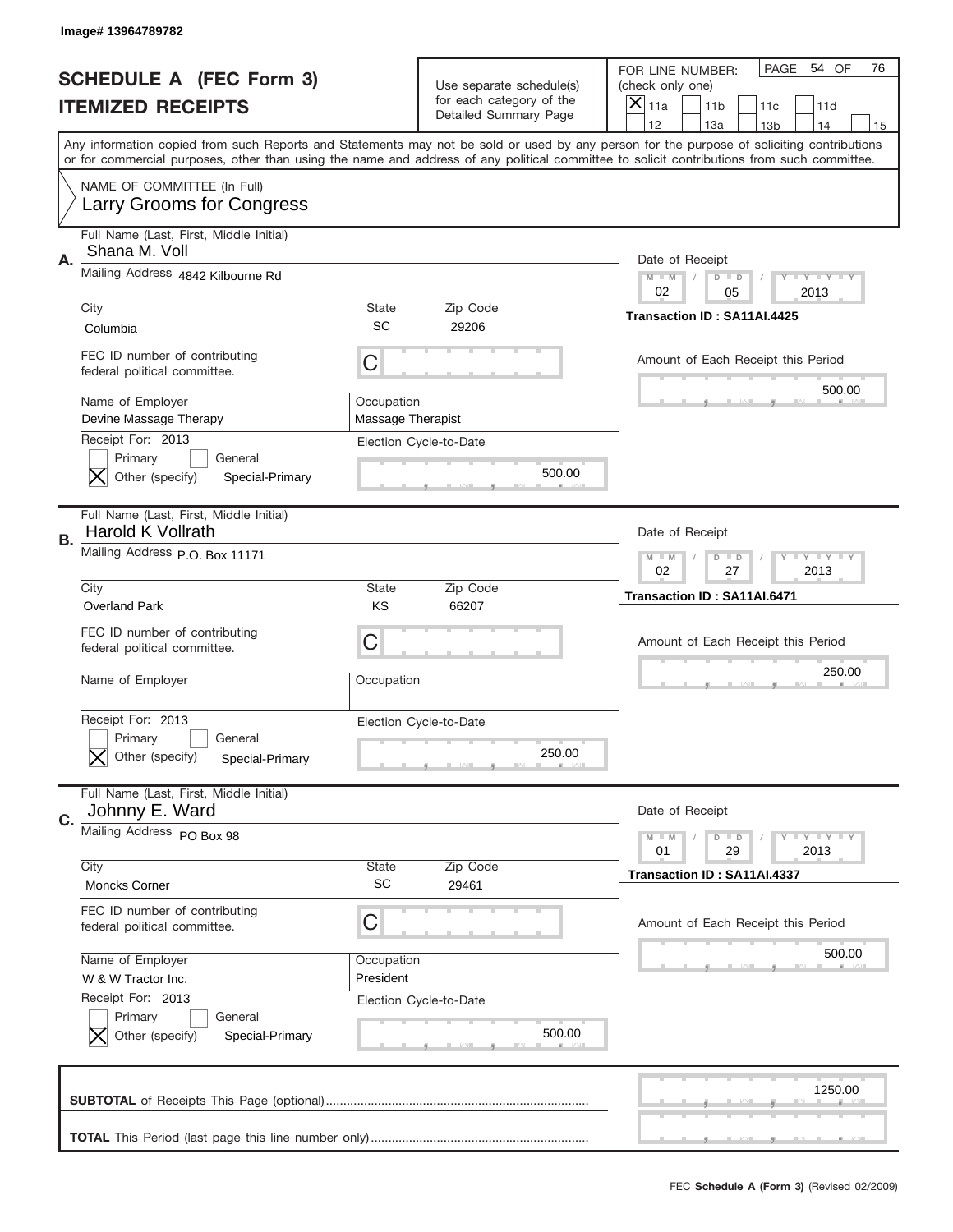|    | Image# 13964789783                                                                                   |                           |                                                   |                                                                                                                                                                                                                                                                                                                                     |
|----|------------------------------------------------------------------------------------------------------|---------------------------|---------------------------------------------------|-------------------------------------------------------------------------------------------------------------------------------------------------------------------------------------------------------------------------------------------------------------------------------------------------------------------------------------|
|    | <b>SCHEDULE A (FEC Form 3)</b>                                                                       |                           | Use separate schedule(s)                          | PAGE 55 OF<br>76<br>FOR LINE NUMBER:<br>(check only one)                                                                                                                                                                                                                                                                            |
|    | <b>ITEMIZED RECEIPTS</b>                                                                             |                           | for each category of the<br>Detailed Summary Page | ×<br>11a<br>11 <sub>b</sub><br>11c<br>11d                                                                                                                                                                                                                                                                                           |
|    |                                                                                                      |                           |                                                   | 12<br>13a<br>14<br>13 <sub>b</sub><br>15<br>Any information copied from such Reports and Statements may not be sold or used by any person for the purpose of soliciting contributions<br>or for commercial purposes, other than using the name and address of any political committee to solicit contributions from such committee. |
|    | NAME OF COMMITTEE (In Full)<br>Larry Grooms for Congress                                             |                           |                                                   |                                                                                                                                                                                                                                                                                                                                     |
| Α. | Full Name (Last, First, Middle Initial)<br>Sandra B. Ward                                            |                           |                                                   | Date of Receipt                                                                                                                                                                                                                                                                                                                     |
|    | Mailing Address 349 Avenue of Oaks                                                                   |                           |                                                   | $M - M$<br><b>LEY LEY LEY</b><br>$D$ $D$<br>01<br>09<br>2013                                                                                                                                                                                                                                                                        |
|    | City<br><b>Moncks Corner</b>                                                                         | State<br>SC               | Zip Code<br>29461                                 | Transaction ID: SA11AI.4162                                                                                                                                                                                                                                                                                                         |
|    | FEC ID number of contributing<br>federal political committee.                                        | C                         |                                                   | Amount of Each Receipt this Period<br>500.00                                                                                                                                                                                                                                                                                        |
|    | Name of Employer<br>Self-employed<br>Receipt For: 2013                                               | Occupation<br>Homemaker   |                                                   |                                                                                                                                                                                                                                                                                                                                     |
|    | Primary<br>General<br>Other (specify)<br>Special-Primary                                             |                           | Election Cycle-to-Date<br>500.00                  |                                                                                                                                                                                                                                                                                                                                     |
| В. | Full Name (Last, First, Middle Initial)<br><b>Butler Ware</b>                                        |                           |                                                   | Date of Receipt                                                                                                                                                                                                                                                                                                                     |
|    | Mailing Address PO Box 1558                                                                          |                           |                                                   | $M$ M<br><b>LYLYLY</b><br>$D$ $D$<br>01<br>30<br>2013                                                                                                                                                                                                                                                                               |
|    | City<br><b>Moncks Corner</b>                                                                         | State<br>SC               | Zip Code<br>29461                                 | Transaction ID: SA11AI.4362                                                                                                                                                                                                                                                                                                         |
|    |                                                                                                      |                           |                                                   |                                                                                                                                                                                                                                                                                                                                     |
|    | FEC ID number of contributing<br>federal political committee.                                        | C                         |                                                   | Amount of Each Receipt this Period                                                                                                                                                                                                                                                                                                  |
|    | Name of Employer                                                                                     | Occupation<br>Executive   |                                                   | 1000.00                                                                                                                                                                                                                                                                                                                             |
|    | <b>RGW Trucking</b><br>Receipt For: 2013<br>General<br>Primary<br>Other (specify)<br>Special-Primary |                           | Election Cycle-to-Date<br>1000.00                 |                                                                                                                                                                                                                                                                                                                                     |
|    | Full Name (Last, First, Middle Initial)<br><b>Bernard Warshaw</b>                                    |                           |                                                   | Date of Receipt                                                                                                                                                                                                                                                                                                                     |
| C. | Mailing Address 230 Overhill Road<br>PO Box 5                                                        |                           |                                                   | <b>LYLYLY</b><br>$M - M$<br>$D$ $D$<br>01<br>2013<br>01                                                                                                                                                                                                                                                                             |
|    | City<br>Walterboro                                                                                   | <b>State</b><br><b>SC</b> | Zip Code<br>29488                                 | Transaction ID: SA11AI.4131                                                                                                                                                                                                                                                                                                         |
|    | FEC ID number of contributing<br>federal political committee.                                        | C                         |                                                   | Amount of Each Receipt this Period                                                                                                                                                                                                                                                                                                  |
|    | Name of Employer<br>Retired                                                                          | Occupation<br>retired     |                                                   | 250.00                                                                                                                                                                                                                                                                                                                              |
|    | Receipt For: 2013<br>Primary<br>General<br>Other (specify)<br>Special-Primary                        |                           | Election Cycle-to-Date<br>250.00                  |                                                                                                                                                                                                                                                                                                                                     |
|    |                                                                                                      |                           |                                                   | 1750.00                                                                                                                                                                                                                                                                                                                             |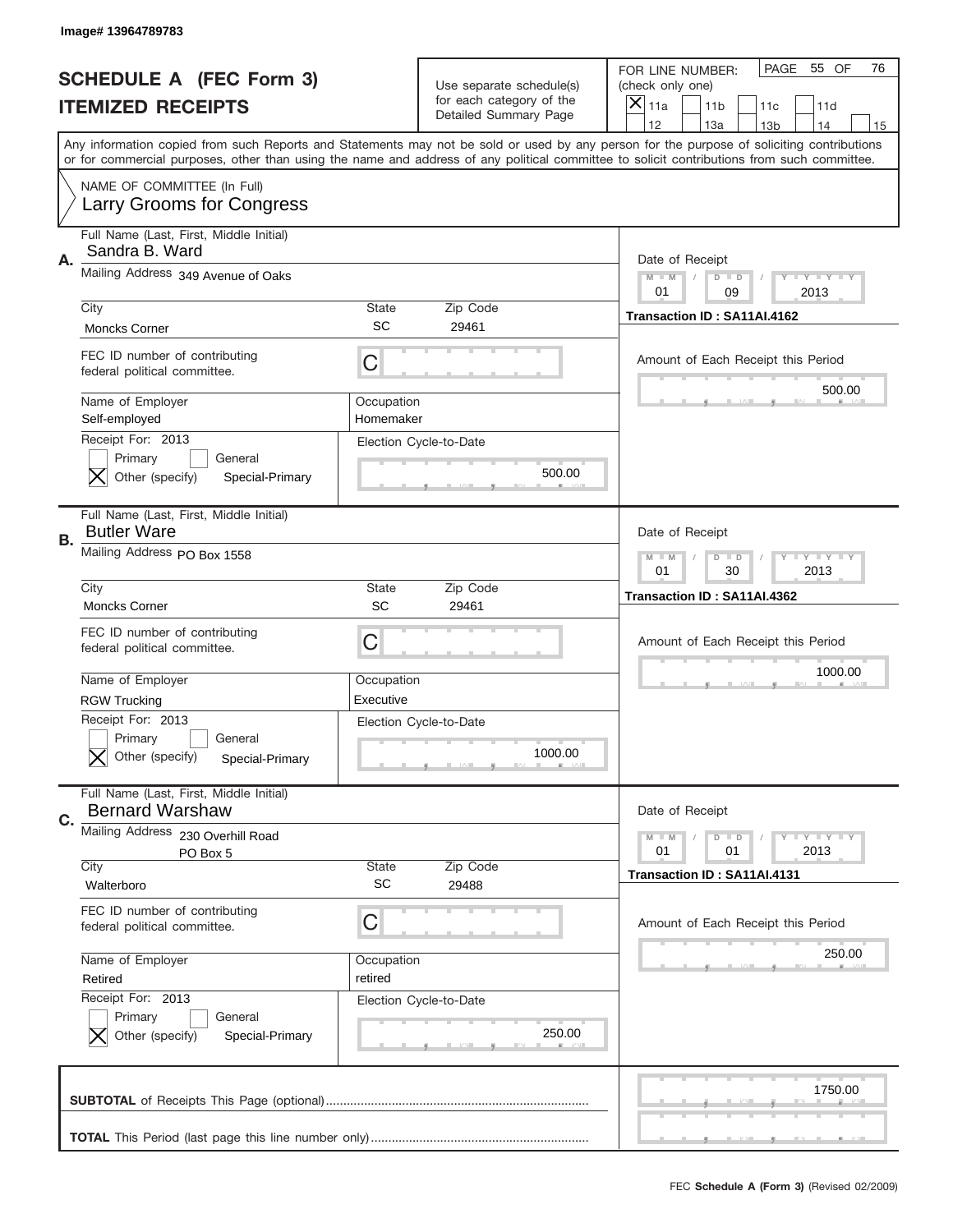|    | Image# 13964789784                                                            |                                 |                                                   |                                                                                                                                                                                                                                                                                                                                     |
|----|-------------------------------------------------------------------------------|---------------------------------|---------------------------------------------------|-------------------------------------------------------------------------------------------------------------------------------------------------------------------------------------------------------------------------------------------------------------------------------------------------------------------------------------|
|    | <b>SCHEDULE A (FEC Form 3)</b>                                                |                                 | Use separate schedule(s)                          | PAGE<br>56 OF<br>76<br>FOR LINE NUMBER:<br>(check only one)                                                                                                                                                                                                                                                                         |
|    | <b>ITEMIZED RECEIPTS</b>                                                      |                                 | for each category of the<br>Detailed Summary Page | ×<br>11a<br>11 <sub>b</sub><br>11c<br>11d                                                                                                                                                                                                                                                                                           |
|    |                                                                               |                                 |                                                   | 12<br>13a<br>14<br>13 <sub>b</sub><br>15<br>Any information copied from such Reports and Statements may not be sold or used by any person for the purpose of soliciting contributions<br>or for commercial purposes, other than using the name and address of any political committee to solicit contributions from such committee. |
|    | NAME OF COMMITTEE (In Full)<br>Larry Grooms for Congress                      |                                 |                                                   |                                                                                                                                                                                                                                                                                                                                     |
| Α. | Full Name (Last, First, Middle Initial)<br>George P. Waters                   |                                 |                                                   | Date of Receipt                                                                                                                                                                                                                                                                                                                     |
|    | Mailing Address 412 Rice Hope Drive                                           |                                 |                                                   | $M - M$<br><b>LEY LEY LEY</b><br>$D$ $D$<br>01<br>15<br>2013                                                                                                                                                                                                                                                                        |
|    | City<br><b>Mount Pleasant</b>                                                 | State<br>SC                     | Zip Code<br>29464                                 | Transaction ID: SA11AI.4218                                                                                                                                                                                                                                                                                                         |
|    | FEC ID number of contributing<br>federal political committee.                 | C                               |                                                   | Amount of Each Receipt this Period<br>2500.00                                                                                                                                                                                                                                                                                       |
|    | Name of Employer<br>Retired                                                   | Occupation<br>Retired           |                                                   |                                                                                                                                                                                                                                                                                                                                     |
|    | Receipt For: 2013<br>Primary<br>General<br>Other (specify)<br>Special-Primary |                                 | Election Cycle-to-Date<br>2500.00                 |                                                                                                                                                                                                                                                                                                                                     |
| В. | Full Name (Last, First, Middle Initial)<br><b>Martha Bennett Waters</b>       |                                 |                                                   | Date of Receipt                                                                                                                                                                                                                                                                                                                     |
|    | Mailing Address 412 Rice Hope Drive                                           |                                 |                                                   | $M$ M<br><b>LYLYLY</b><br>$D$ $D$<br>01<br>15<br>2013                                                                                                                                                                                                                                                                               |
|    | City<br>Mount Pleasant                                                        | State<br>SC                     | Zip Code<br>29464                                 | Transaction ID: SA11AI.4220                                                                                                                                                                                                                                                                                                         |
|    | FEC ID number of contributing<br>federal political committee.                 | C                               |                                                   | Amount of Each Receipt this Period                                                                                                                                                                                                                                                                                                  |
|    | Name of Employer<br>Self-employed                                             | Occupation<br>Homemaker         |                                                   | 2500.00                                                                                                                                                                                                                                                                                                                             |
|    | Receipt For: 2013                                                             |                                 | Election Cycle-to-Date                            |                                                                                                                                                                                                                                                                                                                                     |
|    | General<br>Primary<br>Other (specify)<br>Special-Primary                      |                                 | 2500.00                                           |                                                                                                                                                                                                                                                                                                                                     |
| C. | Full Name (Last, First, Middle Initial)<br>Lawrence L. Weathers               |                                 |                                                   | Date of Receipt                                                                                                                                                                                                                                                                                                                     |
|    | Mailing Address 7105 Vance Rd<br>PO Box 235                                   |                                 |                                                   | $I - Y - I - Y - I - Y$<br>$M - M$<br>$D$ $D$<br>01<br>28<br>2013                                                                                                                                                                                                                                                                   |
|    | City<br>Bowman                                                                | <b>State</b><br><b>SC</b>       | Zip Code<br>29018                                 | Transaction ID: SA11AI.4317                                                                                                                                                                                                                                                                                                         |
|    | FEC ID number of contributing<br>federal political committee.                 | C                               |                                                   | Amount of Each Receipt this Period                                                                                                                                                                                                                                                                                                  |
|    | Name of Employer<br>Self-employed                                             | Occupation<br>Farmer / Trucking |                                                   | 250.00                                                                                                                                                                                                                                                                                                                              |
|    | Receipt For: 2013<br>Primary<br>General<br>Other (specify)<br>Special-Primary |                                 | Election Cycle-to-Date<br>250.00                  |                                                                                                                                                                                                                                                                                                                                     |
|    |                                                                               |                                 |                                                   | 5250.00                                                                                                                                                                                                                                                                                                                             |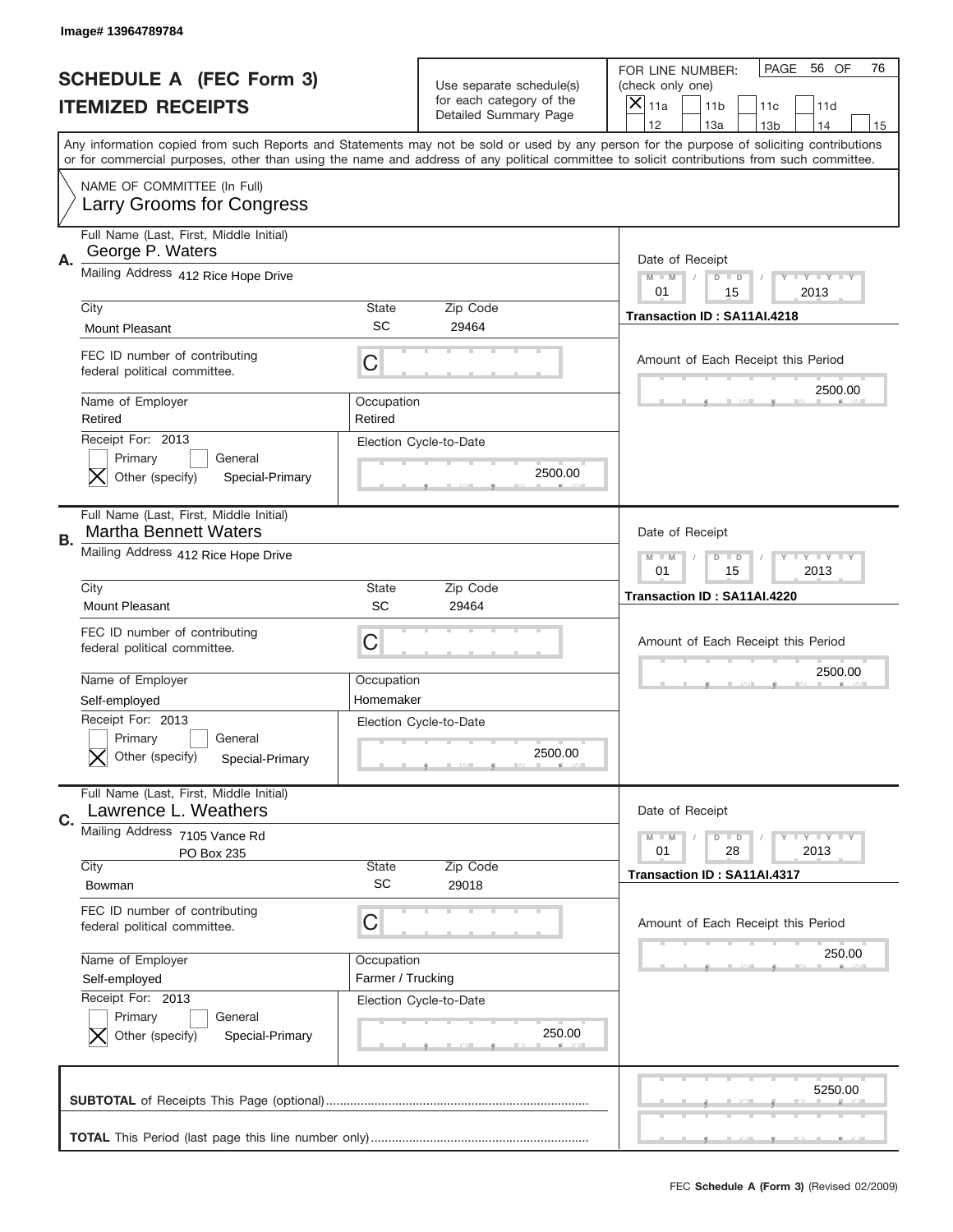|    | Image# 13964789785                                                                             |                      |                                                   |                                                                                                                                                                                                                                                                                                                                     |
|----|------------------------------------------------------------------------------------------------|----------------------|---------------------------------------------------|-------------------------------------------------------------------------------------------------------------------------------------------------------------------------------------------------------------------------------------------------------------------------------------------------------------------------------------|
|    | <b>SCHEDULE A (FEC Form 3)</b>                                                                 |                      | Use separate schedule(s)                          | PAGE<br>57 OF<br>76<br>FOR LINE NUMBER:<br>(check only one)                                                                                                                                                                                                                                                                         |
|    | <b>ITEMIZED RECEIPTS</b>                                                                       |                      | for each category of the<br>Detailed Summary Page | $\boldsymbol{\times}$<br>11a<br>11 <sub>b</sub><br>11c<br>11d                                                                                                                                                                                                                                                                       |
|    |                                                                                                |                      |                                                   | 12<br>13a<br>14<br>13 <sub>b</sub><br>15<br>Any information copied from such Reports and Statements may not be sold or used by any person for the purpose of soliciting contributions<br>or for commercial purposes, other than using the name and address of any political committee to solicit contributions from such committee. |
|    | NAME OF COMMITTEE (In Full)<br>Larry Grooms for Congress                                       |                      |                                                   |                                                                                                                                                                                                                                                                                                                                     |
| Α. | Full Name (Last, First, Middle Initial)<br>Dennis W. Wheeler                                   |                      |                                                   | Date of Receipt                                                                                                                                                                                                                                                                                                                     |
|    | Mailing Address 2483 River Bluff Ln.                                                           |                      |                                                   | <b>LYLYLY</b><br>$M - M$<br>$D$ $D$<br>02<br>25<br>2013                                                                                                                                                                                                                                                                             |
|    | City<br><b>Mount Pleasant</b>                                                                  | <b>State</b><br>SC   | Zip Code<br>29466                                 | Transaction ID: SA11AI.4582                                                                                                                                                                                                                                                                                                         |
|    | FEC ID number of contributing<br>federal political committee.                                  | C                    |                                                   | Amount of Each Receipt this Period                                                                                                                                                                                                                                                                                                  |
|    | Name of Employer<br>The Dennis Corporation                                                     | Occupation<br>owner  |                                                   | 2600.00                                                                                                                                                                                                                                                                                                                             |
|    | Receipt For: 2013<br>Primary<br>General<br>Other (specify)<br>Special-Primary                  |                      | Election Cycle-to-Date<br>2600.00                 |                                                                                                                                                                                                                                                                                                                                     |
|    | Full Name (Last, First, Middle Initial)<br>Andrew D. White                                     |                      |                                                   | Date of Receipt                                                                                                                                                                                                                                                                                                                     |
| В. | Mailing Address 631 Brandon Ct.                                                                |                      |                                                   | <b>LY LY LY</b><br>$M - M$<br>$D$ $D$<br>01<br>15<br>2013                                                                                                                                                                                                                                                                           |
|    | City<br>Lexington                                                                              | <b>State</b><br>SC   | Zip Code<br>29072                                 | Transaction ID: SA11AI.4226                                                                                                                                                                                                                                                                                                         |
|    | FEC ID number of contributing<br>federal political committee.                                  | С                    |                                                   | Amount of Each Receipt this Period                                                                                                                                                                                                                                                                                                  |
|    | Name of Employer                                                                               | Occupation           |                                                   | 1000.00                                                                                                                                                                                                                                                                                                                             |
|    | Self-employed<br>Receipt For: 2013<br>General<br>Primary<br>Other (specify)<br>Special-Primary | Developer            | Election Cycle-to-Date<br>1000.00                 |                                                                                                                                                                                                                                                                                                                                     |
| C. | Full Name (Last, First, Middle Initial)<br>Kathryn Williams                                    |                      |                                                   | Date of Receipt                                                                                                                                                                                                                                                                                                                     |
|    | Mailing Address PO Box 10693                                                                   |                      |                                                   | <b>LY LY LY</b><br>$M \perp M$<br>$D$ $D$<br>13<br>2013<br>01                                                                                                                                                                                                                                                                       |
|    | City                                                                                           | <b>State</b>         | Zip Code                                          |                                                                                                                                                                                                                                                                                                                                     |
|    | Greenville                                                                                     | <b>SC</b>            | 29603                                             | Transaction ID: SA11AI.4196                                                                                                                                                                                                                                                                                                         |
|    | FEC ID number of contributing<br>federal political committee.                                  | С                    |                                                   | Amount of Each Receipt this Period                                                                                                                                                                                                                                                                                                  |
|    | Name of Employer<br>Self-employed                                                              | Occupation<br>Lawyer |                                                   | 1000.00                                                                                                                                                                                                                                                                                                                             |
|    | Receipt For: 2013<br>Primary<br>General<br>Other (specify)<br>Special-Primary                  |                      | Election Cycle-to-Date<br>1000.00                 |                                                                                                                                                                                                                                                                                                                                     |
|    |                                                                                                |                      |                                                   | 4600.00                                                                                                                                                                                                                                                                                                                             |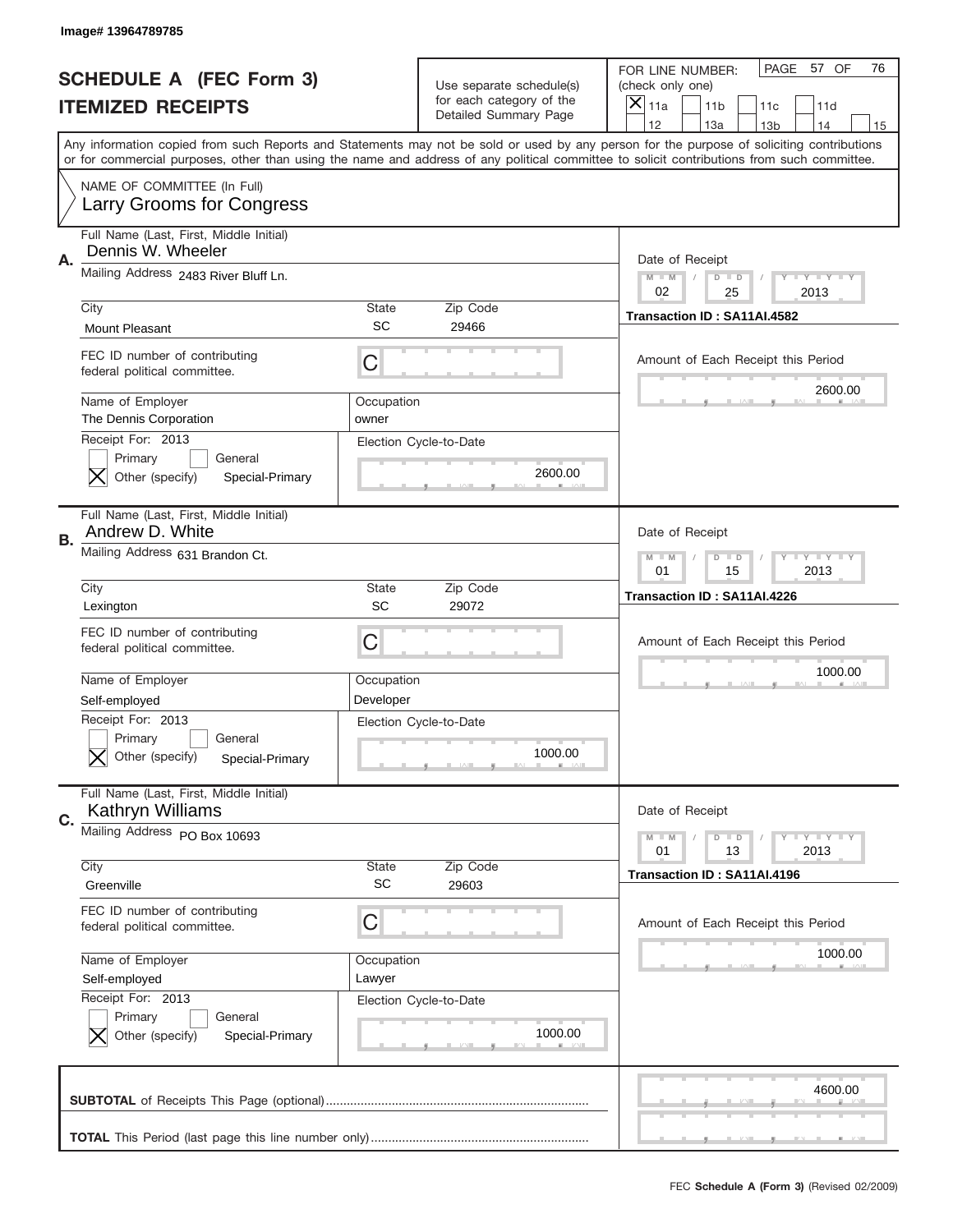|    | Image# 13964789786                                                            |                               |                                                      |                                                                                                                                                                                                                                                                                         |
|----|-------------------------------------------------------------------------------|-------------------------------|------------------------------------------------------|-----------------------------------------------------------------------------------------------------------------------------------------------------------------------------------------------------------------------------------------------------------------------------------------|
|    | <b>SCHEDULE A (FEC Form 3)</b>                                                |                               | Use separate schedule(s)<br>for each category of the | PAGE 58 OF<br>76<br>FOR LINE NUMBER:<br>(check only one)                                                                                                                                                                                                                                |
|    | <b>ITEMIZED RECEIPTS</b>                                                      |                               | Detailed Summary Page                                | ×<br>11a<br>11 <sub>b</sub><br>11c<br>11d<br>12<br>13a<br>14<br>13 <sub>b</sub><br>15                                                                                                                                                                                                   |
|    |                                                                               |                               |                                                      | Any information copied from such Reports and Statements may not be sold or used by any person for the purpose of soliciting contributions<br>or for commercial purposes, other than using the name and address of any political committee to solicit contributions from such committee. |
|    | NAME OF COMMITTEE (In Full)<br>Larry Grooms for Congress                      |                               |                                                      |                                                                                                                                                                                                                                                                                         |
| Α. | Full Name (Last, First, Middle Initial)<br>Ken R. Willingham                  |                               |                                                      | Date of Receipt                                                                                                                                                                                                                                                                         |
|    | Mailing Address 234 Middle Street                                             |                               |                                                      | $M - M$<br><b>LEY LEY LEY</b><br>$D$ $D$<br>02<br>09<br>2013                                                                                                                                                                                                                            |
|    | City<br><b>Mount Pleasant</b>                                                 | State<br>SC                   | Zip Code<br>29464-5061                               | Transaction ID: SA11AI.4477                                                                                                                                                                                                                                                             |
|    | FEC ID number of contributing<br>federal political committee.                 | C                             |                                                      | Amount of Each Receipt this Period<br>500.00                                                                                                                                                                                                                                            |
|    | Name of Employer<br><b>Thompson Companies</b><br>Receipt For: 2013            | Occupation<br>Company Officer |                                                      |                                                                                                                                                                                                                                                                                         |
|    | Primary<br>General<br>Other (specify)<br>Special-Primary                      |                               | Election Cycle-to-Date<br>500.00                     |                                                                                                                                                                                                                                                                                         |
| В. | Full Name (Last, First, Middle Initial)<br>William A. Wilson                  |                               |                                                      | Date of Receipt                                                                                                                                                                                                                                                                         |
|    | Mailing Address 10424 Woodbury Woods Ct                                       |                               |                                                      | $M$ M<br>$D$ $D$<br><b>LYLYLY</b><br>01<br>22<br>2013                                                                                                                                                                                                                                   |
|    | City<br>Fairfax                                                               | State<br>VA                   | Zip Code<br>22032-3728                               | Transaction ID: SA11AI.4288                                                                                                                                                                                                                                                             |
|    | FEC ID number of contributing<br>federal political committee.                 | C                             |                                                      | Amount of Each Receipt this Period                                                                                                                                                                                                                                                      |
|    | Name of Employer<br><b>Americans for Limited Government</b>                   | Occupation<br>Consultant      |                                                      | 2500.00                                                                                                                                                                                                                                                                                 |
|    | Receipt For: 2013<br>General<br>Primary<br>Other (specify)<br>Special-Primary |                               | Election Cycle-to-Date<br>2500.00                    |                                                                                                                                                                                                                                                                                         |
| C. | Full Name (Last, First, Middle Initial)<br>Charles A. Wingard                 |                               |                                                      | Date of Receipt                                                                                                                                                                                                                                                                         |
|    | Mailing Address 261 Spool Wheel Rd.                                           |                               | Zip Code                                             | <b>LYLYLY</b><br>$M - M$<br>$D$ $D$<br>02<br>2013<br>04                                                                                                                                                                                                                                 |
|    | City<br>Gilbert                                                               | <b>State</b><br><b>SC</b>     | 29054                                                | Transaction ID: SA11AI.4415                                                                                                                                                                                                                                                             |
|    | FEC ID number of contributing<br>federal political committee.                 | C                             |                                                      | Amount of Each Receipt this Period                                                                                                                                                                                                                                                      |
|    | Name of Employer<br>W.P. Rawl & Sons                                          | Occupation<br>Executive       |                                                      | 500.00                                                                                                                                                                                                                                                                                  |
|    | Receipt For: 2013<br>Primary<br>General<br>Other (specify)<br>Special-Primary |                               | Election Cycle-to-Date<br>500.00                     |                                                                                                                                                                                                                                                                                         |
|    |                                                                               |                               |                                                      | 3500.00                                                                                                                                                                                                                                                                                 |
|    |                                                                               |                               |                                                      |                                                                                                                                                                                                                                                                                         |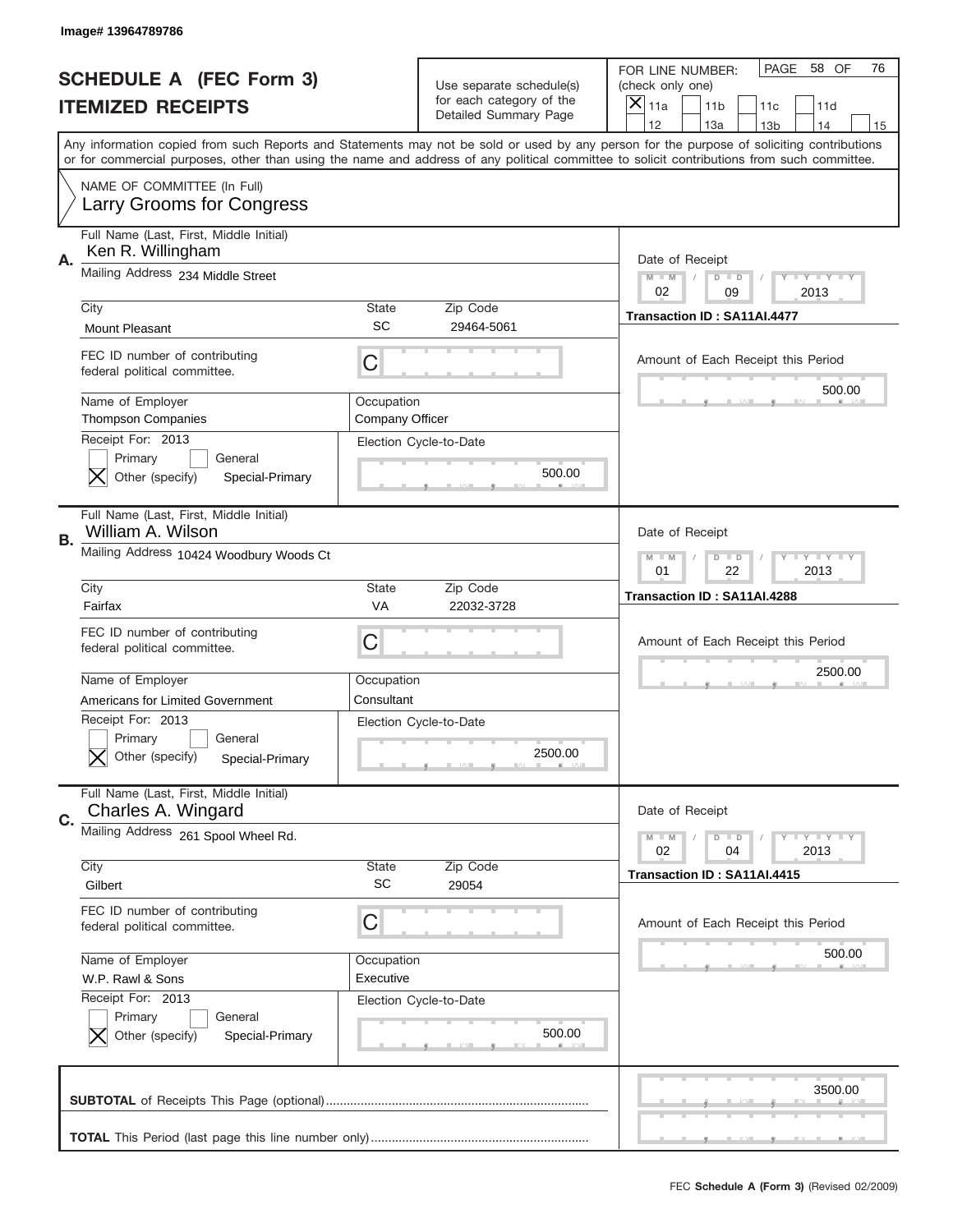|    | Image# 13964789787                                                            |                              |                                                      |                                                                                                                                                                                                                                                                                         |
|----|-------------------------------------------------------------------------------|------------------------------|------------------------------------------------------|-----------------------------------------------------------------------------------------------------------------------------------------------------------------------------------------------------------------------------------------------------------------------------------------|
|    | <b>SCHEDULE A (FEC Form 3)</b>                                                |                              | Use separate schedule(s)<br>for each category of the | PAGE<br>59 OF<br>76<br>FOR LINE NUMBER:<br>(check only one)                                                                                                                                                                                                                             |
|    | <b>ITEMIZED RECEIPTS</b>                                                      |                              | Detailed Summary Page                                | $\boldsymbol{\times}$<br>11a<br>11 <sub>b</sub><br>11c<br>11d<br>12<br>13a<br>14<br>13 <sub>b</sub><br>15                                                                                                                                                                               |
|    |                                                                               |                              |                                                      | Any information copied from such Reports and Statements may not be sold or used by any person for the purpose of soliciting contributions<br>or for commercial purposes, other than using the name and address of any political committee to solicit contributions from such committee. |
|    | NAME OF COMMITTEE (In Full)<br>Larry Grooms for Congress                      |                              |                                                      |                                                                                                                                                                                                                                                                                         |
| Α. | Full Name (Last, First, Middle Initial)<br>David M. Winkles Jr.               |                              |                                                      | Date of Receipt                                                                                                                                                                                                                                                                         |
|    | Mailing Address 119 Sunbury Loop                                              |                              |                                                      | <b>LYLYLY</b><br>$M - M$<br>$D$ $D$<br>02<br>27<br>2013                                                                                                                                                                                                                                 |
|    | City<br>N. Columbia                                                           | <b>State</b><br>SC           | Zip Code<br>29169                                    | Transaction ID: SA11AI.4603                                                                                                                                                                                                                                                             |
|    | FEC ID number of contributing<br>federal political committee.                 | С                            |                                                      | Amount of Each Receipt this Period<br>250.00                                                                                                                                                                                                                                            |
|    | Name of Employer<br>Self-employed                                             | Occupation<br>farmer         |                                                      |                                                                                                                                                                                                                                                                                         |
|    | Receipt For: 2013<br>Primary<br>General<br>Other (specify)<br>Special-Primary |                              | Election Cycle-to-Date<br>250.00                     |                                                                                                                                                                                                                                                                                         |
| В. | Full Name (Last, First, Middle Initial)<br>Marilyn M Woodhouse                |                              |                                                      | Date of Receipt                                                                                                                                                                                                                                                                         |
|    | Mailing Address 650 Ramblewood Rd                                             |                              |                                                      | <b>LY LY LY</b><br>$M - M$<br>$D$ $D$<br>02<br>27<br>2013                                                                                                                                                                                                                               |
|    | City<br>Houston                                                               | <b>State</b><br><b>TX</b>    | Zip Code<br>77079                                    | Transaction ID: SA11AI.5843                                                                                                                                                                                                                                                             |
|    | FEC ID number of contributing<br>federal political committee.                 | С                            |                                                      | Amount of Each Receipt this Period                                                                                                                                                                                                                                                      |
|    | Name of Employer<br>homemaker                                                 | Occupation<br>homemaker      |                                                      | 250.00                                                                                                                                                                                                                                                                                  |
|    | Receipt For: 2013<br>Primary<br>General                                       |                              | Election Cycle-to-Date                               |                                                                                                                                                                                                                                                                                         |
|    | Other (specify)<br>Special-Primary                                            |                              | 250.00                                               |                                                                                                                                                                                                                                                                                         |
| C. | Full Name (Last, First, Middle Initial)<br><b>Bill Workman</b>                |                              |                                                      | Date of Receipt                                                                                                                                                                                                                                                                         |
|    | Mailing Address 3985 Charleston Highway                                       |                              |                                                      | <b>LYLYLY</b><br>$M \perp M$<br>$D$ $D$<br>15<br>2013<br>01                                                                                                                                                                                                                             |
|    | City<br>Walterboro                                                            | State<br><b>SC</b>           | Zip Code<br>29488                                    | Transaction ID: SA11AI.4232                                                                                                                                                                                                                                                             |
|    | FEC ID number of contributing<br>federal political committee.                 | С                            |                                                      | Amount of Each Receipt this Period                                                                                                                                                                                                                                                      |
|    | Name of Employer<br>N/A                                                       | Occupation<br><b>RETIRED</b> |                                                      | 1000.00                                                                                                                                                                                                                                                                                 |
|    | Receipt For: 2013<br>Primary<br>General<br>Other (specify)<br>Special-Primary |                              | Election Cycle-to-Date<br>1000.00                    |                                                                                                                                                                                                                                                                                         |
|    |                                                                               |                              |                                                      | 1500.00                                                                                                                                                                                                                                                                                 |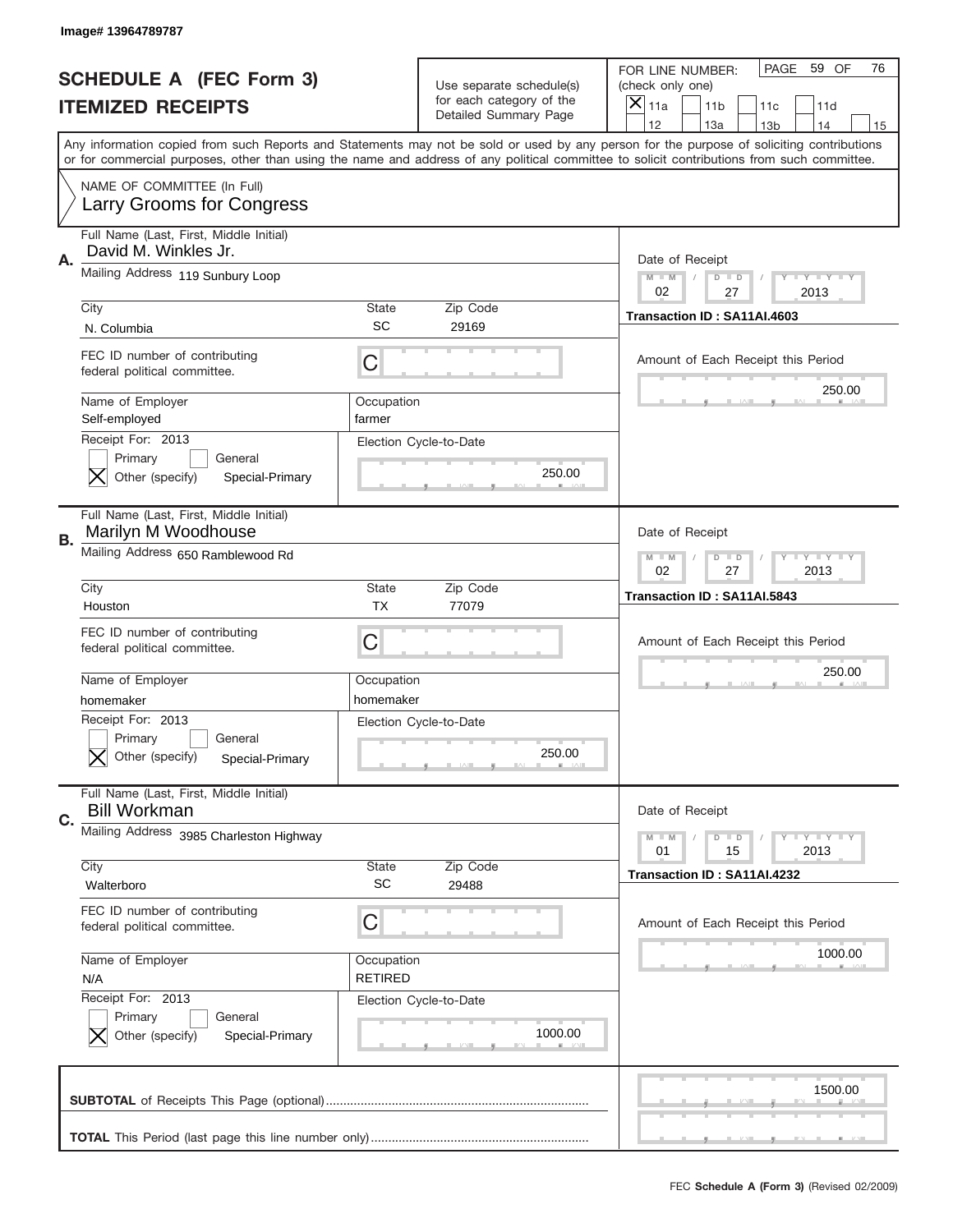|    | Image#13964789788                                                             |                               |                                                      |                                                                                                                                                                                                                                                                                                                               |
|----|-------------------------------------------------------------------------------|-------------------------------|------------------------------------------------------|-------------------------------------------------------------------------------------------------------------------------------------------------------------------------------------------------------------------------------------------------------------------------------------------------------------------------------|
|    | <b>SCHEDULE A (FEC Form 3)</b>                                                |                               | Use separate schedule(s)<br>for each category of the | PAGE<br>60 OF<br>76<br>FOR LINE NUMBER:<br>(check only one)                                                                                                                                                                                                                                                                   |
|    | <b>ITEMIZED RECEIPTS</b>                                                      |                               | Detailed Summary Page                                | ×<br>11a<br>11 <sub>b</sub><br>11c<br>11d<br>12                                                                                                                                                                                                                                                                               |
|    |                                                                               |                               |                                                      | 13a<br>14<br>13 <sub>b</sub><br>15<br>Any information copied from such Reports and Statements may not be sold or used by any person for the purpose of soliciting contributions<br>or for commercial purposes, other than using the name and address of any political committee to solicit contributions from such committee. |
|    | NAME OF COMMITTEE (In Full)<br>Larry Grooms for Congress                      |                               |                                                      |                                                                                                                                                                                                                                                                                                                               |
| Α. | Full Name (Last, First, Middle Initial)<br>Rodney Wyndham                     |                               |                                                      | Date of Receipt                                                                                                                                                                                                                                                                                                               |
|    | Mailing Address 124 Rocket Lane                                               |                               |                                                      | $M - M$<br><b>LEY LEY LEY</b><br>$D$ $D$<br>01<br>17<br>2013                                                                                                                                                                                                                                                                  |
|    | City<br><b>Moncks Corner</b>                                                  | State<br>SC                   | Zip Code<br>29461                                    | Transaction ID: SA11AI.4242                                                                                                                                                                                                                                                                                                   |
|    | FEC ID number of contributing<br>federal political committee.                 | C                             |                                                      | Amount of Each Receipt this Period<br>1000.00                                                                                                                                                                                                                                                                                 |
|    | Name of Employer<br>Self-employed<br>Receipt For: 2013                        | Occupation<br>Retailer        |                                                      |                                                                                                                                                                                                                                                                                                                               |
|    | Primary<br>General<br>Other (specify)<br>Special-Primary                      |                               | Election Cycle-to-Date<br>1000.00                    |                                                                                                                                                                                                                                                                                                                               |
| В. | Full Name (Last, First, Middle Initial)<br>Wilbur H Yana                      |                               |                                                      | Date of Receipt                                                                                                                                                                                                                                                                                                               |
|    | Mailing Address 12348 State Road 55                                           |                               |                                                      | $M$ M<br>$D$ $D$<br><b>LYLYLY</b><br>02<br>27<br>2013                                                                                                                                                                                                                                                                         |
|    | City<br>Goodland                                                              | State<br>IN                   | Zip Code<br>47948                                    | Transaction ID: SA11AI.4791                                                                                                                                                                                                                                                                                                   |
|    | FEC ID number of contributing<br>federal political committee.                 | C                             |                                                      | Amount of Each Receipt this Period                                                                                                                                                                                                                                                                                            |
|    | Name of Employer<br>retired                                                   | Occupation<br>retired         |                                                      | 400.00                                                                                                                                                                                                                                                                                                                        |
|    | Receipt For: 2013<br>General<br>Primary<br>Other (specify)<br>Special-Primary |                               | Election Cycle-to-Date<br>400.00                     |                                                                                                                                                                                                                                                                                                                               |
| C. | Full Name (Last, First, Middle Initial)<br>David B. Yarborough                |                               |                                                      | Date of Receipt                                                                                                                                                                                                                                                                                                               |
|    | Mailing Address 8 Wraggborough Lane                                           |                               |                                                      | <b>LYLYLY</b><br>$M - M$<br>$D$ $D$<br>02<br>12<br>2013                                                                                                                                                                                                                                                                       |
|    | City<br>Charleston                                                            | <b>State</b><br><b>SC</b>     | Zip Code<br>29403                                    | Transaction ID: SA11AI.4492                                                                                                                                                                                                                                                                                                   |
|    | FEC ID number of contributing<br>federal political committee.                 | C                             |                                                      | Amount of Each Receipt this Period                                                                                                                                                                                                                                                                                            |
|    | Name of Employer<br>Lexus of Charleston                                       | Occupation<br>General Manager |                                                      | 250.00                                                                                                                                                                                                                                                                                                                        |
|    | Receipt For: 2013<br>Primary<br>General<br>Other (specify)<br>Special-Primary |                               | Election Cycle-to-Date<br>250.00                     |                                                                                                                                                                                                                                                                                                                               |
|    |                                                                               |                               |                                                      | 1650.00                                                                                                                                                                                                                                                                                                                       |
|    |                                                                               |                               |                                                      |                                                                                                                                                                                                                                                                                                                               |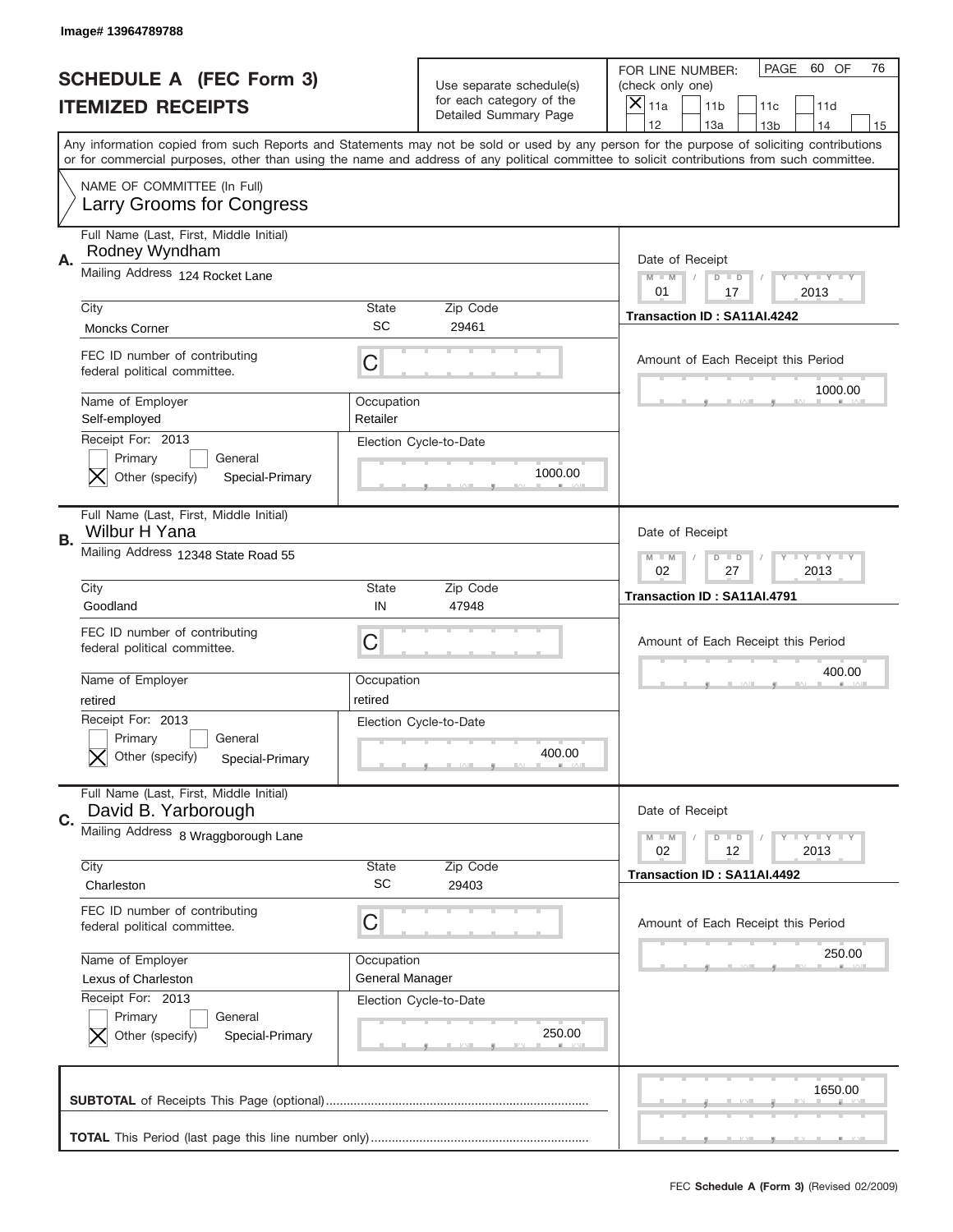|    | Image# 13964789789                                                            |                                                    |                                                                               |                                                                                                                                                                                                                                                                                         |
|----|-------------------------------------------------------------------------------|----------------------------------------------------|-------------------------------------------------------------------------------|-----------------------------------------------------------------------------------------------------------------------------------------------------------------------------------------------------------------------------------------------------------------------------------------|
|    | <b>SCHEDULE A (FEC Form 3)</b><br><b>ITEMIZED RECEIPTS</b>                    |                                                    | Use separate schedule(s)<br>for each category of the<br>Detailed Summary Page | PAGE<br>61 OF<br>76<br>FOR LINE NUMBER:<br>(check only one)<br>$\overline{\mathsf{x}}$<br>11a<br>11 <sub>b</sub><br>11c<br>11d<br>12<br>13a<br>14<br>13 <sub>b</sub><br>15                                                                                                              |
|    |                                                                               |                                                    |                                                                               | Any information copied from such Reports and Statements may not be sold or used by any person for the purpose of soliciting contributions<br>or for commercial purposes, other than using the name and address of any political committee to solicit contributions from such committee. |
|    | NAME OF COMMITTEE (In Full)<br><b>Larry Grooms for Congress</b>               |                                                    |                                                                               |                                                                                                                                                                                                                                                                                         |
| Α. | Full Name (Last, First, Middle Initial)<br>Anita G. Zucker                    |                                                    |                                                                               | Date of Receipt                                                                                                                                                                                                                                                                         |
|    | Mailing Address 16 Buckingham Dr.                                             | Y TY TY TY<br>$M$ M<br>$D$ $D$<br>02<br>13<br>2013 |                                                                               |                                                                                                                                                                                                                                                                                         |
|    | City<br>Charleston                                                            | State<br>SC                                        | Zip Code<br>29407                                                             | Transaction ID: SA11AI.4500                                                                                                                                                                                                                                                             |
|    | FEC ID number of contributing<br>federal political committee.                 | C                                                  |                                                                               | Amount of Each Receipt this Period                                                                                                                                                                                                                                                      |
|    | Name of Employer<br>Intertech                                                 | Occupation<br>Executive                            |                                                                               | 500.00                                                                                                                                                                                                                                                                                  |
|    | Receipt For: 2013<br>Primary<br>General<br>Other (specify)<br>Special-Primary |                                                    | Election Cycle-to-Date<br>500.00                                              |                                                                                                                                                                                                                                                                                         |
|    | Full Name (Last, First, Middle Initial)                                       |                                                    |                                                                               | Date of Receipt                                                                                                                                                                                                                                                                         |
| В. | <b>Mailing Address</b>                                                        |                                                    |                                                                               | Y TY TY TY<br>$M - M$<br>$D$ $D$                                                                                                                                                                                                                                                        |
|    | City                                                                          | State                                              | Zip Code                                                                      |                                                                                                                                                                                                                                                                                         |
|    | FEC ID number of contributing<br>federal political committee.                 | C                                                  |                                                                               | Amount of Each Receipt this Period                                                                                                                                                                                                                                                      |
|    | Name of Employer                                                              | Occupation                                         |                                                                               |                                                                                                                                                                                                                                                                                         |
|    | Receipt For:<br>Primary<br>General<br>Other (specify)                         |                                                    | Election Cycle-to-Date                                                        |                                                                                                                                                                                                                                                                                         |
| C. | Full Name (Last, First, Middle Initial)                                       |                                                    |                                                                               | Date of Receipt                                                                                                                                                                                                                                                                         |
|    | <b>Mailing Address</b><br>City                                                | State                                              | Zip Code                                                                      | $Y - Y - Y - Y - Y$<br>$M - M$<br>$D$ $D$                                                                                                                                                                                                                                               |
|    |                                                                               |                                                    |                                                                               |                                                                                                                                                                                                                                                                                         |
|    | FEC ID number of contributing<br>federal political committee.                 | C                                                  |                                                                               | Amount of Each Receipt this Period                                                                                                                                                                                                                                                      |
|    | Name of Employer                                                              | Occupation                                         |                                                                               |                                                                                                                                                                                                                                                                                         |
|    | Receipt For:<br>Primary<br>General<br>Other (specify)                         |                                                    | Election Cycle-to-Date                                                        |                                                                                                                                                                                                                                                                                         |
|    |                                                                               |                                                    |                                                                               | 500.00                                                                                                                                                                                                                                                                                  |
|    |                                                                               |                                                    |                                                                               | 149625.00                                                                                                                                                                                                                                                                               |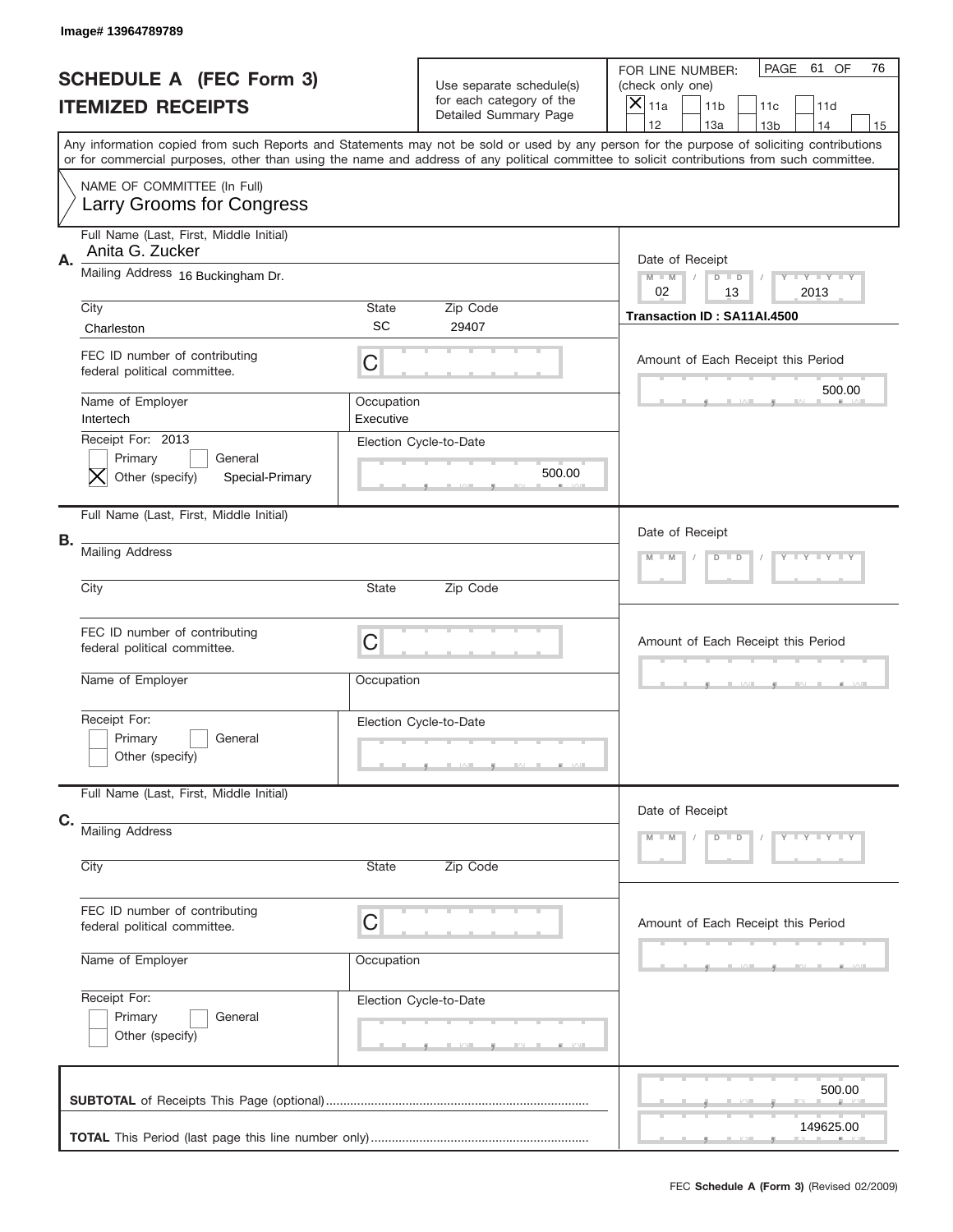|    | Image# 13964789790                                                                                             |                                                           |                                                                               |                                                                                                                                                                                                                                                                                                                                     |
|----|----------------------------------------------------------------------------------------------------------------|-----------------------------------------------------------|-------------------------------------------------------------------------------|-------------------------------------------------------------------------------------------------------------------------------------------------------------------------------------------------------------------------------------------------------------------------------------------------------------------------------------|
|    | <b>SCHEDULE A (FEC Form 3)</b><br><b>ITEMIZED RECEIPTS</b>                                                     |                                                           | Use separate schedule(s)<br>for each category of the<br>Detailed Summary Page | 62 OF<br>PAGE<br>76<br>FOR LINE NUMBER:<br>(check only one)<br>$ \overline{\mathsf{X}} _{\mathsf{11c}}$<br>11 <sub>b</sub><br>11a<br>11d                                                                                                                                                                                            |
|    |                                                                                                                |                                                           |                                                                               | 12<br>13a<br>13 <sub>b</sub><br>14<br>15<br>Any information copied from such Reports and Statements may not be sold or used by any person for the purpose of soliciting contributions<br>or for commercial purposes, other than using the name and address of any political committee to solicit contributions from such committee. |
|    | NAME OF COMMITTEE (In Full)<br>Larry Grooms for Congress                                                       |                                                           |                                                                               |                                                                                                                                                                                                                                                                                                                                     |
|    | Full Name (Last, First, Middle Initial)<br>ADVANCE AMERICA CASH ADVANCE CENTERS INC POLITICAL ACTION COMMITTEE |                                                           |                                                                               |                                                                                                                                                                                                                                                                                                                                     |
| А. | Mailing Address 135 N. CHURCH STREET                                                                           |                                                           |                                                                               | Date of Receipt<br>$M - M$<br><b>LEY LEY LEY</b><br>$D$ $D$<br>01<br>22<br>2013                                                                                                                                                                                                                                                     |
|    | City<br><b>SPARTANBURG</b>                                                                                     | State<br><b>SC</b>                                        | Zip Code<br>29306                                                             | Transaction ID: SA11C.4286                                                                                                                                                                                                                                                                                                          |
|    | FEC ID number of contributing<br>federal political committee.                                                  | C                                                         | C00429001                                                                     | Amount of Each Receipt this Period                                                                                                                                                                                                                                                                                                  |
|    | Name of Employer                                                                                               | Occupation                                                |                                                                               | 5000.00                                                                                                                                                                                                                                                                                                                             |
|    | Receipt For: 2013<br>Primary<br>General<br>Other (specify)<br>Special-Primary                                  |                                                           | Election Cycle-to-Date<br>5000.00                                             |                                                                                                                                                                                                                                                                                                                                     |
| В. | Full Name (Last, First, Middle Initial)<br><b>FREEDOM'S DEFENSE FUND</b>                                       |                                                           |                                                                               | Date of Receipt                                                                                                                                                                                                                                                                                                                     |
|    | Mailing Address 2776 S ARLINGTON MILL DR #806                                                                  | <b>LY LY LY</b><br>$M - M$<br>$D$ $D$<br>02<br>2013<br>14 |                                                                               |                                                                                                                                                                                                                                                                                                                                     |
|    | City<br><b>ARLINGTON</b>                                                                                       | State<br>VA                                               | Zip Code<br>22206                                                             | Transaction ID: SA11C.4504                                                                                                                                                                                                                                                                                                          |
|    | FEC ID number of contributing                                                                                  |                                                           |                                                                               | Amount of Each Receipt this Period                                                                                                                                                                                                                                                                                                  |
|    | federal political committee.                                                                                   | C                                                         | C00401786                                                                     |                                                                                                                                                                                                                                                                                                                                     |
|    | Name of Employer                                                                                               | Occupation                                                |                                                                               | 2500.00                                                                                                                                                                                                                                                                                                                             |
|    | Receipt For: 2013<br>General<br>Primary<br>Other (specify)<br>Special-Primary                                  |                                                           | Election Cycle-to-Date<br>2500.00                                             |                                                                                                                                                                                                                                                                                                                                     |
|    | Full Name (Last, First, Middle Initial)<br><b>GOVERNMENT IS NOT GOD</b>                                        |                                                           |                                                                               | Date of Receipt                                                                                                                                                                                                                                                                                                                     |
| C. | Mailing Address P.O. BOX 77237                                                                                 |                                                           |                                                                               | <b>LY LY LY</b><br>$M - M$<br>$D$ $D$<br>2013<br>01<br>28                                                                                                                                                                                                                                                                           |
|    | City<br><b>WASHINGTON</b>                                                                                      | State<br>DC                                               | Zip Code<br>20013                                                             | Transaction ID: SA11C.4327                                                                                                                                                                                                                                                                                                          |
|    | FEC ID number of contributing<br>federal political committee.                                                  | C                                                         | C00297531                                                                     | Amount of Each Receipt this Period                                                                                                                                                                                                                                                                                                  |
|    | Name of Employer                                                                                               | Occupation                                                |                                                                               | 2000.00                                                                                                                                                                                                                                                                                                                             |
|    | Receipt For: 2013<br>Primary<br>General<br>Other (specify)<br>Special-Primary                                  |                                                           | Election Cycle-to-Date<br>2000.00                                             |                                                                                                                                                                                                                                                                                                                                     |
|    |                                                                                                                |                                                           |                                                                               | 9500.00                                                                                                                                                                                                                                                                                                                             |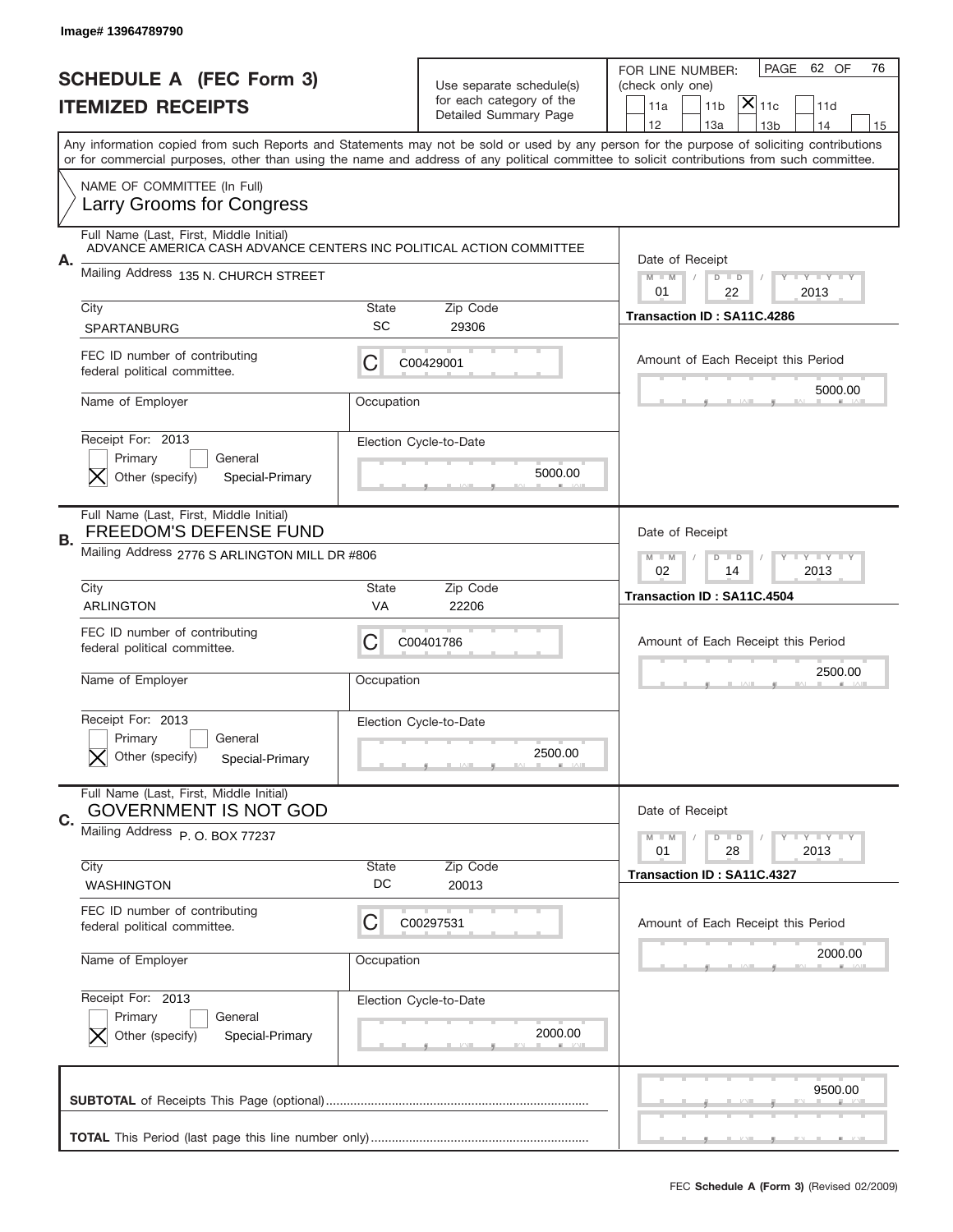|    | Image# 13964789791                                                                                                       |                    |                                                                               |                                                                                                                                                                                                                                                                                                                                     |
|----|--------------------------------------------------------------------------------------------------------------------------|--------------------|-------------------------------------------------------------------------------|-------------------------------------------------------------------------------------------------------------------------------------------------------------------------------------------------------------------------------------------------------------------------------------------------------------------------------------|
|    | <b>SCHEDULE A (FEC Form 3)</b><br><b>ITEMIZED RECEIPTS</b>                                                               |                    | Use separate schedule(s)<br>for each category of the<br>Detailed Summary Page | 63 OF<br>PAGE<br>76<br>FOR LINE NUMBER:<br>(check only one)<br>$ \overline{\mathsf{X}} _{\mathsf{11c}}$<br>11 <sub>b</sub><br>11d<br>11a                                                                                                                                                                                            |
|    |                                                                                                                          |                    |                                                                               | 12<br>13a<br>14<br>13 <sub>b</sub><br>15<br>Any information copied from such Reports and Statements may not be sold or used by any person for the purpose of soliciting contributions<br>or for commercial purposes, other than using the name and address of any political committee to solicit contributions from such committee. |
|    | NAME OF COMMITTEE (In Full)<br>Larry Grooms for Congress                                                                 |                    |                                                                               |                                                                                                                                                                                                                                                                                                                                     |
| Α. | Full Name (Last, First, Middle Initial)<br><b>GOVERNMENT IS NOT GOD</b><br>Mailing Address P. O. BOX 77237               |                    |                                                                               | Date of Receipt<br>$M$ M<br><b>LYLYLY</b><br>$D$ $D$<br>02<br>27<br>2013                                                                                                                                                                                                                                                            |
|    | City<br><b>WASHINGTON</b>                                                                                                | State<br>DC        | Zip Code<br>20013                                                             | Transaction ID: SA11C.4601                                                                                                                                                                                                                                                                                                          |
|    | FEC ID number of contributing<br>federal political committee.                                                            | C                  | C00297531                                                                     | Amount of Each Receipt this Period<br>500.00                                                                                                                                                                                                                                                                                        |
|    | Name of Employer<br>Receipt For: 2013<br>Primary<br>General<br>Other (specify)<br>Special-Primary                        | Occupation         | Election Cycle-to-Date<br>2500.00                                             |                                                                                                                                                                                                                                                                                                                                     |
| В. | Full Name (Last, First, Middle Initial)<br>HCA INC. GOOD GOVERNMENT FUND<br>Mailing Address PO BOX 550<br>ONE PARK PLAZA |                    |                                                                               | Date of Receipt<br>$D$ $D$<br><b>THEY THEY</b><br>$M - M$<br>02<br>01<br>2013                                                                                                                                                                                                                                                       |
|    | City<br><b>NASHVILLE</b>                                                                                                 | State<br>ΤN        | Zip Code<br>37203                                                             | Transaction ID: SA11C.4388                                                                                                                                                                                                                                                                                                          |
|    | FEC ID number of contributing<br>federal political committee.<br>Name of Employer                                        | С<br>Occupation    | C00067231                                                                     | Amount of Each Receipt this Period<br>1000.00                                                                                                                                                                                                                                                                                       |
|    | Receipt For: 2013<br>Primary<br>General<br>Other (specify)<br>Special-Primary                                            |                    | Election Cycle-to-Date<br>1000.00                                             |                                                                                                                                                                                                                                                                                                                                     |
| C. | Full Name (Last, First, Middle Initial)<br>MAERSK INC. GOOD GOVERNMENT FUND                                              |                    |                                                                               | Date of Receipt                                                                                                                                                                                                                                                                                                                     |
|    | Mailing Address<br>1530 WILSON BLVD.<br><b>SUITE 650</b><br>City<br><b>ARLINGTON</b>                                     | <b>State</b><br>VA | Zip Code<br>22209                                                             | $D$ $D$<br><b>LY LY LY</b><br>$M - M$<br>09<br>2013<br>01<br>Transaction ID: SA11C.4156                                                                                                                                                                                                                                             |
|    | FEC ID number of contributing<br>federal political committee.                                                            | C                  | C00217471                                                                     | Amount of Each Receipt this Period                                                                                                                                                                                                                                                                                                  |
|    | Name of Employer                                                                                                         | Occupation         |                                                                               | 5000.00                                                                                                                                                                                                                                                                                                                             |
|    | Receipt For: 2013<br>Primary<br>General<br>Other (specify)<br>Special-Primary                                            |                    | Election Cycle-to-Date<br>5000.00                                             |                                                                                                                                                                                                                                                                                                                                     |
|    |                                                                                                                          |                    |                                                                               | 6500.00                                                                                                                                                                                                                                                                                                                             |
|    |                                                                                                                          |                    |                                                                               |                                                                                                                                                                                                                                                                                                                                     |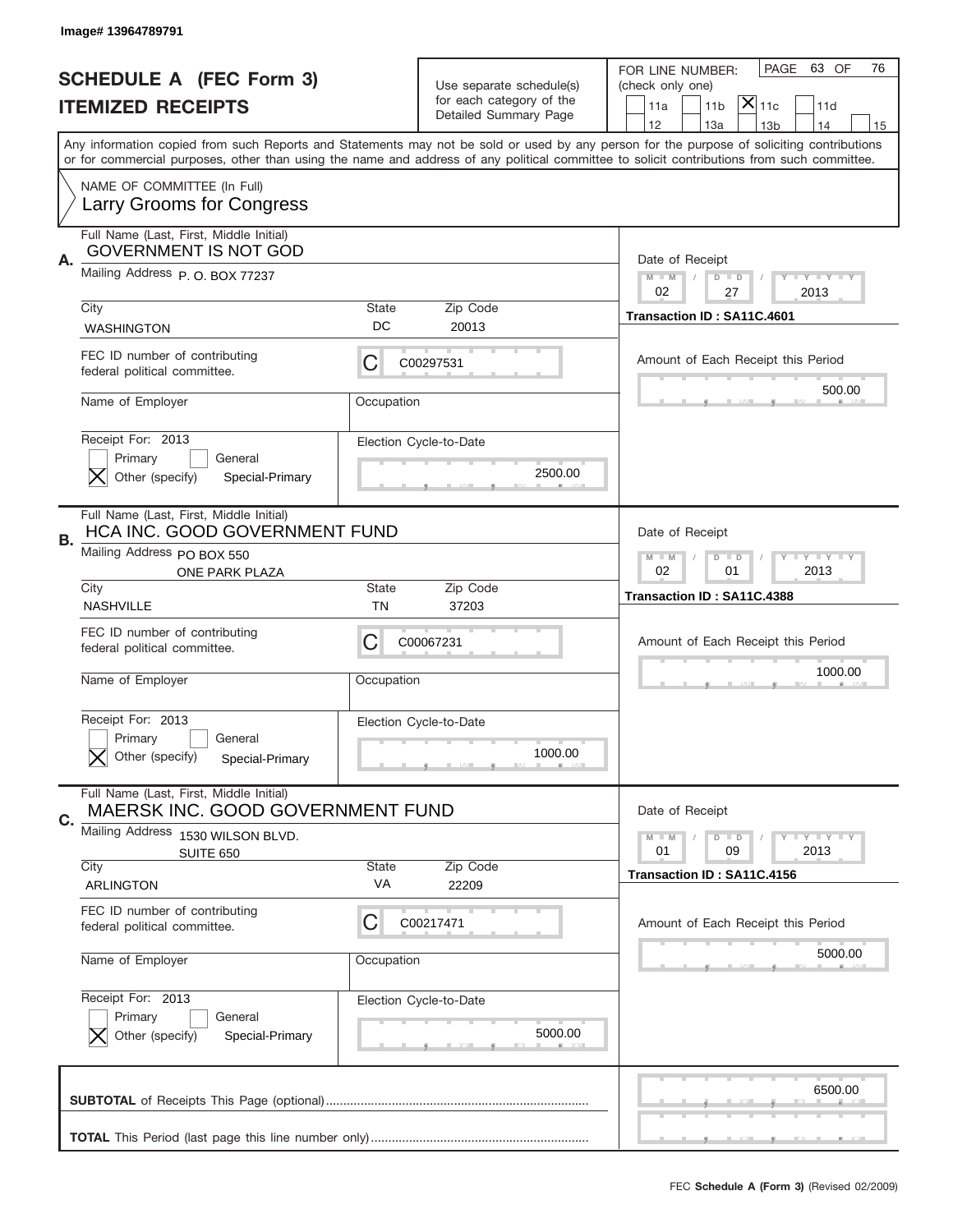|    | Image# 13964789792                                                                                          |                    |                                                   |                                                                                                                                                                                                                                                                                         |
|----|-------------------------------------------------------------------------------------------------------------|--------------------|---------------------------------------------------|-----------------------------------------------------------------------------------------------------------------------------------------------------------------------------------------------------------------------------------------------------------------------------------------|
|    | <b>SCHEDULE A (FEC Form 3)</b>                                                                              |                    | Use separate schedule(s)                          | PAGE<br>64 OF<br>76<br>FOR LINE NUMBER:<br>(check only one)                                                                                                                                                                                                                             |
|    | <b>ITEMIZED RECEIPTS</b>                                                                                    |                    | for each category of the<br>Detailed Summary Page | $ \mathsf{\overline{X}} _{\mathsf{11c}}$<br>11a<br>11 <sub>b</sub><br>11d<br>12<br>13a<br>14<br>13 <sub>b</sub><br>15                                                                                                                                                                   |
|    |                                                                                                             |                    |                                                   | Any information copied from such Reports and Statements may not be sold or used by any person for the purpose of soliciting contributions<br>or for commercial purposes, other than using the name and address of any political committee to solicit contributions from such committee. |
|    | NAME OF COMMITTEE (In Full)<br>Larry Grooms for Congress                                                    |                    |                                                   |                                                                                                                                                                                                                                                                                         |
|    | Full Name (Last, First, Middle Initial)<br>MICHAEL BAKER CORPORATION POLITICAL ACTION COMMITTEE (BAKER PAC) |                    |                                                   |                                                                                                                                                                                                                                                                                         |
| А. | Mailing Address 100 AIRSIDE DRIVE                                                                           |                    |                                                   | Date of Receipt<br>$M$ M<br><b>LY LY LY</b><br>$D$ $D$<br>01<br>21<br>2013                                                                                                                                                                                                              |
|    | City<br><b>MOON TOWNSHIP</b>                                                                                | State<br><b>PA</b> | Zip Code<br>15108                                 | Transaction ID: SA11C.4268                                                                                                                                                                                                                                                              |
|    | FEC ID number of contributing<br>federal political committee.                                               | С                  | C00403477                                         | Amount of Each Receipt this Period                                                                                                                                                                                                                                                      |
|    | Name of Employer                                                                                            | Occupation         |                                                   | 1000.00                                                                                                                                                                                                                                                                                 |
|    | Receipt For: 2013<br>Primary<br>General<br>Other (specify)<br>Special-Primary                               |                    | Election Cycle-to-Date<br>1000.00                 |                                                                                                                                                                                                                                                                                         |
| В. | Full Name (Last, First, Middle Initial)<br>NORFOLK SOUTHERN CORPORATION GOOD GOVERNMENT FUND                |                    |                                                   | Date of Receipt                                                                                                                                                                                                                                                                         |
|    | Mailing Address ONE CONSTITUTION AVE NE                                                                     |                    |                                                   | $M$ M<br>$D$ $D$<br><b>LEYTEY LEY</b><br>01<br>15<br>2013                                                                                                                                                                                                                               |
|    | City<br><b>WASHINGTON</b>                                                                                   | State<br>DC        | Zip Code<br>20002                                 | Transaction ID: SA11C.4216                                                                                                                                                                                                                                                              |
|    | FEC ID number of contributing<br>federal political committee.                                               | C                  | C00009282                                         | Amount of Each Receipt this Period                                                                                                                                                                                                                                                      |
|    | Name of Employer                                                                                            | Occupation         |                                                   | 1000.00                                                                                                                                                                                                                                                                                 |
|    | Receipt For: 2013<br>General<br>Primary<br>Other (specify)<br>Special-Primary                               |                    | Election Cycle-to-Date<br>1000.00                 |                                                                                                                                                                                                                                                                                         |
| C. | Full Name (Last, First, Middle Initial)<br>NUCOR CORPORATION POLITICAL ACTION COMMITTEE                     |                    |                                                   | Date of Receipt                                                                                                                                                                                                                                                                         |
|    | Mailing Address 1915 REXFORD ROAD                                                                           |                    |                                                   | $I - Y - I - Y - I - Y$<br>$M \perp M$<br>$D$ $D$<br>2013<br>01<br>28                                                                                                                                                                                                                   |
|    | City<br>CHARLOTTE                                                                                           | State<br><b>NC</b> | Zip Code<br>28211                                 | Transaction ID: SA11C.4325                                                                                                                                                                                                                                                              |
|    | FEC ID number of contributing<br>federal political committee.                                               | С                  | C00379628                                         | Amount of Each Receipt this Period                                                                                                                                                                                                                                                      |
|    | Name of Employer                                                                                            | Occupation         |                                                   | 1000.00                                                                                                                                                                                                                                                                                 |
|    | Receipt For: 2013<br>Primary<br>General<br>Other (specify)<br>Special-Primary                               |                    | Election Cycle-to-Date<br>1000.00                 |                                                                                                                                                                                                                                                                                         |
|    |                                                                                                             |                    |                                                   | 3000.00                                                                                                                                                                                                                                                                                 |
|    |                                                                                                             |                    |                                                   |                                                                                                                                                                                                                                                                                         |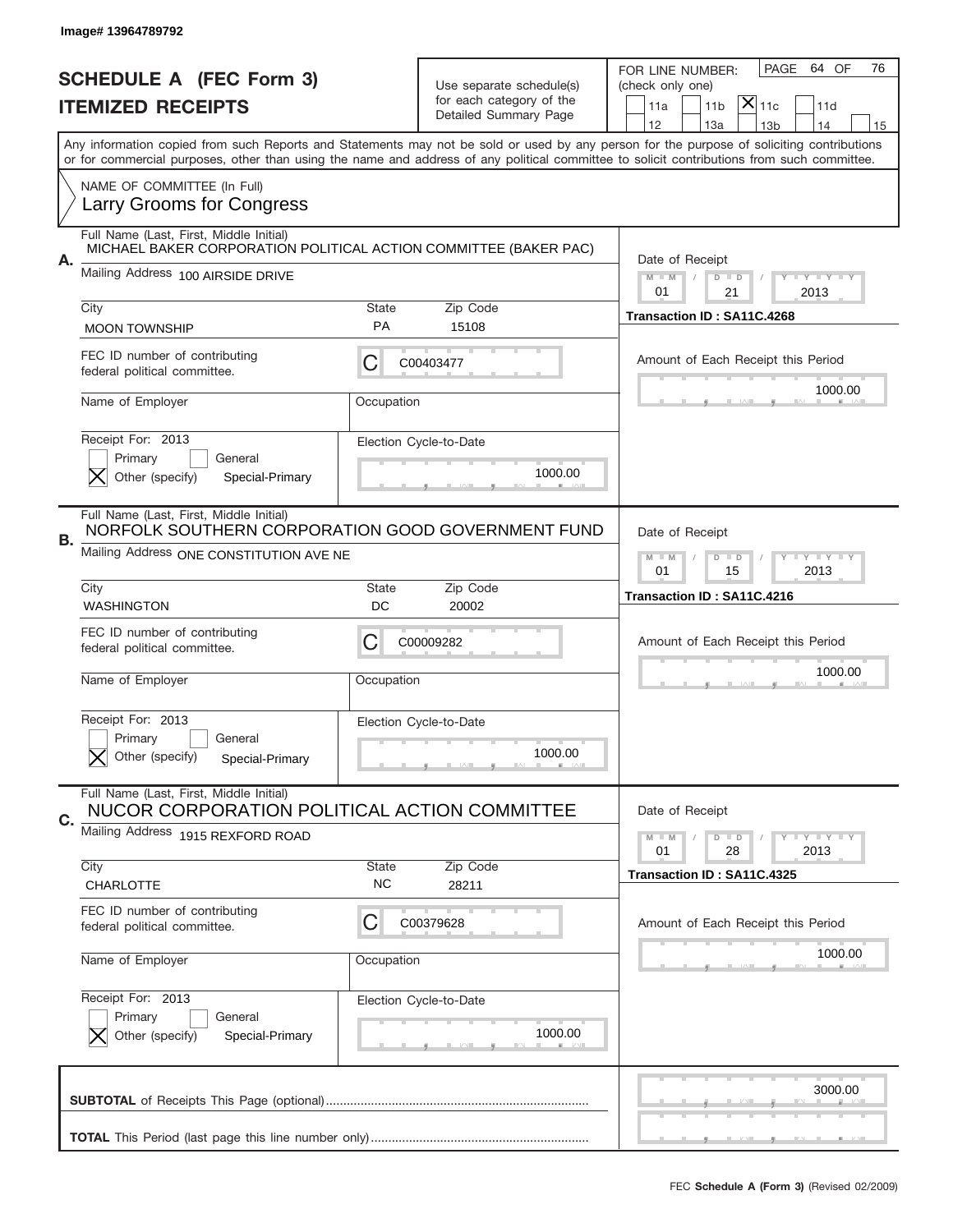|    | Image# 13964789793                                                                                              |                                                           |                                                                               |                                                                                                                                                                                                                                                                                         |
|----|-----------------------------------------------------------------------------------------------------------------|-----------------------------------------------------------|-------------------------------------------------------------------------------|-----------------------------------------------------------------------------------------------------------------------------------------------------------------------------------------------------------------------------------------------------------------------------------------|
|    | <b>SCHEDULE A (FEC Form 3)</b><br><b>ITEMIZED RECEIPTS</b>                                                      |                                                           | Use separate schedule(s)<br>for each category of the<br>Detailed Summary Page | 65 OF<br>PAGE<br>76<br>FOR LINE NUMBER:<br>(check only one)<br>$ \mathsf{X} _{\mathsf{11c}}$<br>11 <sub>b</sub><br>11a<br>11d<br>12<br>13a<br>14<br>13 <sub>b</sub><br>15                                                                                                               |
|    |                                                                                                                 |                                                           |                                                                               | Any information copied from such Reports and Statements may not be sold or used by any person for the purpose of soliciting contributions<br>or for commercial purposes, other than using the name and address of any political committee to solicit contributions from such committee. |
|    | NAME OF COMMITTEE (In Full)<br>Larry Grooms for Congress                                                        |                                                           |                                                                               |                                                                                                                                                                                                                                                                                         |
|    | Full Name (Last, First, Middle Initial)<br>PETROLEUM MARKETERS ASSOCIATION OF AMERICAN SMALL BUSINESS COMMITTEE |                                                           |                                                                               | Date of Receipt                                                                                                                                                                                                                                                                         |
| А. | Mailing Address 1901 NORTH FORT MYER DRIVE<br>SUITE 500                                                         |                                                           |                                                                               | $M$ $M$<br><b>LEY LEY LEY</b><br>$D$ $D$<br>01<br>28<br>2013                                                                                                                                                                                                                            |
|    | City<br><b>ARLINGTON</b>                                                                                        | <b>State</b><br>VA                                        | Zip Code<br>22209                                                             | Transaction ID: SA11C.4315                                                                                                                                                                                                                                                              |
|    | FEC ID number of contributing<br>federal political committee.                                                   | С                                                         | C00035204                                                                     | Amount of Each Receipt this Period                                                                                                                                                                                                                                                      |
|    | Name of Employer                                                                                                | Occupation                                                |                                                                               | 2500.00                                                                                                                                                                                                                                                                                 |
|    | Receipt For: 2013<br>Primary<br>General<br>Other (specify)<br>Special-Primary                                   |                                                           | Election Cycle-to-Date<br>2500.00                                             |                                                                                                                                                                                                                                                                                         |
| В. | Full Name (Last, First, Middle Initial)<br><b>Special Operations Speaks</b>                                     |                                                           |                                                                               | Date of Receipt                                                                                                                                                                                                                                                                         |
|    | Mailing Address 209 Pennsylvania Ave SE<br><b>Suite 2109</b>                                                    | <b>LY LY LY</b><br>$M - M$<br>$D$ $D$<br>02<br>11<br>2013 |                                                                               |                                                                                                                                                                                                                                                                                         |
|    | City<br>Washington                                                                                              | <b>State</b><br>DC                                        | Zip Code<br>20003                                                             | Transaction ID: SA11C.4109                                                                                                                                                                                                                                                              |
|    | FEC ID number of contributing<br>federal political committee.                                                   | C                                                         | C00524280                                                                     | Amount of Each Receipt this Period                                                                                                                                                                                                                                                      |
|    | Name of Employer                                                                                                | Occupation                                                |                                                                               | 2600.00                                                                                                                                                                                                                                                                                 |
|    | Receipt For: 2013<br>General<br>Primary<br>Other (specify)<br>Special-Primary                                   |                                                           | Election Cycle-to-Date<br>2600.00                                             |                                                                                                                                                                                                                                                                                         |
|    | Full Name (Last, First, Middle Initial)<br>TEA PARTY LEADERSHIP FUND                                            |                                                           |                                                                               | Date of Receipt                                                                                                                                                                                                                                                                         |
| C. | Mailing Address<br>209 Pennsylvania Ave SE<br><b>Suite 2109</b>                                                 |                                                           |                                                                               | $I - Y - I - Y - I - Y$<br>$M - M$<br>$D$ $D$<br>02<br>2013<br>11                                                                                                                                                                                                                       |
|    | City<br>Washington                                                                                              | <b>State</b><br>DC                                        | Zip Code<br>20003                                                             | Transaction ID: SA11C.4107                                                                                                                                                                                                                                                              |
|    | FEC ID number of contributing<br>federal political committee.                                                   | С                                                         | C00520825                                                                     | Amount of Each Receipt this Period                                                                                                                                                                                                                                                      |
|    | Name of Employer                                                                                                | Occupation                                                |                                                                               | 5000.00                                                                                                                                                                                                                                                                                 |
|    | Receipt For: 2013<br>Primary<br>General<br>Other (specify)<br>Special-Primary                                   |                                                           | Election Cycle-to-Date<br>5000.00                                             |                                                                                                                                                                                                                                                                                         |
|    |                                                                                                                 |                                                           |                                                                               | 10100.00                                                                                                                                                                                                                                                                                |
|    |                                                                                                                 |                                                           |                                                                               | 29100.00                                                                                                                                                                                                                                                                                |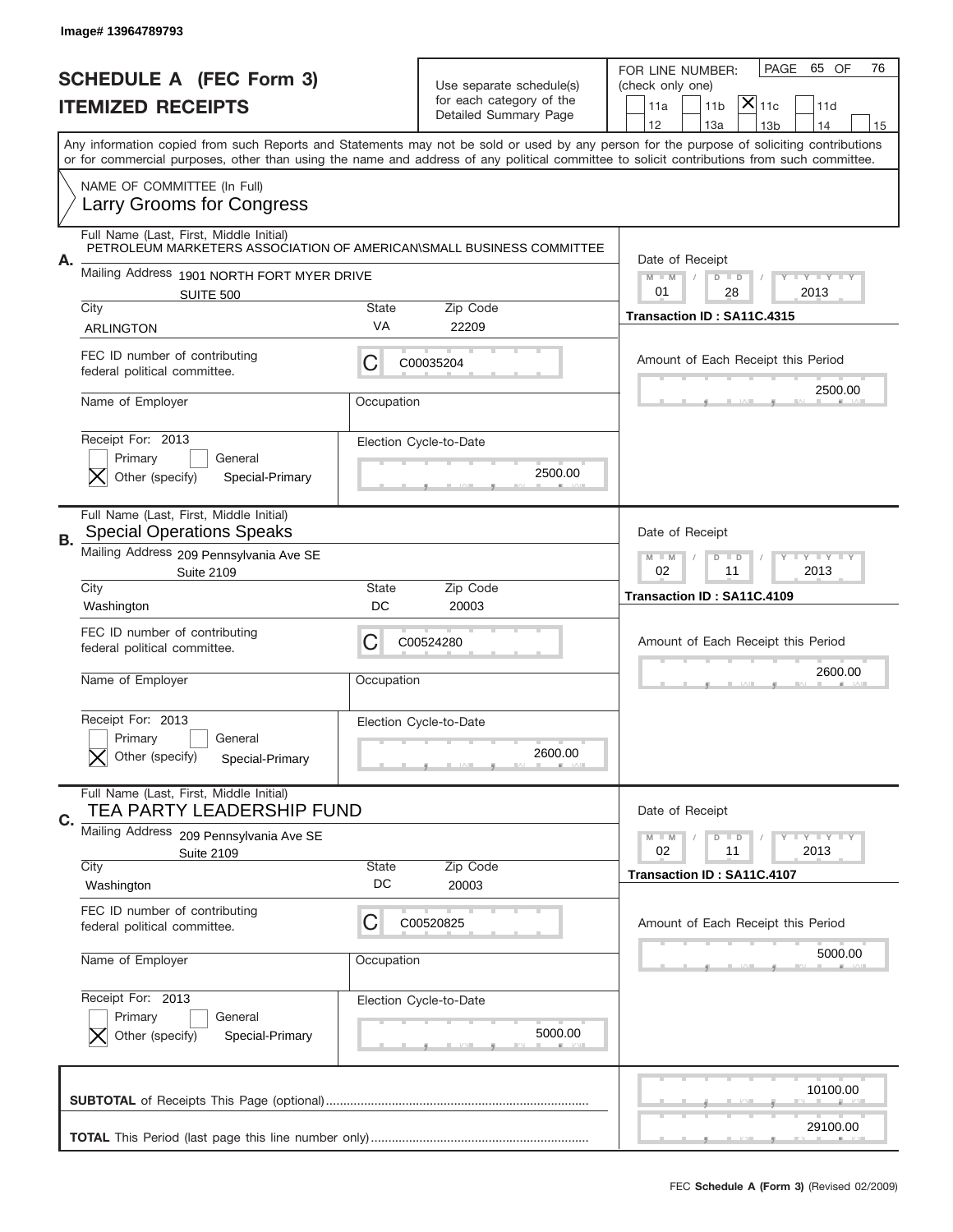|    | Image# 13964789794                                                            |                         |                                                                               |                                                                                                                                                                                                                                                                                         |
|----|-------------------------------------------------------------------------------|-------------------------|-------------------------------------------------------------------------------|-----------------------------------------------------------------------------------------------------------------------------------------------------------------------------------------------------------------------------------------------------------------------------------------|
|    | <b>SCHEDULE A (FEC Form 3)</b><br><b>ITEMIZED RECEIPTS</b>                    |                         | Use separate schedule(s)<br>for each category of the<br>Detailed Summary Page | PAGE<br>66 OF<br>76<br>FOR LINE NUMBER:<br>(check only one)<br>11a<br>11 <sub>b</sub><br>11c<br>11d<br>$\times$<br>12<br>13a<br>14<br>13 <sub>b</sub><br>15                                                                                                                             |
|    |                                                                               |                         |                                                                               | Any information copied from such Reports and Statements may not be sold or used by any person for the purpose of soliciting contributions<br>or for commercial purposes, other than using the name and address of any political committee to solicit contributions from such committee. |
|    | NAME OF COMMITTEE (In Full)<br>Larry Grooms for Congress                      |                         |                                                                               |                                                                                                                                                                                                                                                                                         |
| Α. | Full Name (Last, First, Middle Initial)<br><b>LAWRENCE K GROOMS</b>           |                         |                                                                               | Date of Receipt                                                                                                                                                                                                                                                                         |
|    | Mailing Address 131 INDIAN FIELD DRIVE                                        |                         |                                                                               | <b>TEY TEY TEY</b><br>$M - M$<br>$D$ $D$<br>02<br>27<br>2013                                                                                                                                                                                                                            |
|    | City<br><b>BONNEAU BEACH</b>                                                  | State<br><b>SC</b>      | Zip Code<br>29431                                                             | Transaction ID: SA13A.4106                                                                                                                                                                                                                                                              |
|    | FEC ID number of contributing<br>federal political committee.                 | С                       | H0SC01105                                                                     | Amount of Each Receipt this Period                                                                                                                                                                                                                                                      |
|    | Name of Employer<br>candidate                                                 | Occupation<br>candidate |                                                                               | 100000.00<br>Loan from Candidate                                                                                                                                                                                                                                                        |
|    | Receipt For: 2013<br>Primary<br>General<br>Other (specify)<br>Special-Primary |                         | Election Cycle-to-Date<br>100000.00                                           |                                                                                                                                                                                                                                                                                         |
|    | Full Name (Last, First, Middle Initial)                                       |                         |                                                                               | Date of Receipt                                                                                                                                                                                                                                                                         |
| В. | <b>Mailing Address</b>                                                        |                         |                                                                               | Y LY LY LY<br>$M$ M<br>$D$ $D$                                                                                                                                                                                                                                                          |
|    | City                                                                          | State                   | Zip Code                                                                      |                                                                                                                                                                                                                                                                                         |
|    | FEC ID number of contributing<br>federal political committee.                 | C                       |                                                                               | Amount of Each Receipt this Period                                                                                                                                                                                                                                                      |
|    | Name of Employer                                                              | Occupation              |                                                                               |                                                                                                                                                                                                                                                                                         |
|    | Receipt For:<br>Primary<br>General<br>Other (specify)                         |                         | Election Cycle-to-Date                                                        |                                                                                                                                                                                                                                                                                         |
| C. | Full Name (Last, First, Middle Initial)                                       |                         |                                                                               | Date of Receipt                                                                                                                                                                                                                                                                         |
|    | <b>Mailing Address</b><br>City                                                | <b>State</b>            | Zip Code                                                                      | Y TY TY TY<br>$M - M$<br>$D$ $D$                                                                                                                                                                                                                                                        |
|    | FEC ID number of contributing                                                 |                         |                                                                               |                                                                                                                                                                                                                                                                                         |
|    | federal political committee.                                                  | C                       |                                                                               | Amount of Each Receipt this Period                                                                                                                                                                                                                                                      |
|    | Name of Employer                                                              | Occupation              |                                                                               |                                                                                                                                                                                                                                                                                         |
|    | Receipt For:<br>Primary<br>General<br>Other (specify)                         |                         | Election Cycle-to-Date                                                        |                                                                                                                                                                                                                                                                                         |
|    |                                                                               |                         |                                                                               | 100000.00                                                                                                                                                                                                                                                                               |
|    |                                                                               |                         |                                                                               | 100000.00                                                                                                                                                                                                                                                                               |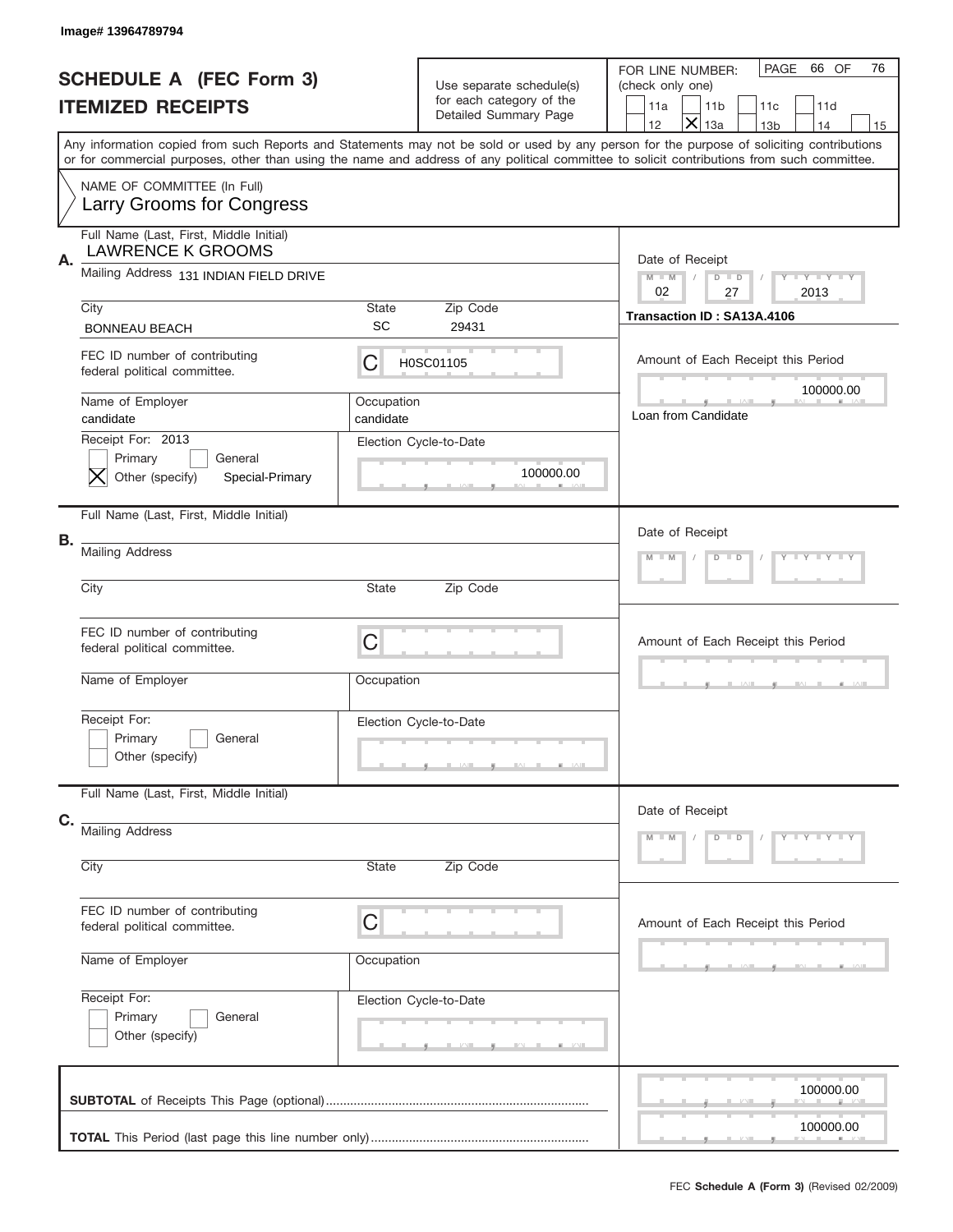|                                                                 | Image# 13964789795                                                                                                                                                                                                                                                                      |                                                                                                |                   |                                                                                                                                                          |
|-----------------------------------------------------------------|-----------------------------------------------------------------------------------------------------------------------------------------------------------------------------------------------------------------------------------------------------------------------------------------|------------------------------------------------------------------------------------------------|-------------------|----------------------------------------------------------------------------------------------------------------------------------------------------------|
| <b>SCHEDULE B (FEC Form 3)</b><br><b>ITEMIZED DISBURSEMENTS</b> |                                                                                                                                                                                                                                                                                         | Use separate schedule(s)<br>for each category of the<br>Detailed Summary Page                  |                   | 76<br>PAGE 67 OF<br>FOR LINE NUMBER:<br>(check only one)<br>$X _{17}$<br>18<br>19a<br>19 <sub>b</sub><br>20a<br>20 <sub>b</sub><br>20 <sub>c</sub><br>21 |
|                                                                 | Any information copied from such Reports and Statements may not be sold or used by any person for the purpose of soliciting contributions<br>or for commercial purposes, other than using the name and address of any political committee to solicit contributions from such committee. |                                                                                                |                   |                                                                                                                                                          |
|                                                                 | NAME OF COMMITTEE (In Full)<br><b>Larry Grooms for Congress</b>                                                                                                                                                                                                                         |                                                                                                |                   |                                                                                                                                                          |
| <b>A.</b>                                                       | Full Name (Last, First, Middle Initial)<br>Anedot                                                                                                                                                                                                                                       |                                                                                                |                   | Date of Disbursement<br>Y TY TY TY<br>$M - M$<br>$D$ $D$                                                                                                 |
|                                                                 | Mailing Address 214 Third Street<br>Suite 2B                                                                                                                                                                                                                                            |                                                                                                |                   | 2013<br>02<br>27                                                                                                                                         |
|                                                                 | City<br><b>State</b><br>LA<br><b>Baton Rouge</b>                                                                                                                                                                                                                                        | Zip Code<br>70801                                                                              |                   | Amount of Each Disbursement this Period                                                                                                                  |
|                                                                 | Purpose of Disbursement<br>Fundraising fees                                                                                                                                                                                                                                             |                                                                                                | 003               | 1109.34<br>Transaction ID: SB17.6754                                                                                                                     |
|                                                                 | Candidate Name                                                                                                                                                                                                                                                                          |                                                                                                | Category/<br>Type |                                                                                                                                                          |
|                                                                 | Disbursement For: 2013<br>Office Sought:<br>House<br>Senate<br>Primary<br>President<br>District:<br>State:                                                                                                                                                                              | General<br>Other (specify) Special-Primary                                                     |                   |                                                                                                                                                          |
| <b>B.</b>                                                       | Full Name (Last, First, Middle Initial)<br>Dan Asdot                                                                                                                                                                                                                                    |                                                                                                |                   | Date of Disbursement                                                                                                                                     |
|                                                                 | <b>Mailing Address</b><br>1025 Riverland Woods Pl                                                                                                                                                                                                                                       | $\cdots$ $\gamma$ $\cdots$ $\gamma$ $\cdots$ $\gamma$<br>$M - M$<br>D<br>D<br>2013<br>02<br>02 |                   |                                                                                                                                                          |
|                                                                 | City<br>State<br>SC<br>Charleston                                                                                                                                                                                                                                                       | Zip Code<br>29412                                                                              |                   | Amount of Each Disbursement this Period                                                                                                                  |
|                                                                 | Purpose of Disbursement<br>Contract labor<br>Candidate Name                                                                                                                                                                                                                             | 001<br>Category/<br>Type                                                                       |                   | 1419.22<br>Transaction ID: SB17.6756                                                                                                                     |
|                                                                 | Disbursement For:<br>Office Sought:<br>House<br>Primary<br>Senate<br>President<br>State:<br>District:                                                                                                                                                                                   | 2013<br>General<br>Other (specify) Special-Primary                                             |                   |                                                                                                                                                          |
|                                                                 | Full Name (Last, First, Middle Initial)                                                                                                                                                                                                                                                 |                                                                                                |                   |                                                                                                                                                          |
|                                                                 | c. Dan Asdot                                                                                                                                                                                                                                                                            |                                                                                                |                   | Date of Disbursement                                                                                                                                     |
|                                                                 | Mailing Address 1025 Riverland Woods Pl                                                                                                                                                                                                                                                 | $\gamma$ $\gamma$ $\gamma$ $\gamma$ $\gamma$<br>$-M$<br>M<br>D<br>D<br>2013<br>02<br>05        |                   |                                                                                                                                                          |
|                                                                 | City<br>State<br>Zip Code<br>SC<br>Charleston<br>29412                                                                                                                                                                                                                                  | Amount of Each Disbursement this Period                                                        |                   |                                                                                                                                                          |
|                                                                 | Purpose of Disbursement<br>Contract labor<br>Candidate Name                                                                                                                                                                                                                             | 366.16<br>Transaction ID: SB17.6757                                                            |                   |                                                                                                                                                          |
|                                                                 |                                                                                                                                                                                                                                                                                         |                                                                                                |                   |                                                                                                                                                          |
|                                                                 | Office Sought:<br>Disbursement For: 2013<br>House<br>Senate<br>Primary<br>President<br>Other (specify) Special-Primary                                                                                                                                                                  |                                                                                                |                   |                                                                                                                                                          |
|                                                                 | State:<br>District:                                                                                                                                                                                                                                                                     | 2894.72                                                                                        |                   |                                                                                                                                                          |
|                                                                 |                                                                                                                                                                                                                                                                                         |                                                                                                |                   |                                                                                                                                                          |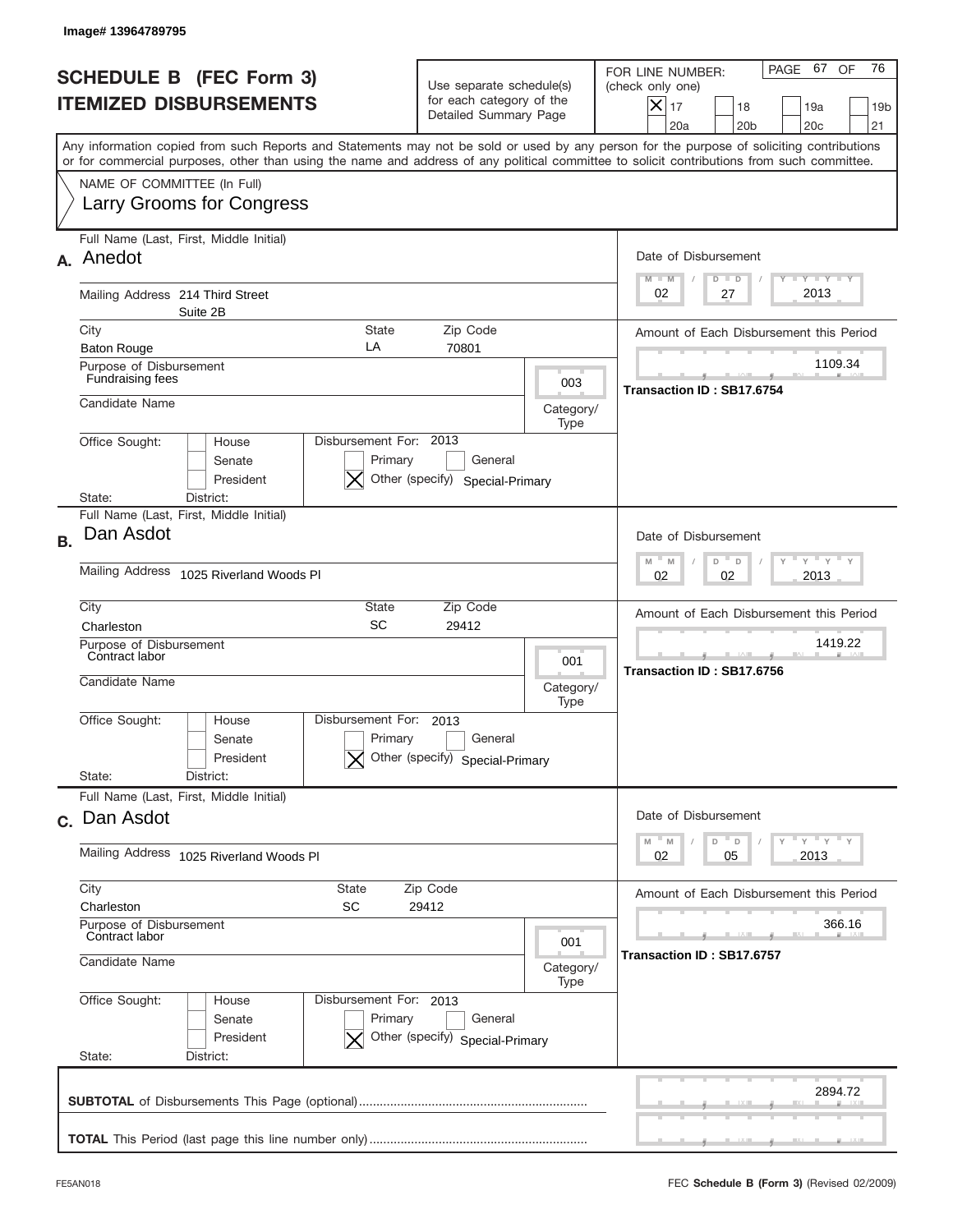## lmage#13964789796<br>DAGE 68 / 76, PAGE 68 / 76<br>**DAGE 7 OO B9 CI G`H9 LH`F 9 @ H9 8 `HC`5 `F 9 DC F Hž G7 < 9 8 I @ `C F `<del>J I</del>9 A <del>A</del>5 H<del>C</del> B .**

Ī **Form/Schedule: Transaction ID : SB17.6754 SB17**

This transaction was amended to correct an error in the amount reported.

**Form/Schedule: Transaction ID:**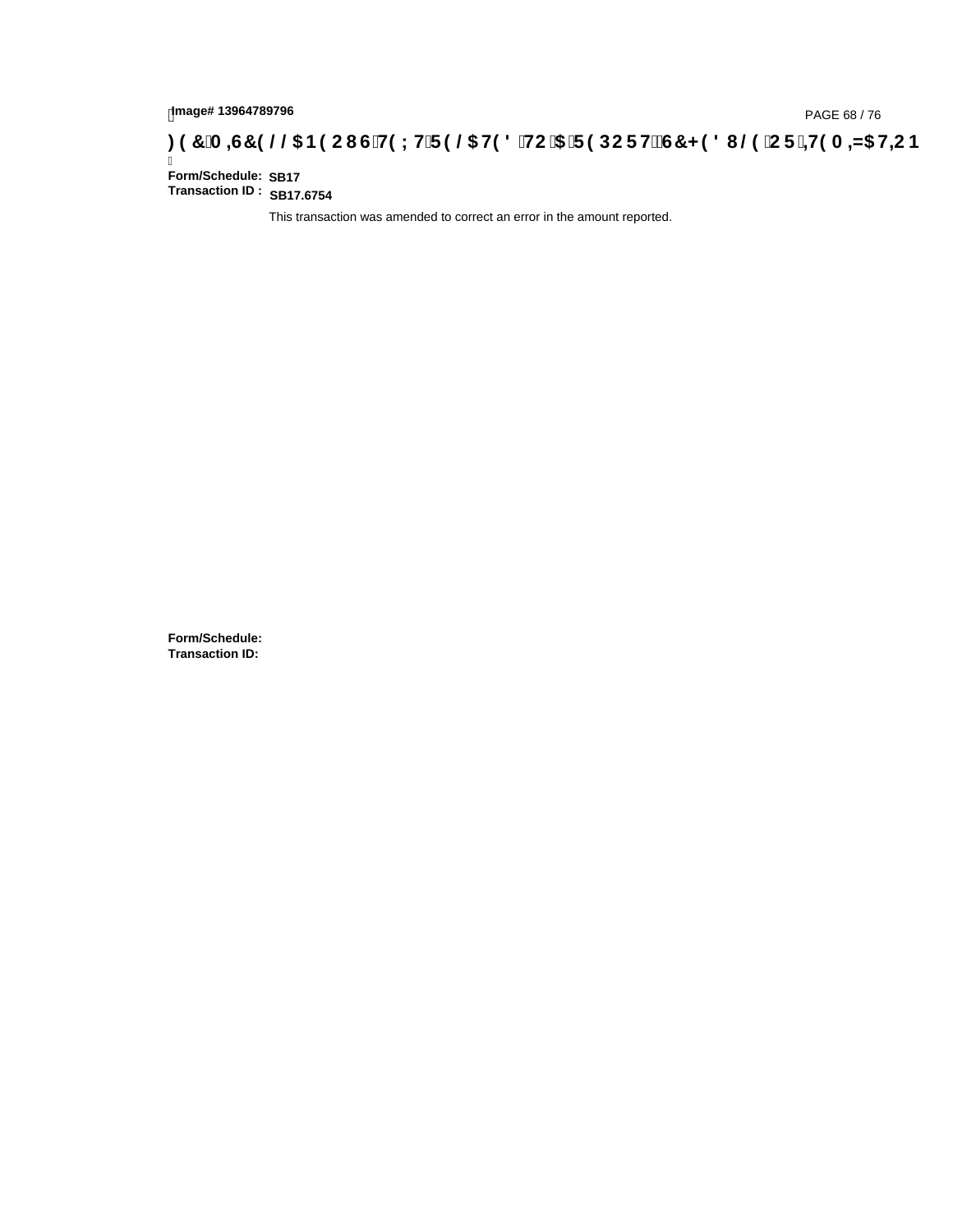|           | Image# 13964789797                                                                                                                                                                                                                                                                      |                                                                               |                           |                                                                                                                                                           |  |
|-----------|-----------------------------------------------------------------------------------------------------------------------------------------------------------------------------------------------------------------------------------------------------------------------------------------|-------------------------------------------------------------------------------|---------------------------|-----------------------------------------------------------------------------------------------------------------------------------------------------------|--|
|           | <b>SCHEDULE B (FEC Form 3)</b><br><b>ITEMIZED DISBURSEMENTS</b>                                                                                                                                                                                                                         | Use separate schedule(s)<br>for each category of the<br>Detailed Summary Page |                           | 76<br>PAGE 69<br>OF<br>FOR LINE NUMBER:<br>(check only one)<br>X<br>17<br>18<br>19a<br>19 <sub>b</sub><br>20a<br>20 <sub>b</sub><br>20 <sub>c</sub><br>21 |  |
|           | Any information copied from such Reports and Statements may not be sold or used by any person for the purpose of soliciting contributions<br>or for commercial purposes, other than using the name and address of any political committee to solicit contributions from such committee. |                                                                               |                           |                                                                                                                                                           |  |
|           | NAME OF COMMITTEE (In Full)<br>Larry Grooms for Congress                                                                                                                                                                                                                                |                                                                               |                           |                                                                                                                                                           |  |
|           | Full Name (Last, First, Middle Initial)<br><b>Boucher Strategies</b>                                                                                                                                                                                                                    |                                                                               |                           | Date of Disbursement<br>$T - Y$ $T - Y$<br>$M - M$<br>$D$ $D$                                                                                             |  |
|           | Mailing Address 107 Bounty Street                                                                                                                                                                                                                                                       |                                                                               |                           | 2013<br>02<br>05                                                                                                                                          |  |
|           | City<br><b>State</b><br>SC<br>Charleston                                                                                                                                                                                                                                                | Zip Code<br>29492                                                             |                           | Amount of Each Disbursement this Period                                                                                                                   |  |
|           | Purpose of Disbursement<br>Consulting                                                                                                                                                                                                                                                   |                                                                               | 001                       | 3502.81<br>Transaction ID: SB17.6758                                                                                                                      |  |
|           | Candidate Name                                                                                                                                                                                                                                                                          |                                                                               | Category/<br>Type         |                                                                                                                                                           |  |
|           | Disbursement For: 2013<br>Office Sought:<br>House<br>Primary<br>Senate<br>President<br>District:<br>State:                                                                                                                                                                              | General<br>Other (specify) Special-Primary                                    |                           |                                                                                                                                                           |  |
| <b>B.</b> | Full Name (Last, First, Middle Initial)<br><b>BrabenderCox</b><br>Mailing Address 1218 Grandview Ave                                                                                                                                                                                    |                                                                               |                           | Date of Disbursement<br>$M - M$<br>$Y = Y$<br>D<br>D<br>2013<br>02<br>02                                                                                  |  |
|           | City<br>State                                                                                                                                                                                                                                                                           | Amount of Each Disbursement this Period                                       |                           |                                                                                                                                                           |  |
|           | PA<br>Pittsburg<br>Purpose of Disbursement<br>TV Ad Production                                                                                                                                                                                                                          | 14000.00                                                                      |                           |                                                                                                                                                           |  |
|           | Candidate Name                                                                                                                                                                                                                                                                          | 004<br>Category/<br>Type                                                      | Transaction ID: SB17.6759 |                                                                                                                                                           |  |
|           | Disbursement For: 2013<br>Office Sought:<br>House<br>Primary<br>Senate<br>President                                                                                                                                                                                                     | General<br>Other (specify) Special-Primary                                    |                           |                                                                                                                                                           |  |
|           | State:<br>District:<br>Full Name (Last, First, Middle Initial)                                                                                                                                                                                                                          |                                                                               |                           |                                                                                                                                                           |  |
|           | c. BrabenderCox                                                                                                                                                                                                                                                                         |                                                                               |                           | Date of Disbursement<br>$\vdash$ $\vdash$ $\vdash$ $\vdash$ $\vdash$ $\vdash$ $\vdash$<br>$M - M$<br>D                                                    |  |
|           | Mailing Address 1218 Grandview Ave                                                                                                                                                                                                                                                      |                                                                               |                           | D<br>02<br>2013<br>15                                                                                                                                     |  |
|           | City<br>State<br>Pittsburg<br>PA                                                                                                                                                                                                                                                        | Zip Code<br>15211                                                             |                           | Amount of Each Disbursement this Period<br>17355.18                                                                                                       |  |
|           | Purpose of Disbursement<br>TV Ad Production<br>Candidate Name                                                                                                                                                                                                                           | Transaction ID: SB17.6760                                                     |                           |                                                                                                                                                           |  |
|           | Office Sought:<br>Disbursement For: 2013<br>House<br>Primary<br>Senate<br>President<br>Other (specify) Special-Primary<br>State:<br>District:                                                                                                                                           | Type                                                                          |                           |                                                                                                                                                           |  |
|           |                                                                                                                                                                                                                                                                                         |                                                                               |                           | 34857.99                                                                                                                                                  |  |
|           |                                                                                                                                                                                                                                                                                         |                                                                               |                           |                                                                                                                                                           |  |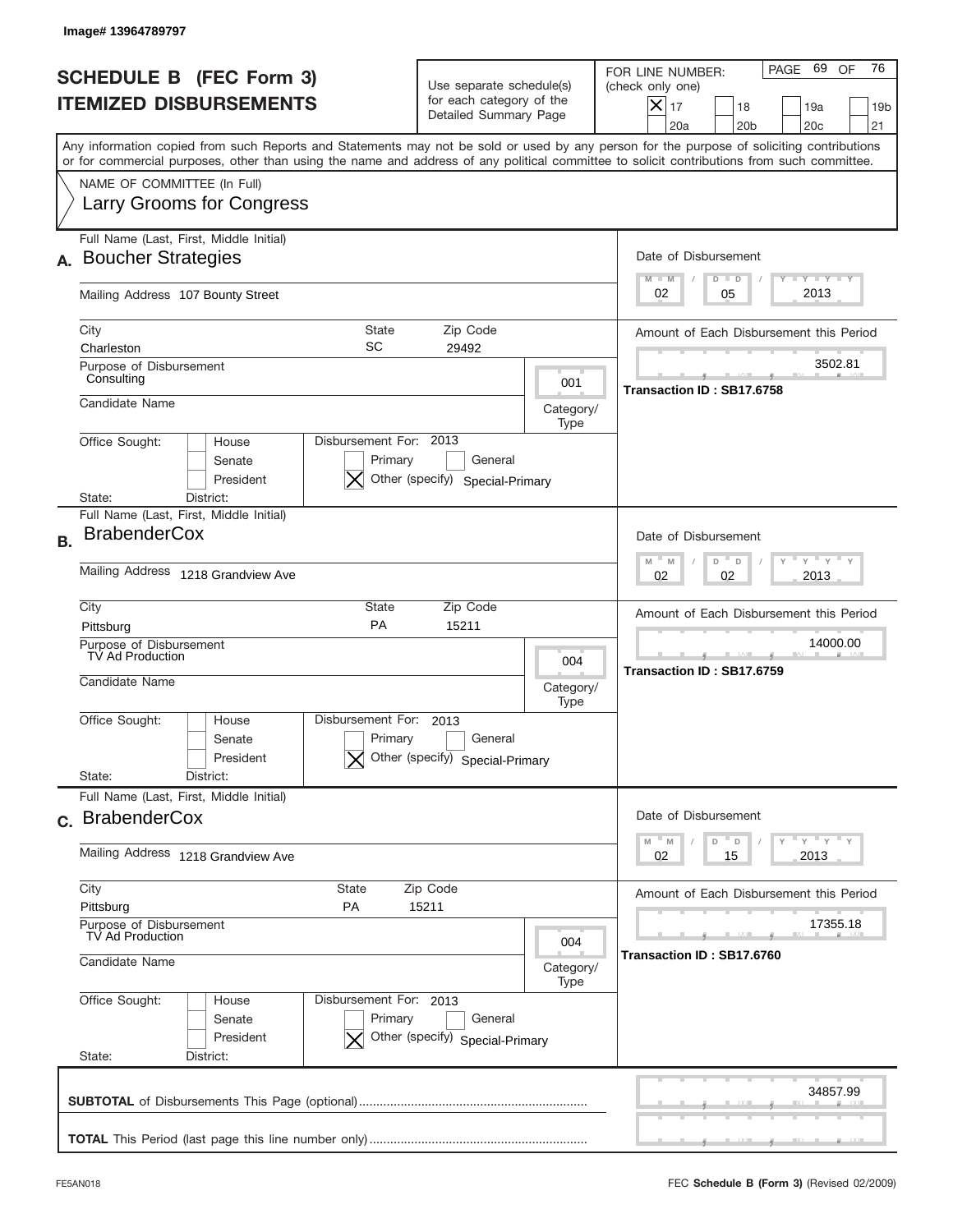|           | Image# 13964789798                                                                                                                                                                                                                                                                      |                                                                               |                   |                                                                                                                                                                    |
|-----------|-----------------------------------------------------------------------------------------------------------------------------------------------------------------------------------------------------------------------------------------------------------------------------------------|-------------------------------------------------------------------------------|-------------------|--------------------------------------------------------------------------------------------------------------------------------------------------------------------|
|           | <b>SCHEDULE B (FEC Form 3)</b><br><b>ITEMIZED DISBURSEMENTS</b>                                                                                                                                                                                                                         | Use separate schedule(s)<br>for each category of the<br>Detailed Summary Page |                   | PAGE 70 OF<br>76<br>FOR LINE NUMBER:<br>(check only one)<br>$ \mathsf{X} _{17}$<br>18<br>19a<br>19 <sub>b</sub><br>20a<br>20 <sub>b</sub><br>20 <sub>c</sub><br>21 |
|           | Any information copied from such Reports and Statements may not be sold or used by any person for the purpose of soliciting contributions<br>or for commercial purposes, other than using the name and address of any political committee to solicit contributions from such committee. |                                                                               |                   |                                                                                                                                                                    |
|           | NAME OF COMMITTEE (In Full)<br>Larry Grooms for Congress                                                                                                                                                                                                                                |                                                                               |                   |                                                                                                                                                                    |
|           | Full Name (Last, First, Middle Initial)<br><b>BrabenderCox</b>                                                                                                                                                                                                                          |                                                                               |                   | Date of Disbursement<br>Y TY TY TY<br>$M - M$<br>$D$ $D$                                                                                                           |
|           | Mailing Address 1218 Grandview Ave                                                                                                                                                                                                                                                      |                                                                               |                   | 2013<br>02<br>22                                                                                                                                                   |
|           | City<br><b>State</b><br><b>PA</b><br>Pittsburg                                                                                                                                                                                                                                          | Zip Code<br>15211                                                             |                   | Amount of Each Disbursement this Period                                                                                                                            |
|           | Purpose of Disbursement<br>TV Ad Production                                                                                                                                                                                                                                             |                                                                               | 004               | 15735.34                                                                                                                                                           |
|           | Candidate Name                                                                                                                                                                                                                                                                          |                                                                               | Category/<br>Type | Transaction ID: SB17.6761                                                                                                                                          |
|           | Disbursement For: 2013<br>Office Sought:<br>House<br>Primary<br>Senate<br>President                                                                                                                                                                                                     | General<br>Other (specify) Special-Primary                                    |                   |                                                                                                                                                                    |
| <b>B.</b> | District:<br>State:<br>Full Name (Last, First, Middle Initial)<br><b>Brent Case</b>                                                                                                                                                                                                     |                                                                               |                   | Date of Disbursement<br>$\cdots$ $\gamma$ $\cdots$ $\gamma$ $\cdots$<br>$-$ M<br>M<br>D<br>D                                                                       |
|           | Mailing Address 3520 W Montague Ave                                                                                                                                                                                                                                                     | 2013<br>01<br>10                                                              |                   |                                                                                                                                                                    |
|           | City<br>State<br>SC<br>North Charleston                                                                                                                                                                                                                                                 | Zip Code<br>29418                                                             |                   | Amount of Each Disbursement this Period                                                                                                                            |
|           | Purpose of Disbursement<br>In-kind - office space<br>Candidate Name                                                                                                                                                                                                                     |                                                                               | 001<br>Category/  | 2100.00<br>Transaction ID: SB17.6729                                                                                                                               |
|           | Disbursement For:<br>Office Sought:<br>House<br>Primary<br>Senate<br>President<br>State:<br>District:                                                                                                                                                                                   | 2013<br>General<br>Other (specify) Special-Primary                            | Type              |                                                                                                                                                                    |
|           | Full Name (Last, First, Middle Initial)<br>c. DB Capitol Strategies                                                                                                                                                                                                                     |                                                                               |                   | Date of Disbursement                                                                                                                                               |
|           | Mailing Address<br>717 King Street<br>Suite 300                                                                                                                                                                                                                                         |                                                                               |                   | $Y$ $Y$ $Y$ $Y$ $Y$<br>M<br>D<br>M<br>D<br>02<br>2013<br>04                                                                                                        |
|           | City<br>State<br>Zip Code<br>Alexandria<br>VA<br>22314                                                                                                                                                                                                                                  | Amount of Each Disbursement this Period                                       |                   |                                                                                                                                                                    |
|           | Purpose of Disbursement<br>Legal services<br>001<br>Candidate Name<br>Category/                                                                                                                                                                                                         |                                                                               |                   | 2000.00<br>Transaction ID: SB17.6750                                                                                                                               |
|           | Office Sought:<br>Disbursement For: 2013<br>House<br>Senate<br>Primary<br>President<br>State:<br>District:                                                                                                                                                                              | General<br>Other (specify) Special-Primary                                    | Type              |                                                                                                                                                                    |
|           |                                                                                                                                                                                                                                                                                         |                                                                               |                   | 19835.34                                                                                                                                                           |
|           |                                                                                                                                                                                                                                                                                         |                                                                               |                   |                                                                                                                                                                    |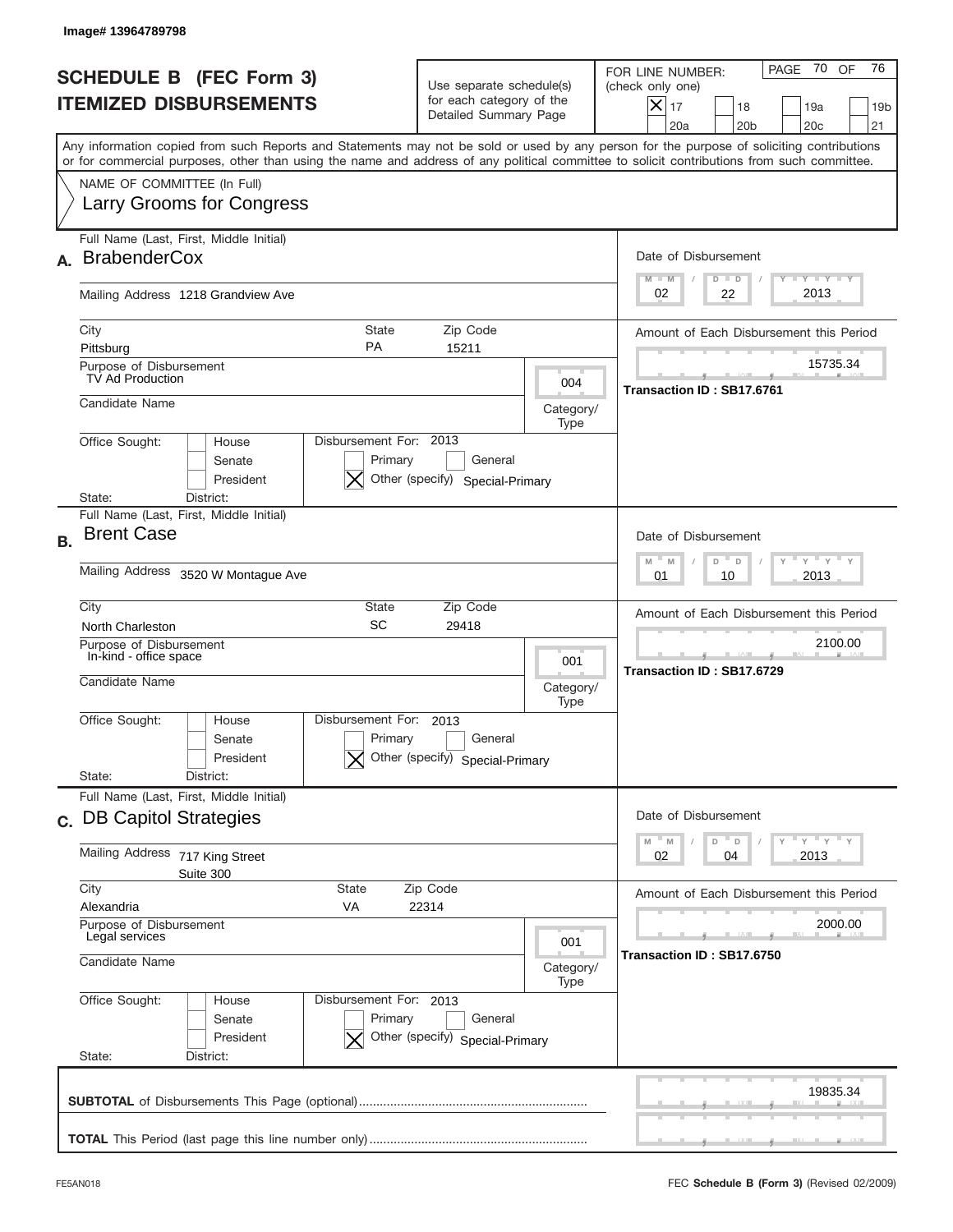|                                                                 | Image# 13964789799                                                                                                                                                                                                                                                                      |                                                                                                |                          |                                                                                                                                                                       |
|-----------------------------------------------------------------|-----------------------------------------------------------------------------------------------------------------------------------------------------------------------------------------------------------------------------------------------------------------------------------------|------------------------------------------------------------------------------------------------|--------------------------|-----------------------------------------------------------------------------------------------------------------------------------------------------------------------|
| <b>SCHEDULE B (FEC Form 3)</b><br><b>ITEMIZED DISBURSEMENTS</b> |                                                                                                                                                                                                                                                                                         | Use separate schedule(s)<br>for each category of the<br>Detailed Summary Page                  |                          | PAGE 71<br>76<br>OF<br>FOR LINE NUMBER:<br>(check only one)<br>$ \mathsf{X} _{17}$<br>18<br>19a<br>19 <sub>b</sub><br>20a<br>20 <sub>b</sub><br>20 <sub>c</sub><br>21 |
|                                                                 | Any information copied from such Reports and Statements may not be sold or used by any person for the purpose of soliciting contributions<br>or for commercial purposes, other than using the name and address of any political committee to solicit contributions from such committee. |                                                                                                |                          |                                                                                                                                                                       |
|                                                                 | NAME OF COMMITTEE (In Full)<br>Larry Grooms for Congress                                                                                                                                                                                                                                |                                                                                                |                          |                                                                                                                                                                       |
|                                                                 | Full Name (Last, First, Middle Initial)<br><b>Federal and State</b>                                                                                                                                                                                                                     |                                                                                                |                          | Date of Disbursement<br>Y TY TY TY<br>$M - M$<br>$D$ $D$                                                                                                              |
|                                                                 | Mailing Address 1875 I Street NW                                                                                                                                                                                                                                                        |                                                                                                |                          | 2013<br>01<br>28                                                                                                                                                      |
|                                                                 | City<br><b>State</b><br>DC<br>Washington                                                                                                                                                                                                                                                | Zip Code<br>20006                                                                              |                          | Amount of Each Disbursement this Period                                                                                                                               |
|                                                                 | Purpose of Disbursement<br>Voter contact material                                                                                                                                                                                                                                       |                                                                                                | 001                      | 9129.33<br>Transaction ID: SB17.6762                                                                                                                                  |
|                                                                 | Candidate Name                                                                                                                                                                                                                                                                          |                                                                                                | Category/<br>Type        |                                                                                                                                                                       |
|                                                                 | Disbursement For: 2013<br>Office Sought:<br>House<br>Senate<br>Primary<br>President<br>State:<br>District:                                                                                                                                                                              | General<br>Other (specify) Special-Primary                                                     |                          |                                                                                                                                                                       |
| <b>B.</b>                                                       | Full Name (Last, First, Middle Initial)<br><b>Federal and State</b>                                                                                                                                                                                                                     |                                                                                                |                          | Date of Disbursement                                                                                                                                                  |
|                                                                 | Mailing Address 1875   Street NW                                                                                                                                                                                                                                                        | $\cdots$ $\gamma$ $\cdots$ $\gamma$ $\cdots$ $\gamma$<br>$M - M$<br>D<br>D<br>2013<br>02<br>10 |                          |                                                                                                                                                                       |
|                                                                 | City<br>State<br>DC<br>Washington                                                                                                                                                                                                                                                       | Zip Code<br>20006                                                                              |                          | Amount of Each Disbursement this Period                                                                                                                               |
|                                                                 | Purpose of Disbursement<br>Voter contact material<br>Candidate Name                                                                                                                                                                                                                     |                                                                                                | 001<br>Category/<br>Type | 4347.58<br>Transaction ID: SB17.6763                                                                                                                                  |
|                                                                 | Disbursement For:<br>Office Sought:<br>House<br>Primary<br>Senate<br>President                                                                                                                                                                                                          | 2013<br>General<br>Other (specify) Special-Primary                                             |                          |                                                                                                                                                                       |
|                                                                 | State:<br>District:<br>Full Name (Last, First, Middle Initial)                                                                                                                                                                                                                          |                                                                                                |                          |                                                                                                                                                                       |
|                                                                 | c. Federal and State                                                                                                                                                                                                                                                                    |                                                                                                |                          | Date of Disbursement<br>γ " γ " γ " γ<br>M<br>M<br>D<br>D                                                                                                             |
|                                                                 | Mailing Address 1875 I Street NW                                                                                                                                                                                                                                                        | 02<br>2013<br>16                                                                               |                          |                                                                                                                                                                       |
|                                                                 | City<br>Zip Code<br>State<br>Washington<br>DC<br>20006<br>Purpose of Disbursement                                                                                                                                                                                                       | Amount of Each Disbursement this Period                                                        |                          |                                                                                                                                                                       |
| Voter contact material<br>Candidate Name                        |                                                                                                                                                                                                                                                                                         | 001<br>Category/                                                                               |                          | 13216.48<br>Transaction ID: SB17.6764                                                                                                                                 |
|                                                                 | Office Sought:<br>Disbursement For: 2013<br>House<br>Senate<br>Primary<br>President<br>State:<br>District:                                                                                                                                                                              | General<br>Other (specify) Special-Primary                                                     | Type                     |                                                                                                                                                                       |
|                                                                 |                                                                                                                                                                                                                                                                                         |                                                                                                |                          | 26693.39                                                                                                                                                              |
|                                                                 |                                                                                                                                                                                                                                                                                         |                                                                                                |                          |                                                                                                                                                                       |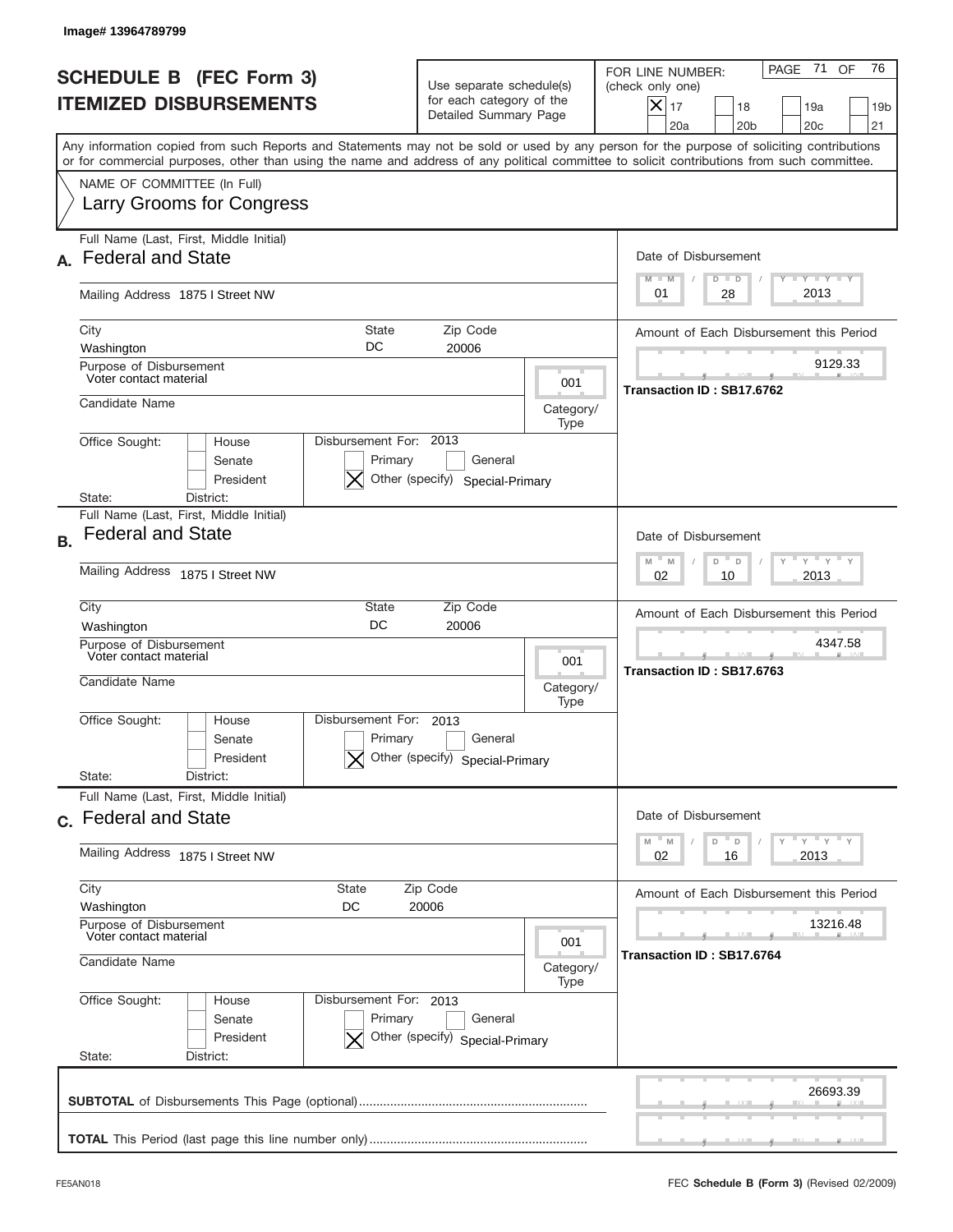|                                                                 | Image#13964789800                                                                                                                                                                                                                                                                       |                                                                                                     |                          |                                                                                                                                                               |  |
|-----------------------------------------------------------------|-----------------------------------------------------------------------------------------------------------------------------------------------------------------------------------------------------------------------------------------------------------------------------------------|-----------------------------------------------------------------------------------------------------|--------------------------|---------------------------------------------------------------------------------------------------------------------------------------------------------------|--|
| <b>SCHEDULE B (FEC Form 3)</b><br><b>ITEMIZED DISBURSEMENTS</b> |                                                                                                                                                                                                                                                                                         | Use separate schedule(s)<br>for each category of the<br>Detailed Summary Page                       |                          | PAGE 72 OF<br>76<br>FOR LINE NUMBER:<br>(check only one)<br>$\times$<br>17<br>18<br>19a<br>19 <sub>b</sub><br>20a<br>20 <sub>b</sub><br>20 <sub>c</sub><br>21 |  |
|                                                                 | Any information copied from such Reports and Statements may not be sold or used by any person for the purpose of soliciting contributions<br>or for commercial purposes, other than using the name and address of any political committee to solicit contributions from such committee. |                                                                                                     |                          |                                                                                                                                                               |  |
|                                                                 | NAME OF COMMITTEE (In Full)<br><b>Larry Grooms for Congress</b>                                                                                                                                                                                                                         |                                                                                                     |                          |                                                                                                                                                               |  |
| А.                                                              | Full Name (Last, First, Middle Initial)<br>Hambys                                                                                                                                                                                                                                       |                                                                                                     |                          | Date of Disbursement<br>Y TY TY TY<br>$M - M$<br>$D$ $D$                                                                                                      |  |
|                                                                 | Mailing Address 100 Aquarium Warf                                                                                                                                                                                                                                                       |                                                                                                     |                          | 2013<br>31<br>01                                                                                                                                              |  |
|                                                                 | City<br><b>State</b><br><b>SC</b><br>Charleston                                                                                                                                                                                                                                         | Zip Code<br>29401                                                                                   |                          | Amount of Each Disbursement this Period                                                                                                                       |  |
|                                                                 | Purpose of Disbursement<br>Fundraising catering                                                                                                                                                                                                                                         |                                                                                                     | 003                      | 2497.34<br>Transaction ID: SB17.6776                                                                                                                          |  |
|                                                                 | Candidate Name                                                                                                                                                                                                                                                                          |                                                                                                     | Category/<br>Type        |                                                                                                                                                               |  |
|                                                                 | Disbursement For: 2013<br>Office Sought:<br>House<br>Senate<br>Primary<br>President<br>State:<br>District:                                                                                                                                                                              | General<br>Other (specify) Special-Primary                                                          |                          |                                                                                                                                                               |  |
| <b>B.</b>                                                       | Full Name (Last, First, Middle Initial)<br>Zach Lamb                                                                                                                                                                                                                                    |                                                                                                     |                          | Date of Disbursement                                                                                                                                          |  |
|                                                                 | Mailing Address 5805 Chaucer Dr                                                                                                                                                                                                                                                         | $\cdots$ $\gamma$ $\cdots$ $\gamma$ $\cdots$ $\gamma$<br>$M - M$<br>D<br>$\Box$<br>02<br>2013<br>02 |                          |                                                                                                                                                               |  |
|                                                                 | City<br>State<br>SC<br>Hanahan                                                                                                                                                                                                                                                          | Zip Code<br>29410                                                                                   |                          | Amount of Each Disbursement this Period                                                                                                                       |  |
|                                                                 | Purpose of Disbursement<br>Contact labor<br>Candidate Name                                                                                                                                                                                                                              |                                                                                                     | 001<br>Category/<br>Type | 2128.94<br>Transaction ID: SB17.6778                                                                                                                          |  |
|                                                                 | Disbursement For:<br>Office Sought:<br>House<br>Primary<br>Senate<br>President<br>State:<br>District:                                                                                                                                                                                   | 2013<br>General<br>Other (specify) Special-Primary                                                  |                          |                                                                                                                                                               |  |
|                                                                 | Full Name (Last, First, Middle Initial)<br>c. Zach Lamb                                                                                                                                                                                                                                 |                                                                                                     |                          | Date of Disbursement                                                                                                                                          |  |
|                                                                 | Mailing Address 5805 Chaucer Dr                                                                                                                                                                                                                                                         | $\gamma$ $\pi$ $\gamma$ $\pi$ $\gamma$ $\pi$ $\gamma$<br>M<br>M<br>D<br>D<br>02<br>2013<br>05       |                          |                                                                                                                                                               |  |
|                                                                 | City<br>State<br>Zip Code<br>SC<br>Hanahan<br>29410<br>Purpose of Disbursement                                                                                                                                                                                                          | Amount of Each Disbursement this Period<br>549.63                                                   |                          |                                                                                                                                                               |  |
|                                                                 | Contact labor<br>001<br>Candidate Name<br>Category/                                                                                                                                                                                                                                     |                                                                                                     |                          | Transaction ID: SB17.6779                                                                                                                                     |  |
|                                                                 | Office Sought:<br>Disbursement For: 2013<br>House<br>Senate<br>Primary<br>President<br>State:<br>District:                                                                                                                                                                              | General<br>Other (specify) Special-Primary                                                          | Type                     |                                                                                                                                                               |  |
|                                                                 |                                                                                                                                                                                                                                                                                         |                                                                                                     |                          | 5175.91                                                                                                                                                       |  |
|                                                                 |                                                                                                                                                                                                                                                                                         |                                                                                                     |                          |                                                                                                                                                               |  |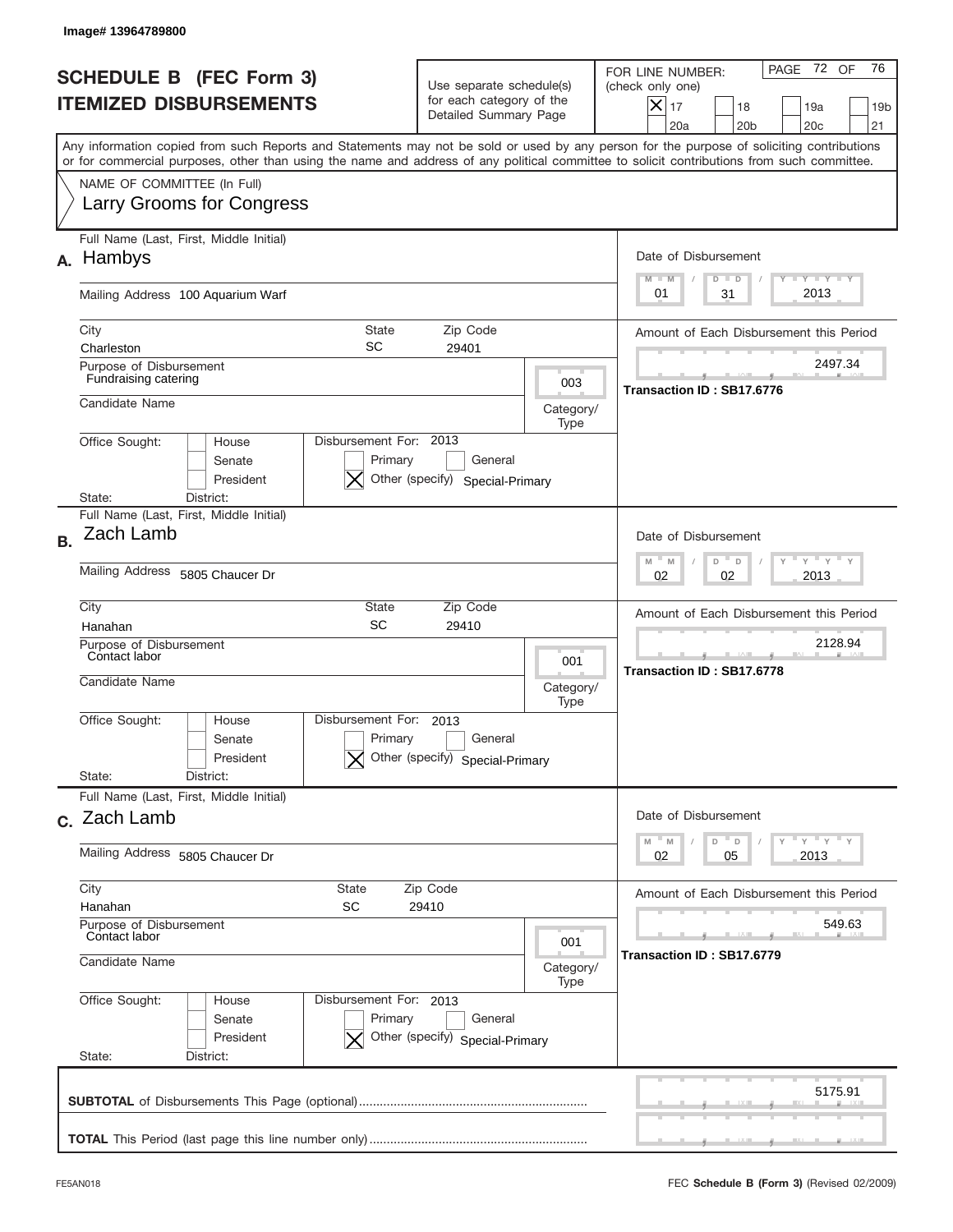|           | Image# 13964789801                                                                                                                                                                                                                                                                      |                                                                                                                             |                                         |                                                                                                                                                           |  |  |
|-----------|-----------------------------------------------------------------------------------------------------------------------------------------------------------------------------------------------------------------------------------------------------------------------------------------|-----------------------------------------------------------------------------------------------------------------------------|-----------------------------------------|-----------------------------------------------------------------------------------------------------------------------------------------------------------|--|--|
|           | <b>SCHEDULE B (FEC Form 3)</b><br><b>ITEMIZED DISBURSEMENTS</b>                                                                                                                                                                                                                         | Use separate schedule(s)<br>for each category of the<br>Detailed Summary Page                                               |                                         | PAGE 73<br>76<br>OF<br>FOR LINE NUMBER:<br>(check only one)<br>X<br>17<br>18<br>19a<br>19 <sub>b</sub><br>21<br>20a<br>20 <sub>b</sub><br>20 <sub>c</sub> |  |  |
|           | Any information copied from such Reports and Statements may not be sold or used by any person for the purpose of soliciting contributions<br>or for commercial purposes, other than using the name and address of any political committee to solicit contributions from such committee. |                                                                                                                             |                                         |                                                                                                                                                           |  |  |
|           | NAME OF COMMITTEE (In Full)<br>Larry Grooms for Congress                                                                                                                                                                                                                                |                                                                                                                             |                                         |                                                                                                                                                           |  |  |
| А.        | Full Name (Last, First, Middle Initial)<br><b>Political Media</b>                                                                                                                                                                                                                       | Date of Disbursement<br>$\mathbf{I}$ $\mathbf{Y}$ $\mathbf{I}$ $\mathbf{Y}$ $\mathbf{I}$ $\mathbf{Y}$<br>$M - M$<br>$D$ $D$ |                                         |                                                                                                                                                           |  |  |
|           | Mailing Address 406 First St. SE 3rd Floor                                                                                                                                                                                                                                              | 2013<br>02<br>01                                                                                                            |                                         |                                                                                                                                                           |  |  |
|           | City<br>State<br>DC<br>Washington                                                                                                                                                                                                                                                       | Zip Code<br>20003                                                                                                           | Amount of Each Disbursement this Period |                                                                                                                                                           |  |  |
|           | Purpose of Disbursement<br>Website design and management                                                                                                                                                                                                                                | 5690.00<br>Transaction ID: SB17.6752                                                                                        |                                         |                                                                                                                                                           |  |  |
|           | Candidate Name                                                                                                                                                                                                                                                                          |                                                                                                                             |                                         |                                                                                                                                                           |  |  |
|           | Disbursement For: 2013<br>Office Sought:<br>House<br>Primary<br>Senate<br>Other (specify) Special-Primary<br>President<br>District:<br>State:                                                                                                                                           |                                                                                                                             |                                         |                                                                                                                                                           |  |  |
| <b>B.</b> | Full Name (Last, First, Middle Initial)<br><b>SC Aquarium</b><br>Mailing Address 925 St. Andrews Blvd.                                                                                                                                                                                  | Date of Disbursement<br>$\cdots$ $\gamma$ $\cdots$ $\gamma$ $\cdots$ $\gamma$<br>$M - M$<br>D<br>D<br>31<br>2013<br>01      |                                         |                                                                                                                                                           |  |  |
|           | City<br>State                                                                                                                                                                                                                                                                           |                                                                                                                             |                                         |                                                                                                                                                           |  |  |
|           | SC<br>Charleston<br>Purpose of Disbursement                                                                                                                                                                                                                                             | Amount of Each Disbursement this Period<br>525.00                                                                           |                                         |                                                                                                                                                           |  |  |
|           | Catering venue<br>Candidate Name                                                                                                                                                                                                                                                        |                                                                                                                             | 003<br>Category/                        | Transaction ID: SB17.6748                                                                                                                                 |  |  |
|           | Disbursement For:<br>Office Sought:<br>House<br>Primary<br>Senate<br>Other (specify)<br>President                                                                                                                                                                                       | 2013<br>General<br>Special-Primary                                                                                          | Type                                    |                                                                                                                                                           |  |  |
|           | State:<br>District:<br>Full Name (Last, First, Middle Initial)                                                                                                                                                                                                                          |                                                                                                                             |                                         |                                                                                                                                                           |  |  |
|           | c. South Carolina GOP                                                                                                                                                                                                                                                                   | Date of Disbursement<br>$=\frac{1}{\gamma}+\frac{1}{\gamma}+\frac{1}{\gamma}+\frac{1}{\gamma}$<br>$-M$<br>D<br>M<br>D       |                                         |                                                                                                                                                           |  |  |
|           | Mailing Address 1913 Marion Street                                                                                                                                                                                                                                                      | 24<br>2013<br>01                                                                                                            |                                         |                                                                                                                                                           |  |  |
|           | City<br>Zip Code<br>State<br><b>SC</b><br>Columbia<br>29201<br>Purpose of Disbursement                                                                                                                                                                                                  | Amount of Each Disbursement this Period<br>2900.00<br>Transaction ID: SB17.6745                                             |                                         |                                                                                                                                                           |  |  |
|           | Candidate filing fees<br>Candidate Name                                                                                                                                                                                                                                                 |                                                                                                                             |                                         |                                                                                                                                                           |  |  |
|           | Office Sought:<br>House<br>Senate<br>Primary<br>President<br>State:<br>District:                                                                                                                                                                                                        | Type<br>Disbursement For: 2013<br>General<br>Other (specify) Special-Primary                                                |                                         |                                                                                                                                                           |  |  |
|           |                                                                                                                                                                                                                                                                                         |                                                                                                                             |                                         | 9115.00                                                                                                                                                   |  |  |
|           |                                                                                                                                                                                                                                                                                         |                                                                                                                             |                                         |                                                                                                                                                           |  |  |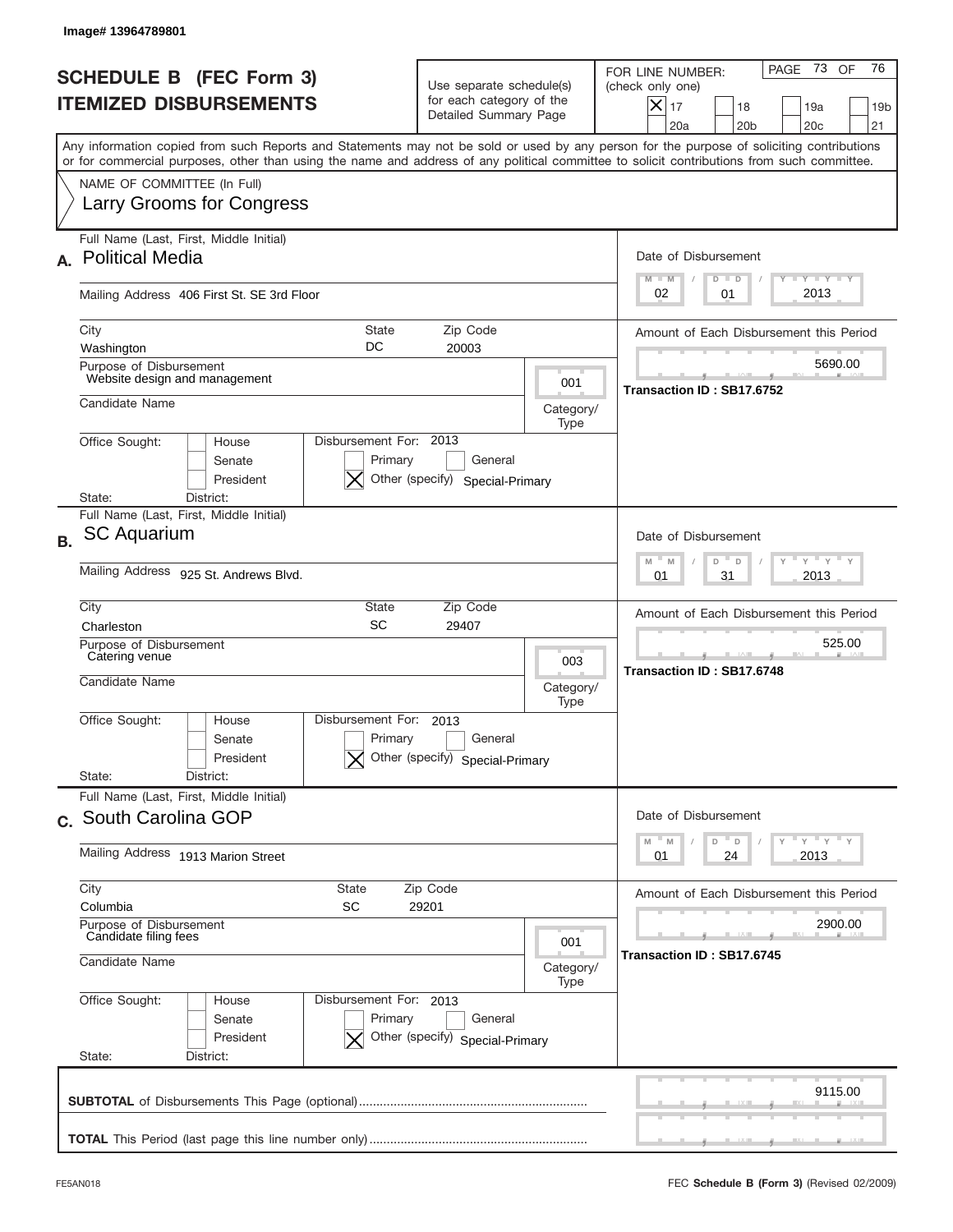|           | Image# 13964789802                                                                                                                                                                                                                                                                      |                                                                                                                        |                   |                                                                                                                                                          |  |  |
|-----------|-----------------------------------------------------------------------------------------------------------------------------------------------------------------------------------------------------------------------------------------------------------------------------------------|------------------------------------------------------------------------------------------------------------------------|-------------------|----------------------------------------------------------------------------------------------------------------------------------------------------------|--|--|
|           | <b>SCHEDULE B (FEC Form 3)</b><br><b>ITEMIZED DISBURSEMENTS</b>                                                                                                                                                                                                                         | Use separate schedule(s)<br>for each category of the<br>Detailed Summary Page                                          |                   | PAGE 74 OF<br>76<br>FOR LINE NUMBER:<br>(check only one)<br>$X _{17}$<br>18<br>19a<br>19 <sub>b</sub><br>21<br>20a<br>20 <sub>b</sub><br>20 <sub>c</sub> |  |  |
|           | Any information copied from such Reports and Statements may not be sold or used by any person for the purpose of soliciting contributions<br>or for commercial purposes, other than using the name and address of any political committee to solicit contributions from such committee. |                                                                                                                        |                   |                                                                                                                                                          |  |  |
|           | NAME OF COMMITTEE (In Full)<br>Larry Grooms for Congress                                                                                                                                                                                                                                |                                                                                                                        |                   |                                                                                                                                                          |  |  |
| А.        | Full Name (Last, First, Middle Initial)<br><b>USPS</b>                                                                                                                                                                                                                                  | Date of Disbursement<br><b>TANK TANK</b><br>$M - M$<br>$D$ $D$                                                         |                   |                                                                                                                                                          |  |  |
|           | Mailing Address 104 Cedar Street                                                                                                                                                                                                                                                        | 2013<br>01<br>07                                                                                                       |                   |                                                                                                                                                          |  |  |
|           | City<br><b>State</b><br>SC<br><b>Bonneau</b>                                                                                                                                                                                                                                            | Amount of Each Disbursement this Period<br>225.00<br>Transaction ID: SB17.6741                                         |                   |                                                                                                                                                          |  |  |
|           | Purpose of Disbursement<br>stamps                                                                                                                                                                                                                                                       |                                                                                                                        |                   |                                                                                                                                                          |  |  |
|           | Candidate Name                                                                                                                                                                                                                                                                          | Category/                                                                                                              |                   |                                                                                                                                                          |  |  |
|           | Disbursement For: 2013<br>Office Sought:<br>House<br>Senate<br>Primary<br>President<br>Other (specify) Special-Primary<br>State:<br>District:                                                                                                                                           |                                                                                                                        |                   |                                                                                                                                                          |  |  |
| <b>B.</b> | Full Name (Last, First, Middle Initial)<br><b>USPS</b>                                                                                                                                                                                                                                  | Date of Disbursement<br>$\cdots$ $\gamma$ $\cdots$ $\gamma$ $\cdots$ $\gamma$<br>$M - M$<br>D<br>D<br>2013<br>01<br>24 |                   |                                                                                                                                                          |  |  |
|           | Mailing Address 104 Cedar Street                                                                                                                                                                                                                                                        |                                                                                                                        |                   |                                                                                                                                                          |  |  |
|           | City<br>State<br>SC<br><b>Bonneau</b>                                                                                                                                                                                                                                                   | Amount of Each Disbursement this Period<br>270.00<br>Transaction ID: SB17.6742                                         |                   |                                                                                                                                                          |  |  |
|           | Purpose of Disbursement<br>stamps<br>Candidate Name                                                                                                                                                                                                                                     |                                                                                                                        |                   |                                                                                                                                                          |  |  |
|           | Disbursement For: 2013<br>Office Sought:<br>House<br>Primary<br>Senate<br>President                                                                                                                                                                                                     | General<br>Other (specify) Special-Primary                                                                             | Category/<br>Type |                                                                                                                                                          |  |  |
|           | State:<br>District:<br>Full Name (Last, First, Middle Initial)                                                                                                                                                                                                                          |                                                                                                                        |                   |                                                                                                                                                          |  |  |
|           | c. Desiree Watson                                                                                                                                                                                                                                                                       | Date of Disbursement<br>≡ γ ≡ γ ≡ γ<br>$- M$<br>D<br>M<br>$\mathsf D$                                                  |                   |                                                                                                                                                          |  |  |
|           | Mailing Address 132 Baltic Court                                                                                                                                                                                                                                                        | 2013<br>01<br>31                                                                                                       |                   |                                                                                                                                                          |  |  |
|           | City<br><b>State</b><br>Zip Code<br><b>SC</b><br>Chapin<br>29036<br>Purpose of Disbursement                                                                                                                                                                                             | Amount of Each Disbursement this Period<br>10000.00                                                                    |                   |                                                                                                                                                          |  |  |
|           | Contract labor fundraising<br>Candidate Name                                                                                                                                                                                                                                            | Transaction ID: SB17.6737<br>Category/                                                                                 |                   |                                                                                                                                                          |  |  |
|           | Office Sought:<br>Disbursement For: 2013<br>House<br>Primary<br>Senate<br>President<br>State:<br>District:                                                                                                                                                                              | General<br>Other (specify) Special-Primary                                                                             | Type              |                                                                                                                                                          |  |  |
|           |                                                                                                                                                                                                                                                                                         |                                                                                                                        |                   | 10495.00                                                                                                                                                 |  |  |
|           |                                                                                                                                                                                                                                                                                         |                                                                                                                        |                   |                                                                                                                                                          |  |  |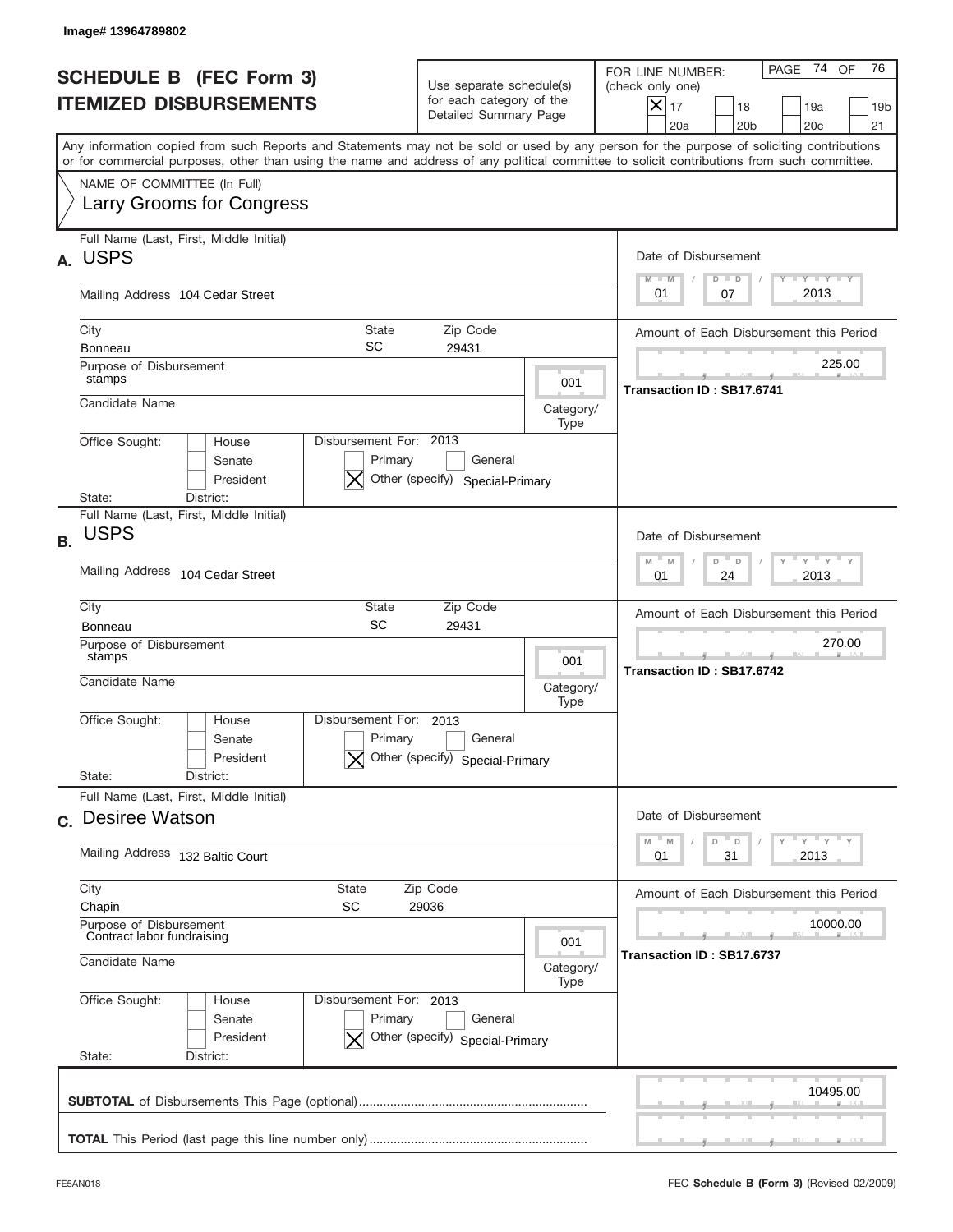| PAGE 75 OF<br>FOR LINE NUMBER:<br><b>SCHEDULE B (FEC Form 3)</b><br>Use separate schedule(s)<br>(check only one)<br>for each category of the<br><b>ITEMIZED DISBURSEMENTS</b><br>$\overline{\mathsf{x}}$ 17<br>18<br>19a<br>Detailed Summary Page<br>20a<br>20 <sub>b</sub><br>20 <sub>c</sub><br>Any information copied from such Reports and Statements may not be sold or used by any person for the purpose of soliciting contributions<br>or for commercial purposes, other than using the name and address of any political committee to solicit contributions from such committee.<br>NAME OF COMMITTEE (In Full)<br><b>Larry Grooms for Congress</b><br>Full Name (Last, First, Middle Initial)<br><b>Desiree Watson</b><br>Date of Disbursement<br>Y TY TY TY<br>$M - M$<br>$D$ $D$<br>2013<br>02<br>20<br>Mailing Address 132 Baltic Court | 76<br>19 <sub>b</sub><br>21             |  |  |
|------------------------------------------------------------------------------------------------------------------------------------------------------------------------------------------------------------------------------------------------------------------------------------------------------------------------------------------------------------------------------------------------------------------------------------------------------------------------------------------------------------------------------------------------------------------------------------------------------------------------------------------------------------------------------------------------------------------------------------------------------------------------------------------------------------------------------------------------------|-----------------------------------------|--|--|
|                                                                                                                                                                                                                                                                                                                                                                                                                                                                                                                                                                                                                                                                                                                                                                                                                                                      |                                         |  |  |
| А.                                                                                                                                                                                                                                                                                                                                                                                                                                                                                                                                                                                                                                                                                                                                                                                                                                                   |                                         |  |  |
|                                                                                                                                                                                                                                                                                                                                                                                                                                                                                                                                                                                                                                                                                                                                                                                                                                                      |                                         |  |  |
|                                                                                                                                                                                                                                                                                                                                                                                                                                                                                                                                                                                                                                                                                                                                                                                                                                                      |                                         |  |  |
|                                                                                                                                                                                                                                                                                                                                                                                                                                                                                                                                                                                                                                                                                                                                                                                                                                                      |                                         |  |  |
| City<br><b>State</b><br>Zip Code<br>Amount of Each Disbursement this Period<br>SC<br>29036<br>Chapin                                                                                                                                                                                                                                                                                                                                                                                                                                                                                                                                                                                                                                                                                                                                                 |                                         |  |  |
| Purpose of Disbursement<br>Contract labor fundraising<br>001<br>Transaction ID: SB17.6739                                                                                                                                                                                                                                                                                                                                                                                                                                                                                                                                                                                                                                                                                                                                                            | 2000.00                                 |  |  |
| Candidate Name<br>Category/<br>Type                                                                                                                                                                                                                                                                                                                                                                                                                                                                                                                                                                                                                                                                                                                                                                                                                  |                                         |  |  |
| Disbursement For: 2013<br>Office Sought:<br>House<br>General<br>Senate<br>Primary<br>Other (specify) Special-Primary<br>President<br>State:<br>District:                                                                                                                                                                                                                                                                                                                                                                                                                                                                                                                                                                                                                                                                                             |                                         |  |  |
| Full Name (Last, First, Middle Initial)                                                                                                                                                                                                                                                                                                                                                                                                                                                                                                                                                                                                                                                                                                                                                                                                              |                                         |  |  |
| В.<br>M<br>D<br>D<br>M<br><b>Mailing Address</b>                                                                                                                                                                                                                                                                                                                                                                                                                                                                                                                                                                                                                                                                                                                                                                                                     | Date of Disbursement                    |  |  |
| City<br><b>State</b><br>Zip Code                                                                                                                                                                                                                                                                                                                                                                                                                                                                                                                                                                                                                                                                                                                                                                                                                     |                                         |  |  |
|                                                                                                                                                                                                                                                                                                                                                                                                                                                                                                                                                                                                                                                                                                                                                                                                                                                      | Amount of Each Disbursement this Period |  |  |
| Purpose of Disbursement                                                                                                                                                                                                                                                                                                                                                                                                                                                                                                                                                                                                                                                                                                                                                                                                                              |                                         |  |  |
| Candidate Name<br>Category/<br>Type                                                                                                                                                                                                                                                                                                                                                                                                                                                                                                                                                                                                                                                                                                                                                                                                                  |                                         |  |  |
| Disbursement For:<br>Office Sought:<br>House<br>Primary<br>General<br>Senate<br>Other (specify)<br>President                                                                                                                                                                                                                                                                                                                                                                                                                                                                                                                                                                                                                                                                                                                                         |                                         |  |  |
| State:<br>District:                                                                                                                                                                                                                                                                                                                                                                                                                                                                                                                                                                                                                                                                                                                                                                                                                                  |                                         |  |  |
| Full Name (Last, First, Middle Initial)<br>Date of Disbursement<br>C.<br>$Y = Y = Y$                                                                                                                                                                                                                                                                                                                                                                                                                                                                                                                                                                                                                                                                                                                                                                 |                                         |  |  |
| D<br>D<br><b>Mailing Address</b>                                                                                                                                                                                                                                                                                                                                                                                                                                                                                                                                                                                                                                                                                                                                                                                                                     |                                         |  |  |
| City<br>State<br>Zip Code<br>Amount of Each Disbursement this Period                                                                                                                                                                                                                                                                                                                                                                                                                                                                                                                                                                                                                                                                                                                                                                                 |                                         |  |  |
| Purpose of Disbursement                                                                                                                                                                                                                                                                                                                                                                                                                                                                                                                                                                                                                                                                                                                                                                                                                              |                                         |  |  |
| Candidate Name<br>Category/<br>Type                                                                                                                                                                                                                                                                                                                                                                                                                                                                                                                                                                                                                                                                                                                                                                                                                  |                                         |  |  |
| Office Sought:<br>Disbursement For:<br>House<br>Primary<br>Senate<br>General<br>Other (specify)<br>President<br>State:<br>District:                                                                                                                                                                                                                                                                                                                                                                                                                                                                                                                                                                                                                                                                                                                  |                                         |  |  |
|                                                                                                                                                                                                                                                                                                                                                                                                                                                                                                                                                                                                                                                                                                                                                                                                                                                      | 2000.00                                 |  |  |
|                                                                                                                                                                                                                                                                                                                                                                                                                                                                                                                                                                                                                                                                                                                                                                                                                                                      | 111067.35                               |  |  |